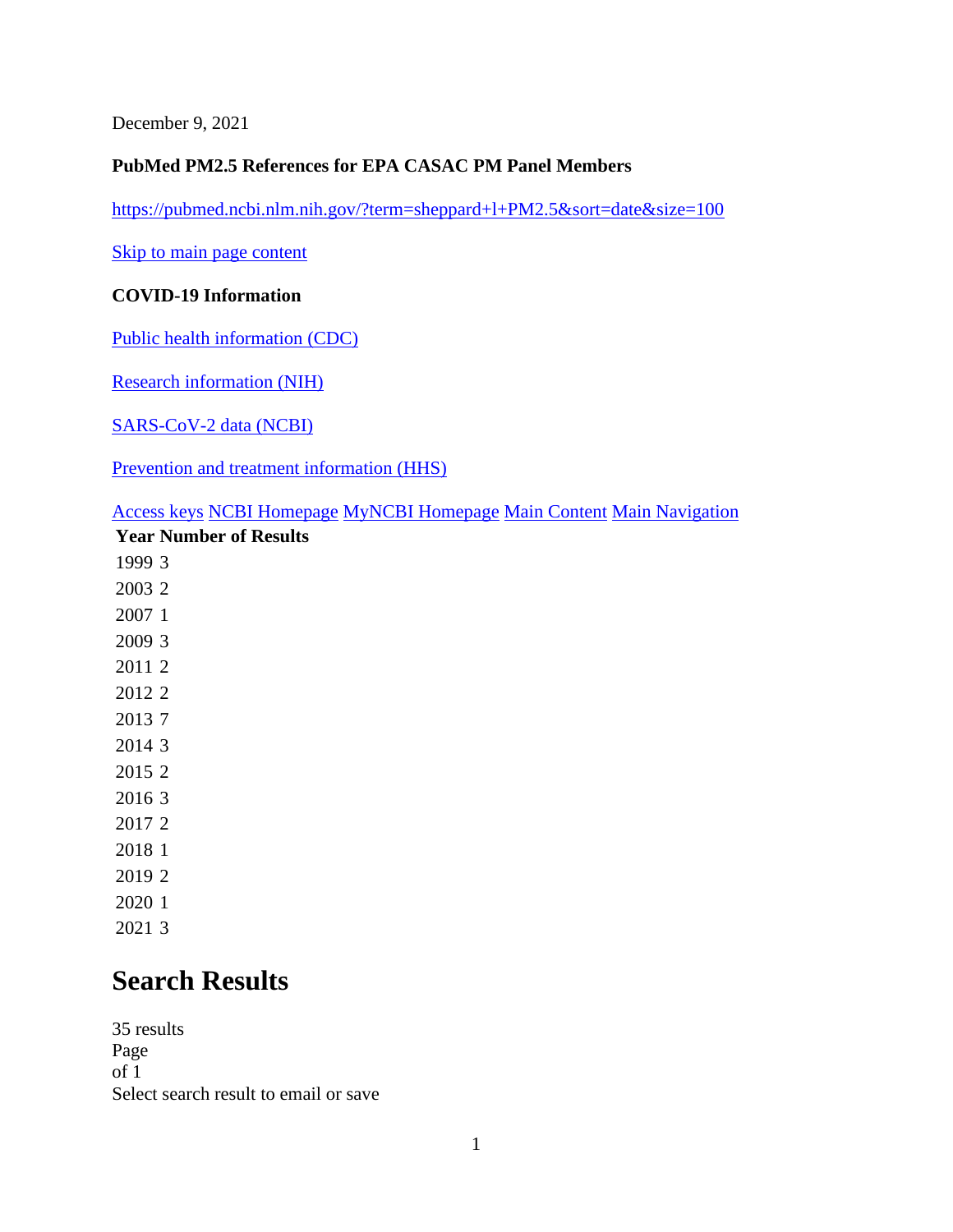## $\Box$ <sub>1</sub>

[Fine Particulate Matter and Dementia Incidence in the Adult Changes in Thought Study.](https://pubmed.ncbi.nlm.nih.gov/34347531/)  Shaffer RM, Blanco MN, Li G, Adar SD, Carone M, Szpiro AA, Kaufman JD, Larson TV, Larson EB, Crane PK, **Sheppard L.** Environ Health Perspect. 2021 Aug;129(8):87001. doi: 10.1289/EHP9018. Epub 2021 Aug 4. PMID: 34347531 Free PMC article. RESULTS: We report 1,136 cases of incident dementia among 4,166 individuals with nonmissing APOE status. Mean [mean standard deviation (SD)] 10-y average **PM2**.**5** was 10.1 (2.9) mug/m3. Each 1-mug/m3 increase in the moving average of 10-y **PM2**.**5** was associ …  $\Box$ <sub>2</sub>

[Depression and anxiety in a manganese-exposed community.](https://pubmed.ncbi.nlm.nih.gov/34087333/) 

Racette BA, Nelson G, Dlamini WW, Hershey T, Prathibha P, Turner JR, Checkoway H, **Sheppard L**, Searles Nielsen S. Neurotoxicology. 2021 Jul;85:222-233. doi:

10.1016/j.neuro.2021.05.017. Epub 2021 Jun 2. PMID: 34087333

To document community-level differences in Mn exposure, we measured airborne PM(2.**5**)-Mn. RESULTS: Meyerton residents had BDI scores **5**.63 points (95 % CI 3.07, 8.20) higher than Ethembalethu residents, with all questions contributing to this significant difference. S … П. 3

[Fine Particulate Matter and Markers of Alzheimer's Disease Neuropathology at Autopsy in a](https://pubmed.ncbi.nlm.nih.gov/33459717/)  [Community-Based Cohort.](https://pubmed.ncbi.nlm.nih.gov/33459717/) 

Shaffer RM, Li G, Adar SD, Dirk Keene C, Latimer CS, Crane PK, Larson EB, Kaufman JD, Carone M, **Sheppard L.** J Alzheimers Dis. 2021;79(4):1761-1773. doi: 10.3233/JAD-201005. PMID: 33459717

BACKGROUND: Evidence links fine particulate matter (**PM2**.**5**) to Alzheimer's disease (AD), but no community-based prospective cohort studies in older adults have evaluated the association between long-term exposure to **PM2**.**5** and markers of AD neuropatholog …

П  $\overline{A}$ 

[Concentrations of criteria pollutants in the contiguous U.S., 1979 -](https://pubmed.ncbi.nlm.nih.gov/32069301/) 2015: Role of prediction [model parsimony in integrated empirical geographic regression.](https://pubmed.ncbi.nlm.nih.gov/32069301/) 

Kim SY, Bechle M, Hankey S, **Sheppard L**, Szpiro AA, Marshall JD. PLoS One. 2020 Feb 18;15(2):e0228535. doi: 10.1371/journal.pone.0228535. eCollection 2020. PMID: 32069301 Free PMC article.

We compute annual-average concentrations from regulatory monitoring data for PM10, **PM2**.**5**, NO2, SO2, CO, and ozone at all monitoring sites for 1979-2015. ...

 $\Box$ 

[Fine Particulate Matter Exposure and Cerebrospinal Fluid Markers of Vascular Injury.](https://pubmed.ncbi.nlm.nih.gov/31476158/)  Shaffer RM, **Sheppard L**, Peskind ER, Zhang J, Adar SD, Li G. J Alzheimers Dis. 2019;71(3):1015-1025. doi: 10.3233/JAD-190563. PMID: 31476158 Free PMC article. A **5** mug/m3 increase in 1-year average **PM2**.**5**, but not 7-day average, was associated with elevated e-selectin (53.3 (11.0, 95.**5**) pg/ml). ...These results are aligned with prior research linking **PM2**.**5** to vascular damage in other biofluids as …

П. 6

[Association Between Long-term Exposure to Ambient Air Pollution and Change in](https://pubmed.ncbi.nlm.nih.gov/31408135/)  [Quantitatively Assessed Emphysema and Lung Function.](https://pubmed.ncbi.nlm.nih.gov/31408135/)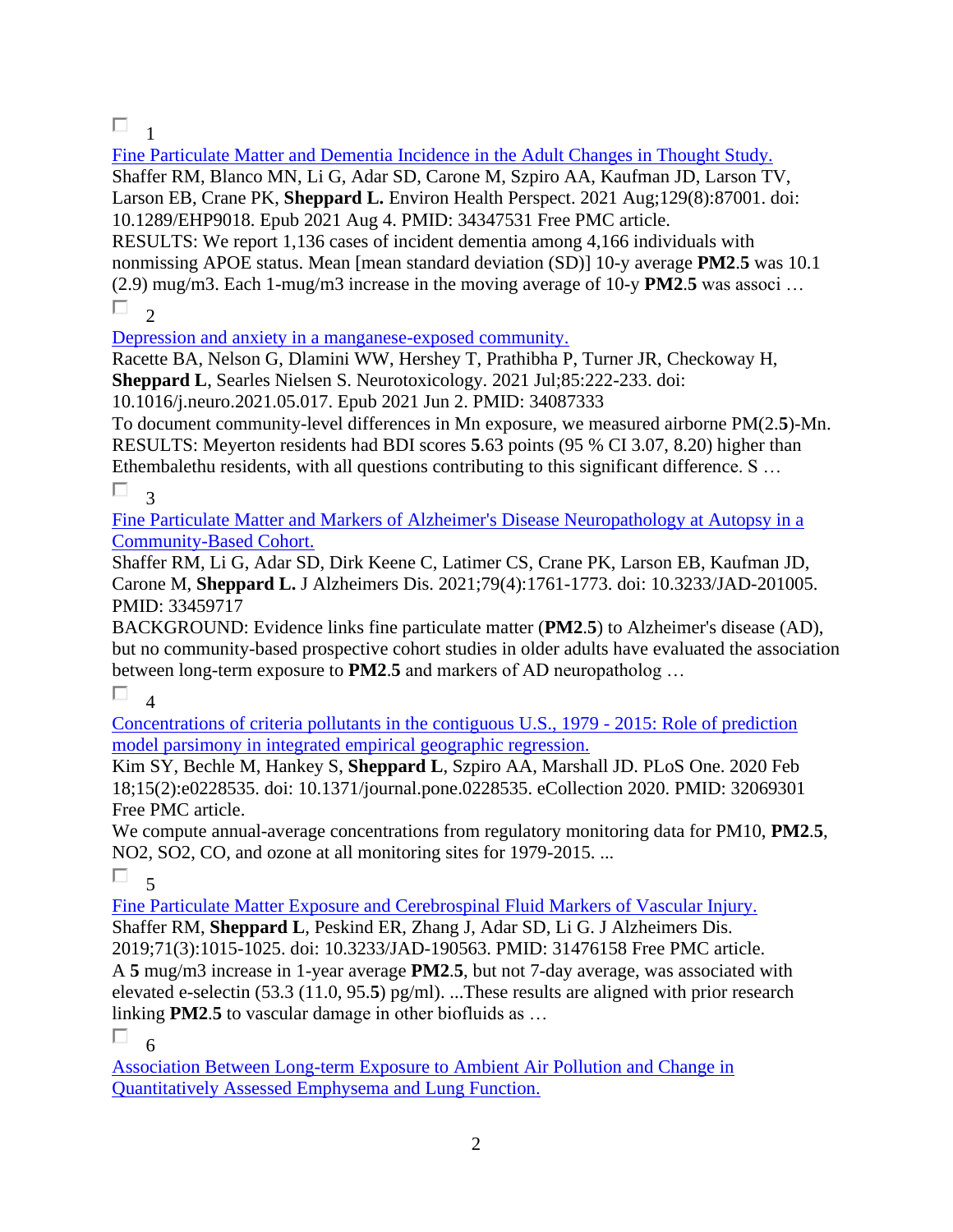Wang M, Aaron CP, Madrigano J, Hoffman EA, Angelini E, Yang J, Laine A, Vetterli TM, Kinney PL, Sampson PD, **Sheppard LE**, Szpiro AA, Adar SD, Kirwa K, Smith B, Lederer DJ, Diez-Roux AV, Vedal S, Kaufman JD, Barr RG. JAMA. 2019 Aug 13;322(6):546-556. doi: 10.1001/jama.2019.10255. PMID: 31408135 Free PMC article.

Ambient concentrations of O3, **PM2**.**5**, NOx, and black carbon at study baseline were significantly associated with greater increases in percent emphysema per 10 years (O3: 0.13 per 3 parts per billion [95% CI, 0.03-0.24]; **PM2**.**5**: 0.11 per 2 mug/m3 [95% CI, …

 $\Box$  7

[Vulnerability to the Cardiovascular Effects of Ambient Heat in Six US Cities: Results from the](https://pubmed.ncbi.nlm.nih.gov/30113342/)  [Multi-Ethnic Study of Atherosclerosis \(MESA\).](https://pubmed.ncbi.nlm.nih.gov/30113342/) 

Gronlund CJ, **Sheppard L**, Adar SD, O'Neill MS, Auchincloss A, Madrigano J, Kaufman J, Diez Roux AV. Epidemiology. 2018 Nov;29(6):756-764. doi: 10.1097/EDE.0000000000000910. PMID: 30113342 Free PMC article.

OBJECTIVES: To assess whether (1) heat (2-day mean temperature above local 75th percentiles) is associated with increased heart rate and decreased blood pressure, controlling for age, time, season, daily ozone, and daily particulate matter (**PM2**.**5**) and (2) associatio … П. 8

[Estimated Changes in Life Expectancy and Adult Mortality Resulting from Declining](https://pubmed.ncbi.nlm.nih.gov/28934094/) **PM2**.**5** [Exposures in the Contiguous United States: 1980-2010.](https://pubmed.ncbi.nlm.nih.gov/28934094/) 

Fann N, Kim SY, Olives C, **Sheppard L.** Environ Health Perspect. 2017 Sep 6;125(9):097003. doi: 10.1289/EHP507. PMID: 28934094 Free PMC article.

Estimating the corresponding change in population exposure and **PM2**.**5**-attributable risk of death prior to the year 2000 is made difficult by the lack of **PM2**.**5** monitoring data. OBJECTIVES: We used a new technique to estimate historical **PM2**.**5** …

П

 $\alpha$ 

[Historical Prediction Modeling Approach for Estimating Long-Term Concentrations of](https://pubmed.ncbi.nlm.nih.gov/27340825/) **PM2**.**5** in [Cohort Studies before the 1999 Implementation of Widespread Monitoring.](https://pubmed.ncbi.nlm.nih.gov/27340825/) 

Kim SY, Olives C, **Sheppard L**, Sampson PD, Larson TV, Keller JP, Kaufman JD. Environ Health Perspect. 2017 Jan;125(1):38-46. doi: 10.1289/EHP131. Epub 2016 Jun 24. PMID: 27340825 Free PMC article.

INTRODUCTION: Recent cohort studies have used exposure prediction models to estimate the association between long-term residential concentrations of fine particulate matter (**PM2**.**5**) and health. Because these prediction models rely on **PM2**.**5** monitoring da …

П

10

[Association between air pollution and coronary artery calcification within six metropolitan areas](https://pubmed.ncbi.nlm.nih.gov/27233746/)  [in the USA \(the Multi-Ethnic Study of Atherosclerosis and Air Pollution\): a longitudinal cohort](https://pubmed.ncbi.nlm.nih.gov/27233746/)  [study.](https://pubmed.ncbi.nlm.nih.gov/27233746/) 

Kaufman JD, Adar SD, Barr RG, Budoff M, Burke GL, Curl CL, Daviglus ML, Diez Roux AV, Gassett AJ, Jacobs DR Jr, Kronmal R, Larson TV, Navas-Acien A, Olives C, Sampson PD,

**Sheppard L**, Siscovick DS, Stein JH, Szpiro AA, Watson KE. Lancet. 2016 Aug 13;388(10045):696-704. doi: 10.1016/S0140-6736(16)00378-0. Epub 2016 May 24. PMID:

27233746 Free PMC article.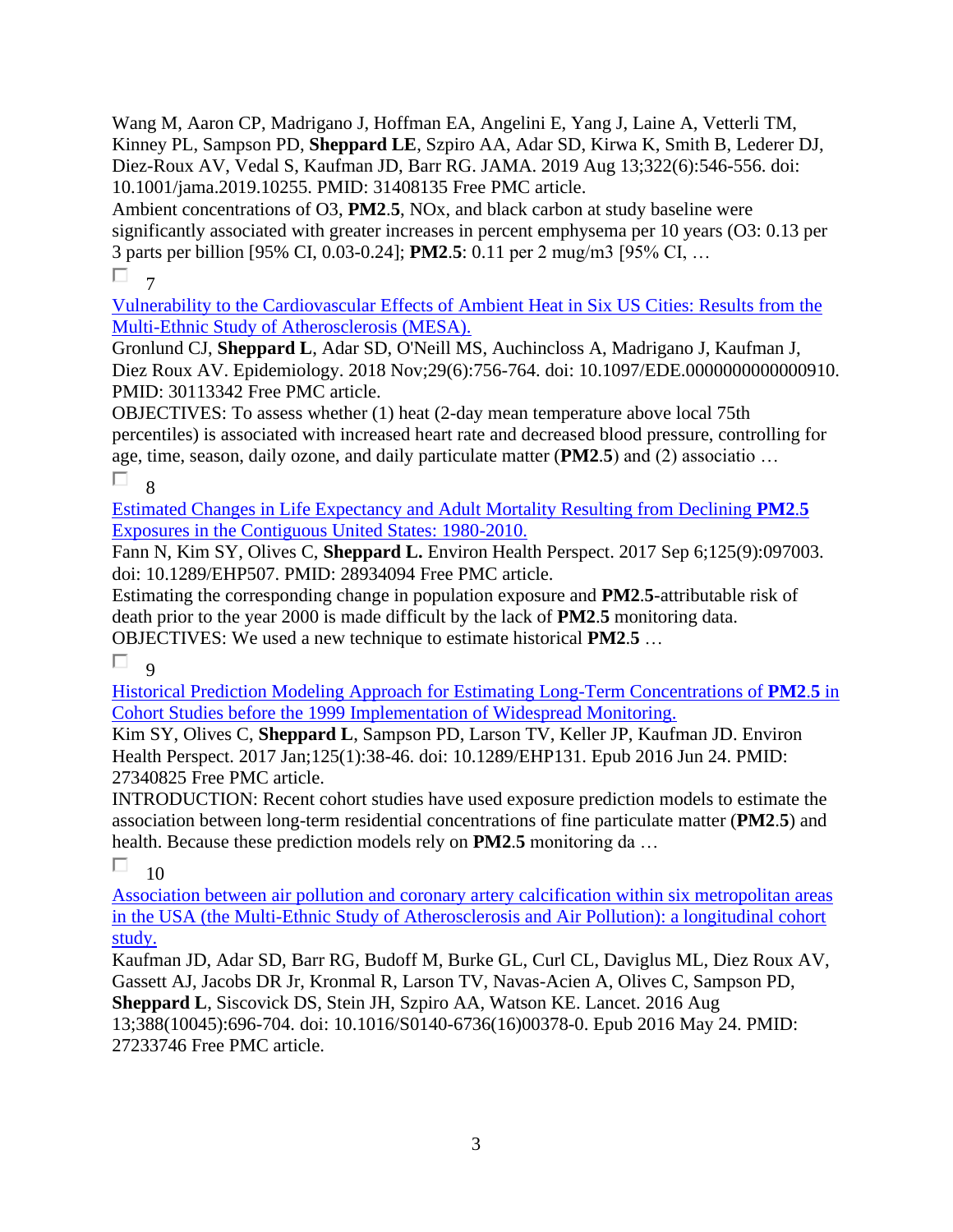BACKGROUND: Long-term exposure to fine particulate matter less than 2.**5** mum in diameter (**PM2**.**5**) and traffic-related air pollutant concentrations are associated with cardiovascular risk. ...Participant-specific pollutant concentrations averaged over the years …

П 11

[Prediction of fine particulate matter chemical components with a spatio-temporal model for the](https://pubmed.ncbi.nlm.nih.gov/27189258/)  [Multi-Ethnic Study of Atherosclerosis cohort.](https://pubmed.ncbi.nlm.nih.gov/27189258/)

Kim SY, **Sheppard L**, Bergen S, Szpiro AA, Sampson PD, Kaufman JD, Vedal S. J Expo Sci Environ Epidemiol. 2016 Sep;26(5):520-8. doi: 10.1038/jes.2016.29. Epub 2016 May 18. PMID: 27189258 Free PMC article.

Although cohort studies of the health effects of **PM2**.**5** have developed exposure prediction models to represent spatial variability across participant residences, few models exist for **PM2**.**5** components. We aimed to develop a city-specific spatio-temporal …

П 12

[The short-term association of selected components of fine particulate matter and mortality in the](https://pubmed.ncbi.nlm.nih.gov/26047618/)  [Denver Aerosol Sources and Health \(DASH\) study.](https://pubmed.ncbi.nlm.nih.gov/26047618/) 

Kim SY, Dutton SJ, **Sheppard L**, Hannigan MP, Miller SL, Milford JB, Peel JL, Vedal S. Environ Health. 2015 Jun 6;14:49. doi: 10.1186/s12940-015-0037-4. PMID: 26047618 Free PMC article.

BACKGROUND: Associations of short-term exposure to fine particulate matter (**PM2**.**5**) with daily mortality may be due to specific **PM2**.**5** chemical components. Daily concentrations of **PM2.5** components were measured over five years in Denver to ...

П 13

Combining **PM2**.**5** [Component Data from Multiple Sources: Data Consistency and](https://pubmed.ncbi.nlm.nih.gov/25738509/)  [Characteristics Relevant to Epidemiological Analyses of Predicted Long-Term Exposures.](https://pubmed.ncbi.nlm.nih.gov/25738509/) 

Kim SY, **Sheppard L**, Larson TV, Kaufman JD, Vedal S. Environ Health Perspect. 2015 Jul;123(7):651-8. doi: 10.1289/ehp.1307744. Epub 2015 Feb 27. PMID: 25738509 Free PMC article.

BACKGROUND: Regulatory monitoring data have been the exposure data resource most commonly applied to studies of the association between long-term **PM2**.**5** components and health. However, data collected for regulatory purposes may not be compatible with epidemiological …

П 14

[Individual-level concentrations of fine particulate matter chemical components and subclinical](https://pubmed.ncbi.nlm.nih.gov/25164422/)  [atherosclerosis: a cross-sectional analysis based on 2 advanced exposure prediction models in the](https://pubmed.ncbi.nlm.nih.gov/25164422/)  [multi-ethnic study of atherosclerosis.](https://pubmed.ncbi.nlm.nih.gov/25164422/) 

Kim SY, **Sheppard L**, Kaufman JD, Bergen S, Szpiro AA, Larson TV, Adar SD, Diez Roux AV, Polak JF, Vedal S. Am J Epidemiol. 2014 Oct 1;180(7):718-28. doi: 10.1093/aje/kwu186. Epub 2014 Aug 26. PMID: 25164422 Free PMC article.

Long-term exposure to outdoor particulate matter with an aerodynamic diameter less than or equal to 2.**5** m (**PM2**.**5**) has been associated with cardiovascular morbidity and mortality. The chemical composition of **PM2**.**5** that may be most responsible for …

П 15

[Estimating acute air pollution health effects from cohort study data.](https://pubmed.ncbi.nlm.nih.gov/24571570/)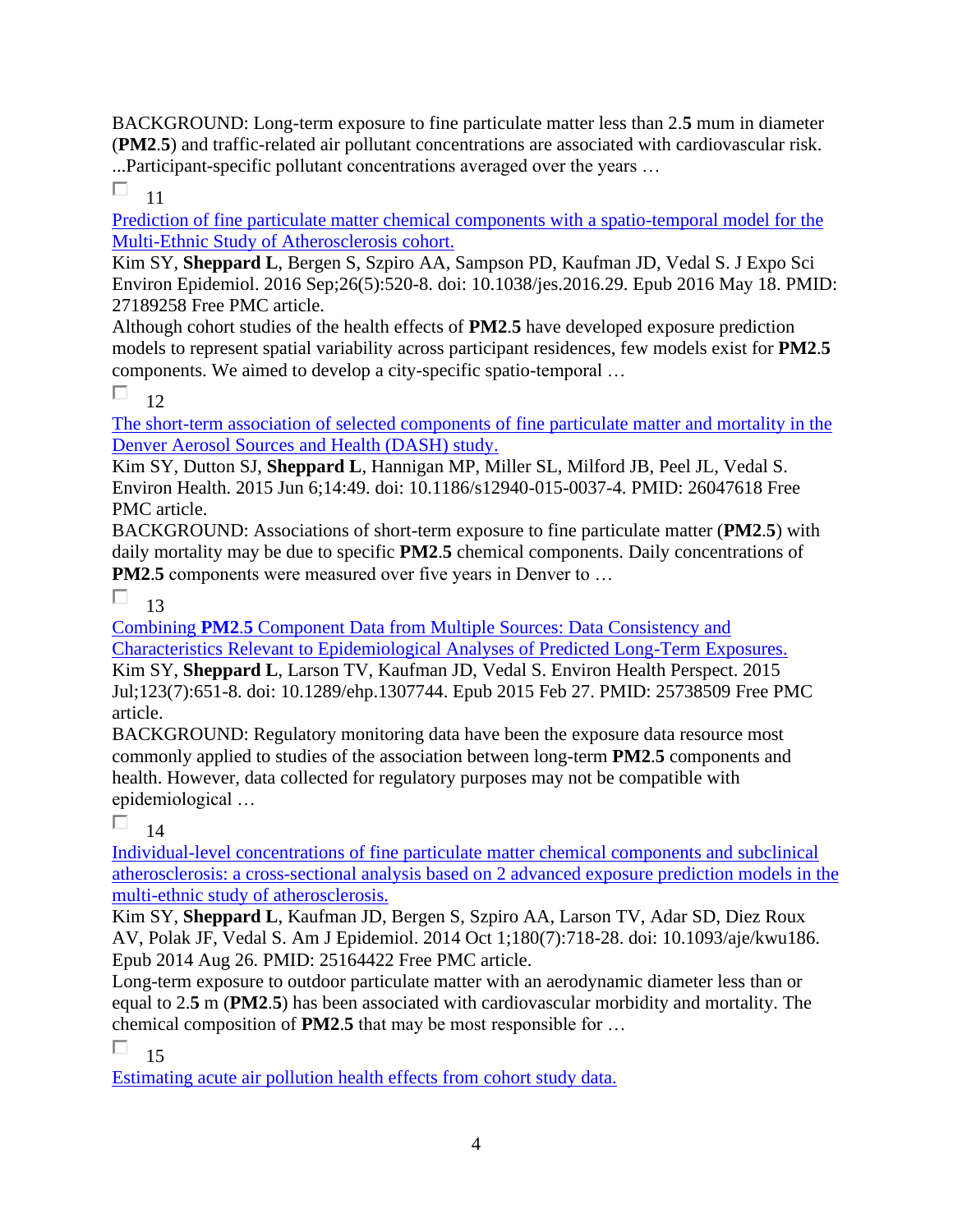Szpiro AA, **Sheppard L**, Adar SD, Kaufman JD. Biometrics. 2014 Mar;70(1):164-74. doi: 10.1111/biom.12125. Epub 2013 Dec 10. PMID: 24571570 Free PMC article.

A recently published article found evidence of an association between short-term exposure to ambient fine particulate matter (**PM2**.**5** ) and retinal arteriolar diameter as measured by retinal photography in the Multi-Ethnic Study of Atherosclerosis (MESA). ...

П 16

Exposure measurement error in **PM2**.**5** [health effects studies: a pooled analysis of eight personal](https://pubmed.ncbi.nlm.nih.gov/24410940/)  [exposure validation studies.](https://pubmed.ncbi.nlm.nih.gov/24410940/) 

Kioumourtzoglou MA, Spiegelman D, Szpiro AA, **Sheppard L**, Kaufman JD, Yanosky JD, Williams R, Laden F, Hong B, Suh H. Environ Health. 2014 Jan 13;13(1):2. doi: 10.1186/1476- 069X-13-2. PMID: 24410940 Free PMC article.

True exposure was defined as personal exposure to **PM2**.**5** of ambient origin. Since **PM2**.**5** of ambient origin could only be determined for five cities, personal exposure to total **PM2**.**5** was also considered. ...Between-city heterogeneity was not …

 $\Box$ 17

[National Particle Component Toxicity \(NPACT\) initiative report on cardiovascular effects.](https://pubmed.ncbi.nlm.nih.gov/24377210/)  Vedal S, Campen MJ, McDonald JD, Larson TV, Sampson PD, **Sheppard L**, Simpson CD,

Szpiro AA. Res Rep Health Eff Inst. 2013 Oct;(178):5-8. PMID: 24377210

In the epidemiologic studies, individual-level residential concentrations of fine PM, that is, PM with an aerodynamic diameter of 2.**5** microm or smaller (**PM2**.**5**), **PM2**.**5** components (primarily elemental carbon [EC] and organic carbon [OC], silicon, …

П 18

[Air pollution and individual and neighborhood socioeconomic status: evidence from the Multi-](https://pubmed.ncbi.nlm.nih.gov/24076625/)[Ethnic Study of Atherosclerosis \(MESA\).](https://pubmed.ncbi.nlm.nih.gov/24076625/) 

Hajat A, Diez-Roux AV, Adar SD, Auchincloss AH, Lovasi GS, O'Neill MS, **Sheppard L**, Kaufman JD. Environ Health Perspect. 2013 Nov-Dec;121(11-12):1325-33. doi:

10.1289/ehp.1206337. Epub 2013 Sep 27. PMID: 24076625 Free PMC article.

RESULTS: A 1-unit increase in the z-score for family income was associated with 0.03-mug/m3 lower **PM2**.**5** (95% CI: -0.05, -0.01) and 0.93% lower NOx (95% CI: -1.33, -0.53) after adjustment for covariates. A 1-SD-unit increase in the neighborhood's percentage of person …

П 19

A national prediction model for **PM2**.**5** [component exposures and measurement error-corrected](https://pubmed.ncbi.nlm.nih.gov/23757600/)  [health effect inference.](https://pubmed.ncbi.nlm.nih.gov/23757600/) 

Bergen S, **Sheppard L**, Sampson PD, Kim SY, Richards M, Vedal S, Kaufman JD, Szpiro AA. Environ Health Perspect. 2013 Sep;121(9):1017-25. doi: 10.1289/ehp.1206010. Epub 2013 Jun 11. PMID: 23757600 Free PMC article.

METHODS: We built national spatial exposure models that used partial least squares and universal kriging to estimate annual average concentrations of four **PM2**.**5** components: elemental carbon (EC), organic carbon (OC), silicon (Si), and sulfur (S). We predicted **PM2** …

П 20

[The sensitivity of health effect estimates from time-series studies to fine particulate matter](https://pubmed.ncbi.nlm.nih.gov/23673462/)  [component sampling schedule.](https://pubmed.ncbi.nlm.nih.gov/23673462/)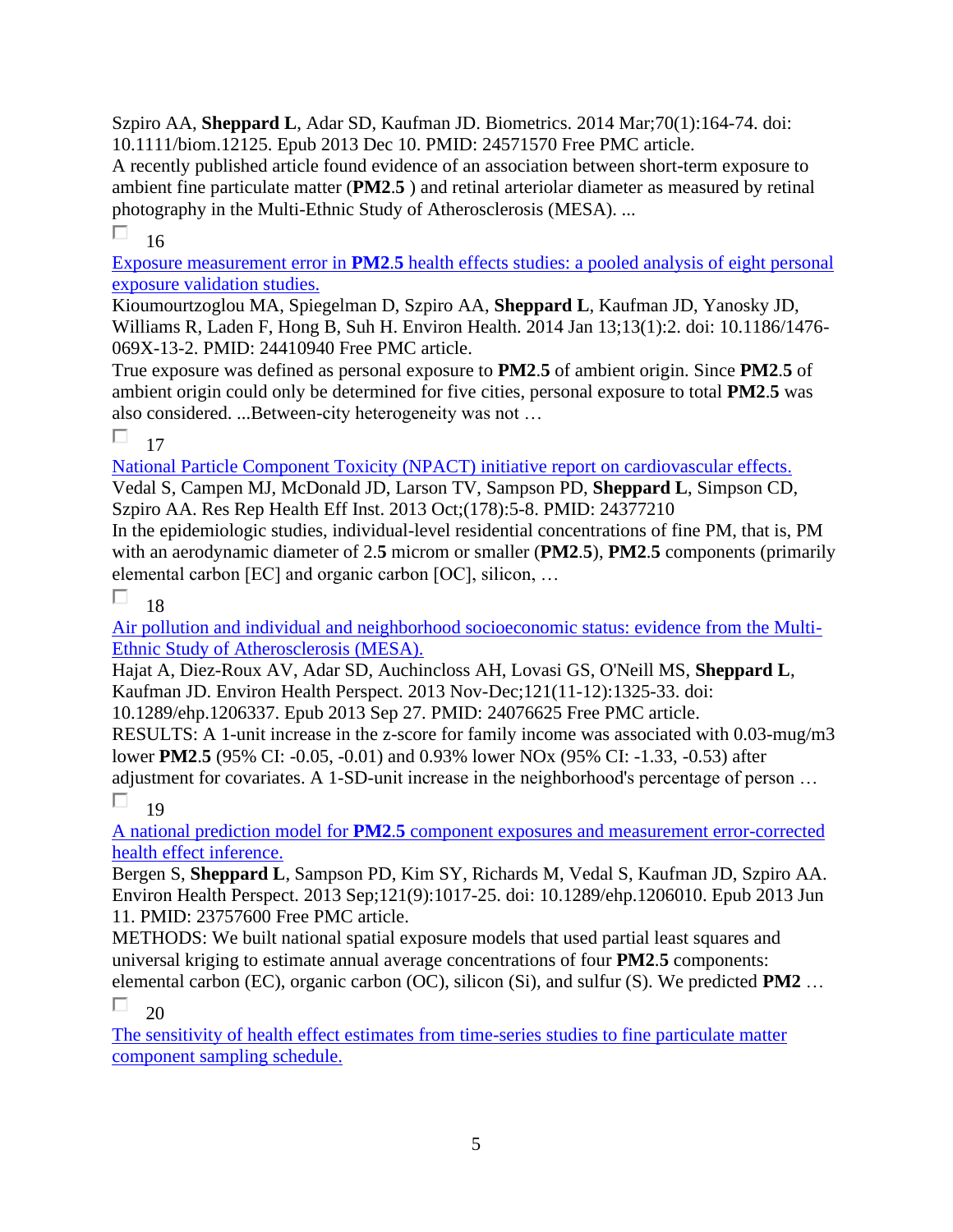Kim SY, **Sheppard L**, Hannigan MP, Dutton SJ, Peel JL, Clark ML, Vedal S. J Expo Sci Environ Epidemiol. 2013 Sep-Oct;23(5):481-6. doi: 10.1038/jes.2013.28. Epub 2013 May 15. PMID: 23673462 Free PMC article.

The US Environmental Protection Agency air pollution monitoring data have been a valuable resource commonly used for investigating the associations between short-term exposures to **PM2.5** chemical components and human health. However, the temporally sparse sampling on ... П  $21$ 

[Fine particulate air pollution and the progression of carotid intima-medial thickness: a](https://pubmed.ncbi.nlm.nih.gov/23637576/)  [prospective cohort study from the multi-ethnic study of atherosclerosis and air pollution.](https://pubmed.ncbi.nlm.nih.gov/23637576/)  Adar SD, **Sheppard L**, Vedal S, Polak JF, Sampson PD, Diez Roux AV, Budoff M, Jacobs DR

Jr, Barr RG, Watson K, Kaufman JD. PLoS Med. 2013;10(4):e1001430. doi: 10.1371/journal.pmed.1001430. Epub 2013 Apr 23. PMID: 23637576 Free PMC article.

**PM2.5** was estimated over the year preceding baseline and between ultrasounds using a spatiotemporal model. ...CONCLUSIONS: This early analysis from MESA suggests that higher longterm **PM2**.**5** concentrations are associated with increased IMT progression …

П 22

[Positive matrix factorization of a 32-month series of daily PM\(2.](https://pubmed.ncbi.nlm.nih.gov/25214809/)**5**) speciation data with [incorporation of temperature stratification.](https://pubmed.ncbi.nlm.nih.gov/25214809/) 

Xie M, Piedrahita R, Dutton SJ, Milford JB, Hemann JG, Peel JL, Miller SL, Kim SY, Vedal S, **Sheppard L**, Hannigan MP. Atmos Environ (1994). 2013 Feb 1;65:11-20. doi:

10.1016/j.atmosenv.2012.09.034. PMID: 25214809 Free PMC article.

This study presents source apportionment results for PM(2.**5**) from applying positive matrix factorization (PMF) to a 32-month series of daily PM(2.**5**) compositional data from Denver, CO, including concentrations of sulfate, nitrate, bulk elemental carbon (EC) and orga …

⊽

23

[Assessing the impact of a wood stove replacement program on air quality and children's health.](https://pubmed.ncbi.nlm.nih.gov/22852484/)  Noonan CW, Ward TJ, Navidi W, **Sheppard L**, Bergauff M, Palmer C; HEI Health Review Committee. Res Rep Health Eff Inst. 2011 Dec;(162):3-37; discussion 39-47. PMID: 22852484

A wood stove change-out program was implemented in a community heavily affected by woodsmoke-derived **PM2.5** (PM  $\lt$  or  $= 2.5$  microm in aerodynamic diameter). The objectives of this study were to evaluate the impact of this intervention program on ambient and

### …

⊽  $24$ 

[The temporal lag structure of short-term associations of fine particulate matter chemical](https://pubmed.ncbi.nlm.nih.gov/22609899/)  [constituents and cardiovascular and respiratory hospitalizations.](https://pubmed.ncbi.nlm.nih.gov/22609899/) 

Kim SY, Peel JL, Hannigan MP, Dutton SJ, **Sheppard L**, Clark ML, Vedal S. Environ Health Perspect. 2012 Aug;120(8):1094-9. doi: 10.1289/ehp.1104721. Epub 2012 May 18. PMID: 22609899 Free PMC article.

The lag pattern of **PM2**.**5** chemical constituents has not been well investigated, largely because daily data have not been available. OBJECTIVES: We explored the lag structure for hospital admissions using daily **PM2**.**5** chemical constituent data for **5** …

П 25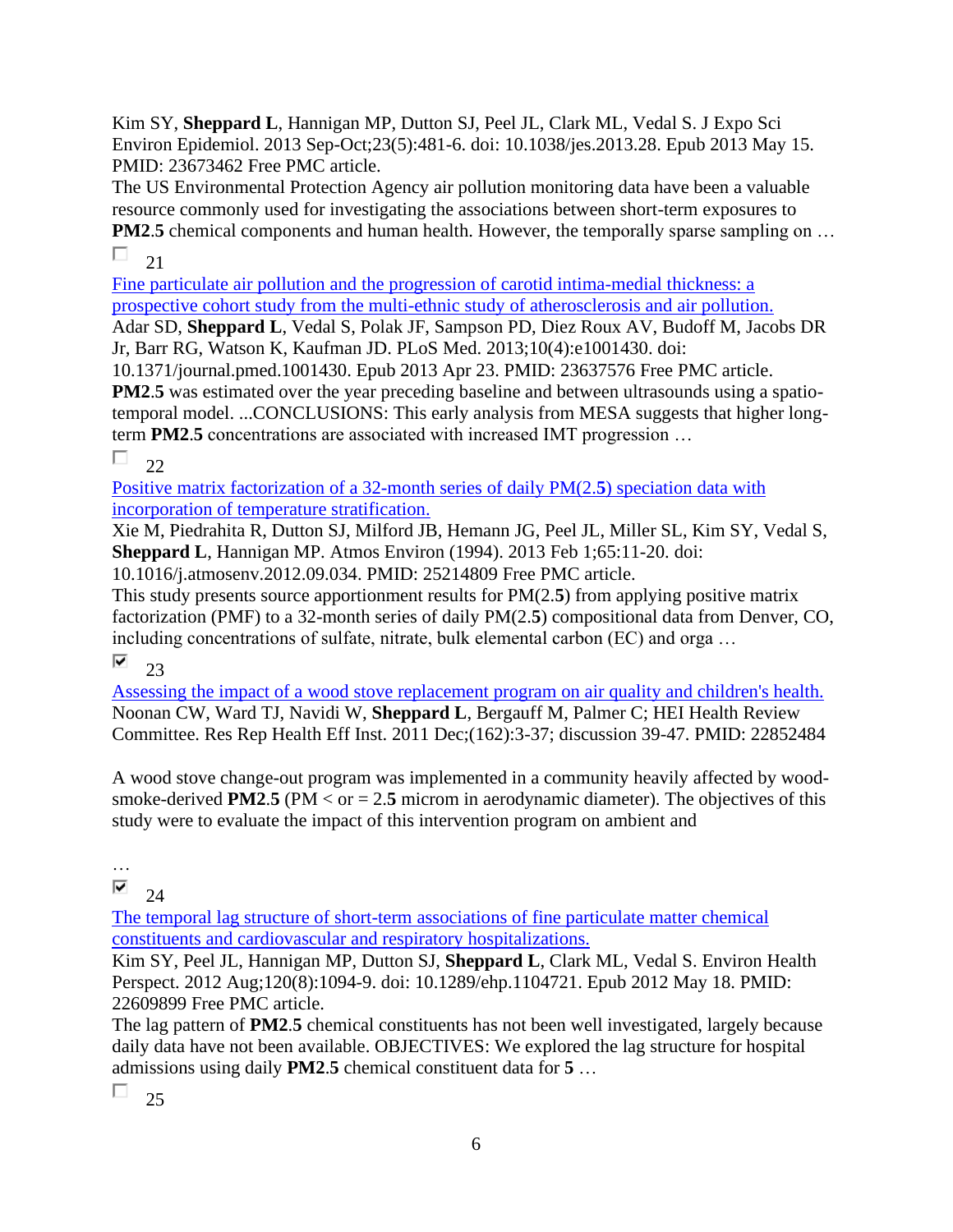Residential indoor **PM2**.**5** [in wood stove homes: follow-up of the Libby changeout program.](https://pubmed.ncbi.nlm.nih.gov/22607315/) 

Noonan CW, Navidi W, **Sheppard L**, Palmer CP, Bergauff M, Hooper K, Ward TJ. Indoor Air. 2012 Dec;22(6):492-500. doi: 10.1111/j.1600-0668.2012.00789.x. Epub 2012 Jun 18. PMID: 22607315 Free PMC article.

We report here on follow-up of the experiences in these and other homes over three winters of sample collection. In 21 homes, we compared pre-changeout PM(2.**5**) concentrations [mean  $(s.d.) = 45.0$  (33.0) mug/m(3)] to multiple post-changeout measures of PM(2.5) concent ... П 26

[Ambient carbon monoxide and fine particulate matter in relation to preeclampsia and preterm](https://pubmed.ncbi.nlm.nih.gov/21262595/)  [delivery in western Washington State.](https://pubmed.ncbi.nlm.nih.gov/21262595/) 

Rudra CB, Williams MA, **Sheppard L**, Koenig JQ, Schiff MA. Environ Health Perspect. 2011 Jun;119(6):886-92. doi: 10.1289/ehp.1002947. Epub 2011 Jan 24. PMID: 21262595 Free PMC article.

OBJECTIVES: We aimed to prospectively examine relations between exposures to ambient carbon monoxide (CO) and fine particulate matter [ 2.**5** mum in aerodynamic diameter (**PM2**.**5**)] and risks of preeclampsia and preterm delivery. METHODS: We used data from 3,509 w …

П.  $27$ 

[Approach to estimating participant pollutant exposures in the Multi-Ethnic Study of](https://pubmed.ncbi.nlm.nih.gov/19673252/)  [Atherosclerosis and Air Pollution \(MESA Air\).](https://pubmed.ncbi.nlm.nih.gov/19673252/) 

Cohen MA, Adar SD, Allen RW, Avol E, Curl CL, Gould T, Hardie D, Ho A, Kinney P, Larson TV, Sampson P, **Sheppard L**, Stukovsky KD, Swan SS, Liu LJ, Kaufman JD. Environ Sci Technol. 2009 Jul 1;43(13):4687-93. doi: 10.1021/es8030837. PMID: 19673252 Free PMC article.

This project improves on prior work by implementing an extensive exposure assessment program to characterize long-term average concentrations of ambient-generated **PM2**.**5**, specific **PM2**.**5** chemical components, and copollutants, with particular emphasis on …

П 28

[Health effects of long-term air pollution: influence of exposure prediction methods.](https://pubmed.ncbi.nlm.nih.gov/19289962/) 

Kim SY, **Sheppard L**, Kim H. Epidemiology. 2009 May;20(3):442-50. doi:

10.1097/EDE.0b013e31819e4331. PMID: 19289962

For each structure, annual average **PM2**.**5** was generated at 22 monitoring sites and 2000 preselected individual locations in Los Angeles. Associated survival time until cardiovascular event was simulated for 10,000 hypothetical subjects. Using **PM2**.**5** gene …

 $\Box$  $29$ 

[Fine particulate matter air pollution, proximity to traffic, and aortic atherosclerosis.](https://pubmed.ncbi.nlm.nih.gov/19129730/) 

Allen RW, Criqui MH, Diez Roux AV, Allison M, Shea S, Detrano R, **Sheppard L**, Wong ND, Stukovsky KH, Kaufman JD. Epidemiology. 2009 Mar;20(2):254-64. doi:

10.1097/EDE.0b013e31819644cc. PMID: 19129730 Free PMC article.

RESULTS: We observed a slightly elevated risk of aortic calcification ( $RR = 1.06$ ; 95%) confidence interval = 0.96-1.16) with a 10 microg/m contrast in **PM2**.**5**. The **PM2**.**5**-associated risk of aortic calcification was stronger among participants with long-ter …

П 30

[Long-term exposure to air pollution and incidence of cardiovascular events in women.](https://pubmed.ncbi.nlm.nih.gov/17267905/)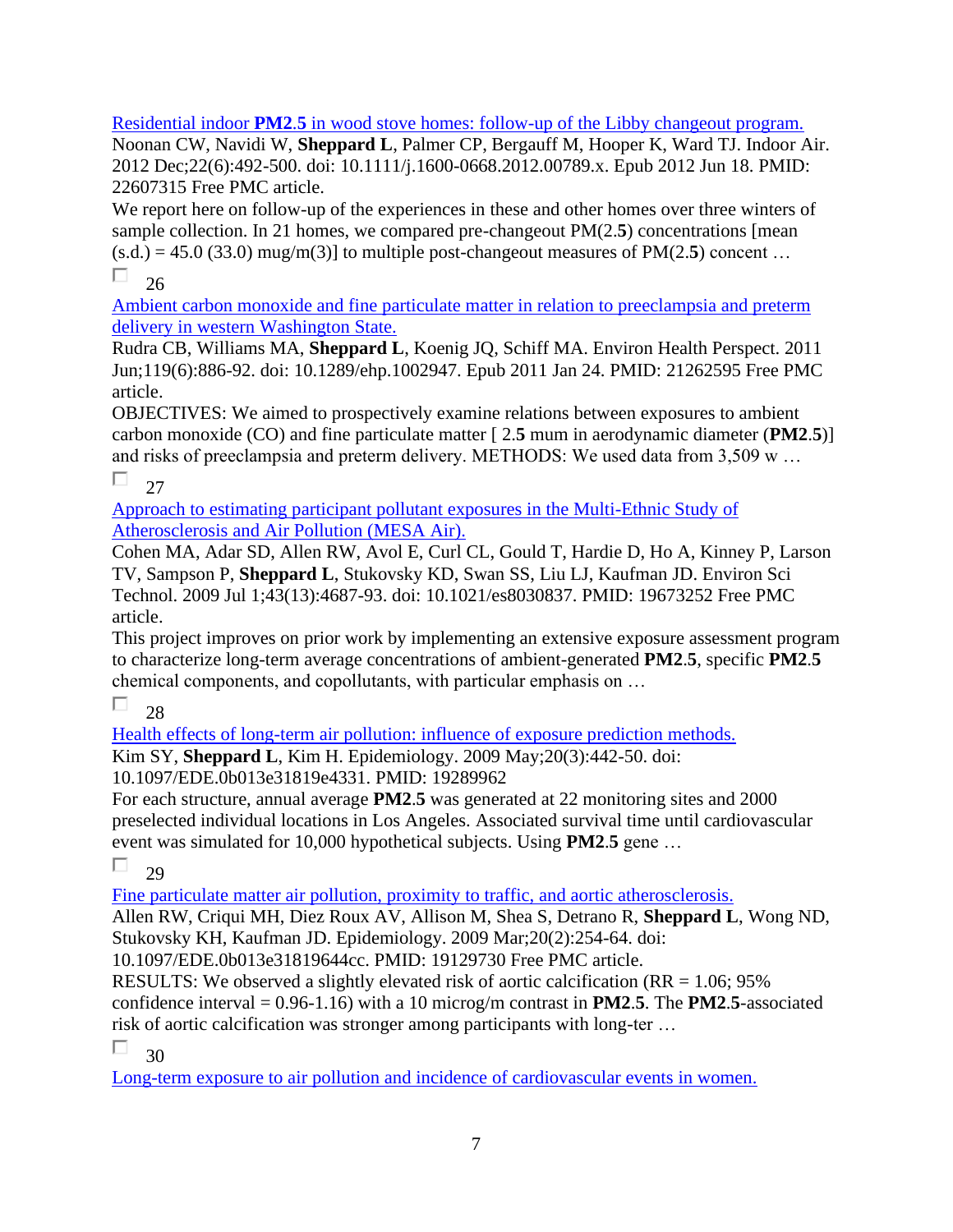Miller KA, Siscovick DS, **Sheppard L**, Shepherd K, Sullivan JH, Anderson GL, Kaufman JD. N Engl J Med. 2007 Feb 1;356(5):447-58. doi: 10.1056/NEJMoa054409. PMID: 17267905 Free article.

We examined the association of long-term exposure to particulate matter of less than 2.**5** microm in aerodynamic diameter (**PM2**.**5**) with cardiovascular events. ...RESULTS: A total of 1816 women had one or more fatal or nonfatal cardiovascular events, as confirmed …

П 31

[Effects of ambient air pollution on symptom severity and medication use in children with](https://pubmed.ncbi.nlm.nih.gov/14582813/)  [asthma.](https://pubmed.ncbi.nlm.nih.gov/14582813/) 

Slaughter JC, Lumley T, **Sheppard L**, Koenig JQ, Shapiro GG. Ann Allergy Asthma Immunol. 2003 Oct;91(4):346-53. doi: 10.1016/S1081-1206(10)61681-X. PMID: 14582813 Clinical Trial. RESULTS: Our results indicate that a 10-microg/m3 increase in particulate matter less than or equal to 2.**5** microm (**PM2**.**5**) lagged 1 day was associated with a 1.20 times increased odds of having a more serious asthma attack [95% confidence interval (CI), 1.05 t ...

 $\Box$  32

[Exposure assessment of particulate matter for susceptible populations in Seattle.](https://pubmed.ncbi.nlm.nih.gov/12782491/) 

Liu LJ, Box M, Kalman D, Kaufman J, Koenig J, Larson T, Lumley T, **Sheppard L**, Wallace L. Environ Health Perspect. 2003 Jun;111(7):909-18. doi: 10.1289/ehp.6011. PMID: 12782491 Free PMC article.

The average personal exposures to PM with aerodynamic diameters < 2.**5** microm (**PM2**.**5**) were similar to the average outdoor **PM2**.**5** concentrations but significantly higher than the average indoor concentrations. ...The increase in outdoor PM10 in

П. 33

[An association between fine particles and asthma emergency department visits for children in](https://pubmed.ncbi.nlm.nih.gov/10339450/) [Seattle.](https://pubmed.ncbi.nlm.nih.gov/10339450/) 

Norris G, YoungPong SN, Koenig JQ, Larson TV, **Sheppard L**, Stout JW. Environ Health Perspect. 1999 Jun;107(6):489-93. doi: 10.1289/ehp.99107489. PMID: 10339450 Free PMC article.

There was no stronger association between ED visits for asthma and air pollution in the higher hospital utilization area than in the lower utilization area. These findings were seen when estimated **PM2**.**5** concentrations were below the newly adopted annual National Amb …

П. 34

[Episodes of high coarse particle concentrations are not associated with increased mortality.](https://pubmed.ncbi.nlm.nih.gov/10210688/)  Schwartz J, Norris G, Larson T, **Sheppard L**, Claiborne C, Koenig J. Environ Health Perspect. 1999 May;107(5):339-42. doi: 10.1289/ehp.99107339. PMID: 10210688 Free PMC article. Fine particle concentration (i.e., particles <2.**5** microm in aerodynamic diameter; **PM2**.**5**), but not coarse particle concentration, was associated with increased mortality in six U.S. cities. ...Fine particles are primarily from combustion of fossil fuel, whe …

П 35

[Effects of ambient air pollution on nonelderly asthma hospital admissions in Seattle,](https://pubmed.ncbi.nlm.nih.gov/9888276/)  [Washington, 1987-1994.](https://pubmed.ncbi.nlm.nih.gov/9888276/)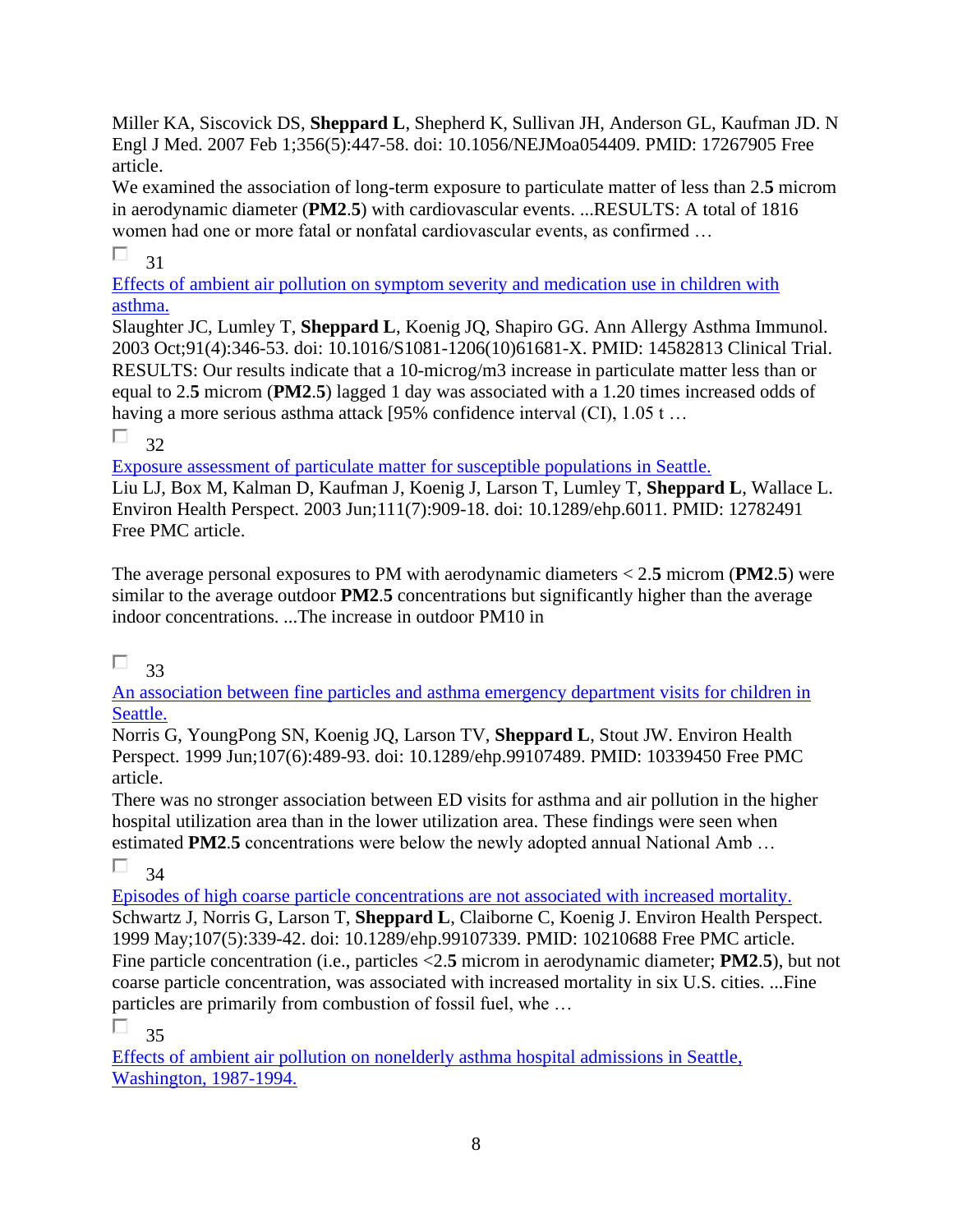**Sheppard L**, Levy D, Norris G, Larson TV, Koenig JQ. Epidemiology. 1999 Jan;10(1):23-30. PMID: 9888276

We regressed daily hospital admissions to local hospitals for area residents from 1987 through 1994 on particulate matter less than 10 and 2.**5** microm in aerodynamic diameter (PM10 and **PM2.5**, respectively); coarse particulate mass; sulfur dioxide (SO2); ozone ...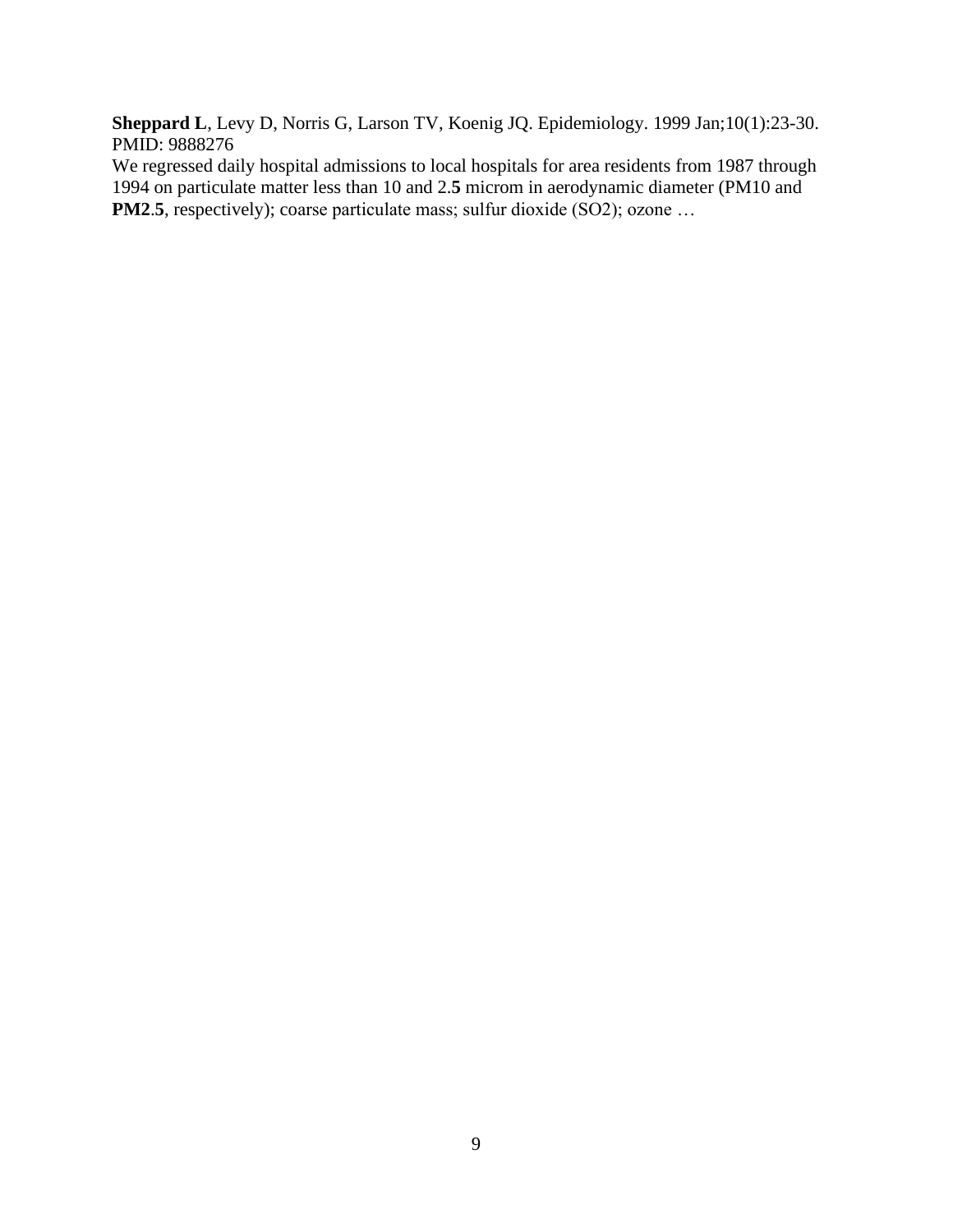### <https://pubmed.ncbi.nlm.nih.gov/?term=bell+ml+PM2.5&sort=date>

#### **Results by year**

Table representation of search results timeline featuring number of search results per year.

### **Year Number of Results**

## **Search Results**

41 results Page of 1 Select search result to email or save

П 1

[Air pollution from wildfires and human health vulnerability in Alaskan communities under](https://pubmed.ncbi.nlm.nih.gov/34413900/)  [climate change.](https://pubmed.ncbi.nlm.nih.gov/34413900/) 

Woo SHL, Liu JC, Yue X, Mickley LJ, **Bell ML.** Environ Res Lett. 2020 Sep;15(9):094019. doi: 10.1088/1748-9326/ab9270. Epub 2020 Aug 19. PMID: 34413900 Free PMC article. First, we assessed wildfire-PM(2.**5**) exposure by estimating monthly-average wildfire-specific PM(2.5) levels across 1997-2010 for 158 Alaskan census tracts, using atmospheric transport modelling based on observed area-burned data. Second, we estimated changes in futu …

 $\Box$ <sub>2</sub>

Long-term Exposure to **PM2**.**5** [and Mortality for the Older Population: Effect Modification by](https://pubmed.ncbi.nlm.nih.gov/33788795/)  [Residential Greenness.](https://pubmed.ncbi.nlm.nih.gov/33788795/)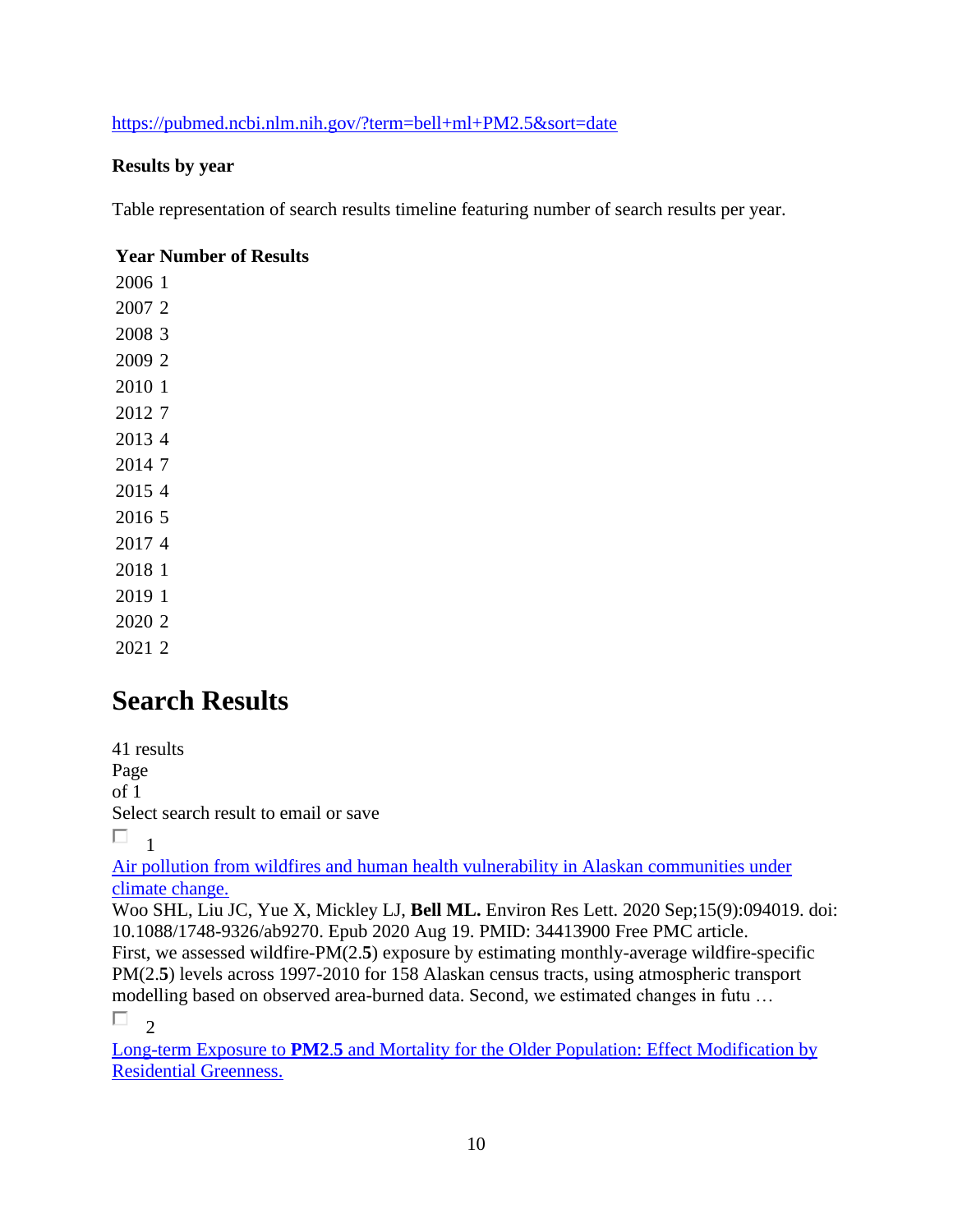Son JY, Sabath MB, Lane KJ, Miranda ML, Dominici F, Di Q, Schwartz J, **Bell ML.** Epidemiology. 2021 Jul 1;32(4):477-486. doi: 10.1097/EDE.0000000000001348. PMID: 33788795

CONCLUSIONS: In our study, those in low SES and high-greenness areas had lower associations between **PM2**.**5** and mortality than those in low SES and low greenness areas.

...Findings should be considered in light of uncertainties, such as our use of modeled **PM2**. … П 3

Do fine particulate air pollution (PM(2.**5**[\)\) exposure and its attributable premature mortality](https://pubmed.ncbi.nlm.nih.gov/33129853/)  [differ for immigrants compared to those born in the United States?](https://pubmed.ncbi.nlm.nih.gov/33129853/) 

Fong KC, **Bell ML.** Environ Res. 2021 May;196:110387. doi: 10.1016/j.envres.2020.110387. Epub 2020 Oct 28. PMID: 33129853

We then calculated the premature mortality attributed to PM(2.5) for each population group, assessing disparities by immigrant status in PM(2.**5**) exposure and attributable premature mortality in the US as a whole and in each US county to evevaluate spatial heterogene …  $\Box$ <sub>4</sub>

[How urban characteristics affect vulnerability to heat and cold: a multi-country analysis.](https://pubmed.ncbi.nlm.nih.gov/30815699/) 

Sera F, Armstrong B, Tobias A, Vicedo-Cabrera AM, Åström C, **Bell ML**, Chen BY, de Sousa Zanotti Stagliorio Coelho M, Matus Correa P, Cruz JC, Dang TN, Hurtado-Diaz M, Do Van D, Forsberg B, Guo YL, Guo Y, Hashizume M, Honda Y, Iñiguez C, Jaakkola JJK, Kan H, Kim H, Lavigne E, Michelozzi P, Ortega NV, Osorio S, Pascal M, Ragettli MS, Ryti NRI, Saldiva PHN, Schwartz J, Scortichini M, Seposo X, Tong S, Zanobetti A, Gasparrini A. Int J Epidemiol. 2019 Aug 1;48(4):1101-1112. doi: 10.1093/ije/dyz008. PMID: 30815699

RESULTS: Heat- and cold-related deaths amounted to 0.54% (95% confidence interval: 0.49 to 0.58%) and 6.05% (**5**.59 to 6.36%) of total deaths, respectively. Several city indicators modify the effect of heat, with a higher mortality impact associated with increases in populat …

 $\Box$ 5

[The January 2013 Beijing "Airpocalypse" and its Acute Effects on Emergency and Outpatient](https://pubmed.ncbi.nlm.nih.gov/31853329/)  [Visits at a Beijing Hospital.](https://pubmed.ncbi.nlm.nih.gov/31853329/) 

Ferreri JM, Peng RD, **Bell ML**, Liu Y, Li T, Anderson GB. Air Qual Atmos Health. 2018 Apr;11(3):301-309. doi: 10.1007/s11869-017-0538-0. Epub 2017 Dec 29. PMID: 31853329 Free PMC article.

The episode brought exceptionally high **PM2**.**5** (peak daily average, 569 mug/m(3)). Risk increased during the episode for all-cause (relative risk 1.29 [95% CI 1.13, 1.46]), cardiovascular (1.55 [0.90, 2.68]) and respiratory (1.33 [1.10, 1.62]) emergency medical visits …

П 6

[Pregnancy and Lifetime Exposure to Fine Particulate Matter and Infant Mortality in](https://pubmed.ncbi.nlm.nih.gov/29121205/)  [Massachusetts, 2001-2007.](https://pubmed.ncbi.nlm.nih.gov/29121205/) 

Son JY, Lee HJ, Koutrakis P, **Bell ML.** Am J Epidemiol. 2017 Dec 1;186(11):1268-1276. doi: 10.1093/aje/kwx015. PMID: 29121205 Free PMC article.

Many studies have found associations between particulate matter having an aerodynamic diameter of 2.**5** mum (**PM2**.**5**) and adult mortality. Comparatively few studies evaluated particles and infant mortality, although infants and children are particularly vulnerabl …

П. 7

[Particulate Air Pollution from Wildfires in the Western US under Climate Change.](https://pubmed.ncbi.nlm.nih.gov/28642628/)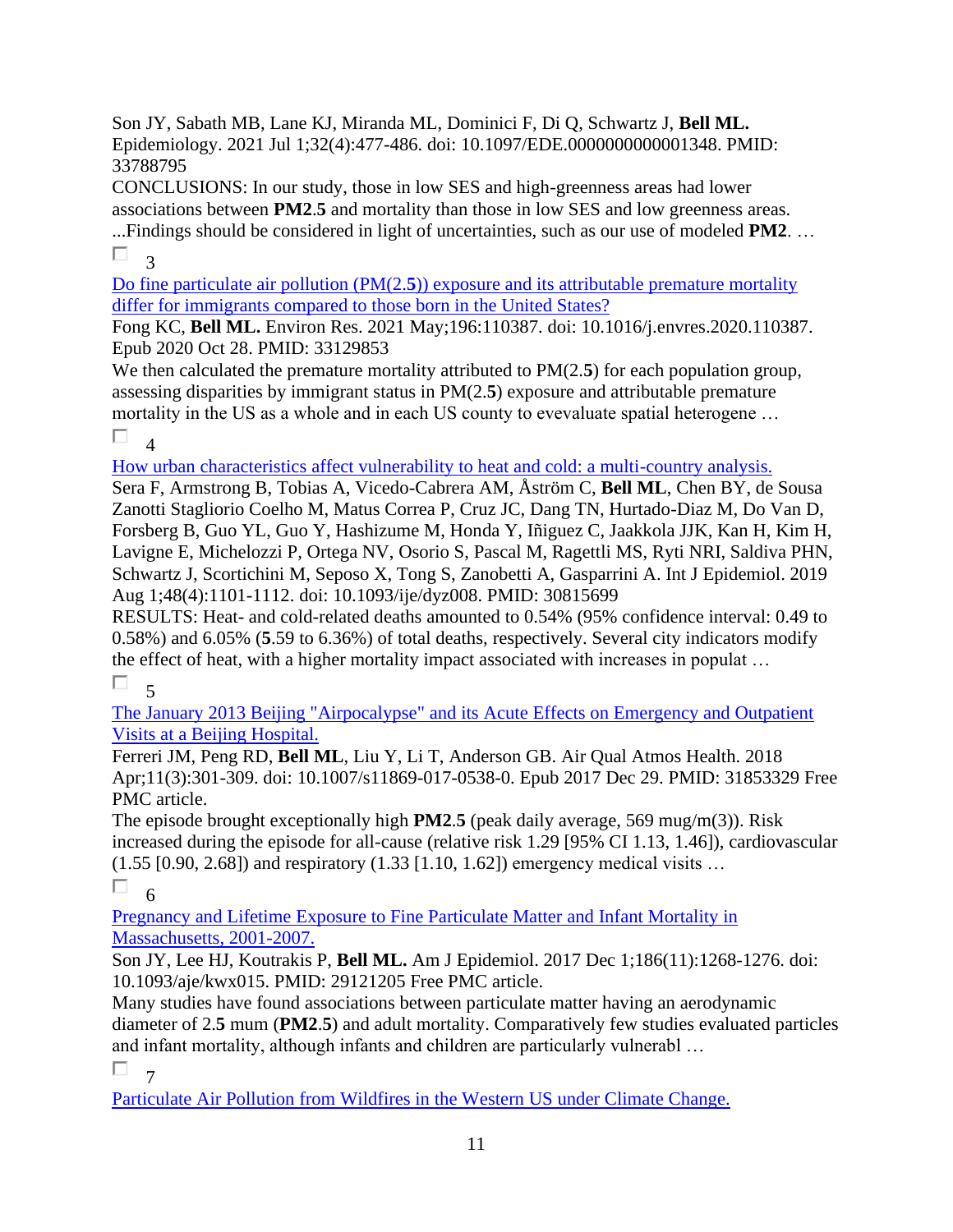Liu JC, Mickley LJ, Sulprizio MP, Dominici F, Yue X, Ebisu K, Anderson GB, Khan RFA, Bravo MA, **Bell ML.** Clim Change. 2016 Oct;138(3):655-666. doi: 10.1007/s10584-016-1762-6. Epub 2016 Jul 30. PMID: 28642628 Free PMC article.

We create a new term "Smoke Wave," defined as 2 consecutive days with high wildfire-specific PM(2.5), to describe episodes of high air pollution from wildfires. We develop an interactive map to demonstrate the counties likely to suffer from future high wildfire pollution e … П. 8

[Who Among the Elderly Is Most Vulnerable to Exposure to and Health Risks of Fine Particulate](https://pubmed.ncbi.nlm.nih.gov/28525551/)  [Matter From Wildfire Smoke?](https://pubmed.ncbi.nlm.nih.gov/28525551/) 

Liu JC, Wilson A, Mickley LJ, Ebisu K, Sulprizio MP, Wang Y, Peng RD, Yue X, Dominici F, **Bell ML.** Am J Epidemiol. 2017 Sep 15;186(6):730-735. doi: 10.1093/aje/kwx141. PMID: 28525551 Free PMC article.

#### $\Box$  $\alpha$

[Wildfire-specific Fine Particulate Matter and Risk of Hospital Admissions in Urban](https://pubmed.ncbi.nlm.nih.gov/27648592/) and Rural [Counties.](https://pubmed.ncbi.nlm.nih.gov/27648592/) 

Liu JC, Wilson A, Mickley LJ, Dominici F, Ebisu K, Wang Y, Sulprizio MP, Peng RD, Yue X, Son JY, Anderson GB, **Bell ML.** Epidemiology. 2017 Jan;28(1):77-85. doi:

10.1097/EDE.0000000000000556. PMID: 27648592 Free PMC article.

BACKGROUND: The health impacts of wildfire smoke, including fine particles (**PM2**.**5**), are not well understood and may differ from those of **PM2**.**5** from other sources due to differences in concentrations and chemical composition. ...We did not observe an as …

П 10

[Exposure to coarse particulate matter during gestation and birth weight in the U.S.](https://pubmed.ncbi.nlm.nih.gov/27324566/) 

Ebisu K, Berman JD, **Bell ML.** Environ Int. 2016 Sep;94:519-524. doi:

10.1016/j.envint.2016.06.011. Epub 2016 Jun 18. PMID: 27324566 Free PMC article. A linear regression model was applied, adjusted by potential confounders. As sensitivity analyses, we explored alternative PM10-2.**5** estimations, adjustment for **PM2**.**5**, and stratification by regions. ...Our results suggest that PM10-2.**5** is associated wit …

П 11

[Racial isolation and exposure to airborne particulate matter and ozone in understudied US](https://pubmed.ncbi.nlm.nih.gov/27115915/)  [populations: Environmental justice applications of downscaled numerical](https://pubmed.ncbi.nlm.nih.gov/27115915/) model output.

Bravo MA, Anthopolos R, **Bell ML**, Miranda ML. Environ Int. 2016 Jul-Aug;92-93:247-55. doi: 10.1016/j.envint.2016.04.008. Epub 2016 Apr 23. PMID: 27115915

METHODS: Long-term (5year average) census tract-level **PM2**.**5** and O3 concentrations were calculated using output from a downscaler model (2002-2006). ...The largest association between **PM2.5** and RI was observed in the rural Midwest, where a one quintile ...

П 12

[Association between greenness, urbanicity, and birth weight.](https://pubmed.ncbi.nlm.nih.gov/26546769/) 

Ebisu K, Holford TR, **Bell ML.** Sci Total Environ. 2016 Jan 15;542(Pt A):750-6. doi: 10.1016/j.scitotenv.2015.10.111. Epub 2015 Nov 5. PMID: 26546769 Free PMC article. Results were generally robust with different buffer sizes and controlling for fine particles (**PM2**.**5**) and traffic. CONCLUSIONS: We found protective associations by green space on birth outcomes. ...

 $\Box$  13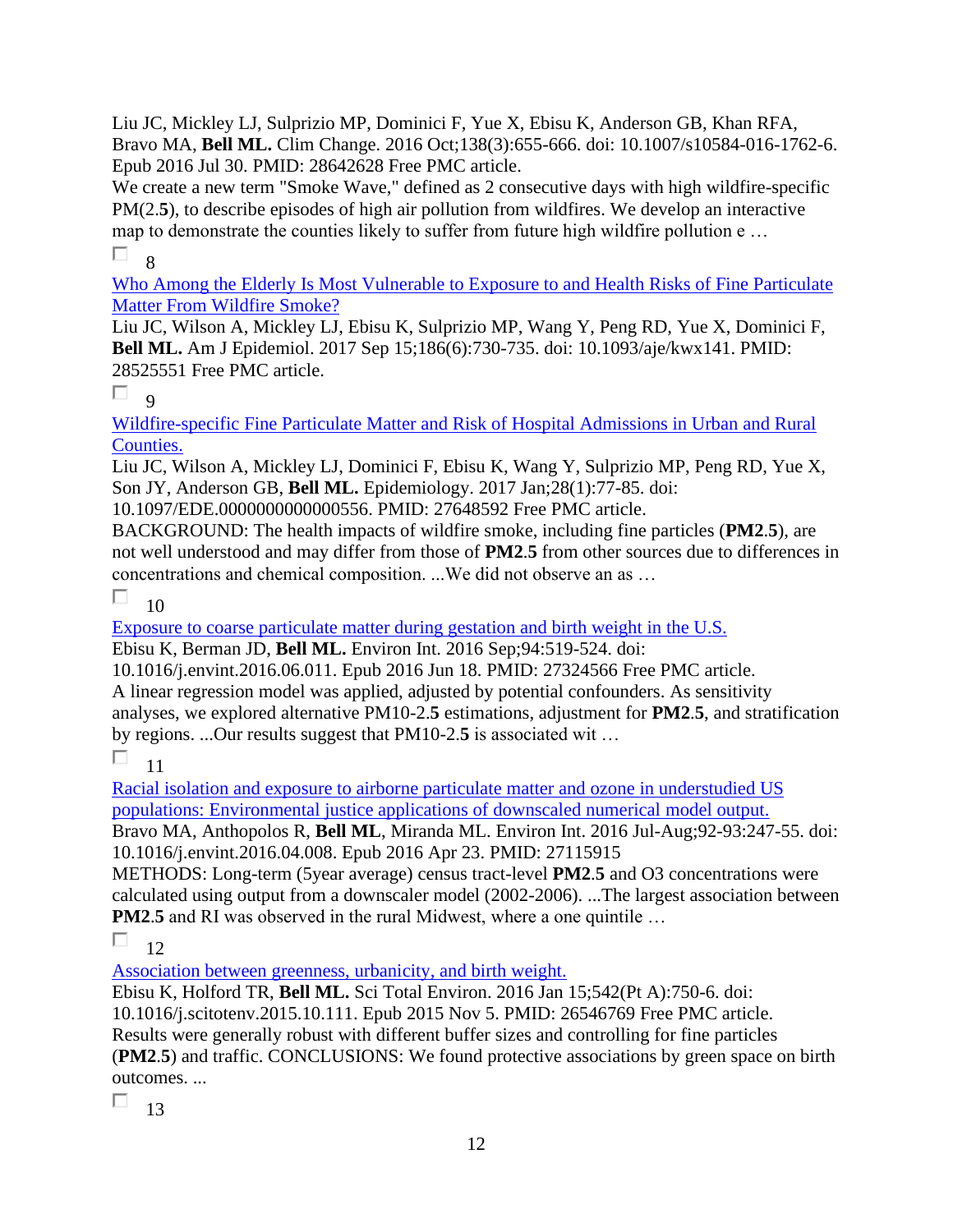### [Fine Particulates, Preterm Birth, and Membrane Rupture in Rochester, NY.](https://pubmed.ncbi.nlm.nih.gov/26247489/)

Pereira G, Evans KA, Rich DQ, Bracken MB, **Bell ML.** Epidemiology. 2016 Jan;27(1):66-73. doi: 10.1097/EDE.0000000000000366. PMID: 26247489

BACKGROUND: It remains unclear whether fine particulate (**PM2**.**5**) exposure affects risk of preterm birth and prelabor rupture of membranes. ...We did not observe an association between **PM2**.**5** concentrations and prelabor rupture of membranes....

#### П 14

Ambient **PM2**.**5** [and Risk of Hospital Admissions: Do Risks Differ for Men and Women?](https://pubmed.ncbi.nlm.nih.gov/25906368/)  **Bell ML**, Son JY, Peng RD, Wang Y, Dominici F. Epidemiology. 2015 Jul;26(4):575-9. doi: 10.1097/EDE.0000000000000310. PMID: 25906368 Free PMC article.

BACKGROUND: While strong evidence exists for associations between fine particles (**PM2**.**5**) and health, less is known about whether associations differ by sex. ...Differences remained after stratification by age and season. CONCLUSIONS: Women may be more susceptible to …

#### П 15

[Ambient Coarse Particulate Matter and Hospital Admissions in the Medicare Cohort Air](https://pubmed.ncbi.nlm.nih.gov/25872223/)  [Pollution Study, 1999-2010.](https://pubmed.ncbi.nlm.nih.gov/25872223/) 

Powell H, Krall JR, Wang Y, **Bell ML**, Peng RD. Environ Health Perspect. 2015

Nov;123(11):1152-8. doi: 10.1289/ehp.1408720. Epub 2015 Apr 14. PMID: 25872223 Free PMC article.

After adjusting for **PM2**.**5**, this association remained significant (0.63%; 95% PI: 0.38, 0.88). ...This association was robust to adjustment for concentrations of **PM2**.**5**. CITATION: Powell H, Krall JR, Wang Y, Bell ML, Peng RD. 2015. ...

П. 16

[Associations between long-term exposure to chemical constituents of fine particulate matter](https://pubmed.ncbi.nlm.nih.gov/25565179/)  (**PM2**.**5**[\) and mortality in Medicare enrollees in the eastern United States.](https://pubmed.ncbi.nlm.nih.gov/25565179/) 

Chung Y, Dominici F, Wang Y, Coull BA, **Bell ML.** Environ Health Perspect. 2015 May;123(5):467-74. doi: 10.1289/ehp.1307549. Epub 2015 Jan 6. PMID: 25565179 Free PMC article.

BACKGROUND: Several epidemiological studies have reported that long-term exposure to fine particulate matter (**PM2**.**5**) is associated with higher mortality. Evidence regarding contributions of **PM2**.**5** constituents is inconclusive. OBJECTIVES: We assembled a …

П. 17

The Association between Airborne PM(2.**5**[\) Chemical Constituents and Birth Weight-](https://pubmed.ncbi.nlm.nih.gov/26594233/)[Implication of Buffer Exposure Assignment.](https://pubmed.ncbi.nlm.nih.gov/26594233/) 

Ebisu K, Belanger K, **Bell ML.** Environ Res Lett. 2014 Aug 15;9(8):084007. doi: 10.1088/1748- 9326/9/8/084007. PMID: 26594233 Free PMC article.

Several papers reported associations between airborne fine particulate matter (PM(2.**5**)) and birth weight, though findings are inconsistent across studies. ...We estimated the association between each pollutant and term birth weight applying buffers of **5** to 30km in C …

П 18

[Fine particulate matter and risk of preterm birth and pre-labor rupture of membranes in Perth,](https://pubmed.ncbi.nlm.nih.gov/25118087/)  [Western Australia 1997-2007: a longitudinal study.](https://pubmed.ncbi.nlm.nih.gov/25118087/) 

Pereira G, **Bell ML**, Belanger K, de Klerk N. Environ Int. 2014 Dec;73:143-9. doi: 10.1016/j.envint.2014.07.014. Epub 2014 Aug 10. PMID: 25118087 Free PMC article.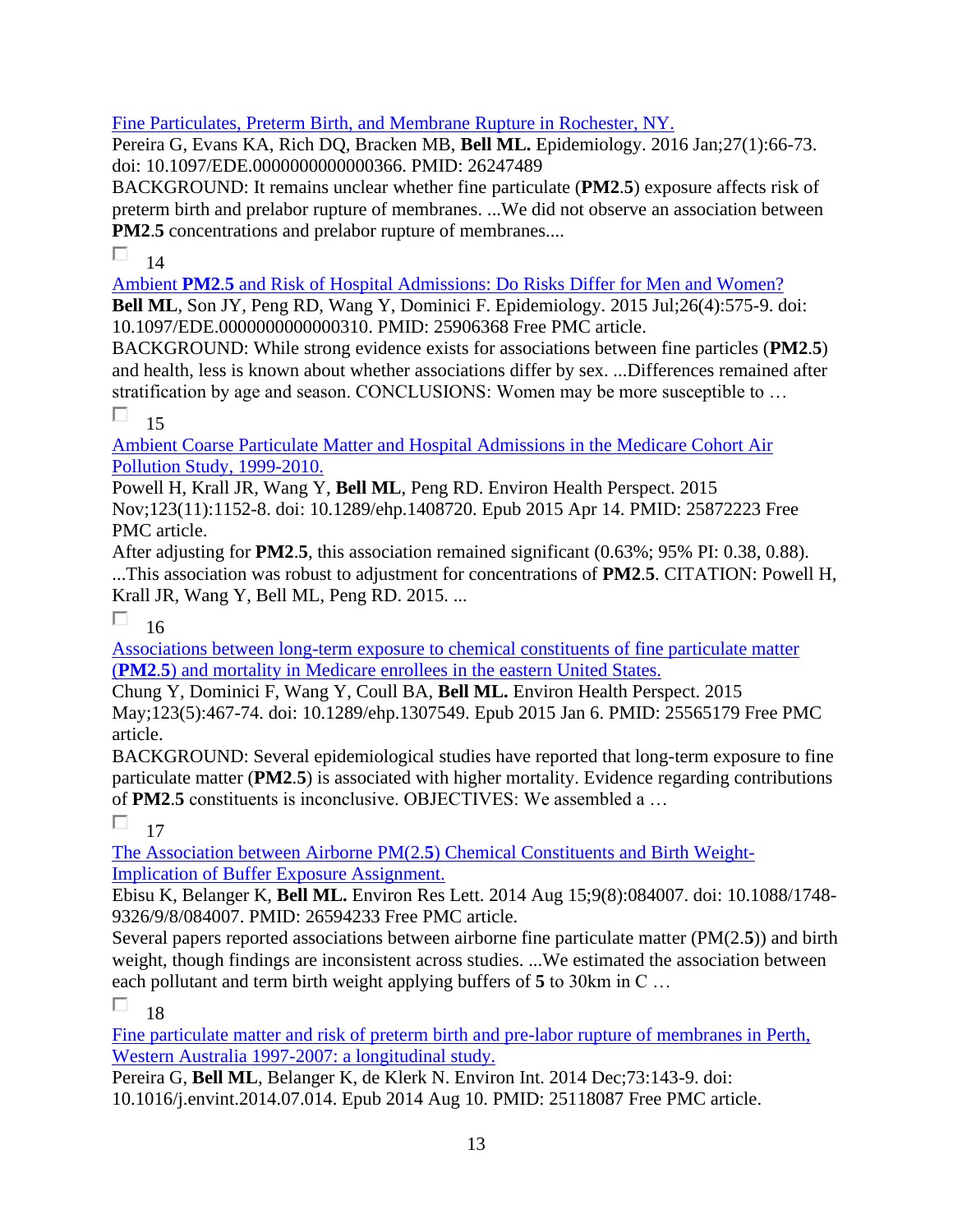OBJECTIVE: A recent longitudinal study reported an association between fine particulate (**PM2**.**5**) exposure and preterm birth (PTB) in a US cohort. We applied the same design to an Australian cohort to investigate associations with PTB and pre-labor rupture of membrane … П 19

[Sources of fine particulate matter and risk of preterm birth in Connecticut, 2000-2006: a](https://pubmed.ncbi.nlm.nih.gov/24911470/)  [longitudinal study.](https://pubmed.ncbi.nlm.nih.gov/24911470/) 

Pereira G, **Bell ML**, Lee HJ, Koutrakis P, Belanger K. Environ Health Perspect. 2014 Oct;122(10):1117-22. doi: 10.1289/ehp.1307741. Epub 2014 May 23. PMID: 24911470 Free PMC article.

BACKGROUND: Previous studies have examined fine particulate matter ( 2.**5** mum; **PM2**.**5**) and preterm birth, but there is a dearth of longitudinal studies on this topic and a paucity of studies that have investigated specific sources of this exposure. ...CONCLUSIO …

П 20

Assessment of [primary and secondary ambient particle trends using satellite aerosol optical depth](https://pubmed.ncbi.nlm.nih.gov/24906074/)  [and ground speciation data in the New England region, United States.](https://pubmed.ncbi.nlm.nih.gov/24906074/) 

Lee HJ, Kang CM, Coull BA, **Bell ML**, Koutrakis P. Environ Res. 2014 Aug;133:103-10. doi: 10.1016/j.envres.2014.04.006. Epub 2014 Jun 4. PMID: 24906074 Free PMC article. Clinical Trial.

In addition, the highest and lowest **PM2**.**5** decreases (g/m(3)) were observed for winter and summer, respectively. ...This novel approach of investigating spatially varying concentration trends, in combination with ground **PM2**.**5** species trends, can be of s …

П 21

**PM2.5** [exposure and birth outcomes: use of satellite-](https://pubmed.ncbi.nlm.nih.gov/24240652/) and monitor-based data.

Hyder A, Lee HJ, Ebisu K, Koutrakis P, Belanger K, **Bell ML.** Epidemiology. 2014 Jan;25(1):58-67. doi: 10.1097/EDE.0000000000000027. PMID: 24240652 Free PMC article. RESULTS: Overall, the exposure assessment method modified the magnitude of the effect estimates of **PM2**.**5** on birth outcomes. Change in birth weight per interquartile range (2.41 mug/m) increase in **PM2.5** was -6 g (95% confidence interval = -8 to -5 ...

П  $22$ 

Associations of **PM2**.**5** [constituents and sources with hospital admissions: analysis of four](https://pubmed.ncbi.nlm.nih.gov/24213019/)  [counties in Connecticut and Massachusetts \(USA\) for persons 65 years of age.](https://pubmed.ncbi.nlm.nih.gov/24213019/) 

**Bell ML**, Ebisu K, Leaderer BP, Gent JF, Lee HJ, Koutrakis P, Wang Y, Dominici F, Peng RD. Environ Health Perspect. 2014 Feb;122(2):138-44. doi: 10.1289/ehp.1306656. Epub 2013 Nov 8. PMID: 24213019 Free PMC article.

OBJECTIVES: We examined pollutant sources for associations with risk of hospital admissions for cardiovascular and respiratory causes. METHODS: We obtained **PM2**.**5** filter samples for four counties in Connecticut and Massachusetts and analyzed them for **PM2**.**5** …

П 23

[Fine particulate matter and risk of preterm birth in Connecticut in 2000-2006: a longitudinal](https://pubmed.ncbi.nlm.nih.gov/24068199/)  [study.](https://pubmed.ncbi.nlm.nih.gov/24068199/) 

Pereira G, Belanger K, Ebisu K, **Bell ML.** Am J Epidemiol. 2014 Jan 1;179(1):67-74. doi: 10.1093/aje/kwt216. Epub 2013 Sep 25. PMID: 24068199 Free PMC article.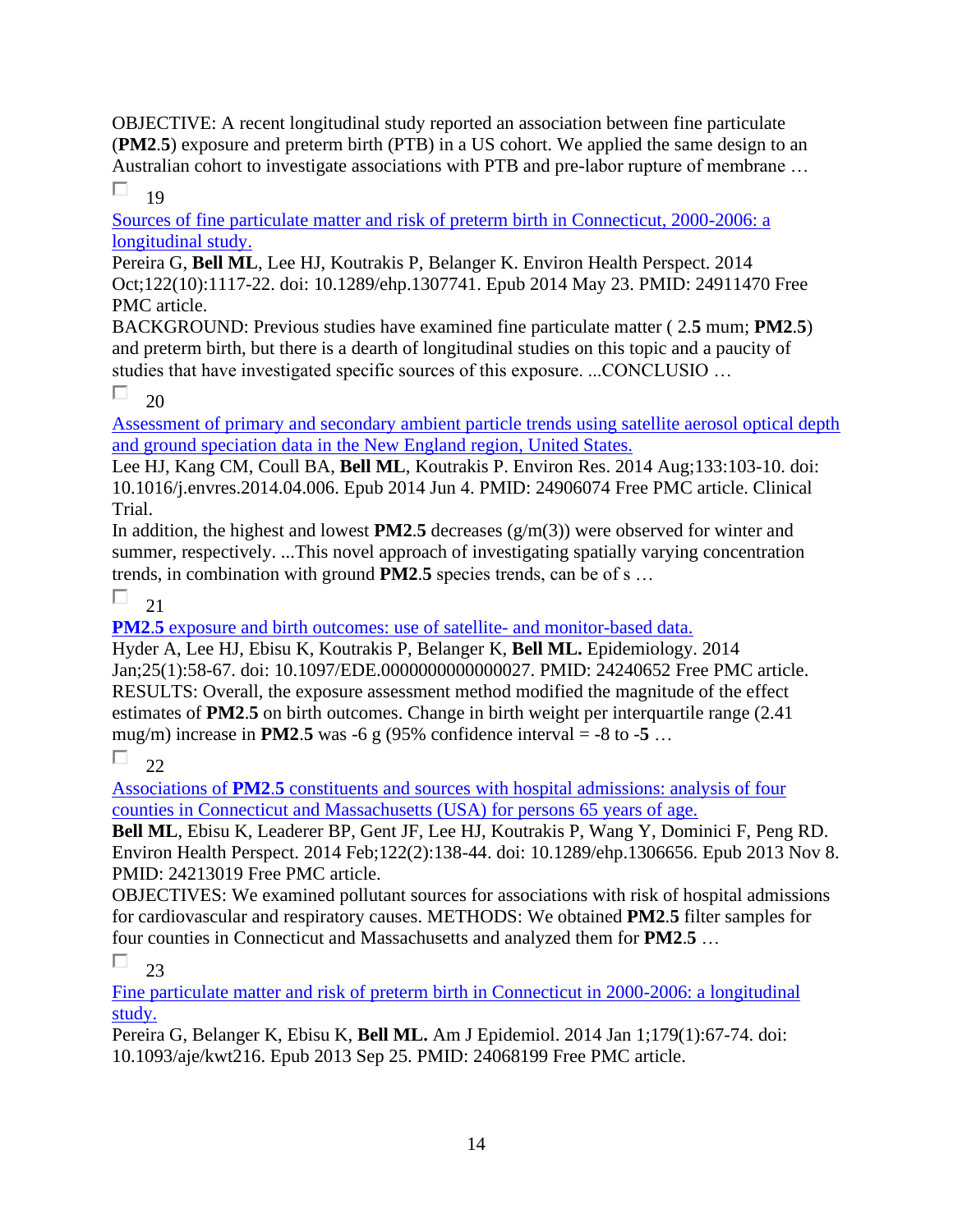Several studies have examined associations between particulate matter with aerodynamic diameter of 2.**5** m or less (**PM2**.**5**) and preterm birth, but it is uncertain whether results were affected by individual predispositions (e.g., genetic factors, social conditio …

口  $24$ 

[Short-term exposure to particulate matter constituents and mortality in a national study of U.S.](https://pubmed.ncbi.nlm.nih.gov/23912641/)  [urban communities.](https://pubmed.ncbi.nlm.nih.gov/23912641/) 

Krall JR, Anderson GB, Dominici F, **Bell ML**, Peng RD. Environ Health Perspect. 2013 Oct;121(10):1148-53. doi: 10.1289/ehp.1206185. Epub 2013 Aug 2. PMID: 23912641 Free PMC article.

BACKGROUND: Although the association between **PM2**.**5** mass and mortality has been extensively studied, few national-level analyses have estimated mortality effects of **PM2**.**5** chemical constituents. Epidemiologic studies have reported that estimated effects …

П 25

[Evidence on vulnerability and susceptibility to health risks associated with short-term exposure](https://pubmed.ncbi.nlm.nih.gov/23887042/)  [to particulate matter: a systematic review and meta-analysis.](https://pubmed.ncbi.nlm.nih.gov/23887042/) 

**Bell ML**, Zanobetti A, Dominici F. Am J Epidemiol. 2013 Sep 15;178(6):865-76. doi: 10.1093/aje/kwt090. Epub 2013 Jul 25. PMID: 23887042 Free PMC article. Review. П 26

[Accountability analysis of title IV phase 2 of the 1990 Clean Air Act Amendments.](https://pubmed.ncbi.nlm.nih.gov/23409509/)  Morgenstern RD, Harrington W, Shih JS, **Bell ML**; HEI Health Review Committee. Res Rep Health Eff Inst. 2012 Nov;(168):5-35. PMID: 23409509

In this study, we sought to assess what portion, if any, of the reductions in ambient concentrations of particulate matter  $(PM^*) <$  or  $= 2.5$  microm in aerodynamic diameter  $(PM2.5)$ that occurred in the United States between the years 1999 and 2006 can be att

П. 27

[Ambient air pollution and term birth weight in Texas from 1998 to 2004.](https://pubmed.ncbi.nlm.nih.gov/23210220/)  Geer LA, Weedon J, **Bell ML.** J Air Waste Manag Assoc. 2012 Nov;62(11):1285-95. doi: 10.1080/10962247.2012.707632. PMID: 23210220 Free PMC article.

Pollutants examined included particulate matter with aerodynamic diameter  $\langle$  or  $= 10$  and  $\langle$  or  $=$ 2.**5** microm (PM10 and **PM2**.**5**), sulfur dioxide (SO2), nitrogen dioxide (NO2), carbon monoxide (CO), and ozone (O3). ...Lower birth weight was associated with exp

#### П 28

Airborne **PM2**.**5** [chemical components and low birth weight in the northeastern and mid-Atlantic](https://pubmed.ncbi.nlm.nih.gov/23008268/)  [regions of the United States.](https://pubmed.ncbi.nlm.nih.gov/23008268/) 

Ebisu K, **Bell ML.** Environ Health Perspect. 2012 Dec;120(12):1746-52. doi:

10.1289/ehp.1104763. Epub 2012 Sep 20. PMID: 23008268 Free PMC article.

BACKGROUND: Previous studies on air pollutants and birth outcomes have reported inconsistent results. Chemical components of particulate matter 2.**5** m (**PM2**.**5**) composition are spatially -heterogeneous, which might contribute to discrepancies across **PM2**. …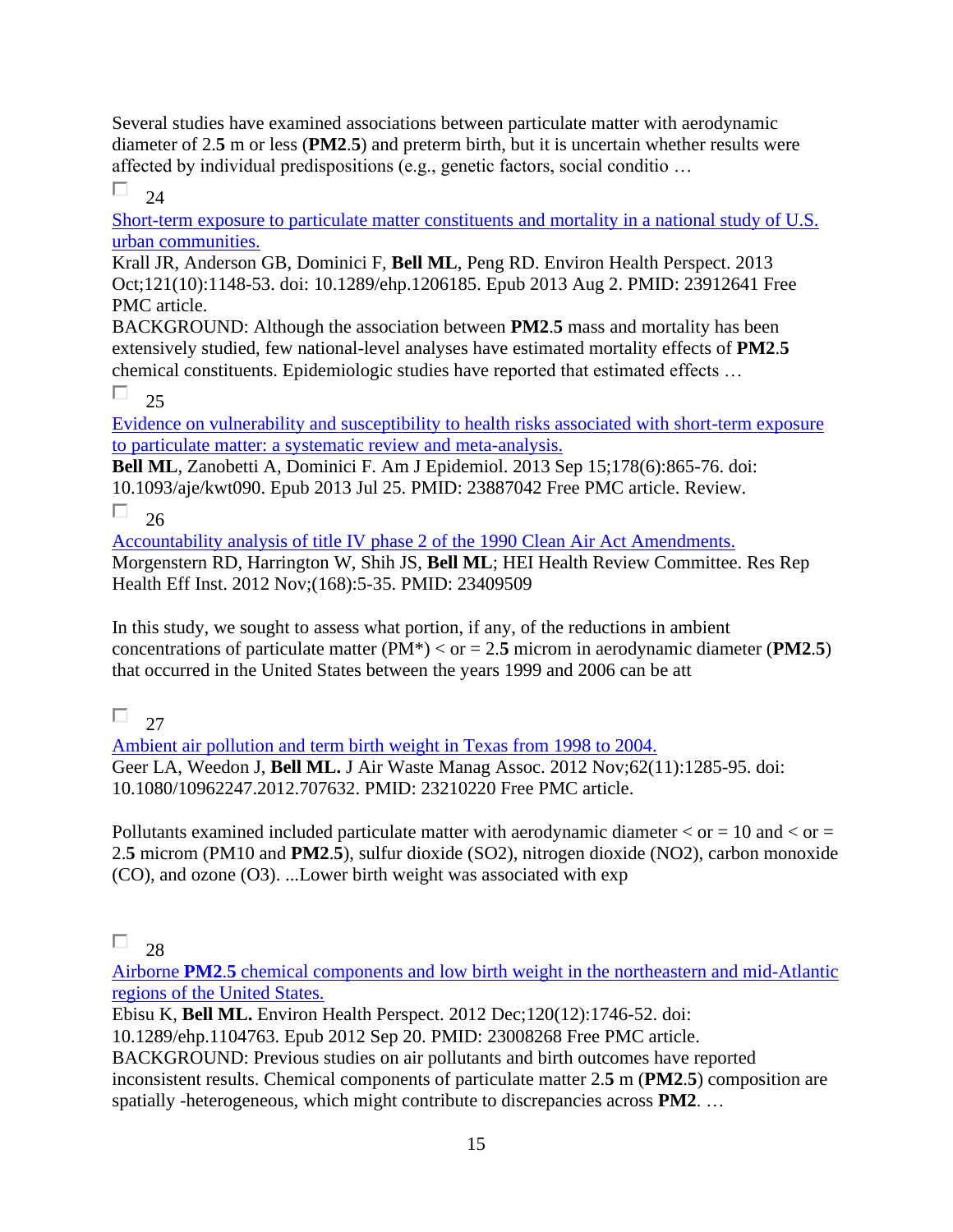$\Box$  29

[Environmental inequality in exposures to airborne particulate matter components in the United](https://pubmed.ncbi.nlm.nih.gov/22889745/)  [States.](https://pubmed.ncbi.nlm.nih.gov/22889745/) 

**Bell ML**, Ebisu K. Environ Health Perspect. 2012 Dec;120(12):1699-704. doi:

10.1289/ehp.1205201. Epub 2012 Aug 10. PMID: 22889745 Free PMC article.

BACKGROUND: Growing evidence indicates that toxicity of fine particulate matter 2.**5** mum in diameter (**PM2**.**5**) differs by chemical component. Exposure to components may differ by population. ...We compared population characteristics for tracts with and without …

П 30

[Use of satellite-based aerosol optical depth and spatial clustering to predict ambient](https://pubmed.ncbi.nlm.nih.gov/22841416/) **PM2**.**5** [concentrations.](https://pubmed.ncbi.nlm.nih.gov/22841416/) 

Lee HJ, Coull BA, **Bell ML**, Koutrakis P. Environ Res. 2012 Oct;118:8-15. doi:

10.1016/j.envres.2012.06.011. Epub 2012 Jul 28. PMID: 22841416 Free PMC article.

Satellite-based PM(2.**5**) monitoring has the potential to complement ground PM(2.**5**) monitoring networks, especially for regions with sparsely distributed monitors. ...Overall, for the years 2000- 2008, our statistical models predicted surface PM(2.**5**) concentrati …

П 31

[Assessment of the health impacts of particulate matter characteristics.](https://pubmed.ncbi.nlm.nih.gov/22393584/) 

**Bell ML**; HEI Health Review Committee. Res Rep Health Eff Inst. 2012 Jan;(161):5-38. PMID: 22393584

Environmental Protection Agency (U.S. EPA) monitoring networks. Components that covary with **PM2**.**5** total mass and/or are large contributors to **PM2**.**5**, total mass were identified using actual and seasonally detrended data. ...Higher **PM2**.**5** ef …

П 32

[Effects of ambient pollen concentrations on frequency and severity of asthma symptoms among](https://pubmed.ncbi.nlm.nih.gov/22082997/)  [asthmatic children.](https://pubmed.ncbi.nlm.nih.gov/22082997/) 

DellaValle CT, Triche EW, Leaderer BP, **Bell ML.** Epidemiology. 2012 Jan;23(1):55-63. doi: 10.1097/EDE.0b013e31823b66b8. PMID: 22082997 Free PMC article.

We adjusted analyses for maximum daily temperature, maximum 8-hour average ozone, fine particles (**PM2**.**5**), season, and antibiotic use. RESULTS: Associations were observed among children sensitized to specific pollens; these associations varied by use of asthma mainte …

П. 33

[Prenatal exposure to fine particulate matter and birth weight: variations by particulate](https://pubmed.ncbi.nlm.nih.gov/20811286/)  [constituents and sources.](https://pubmed.ncbi.nlm.nih.gov/20811286/) 

**Bell ML**, Belanger K, Ebisu K, Gent JF, Lee HJ, Koutrakis P, Leaderer BP. Epidemiology. 2010 Nov;21(6):884-91. doi: 10.1097/EDE.0b013e3181f2f405. PMID: 20811286 Free PMC article. BACKGROUND: Exposure to fine particles (**PM2**.**5**) during pregnancy has been linked to lower birth weight; however, the chemical composition of **PM2**.**5** varies widely. The health effects of **PM2.5** constituents are unknown. METHODS: We investigate ...

П 34

[Emergency admissions for cardiovascular and respiratory diseases and the chemical composition](https://pubmed.ncbi.nlm.nih.gov/19590690/)  [of fine particle air pollution.](https://pubmed.ncbi.nlm.nih.gov/19590690/)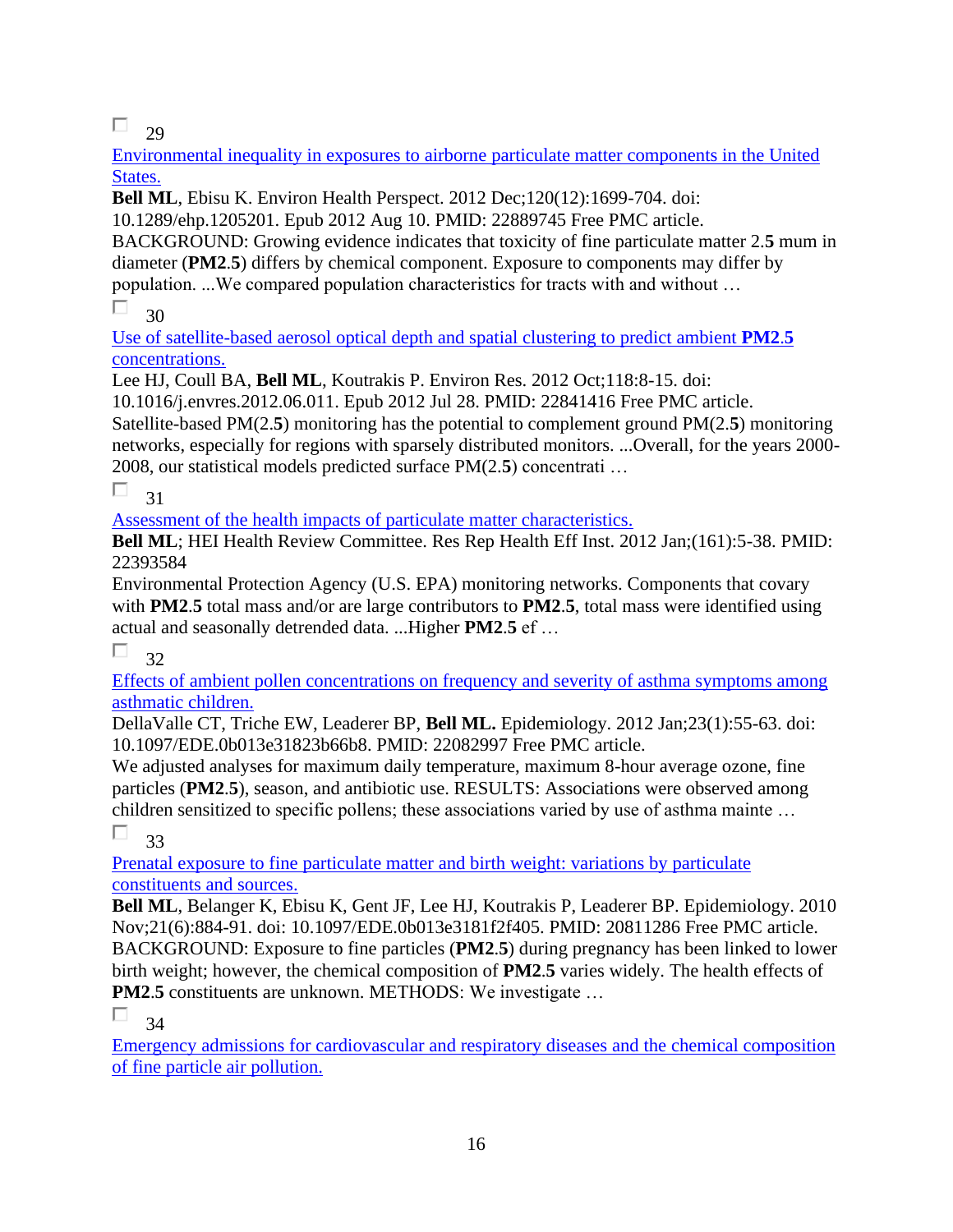Peng RD, **Bell ML**, Geyh AS, McDermott A, Zeger SL, Samet JM, Dominici F. Environ Health Perspect. 2009 Jun;117(6):957-63. doi: 10.1289/ehp.0800185. Epub 2009 Feb 11. PMID: 19590690 Free PMC article.

BACKGROUND: Population-based studies have estimated health risks of short-term exposure to fine particles using mass of  $PM(2.5)$  (particulate matter  $\langle$ or = 2.5 microm in aerodynamic diameter) as the indicator. Evidence regarding the toxicity of the chemical componen … П 35

[Adverse health effects of particulate air pollution: modification by air conditioning.](https://pubmed.ncbi.nlm.nih.gov/19535984/)  **Bell ML**, Ebisu K, Peng RD, Dominici F. Epidemiology. 2009 Sep;20(5):682-6. doi:

10.1097/EDE.0b013e3181aba749. PMID: 19535984 Free PMC article.

METHODS: Bayesian hierarchical modeling was used to explore whether AC prevalence modified day-to-day associations between PM10 and mortality, and between **PM2**.**5** and cardiovascular or respiratory hospitalizations, for those 65 years and older. ...Each additional  $20\%$  ...

П 36

[The relationship between air pollution and low birth weight: effects by mother's age, infant sex,](https://pubmed.ncbi.nlm.nih.gov/23930137/)  [co-pollutants, and pre-term births.](https://pubmed.ncbi.nlm.nih.gov/23930137/) 

**Bell ML**, Ebisu K, Belanger K. Environ Res Lett. 2008 Oct;3(4):44003. doi: 10.1088/1748- 9326/3/4/044003. PMID: 23930137 Free PMC article.

We explored potential uncertainties in earlier work and further explored associations between air pollution and birth weight for PM(10), PM(2.**5**), CO, NO(2), and SO(2). Specifically we investigated: (1) whether infants of younger (24 years) and older (40 years) mothers are …

П 37

[A comparison of particulate matter from biomass-burning rural and non-biomass-burning urban](https://pubmed.ncbi.nlm.nih.gov/18629313/)  [households in northeastern China.](https://pubmed.ncbi.nlm.nih.gov/18629313/) 

Jiang R, **Bell ML.** Environ Health Perspect. 2008 Jul;116(7):907-14. doi: 10.1289/ehp.10622. PMID: 18629313 Free PMC article.

The highest **PM2**.**5** exposures occurred during cooking periods for urban and rural cooks. However, rural cooks had **5**.4 times higher **PM2**.**5** levels during cooking than did urban cooks. ...

П 38

[Coarse particulate matter air pollution and hospital admissions for cardiovascular and respiratory](https://pubmed.ncbi.nlm.nih.gov/18477784/)  [diseases among Medicare patients.](https://pubmed.ncbi.nlm.nih.gov/18477784/) 

Peng RD, Chang HH, **Bell ML**, McDermott A, Zeger SL, Samet JM, Dominici F. JAMA. 2008 May 14;299(18):2172-9. doi: 10.1001/jama.299.18.2172. PMID: 18477784 Free PMC article. CONTEXT: Health risks of fine particulate matter of 2.**5** microm or less in aerodynamic diameter (**PM2**.**5**) have been studied extensively over the last decade. ...However, when adjusted for **PM2**.**5**, the association was no longer statistically significa …

П 39

Does [the effect of PM10 on mortality depend on PM nickel and vanadium content? A reanalysis](https://pubmed.ncbi.nlm.nih.gov/18087586/)  [of the NMMAPS data.](https://pubmed.ncbi.nlm.nih.gov/18087586/) 

Dominici F, Peng RD, Ebisu K, Zeger SL, Samet JM, **Bell ML.** Environ Health Perspect. 2007 Dec;115(12):1701-3. doi: 10.1289/ehp.10737. PMID: 18087586 Free PMC article.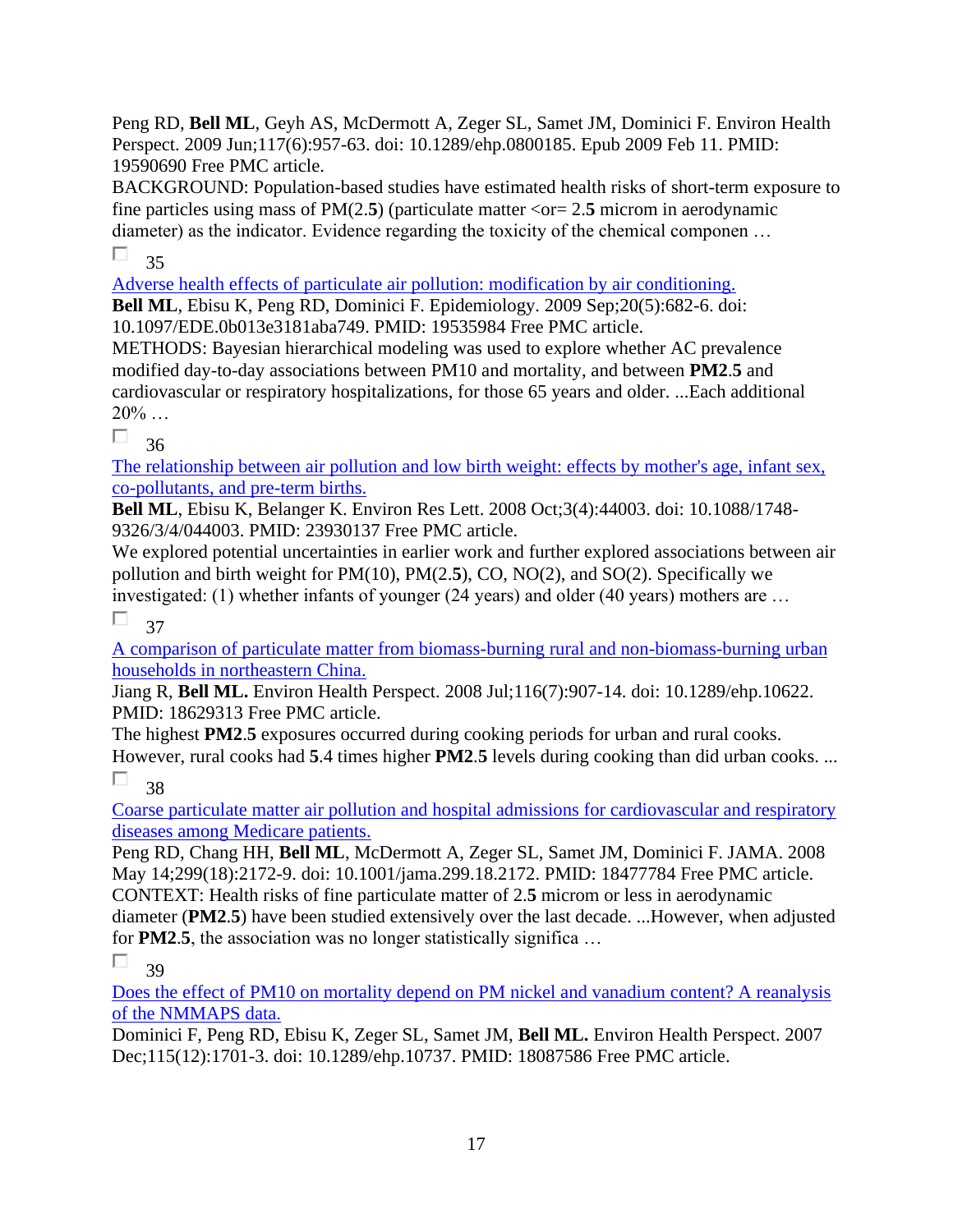They found that average concentrations of nickel or vanadium in **PM2**.**5** (PM with aerodynamic diameter < 2.**5** microm) positively modified the lag-1 day association between PM10 and allcause mortality. ...METHODS: We estimated long-term average county-level ni

#### П.  $40$

[Potential confounding of particulate matter on the short-term association between ozone and](https://pubmed.ncbi.nlm.nih.gov/18007990/)  [mortality in multisite time-series studies.](https://pubmed.ncbi.nlm.nih.gov/18007990/) 

**Bell ML**, Kim JY, Dominici F. Environ Health Perspect. 2007 Nov;115(11):1591-5. doi: 10.1289/ehp.10108. PMID: 18007990 Free PMC article.

OBJECTIVES: We investigated whether particulate matter < 10 and < 2.**5** microm in aerodynamic diameter (PM(10) and PM(2.**5**)) is a confounder of the ozone and mortality association using data for 98 U.S. urban communities from 1987 to 2000. ...In the 93 communitie

#### $\Box$ 41

[Fine particulate air pollution and hospital admission for cardiovascular and respiratory diseases.](https://pubmed.ncbi.nlm.nih.gov/16522832/)  Dominici F, Peng RD, **Bell ML**, Pham L, McDermott A, Zeger SL, Samet JM. JAMA. 2006 Mar 8;295(10):1127-34. doi: 10.1001/jama.295.10.1127. PMID: 16522832 Free PMC article.

CONTEXT: Evidence on the health risks associated with short-term exposure to fine particles (particulate matter < or =2.**5** microm in aerodynamic diameter [**PM2**.**5**]) is limited. Results from the new national monitoring network for **PM2**.**5** make poss

…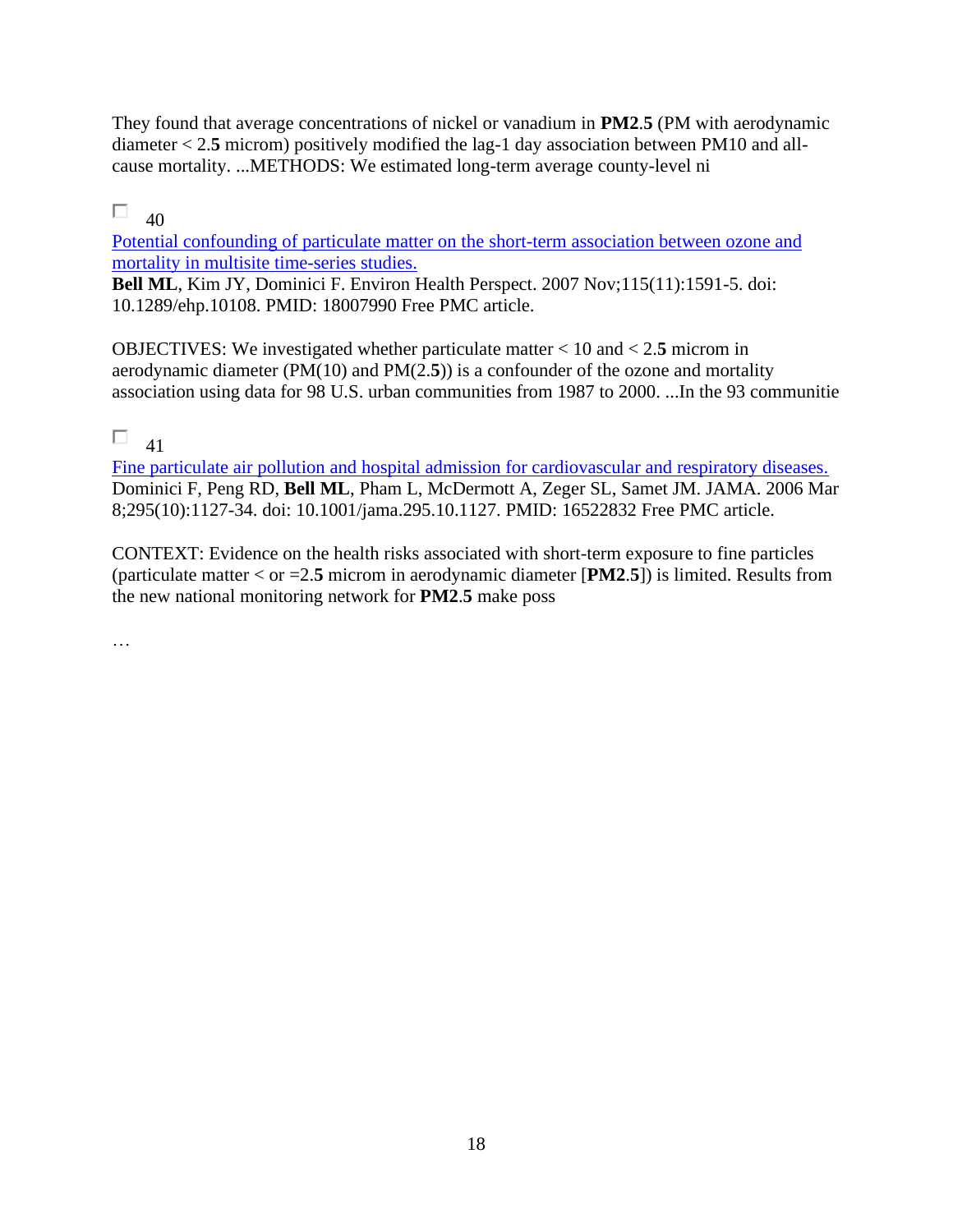<https://pubmed.ncbi.nlm.nih.gov/?term=boylan+PM2.5&sort=date&size=100>

### **Results by year**

Table representation of search results timeline featuring number of search results per year.

### **Year Number of Results**

# **Search Results**

3 results Page of 1 Select search result to email or save П. 1

[Air quality impacts and health-benefit valuation of a low-emission technology for rail yard](https://pubmed.ncbi.nlm.nih.gov/26151659/)  [locomotives in Atlanta Georgia.](https://pubmed.ncbi.nlm.nih.gov/26151659/) 

Galvis B, Bergin M, **Boylan J**, Huang Y, Bergin M, Russell AG. Sci Total Environ. 2015 Nov 15;533:156-64. doi: 10.1016/j.scitotenv.2015.06.064. Epub 2015 Jul 4. PMID: 26151659 We calculate 2011 **PM2**.**5** and BC emissions from the rail yards and primary industrial and onroad mobile sources in the area and determine their impact on local air quality using Gaussian dispersion modeling. ...Upgrading the switcher locomotives at the yards with a l …

 $\Box$  $\gamma$ 

[Quantifying the sources of ozone, fine particulate matter, and regional haze in the Southeastern](https://pubmed.ncbi.nlm.nih.gov/19556055/)  [United States.](https://pubmed.ncbi.nlm.nih.gov/19556055/) 

Odman MT, Hu Y, Russell AG, Hanedar A, **Boylan JW**, Brewer PF. J Environ Manage. 2009 Jul;90(10):3155-68. doi: 10.1016/j.jenvman.2009.05.028. Epub 2009 Jun 24. PMID: 19556055 A detailed sensitivity analysis was conducted to quantify the contributions of various emission sources to ozone (O3), fine particulate matter (**PM2**.**5**), and regional haze in the Southeastern United States. O3 and particulate matter (PM) levels were estimated using th …

П. 3

[Assessment of biomass burning emissions and their impacts on urban and regional](https://pubmed.ncbi.nlm.nih.gov/19238955/) **PM2**.**5**: a [Georgia case study.](https://pubmed.ncbi.nlm.nih.gov/19238955/) 

Tian D, Hu Y, Wang Y, **Boylan JW**, Zheng M, Russell AG. Environ Sci Technol. 2009 Jan 15;43(2):299-305. doi: 10.1021/es801827s. PMID: 19238955

Biomass burning is a major and growing contributor to particulate matter with an aerodynamic diameter less than 2.**5** microm (**PM2**.**5**). Such impacts (especially individual impacts from each burning source) are quantified using the Community Multiscale Air Quality …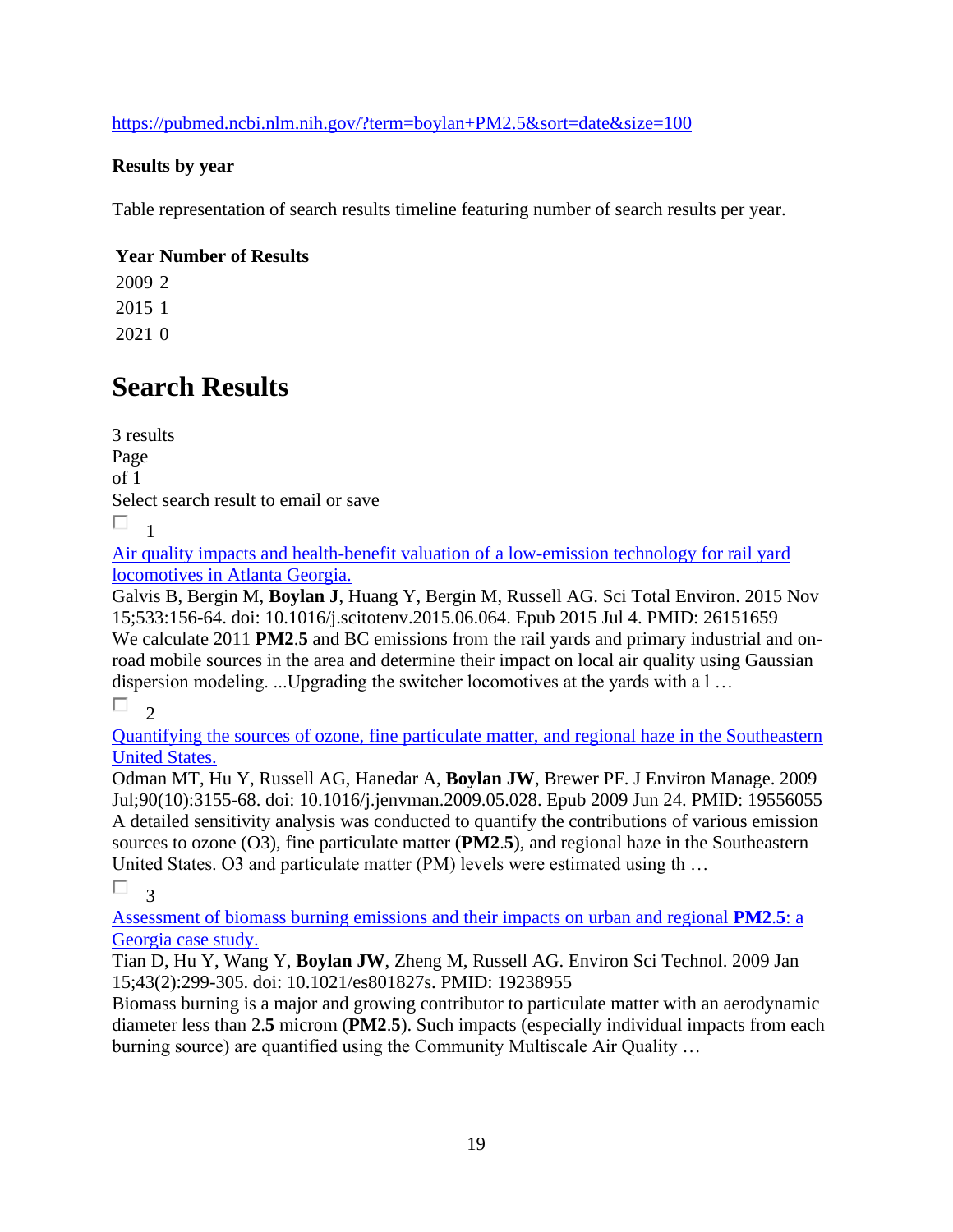### <https://pubmed.ncbi.nlm.nih.gov/?term=chow+jc+PM2.5&sort=date&size=100>

#### **Results by year**

Table representation of search results timeline featuring number of search results per year.

#### **Year Number of Results**

## **Search Results**

55 results Page of 1 Select search result to email or save  $\Box$ 1

[Season and size of urban particulate matter differentially affect cytotoxicity and human immune](https://pubmed.ncbi.nlm.nih.gov/31295271/)  [responses to Mycobacterium tuberculosis.](https://pubmed.ncbi.nlm.nih.gov/31295271/) 

Sarkar S, Rivas-Santiago CE, Ibironke OA, Carranza C, Meng Q, Osornio-Vargas Á, Zhang J, Torres M, **Chow JC**, Watson JG, Ohman-Strickland P, Schwander S. PLoS One. 2019 Jul 11;14(7):e0219122. doi: 10.1371/journal.pone.0219122. eCollection 2019. PMID: 31295271 Free PMC article.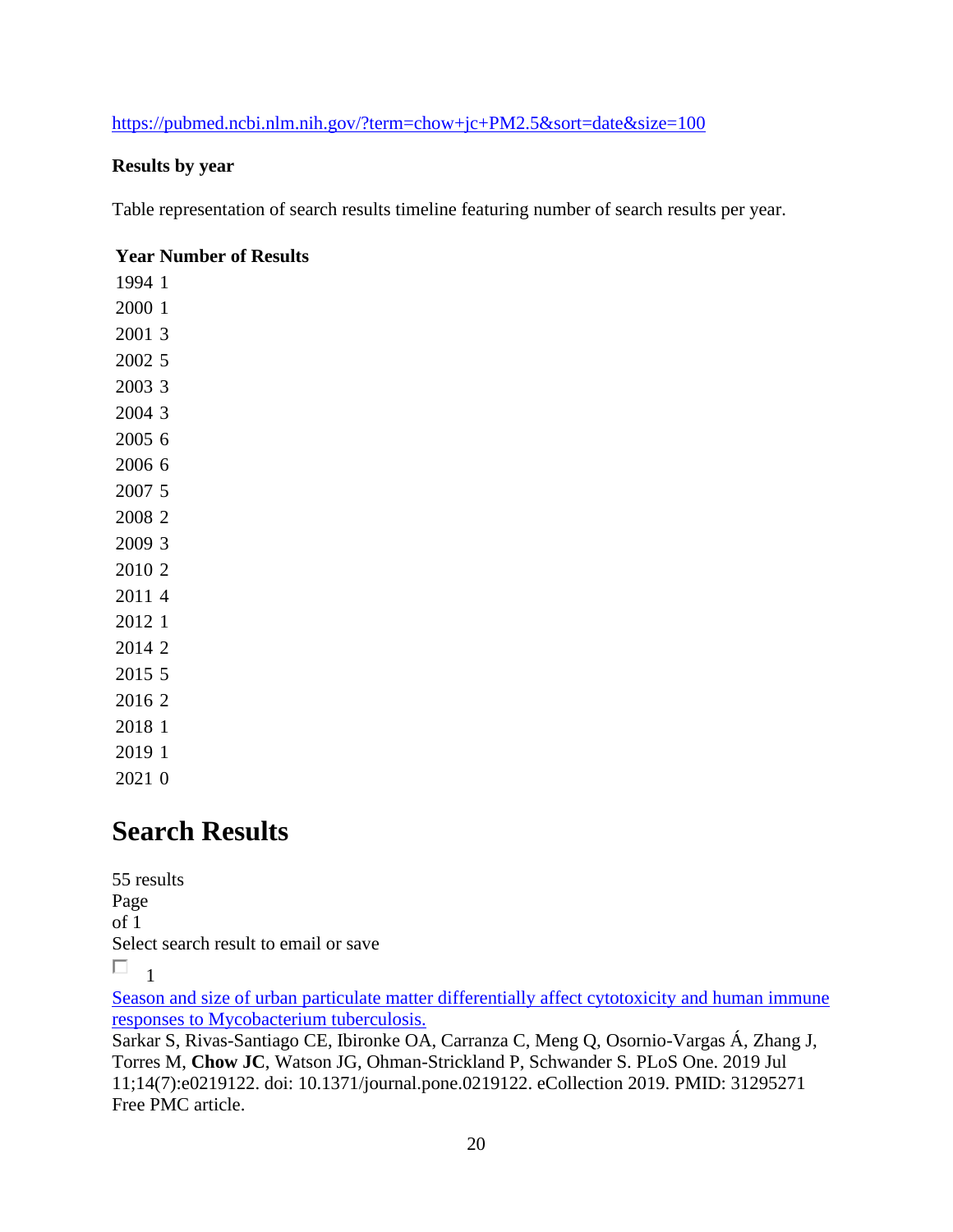PM10 from cold-dry and warm-dry seasons induced the highest cytotoxicity in PBMC. With the exception of **PM2**.**5** from the cold-dry season, pre-exposure to all seasonal PM reduced M.tb phagocytosis by PBMC. ...Pre-exposure to PM10 compared to **PM2**.**5** led to …

П.  $\mathcal{L}$ 

Temporal and spatial variations of PM(2.**5**[\) organic and elemental carbon in Central India.](https://pubmed.ncbi.nlm.nih.gov/29603086/)  Sahu RK, Pervez S, **Chow JC**, Watson JG, Tiwari S, Panicker AS, Chakrabarty RK, Pervez YF. Environ Geochem Health. 2018 Oct;40(5):2205-2222. doi: 10.1007/s10653-018-0093-0. Epub 2018 Mar 30. PMID: 29603086

Each site was equipped with two portable, battery-powered, miniVol air samplers with PM(2.**5**) inlets. Annual average PM(2.**5**) mass concentrations were 71.8 27 g m(-3) at the rural site, 133 51 g m(-3) at the urban site, and 244.**5** 63.3 g m(-3) at the industrial …

 $\Box$ <sup>3</sup>

Inter-annual variability of wintertime **PM2**.**5** [chemical composition in Xi'an, China: Evidences](https://pubmed.ncbi.nlm.nih.gov/26760274/)  [of changing source emissions.](https://pubmed.ncbi.nlm.nih.gov/26760274/) 

Xu H, Cao J, **Chow JC**, Huang RJ, Shen Z, Chen LW, Ho KF, Watson JG. Sci Total Environ. 2016 Mar 1;545-546:546-55. doi: 10.1016/j.scitotenv.2015.12.070. Epub 2016 Jan 4. PMID: 26760274

Chemical characteristics of **PM2**.**5** in Xi'an in wintertime of 2006, 2008, and 2010 were investigated. Markers of OC2, EC1, and NO3(-)/SO4(2-) ratio were calculated to investigate the changes in **PM2**.**5** emission sources over the **5**-year period. Positi …

П 4

[Collocated comparisons of continuous and filter-based](https://pubmed.ncbi.nlm.nih.gov/26727574/) **PM2**.**5** measurements at Fort McMurray, [Alberta, Canada.](https://pubmed.ncbi.nlm.nih.gov/26727574/) 

Hsu YM, Wang X, **Chow JC**, Watson JG, Percy KE. J Air Waste Manag Assoc. 2016 Mar;66(3):329-39. doi: 10.1080/10962247.2015.1136362. PMID: 26727574 Free PMC article. Extremely cold winters (down to approximately -40C) coupled with low PM(2.**5**) concentrations present a challenge for continuous measurements. ...IMPLICATIONS: Consistency in PM(2.**5**) measurements are needed for trend analysis. Collocated comparison among the three PM( …

 $\Box$  $\zeta$ 

Characterization of **PM2**.**5** [and PM10 fugitive dust source profiles in the Athabasca Oil Sands](https://pubmed.ncbi.nlm.nih.gov/26453048/)  [Region.](https://pubmed.ncbi.nlm.nih.gov/26453048/) 

Wang X, **Chow JC**, Kohl SD, Percy KE, Legge AH, Watson JG. J Air Waste Manag Assoc. 2015 Dec;65(12):1421-33. doi: 10.1080/10962247.2015.1100693. PMID: 26453048 Geological samples were collected from 27 representative locations in the Athabasca Oil Sands Region (AOSR) in Alberta, Canada. These samples were resuspended onto filter substrates for **PM2.5** and PM10 size fractions. Samples were analyzed for 229 chemical species, c ...

П 6

**PM2.5** source apportionment with organic markers in the Southeastern Aerosol Research and [Characterization \(SEARCH\) study.](https://pubmed.ncbi.nlm.nih.gov/26102211/) 

Watson JG, **Chow JC**, Lowenthal DH, Antony Chen LW, Shaw S, Edgerton ES, Blanchard CL. J Air Waste Manag Assoc. 2015 Sep;65(9):1104-18. doi: 10.1080/10962247.2015.1063551. PMID: 26102211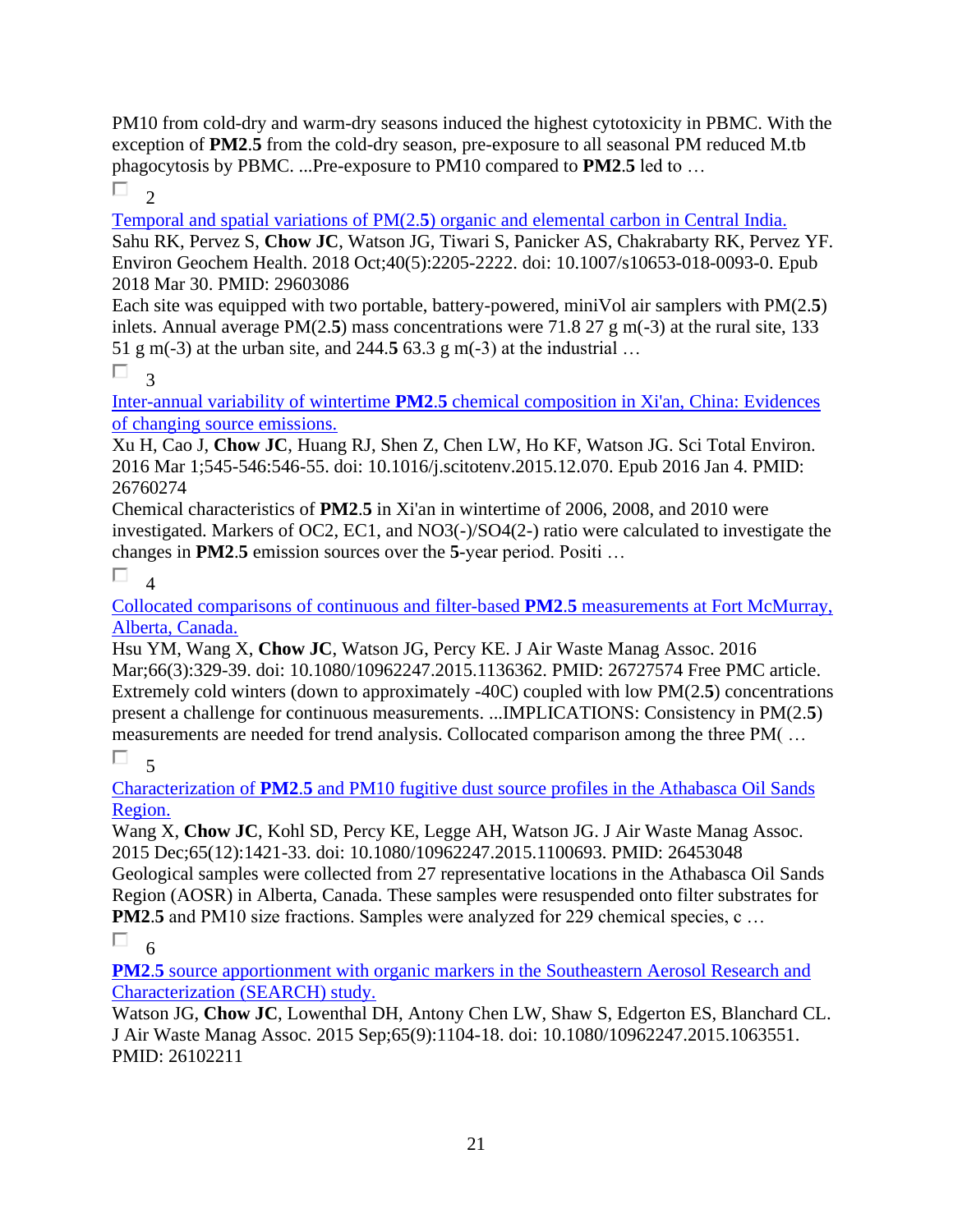Positive matrix factorization (PMF) and effective variance (EV) solutions to the chemical mass balance (CMB) were applied to PM(2.**5**) (particulate matter with an aerodynamic diameter <2.**5** mum) mass and chemically speciated measurements for samples taken from 2008 ...

 $\Box$ 7

[Source and risk apportionment of selected VOCs and](https://pubmed.ncbi.nlm.nih.gov/26057474/) **PM2**.**5** species using partially constrained [receptor models with multiple time resolution data.](https://pubmed.ncbi.nlm.nih.gov/26057474/) 

Liao HT, Chou CC, **Chow JC**, Watson JG, Hopke PK, Wu CF. Environ Pollut. 2015 Oct;205:121-30. doi: 10.1016/j.envpol.2015.05.035. Epub 2015 Jun 6. PMID: 26057474

Hourly VOC, 12-h and 24-h **PM2**.**5** speciation data were collected during three seasons in 2013. ...Results showed that the evaporative emission factor was the largest contributor (25%) to VOC mass concentration, while the largest contributor to **PM2**.**5** mass …

 $\Box$ 

[Mass reconstruction methods for PM\(2.](https://pubmed.ncbi.nlm.nih.gov/26052367/)**5**): a review.

**Chow JC**, Lowenthal DH, Chen LW, Wang X, Watson JG. Air Qual Atmos Health. 2015;8(3):243-263. doi: 10.1007/s11869-015-0338-3. Epub 2015 May 7. PMID: 26052367 Free PMC article.

П. 9

[Air pollution particulate matter alters antimycobacterial respiratory epithelium innate immunity.](https://pubmed.ncbi.nlm.nih.gov/25847963/)  Rivas-Santiago CE, Sarkar S, Cantarella P 4th, Osornio-Vargas Á, Quintana-Belmares R, Meng Q, Kirn TJ, Ohman Strickland P, **Chow JC**, Watson JG, Torres M, Schwander S. Infect Immun. 2015 Jun;83(6):2507-17. doi: 10.1128/IAI.03018-14. Epub 2015 Apr 6. PMID: 25847963 Free PMC article.

Here, we examined the effect of PM from Iztapalapa, a municipality of Mexico City, with aerodynamic diameters below 2.**5** mum (**PM2**.**5**) and 10 mum (PM10) on innate antimycobacterial immune responses in human alveolar type II epithelial cells of the A549 cell line …

П 10

Characterization and seasonal [variations of levoglucosan in fine particulate matter in Xi'an,](https://pubmed.ncbi.nlm.nih.gov/25509553/)  [China.](https://pubmed.ncbi.nlm.nih.gov/25509553/) 

Zhang T, Cao JJ, **Chow JC**, Shen ZX, Ho KF, Ho SS, Liu SX, Han YM, Watson JG, Wang GH, Huang RJ. J Air Waste Manag Assoc. 2014 Nov;64(11):1317-27. doi:

10.1080/10962247.2014.944959. PMID: 25509553

**PM2.5** (particulate matter with an aerodynamic diameter  $\langle 2.5 \text{ micron} \rangle$  samples (n = 58) collected every sixth day in Xi'an, China, from **5** July 2008 to 27 June 2009 are analyzed for levoglucosan (1,6-anhydro-beta-D-glucopyranose) to evaluate the impacts …

П 11

[Ambient particulate matter air pollution in Mpererwe District, Kampala, Uganda: a pilot study.](https://pubmed.ncbi.nlm.nih.gov/24693293/)  Schwander S, Okello CD, Freers J, **Chow JC**, Watson JG, Corry M, Meng Q. J Environ Public Health. 2014;2014:763934. doi: 10.1155/2014/763934. Epub 2014 Feb 17. PMID: 24693293 Free PMC article.

We made spot measurements in Mpererwe district for airborne particulate matter **PM2**.**5** (fine particles) and coarse particles. PM was collected on Teflon-membrane filters and analyzed for mass, 51 elements, 3 anions, and **5** cations. ...Over 90% of the measured …

П.  $12$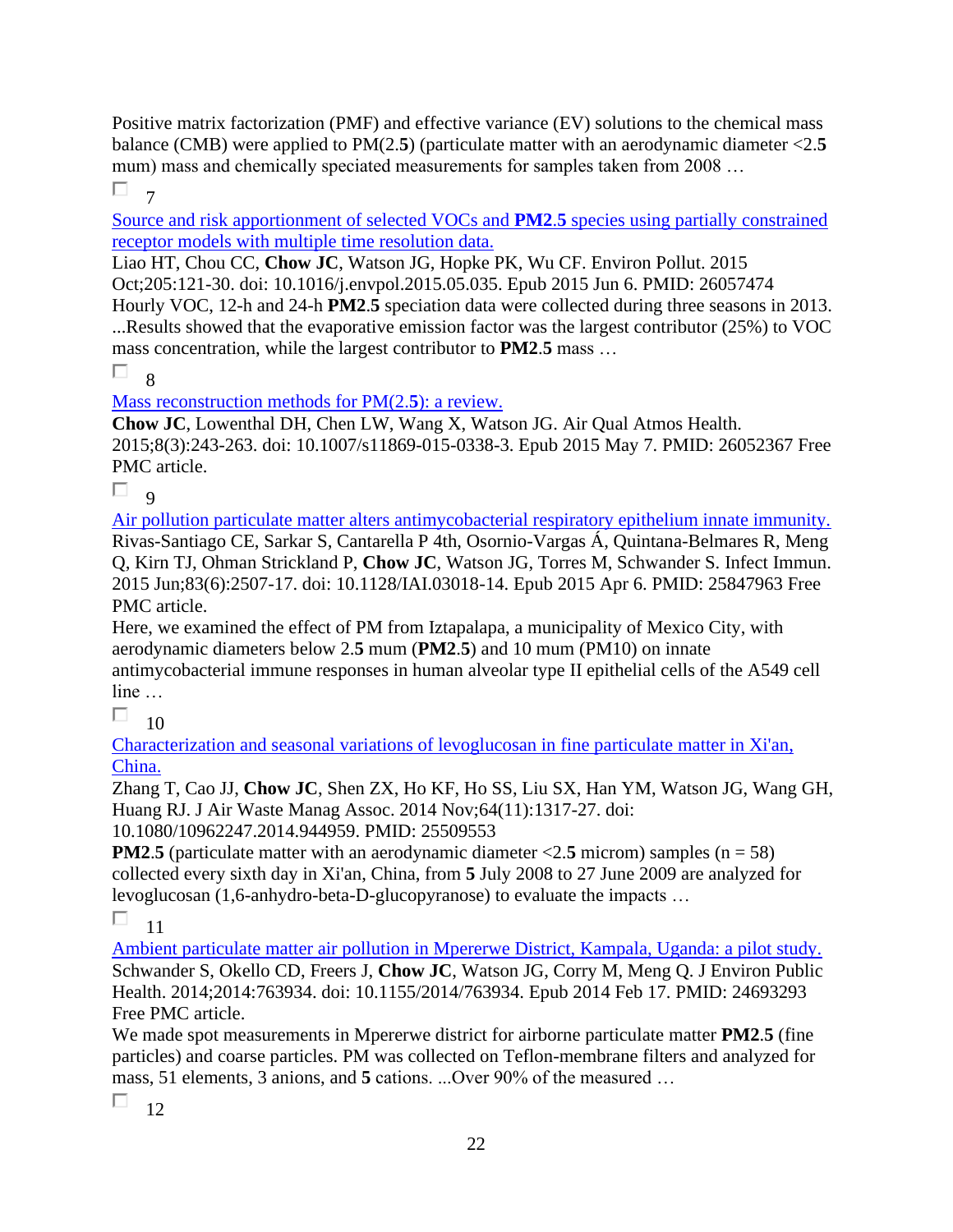#### Winter and summer **PM2**.**5** [chemical compositions in fourteen Chinese cities.](https://pubmed.ncbi.nlm.nih.gov/23155868/)

Cao JJ, Shen ZX, **Chow JC**, Watson JG, Lee SC, Tie XX, Ho KF, Wang GH, Han YM. J Air Waste Manag Assoc. 2012 Oct;62(10):1214-26. doi: 10.1080/10962247.2012.701193. PMID: 23155868

**PM2.5** in 14 of China's large cities achieves high concentrations in both winter and summer with averages > 100 microg m(-3) being common occurrences. ...Multipollutant control strategies will be needed that address both primary **PM2**.**5** emissions and g …

#### П. 13

PM(2.5[\) source apportionment: reconciling receptor models for U.S. nonurban and urban long](https://pubmed.ncbi.nlm.nih.gov/22168104/)[term networks.](https://pubmed.ncbi.nlm.nih.gov/22168104/) 

Chen LW, Watson JG, **Chow JC**, DuBois DW, Herschberger L. J Air Waste Manag Assoc. 2011 Nov;61(11):1204-17. doi: 10.1080/10473289.2011.619082. PMID: 22168104

Chemical mass balance (CMB) and trajectory receptor models were applied to speciated particulate matter with aerodynamic diameter < or =2.**5** microm (**PM2**.**5**) measurements from Speciation Trends Network (STN; part of the Chemical Speciation Network [CSN]) and

#### П. 14

[Concentrations of air toxics in motor vehicle-dominated environments.](https://pubmed.ncbi.nlm.nih.gov/21608416/) 

Fujita EM, Campbell DE, Zielinska B, Arnott WP, **Chow JC.** Res Rep Health Eff Inst. 2011 Feb;(156):3-77. PMID: 21608416

We at the Desert Research Institute (DRI<sup>\*</sup>) measured volatile organic compounds (VOCs), including several mobile-source air toxics (MSATs), particulate matter with a mass mean aerodynamic diameter  $\langle$  or = 2.**5** pm (**PM2.5**), black carbon (BC), nitrogen oxides (N

#### П. 15

[Chemical compositions and source identification of](https://pubmed.ncbi.nlm.nih.gov/21496880/) **PM2**.**5** aerosols for estimation of a diesel [source surrogate.](https://pubmed.ncbi.nlm.nih.gov/21496880/) 

Sahu M, Hu S, Ryan PH, Le Masters G, Grinshpun SA, **Chow JC**, Biswas P. Sci Total Environ. 2011 Jun 1;409(13):2642-51. doi: 10.1016/j.scitotenv.2011.03.032. Epub 2011 Apr 14. PMID: 21496880

A detailed receptor model analyses was undertaken by applying positive matrix factorization (PMF) and UNMIX receptor models to two **PM2**.**5** data sets: one consisting of two carbon fractions and the other of eight temperature-resolved carbon fractions. ...The source fac …

П 16

[Size-differentiated chemical characteristics of Asian paleo dust: records from aeolian deposition](https://pubmed.ncbi.nlm.nih.gov/21387935/)  [on Chinese Loess Plateau.](https://pubmed.ncbi.nlm.nih.gov/21387935/) 

Wu F, **Chow JC**, An Z, Watson JG, Cao J. J Air Waste Manag Assoc. 2011 Feb;61(2):180-9. doi: 10.3155/1047-3289.61.2.180. PMID: 21387935

The samples were resuspended and then sampled through total suspended particulates (TSP), PM10, **PM2**.**5**, and PM1 (PM with aerodynamic diameters < approximately 30, 10, 2.**5**, and 1 microm, respectively) inlets onto filters for mass, elemental, ionic, and carbo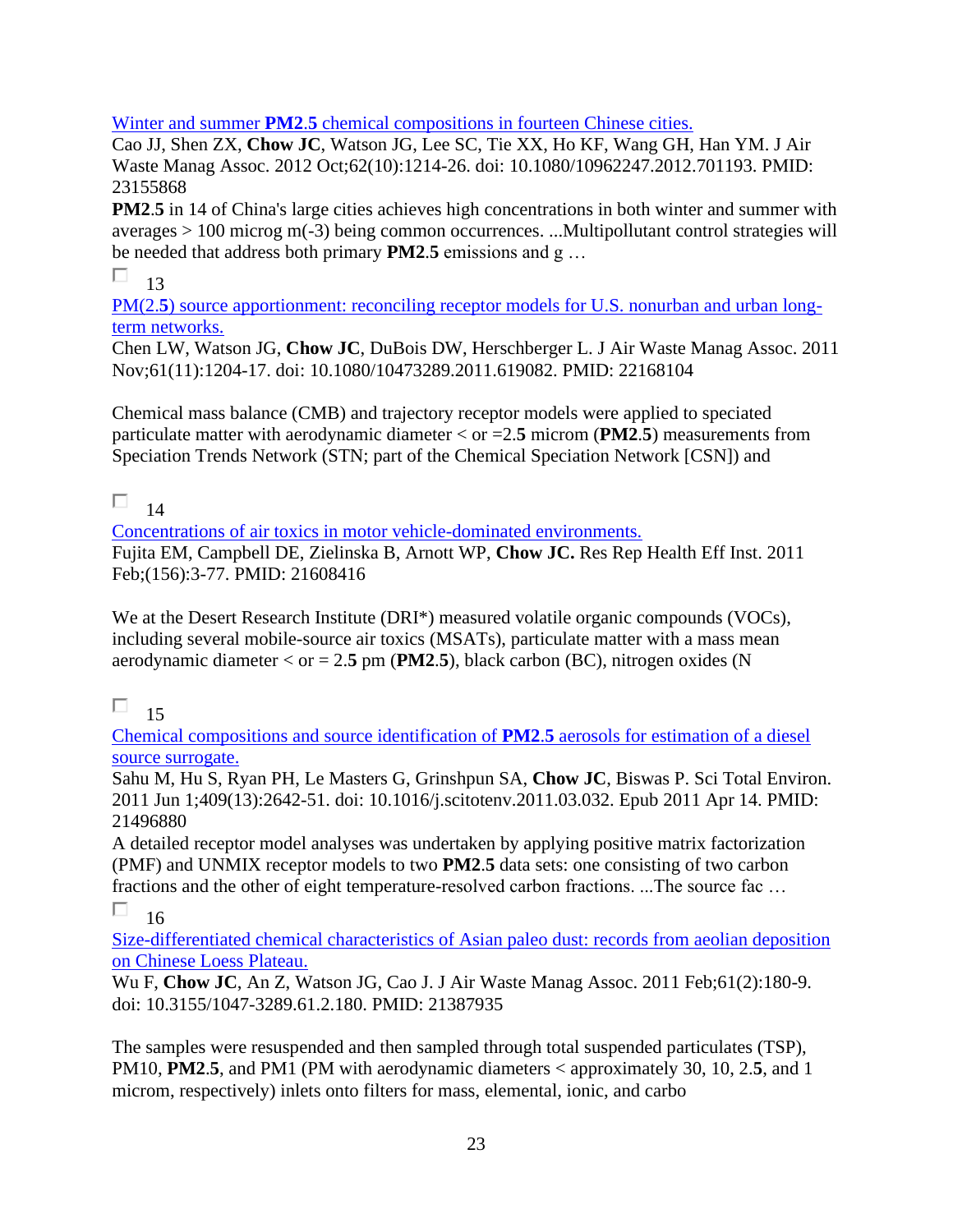$\Box$  17

Filter light attenuation as a surrogate for elemental carbon. **Chow JC**, Watson JG, Green MC, Frank NH. J Air Waste Manag Assoc. 2010 Nov;60(11):1365-75. doi: 10.3155/1047-3289.60.11.1365. PMID: 21141430

Light attenuation  $(b(at))$  measured from filter light transmission is compared with elemental carbon (EC) measurements for more than 180,000 collocated **PM2**.**5** (particulate matter [PM] < or  $= 2.5$  microm in aerodynamic diameter) and PM10 (PM  $<$  or  $= 10$  micr

П. 18

[Black and organic carbon emission inventories: review and application to California.](https://pubmed.ncbi.nlm.nih.gov/20437785/) 

**Chow JC**, Watson JG, Lowenthal DH, Chen LW, Motallebi N. J Air Waste Manag Assoc. 2010 Apr;60(4):497-507. doi: 10.3155/1047-3289.60.4.497. PMID: 20437785 Review.

Recent estimates of global BC and OC emissions range from 8 to 24 and 33 to 62 Tg (1012 g) per year, respectively. U.S. BC emissions account for **5**.6% of the global total emissions.

Uncertainties in global BC emission estimates are a factor of 2 or more. ...California's bot … П. 19

[Fine particle receptor modeling in the atmosphere of Mexico City.](https://pubmed.ncbi.nlm.nih.gov/20066907/) 

Vega E, Lowenthal D, Ruiz H, Reyes E, Watson JG, **Chow JC**, Viana M, Querol X, Alastuey A. J Air Waste Manag Assoc. 2009 Dec;59(12):1417-28. doi: 10.3155/1047-3289.59.12.1417. PMID: 20066907

Source apportionment analyses were carried out by means of receptor modeling techniques to determine the contribution of major fine particulate matter (**PM2**.**5**) sources found at six sites in Mexico City. Thirty-six source profiles were determined within Mexico City to …

П  $20$ 

[Remote sensing of particulate pollution from space: have we reached the promised land?](https://pubmed.ncbi.nlm.nih.gov/19842321/)  Hidy GM, Brook JR, **Chow JC**, Green M, Husar RB, Lee C, Scheffe RD, Swanson A, Watson JG. J Air Waste Manag Assoc. 2009 Oct;59(10):1130-9. doi: 10.3155/1047-3289.59.10.1130. PMID: 19842321

They correlate **PM2**.**5** mass with optical depth, although visibility assessments show that light extinction is better represented by a weighted sum of **PM2**.**5** sulfate, nitrate, organic carbon, elemental carbon, and soil dust. ...Spatial outliers for ground- …

П  $21$ 

[Methods to assess carbonaceous aerosol sampling artifacts for IMPROVE and other long-term](https://pubmed.ncbi.nlm.nih.gov/19728484/)  [networks.](https://pubmed.ncbi.nlm.nih.gov/19728484/) 

Watson JG, **Chow JC**, Chen LW, Frank NH. J Air Waste Manag Assoc. 2009 Aug;59(8):898- 911. doi: 10.3155/1047-3289.59.8.898. PMID: 19728484

Volatile organic compounds (VOCs) and semi-volatile organic compounds (SVOCs) adsorb to quartz fiber filters during fine and coarse particulate matter (**PM2**.**5** and PM10, respectively) sampling for thermal/optical carbon analysis that measures organic carbon (OC) and e ...

П 22

[Hot filter/impinger and dilution sampling for fine particulate matter characterization from ferrous](https://pubmed.ncbi.nlm.nih.gov/18422042/)  [metal casting processes.](https://pubmed.ncbi.nlm.nih.gov/18422042/)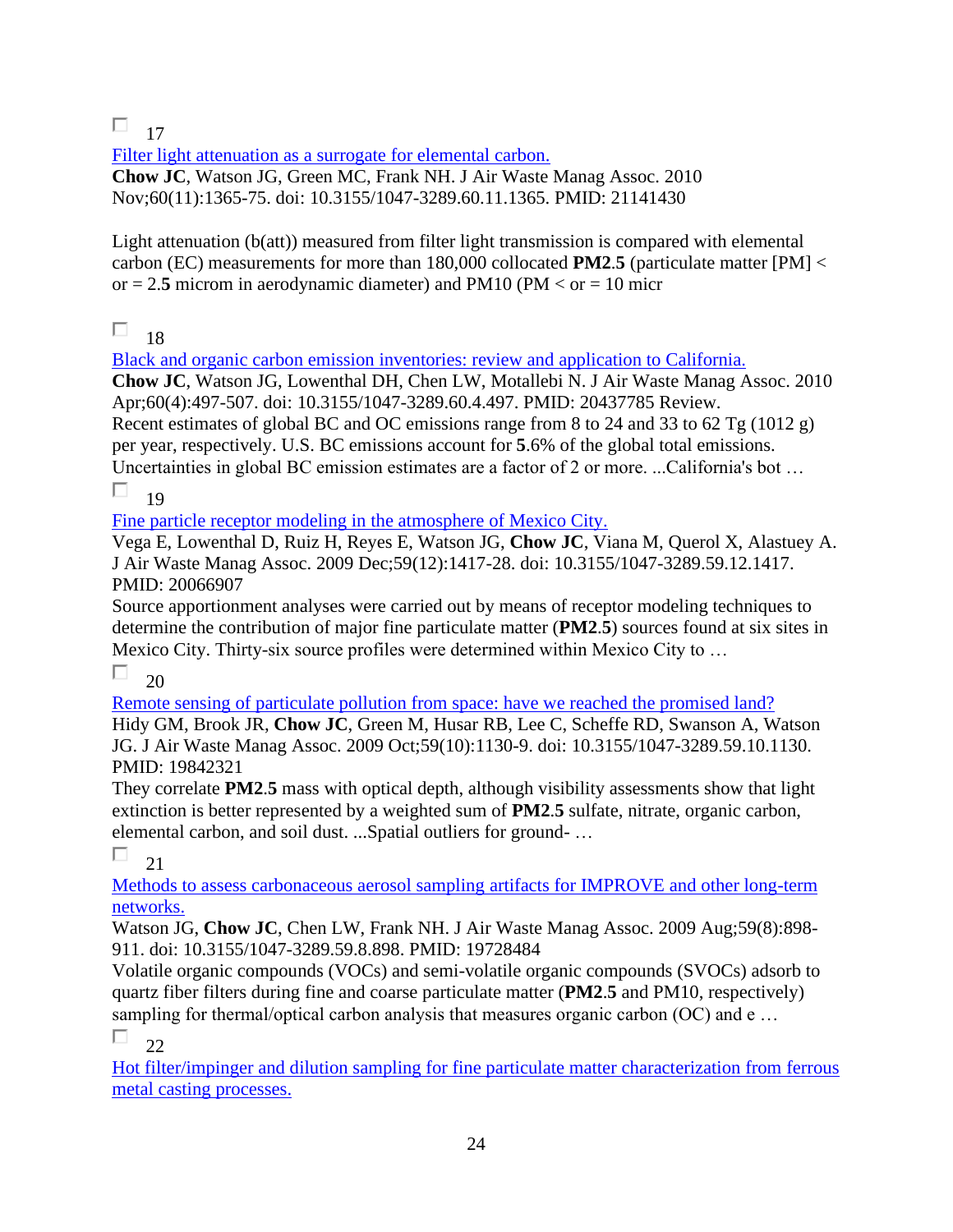Sheya SA, Glowacki C, Chang MC, **Chow JC**, Watson JG. J Air Waste Manag Assoc. 2008 Apr;58(4):553-61. doi: 10.3155/1047-3289.58.4.553. PMID: 18422042

The shakeout process contributed more to PM emissions than the metal pouring and cooling processes. Particulate matter less than 2.**5** microm in aerodynamic diameter (**PM2**.**5**) mass emissions for the entire casting cycle ranged from 3.4 to 4.7 lb/t of metal for th...

П  $2<sup>3</sup>$ 

[Advances in integrated and continuous measurements for particle mass and chemical](https://pubmed.ncbi.nlm.nih.gov/18318335/)  [composition.](https://pubmed.ncbi.nlm.nih.gov/18318335/) 

**Chow JC**, Doraiswamy P, Watson JG, Chen LW, Ho SS, Sodeman DA. J Air Waste Manag Assoc. 2008 Feb;58(2):141-63. doi: 10.3155/1047-3289.58.2.141. PMID: 18318335 Review. Recent improvements in integrated and continuous **PM2**.**5** mass and chemical measurements from the Supersite program and related studies in the past decade are summarized. ...

П 24

[Evaluations of the chemical mass balance method for determining contributions of gasoline and](https://pubmed.ncbi.nlm.nih.gov/17608007/)  [diesel exhaust to ambient carbonaceous aerosols.](https://pubmed.ncbi.nlm.nih.gov/17608007/) 

Fujita EM, Campbell DE, Arnott WP, **Chow JC**, Zielinska B. J Air Waste Manag Assoc. 2007 Jun;57(6):721-40. doi: 10.3155/1047-3289.57.6.721. PMID: 17608007

Department of Energy Gasoline/Diesel PM Split Study was conducted to assess the sources of uncertainties in using an organic compound-based chemical mass balance receptor model to quantify the relative contributions of emissions from gasoline (or spark ignition [SI]) and diesel (

П  $25$ 

[Variations in speciated emissions from spark-ignition and compression-ignition motor vehicles](https://pubmed.ncbi.nlm.nih.gov/17608006/)  [in California's south coast air basin.](https://pubmed.ncbi.nlm.nih.gov/17608006/) 

Fujita EM, Zielinska B, Campbell DE, Arnott WP, Sagebiel JC, Mazzoleni L, **Chow JC**, Gabele PA, Crews W, Snow R, Clark NN, Wayne WS, Lawson DR. J Air Waste Manag Assoc. 2007 Jun;57(6):705-20. doi: 10.3155/1047-3289.57.6.705. PMID: 17608006

Department of Energy Gasoline/Diesel PM Split Study examined the sources of uncertainties in using an organic compound-based chemical mass balance receptor model to quantify the contributions of spark-ignition (SI) and compression-ignition (CI) engine exhaust to ambient fine part …

П  $26$ 

Quantifying **PM2**.**5** [source contributions for the San Joaquin Valley with multivariate receptor](https://pubmed.ncbi.nlm.nih.gov/17533844/)  [models.](https://pubmed.ncbi.nlm.nih.gov/17533844/) 

Chen LW, Watson JG, **Chow JC**, Magliano KL. Environ Sci Technol. 2007 Apr 15;41(8):2818- 26. doi: 10.1021/es0525105. PMID: 17533844

Six and seven factors were determined by UNMIX for the low\_**PM2**.**5** period (February to October) and high\_**PM2**.**5** period (November to January), respectively. ...These factors are attributed to marine sea salt, fugitive dust, agriculture-dairy, cooking, seco …

П  $27$ 

[Dilution-based emissions sampling from stationary sources: Part 2--Gas-fired combustors](https://pubmed.ncbi.nlm.nih.gov/17269233/)  [compared with other fuel-fired systems.](https://pubmed.ncbi.nlm.nih.gov/17269233/) 

England GC, Watson JG, **Chow JC**, Zielinska B, Chang MC, Loos KR, Hidy GM. J Air Waste Manag Assoc. 2007 Jan;57(1):79-93. doi: 10.1080/10473289.2007.10465304. PMID: 17269233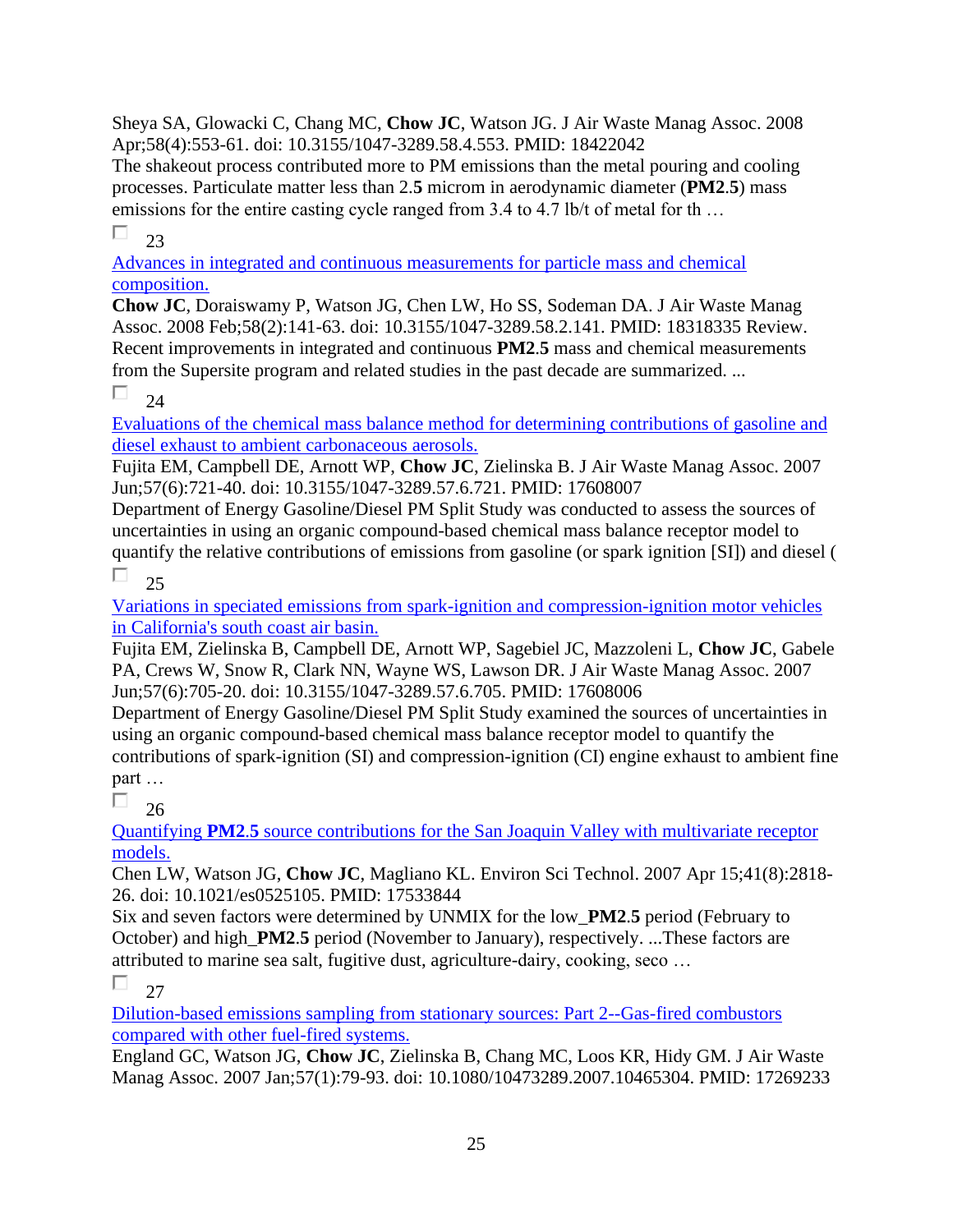With the recent focus on fine particle matter (**PM2**.**5**), new, self-consistent data are needed to characterize emissions from combustion sources. ...Even higher mass emission rates are found in coal-fired systems, with rates of approximately 0.07 lb/MMBTU for a bag-fil …

П 28

[Dilution-based emissions sampling from stationary sources: Part 1--Compact sampler](https://pubmed.ncbi.nlm.nih.gov/17269232/)  [methodology and performance.](https://pubmed.ncbi.nlm.nih.gov/17269232/) 

England GC, Watson JG, **Chow JC**, Zielinska B, Chang MC, Loos KR, Hidy GM. J Air Waste Manag Assoc. 2007 Jan;57(1):65-78. doi: 10.1080/10473289.2007.10465291. PMID: 17269232 The performance data indicate that lower detection limits can be achieved relative to current regulatory methods for particulate emissions. Test data for the fine particulate matter (**PM2**.**5**) emissions are provided for comparison with U.S. Environment Protection Agenc …

 $\Box$  $29$ 

Exposure to **PM2**.**5** [and PAHs from the Tong Liang, China epidemiological study.](https://pubmed.ncbi.nlm.nih.gov/16779929/) 

**Chow JC**, Watson JG, Chen LW, Ho SS, Koracin D, Zielinska B, Tang D, Perera F, Cao J, Lee SC. J Environ Sci Health A Tox Hazard Subst Environ Eng. 2006;41(4):517-42. doi: 10.1080/10934520600564253. PMID: 16779929

Ambient sampling was based on 72-hr averages between 3/2/2002 and 2/26/2003. Elevated **PM2**.**5** and PAH concentrations were observed at all three sites, with the highest concentrations found in winter and the lowest in summer. ...Ambient particle-bound PAHs of molecular …

П. 30

[Nanoparticle and ultrafine particle events at the Fresno supersite.](https://pubmed.ncbi.nlm.nih.gov/16681207/) 

Watson JG, **Chow JC**, Park K, Lowenthal DH, Park K. J Air Waste Manag Assoc. 2006 Apr;56(4):417-30. doi: 10.1080/10473289.2006.10464526. PMID: 16681207 Continuous measurements of particle size distributions of 3-407 nm were collected from August 2002 to July 2004 at the Fresno Supersite to understand their number concentrations, size distributions, and formation processes. Measurements for fine particulate matter (**PM2**. …

П 31

[Comparison of particle light scattering and fine particulate matter mass in central California.](https://pubmed.ncbi.nlm.nih.gov/16681205/) 

**Chow JC**, Watson JG, Park K, Lowenthal DH, Robinson NF, Park K, Magliano KA. J Air Waste Manag Assoc. 2006 Apr;56(4):398-410. doi: 10.1080/10473289.2006.10464515. PMID: 16681205

The relationship is described using particle mass scattering efficiency (sigmasp) derived from linear regression of Bsp on **PM2**.**5** that can be applied to estimated **PM2**.**5** from nephelometer data within the 24-hr filter sampling periods and between the ever …

П 32

[Correlation of in vitro cytokine responses with the chemical composition of soil-derived](https://pubmed.ncbi.nlm.nih.gov/16507455/)  [particulate matter.](https://pubmed.ncbi.nlm.nih.gov/16507455/) 

Veranth JM, Moss TA, **Chow JC**, Labban R, Nichols WK, Walton JC, Watson JG, Yost GS. Environ Health Perspect. 2006 Mar;114(3):341-9. doi: 10.1289/ehp.8360. PMID: 16507455 Free PMC article.

We treated human lung epithelial cells, type BEAS-2B, with 10-80 microg/cm2 of dust from soils and road surfaces in the western United States that contained particulate matter (PM) < 2.**5** microm aerodynamic diameter. Cell viability and cytokine secretion responses were m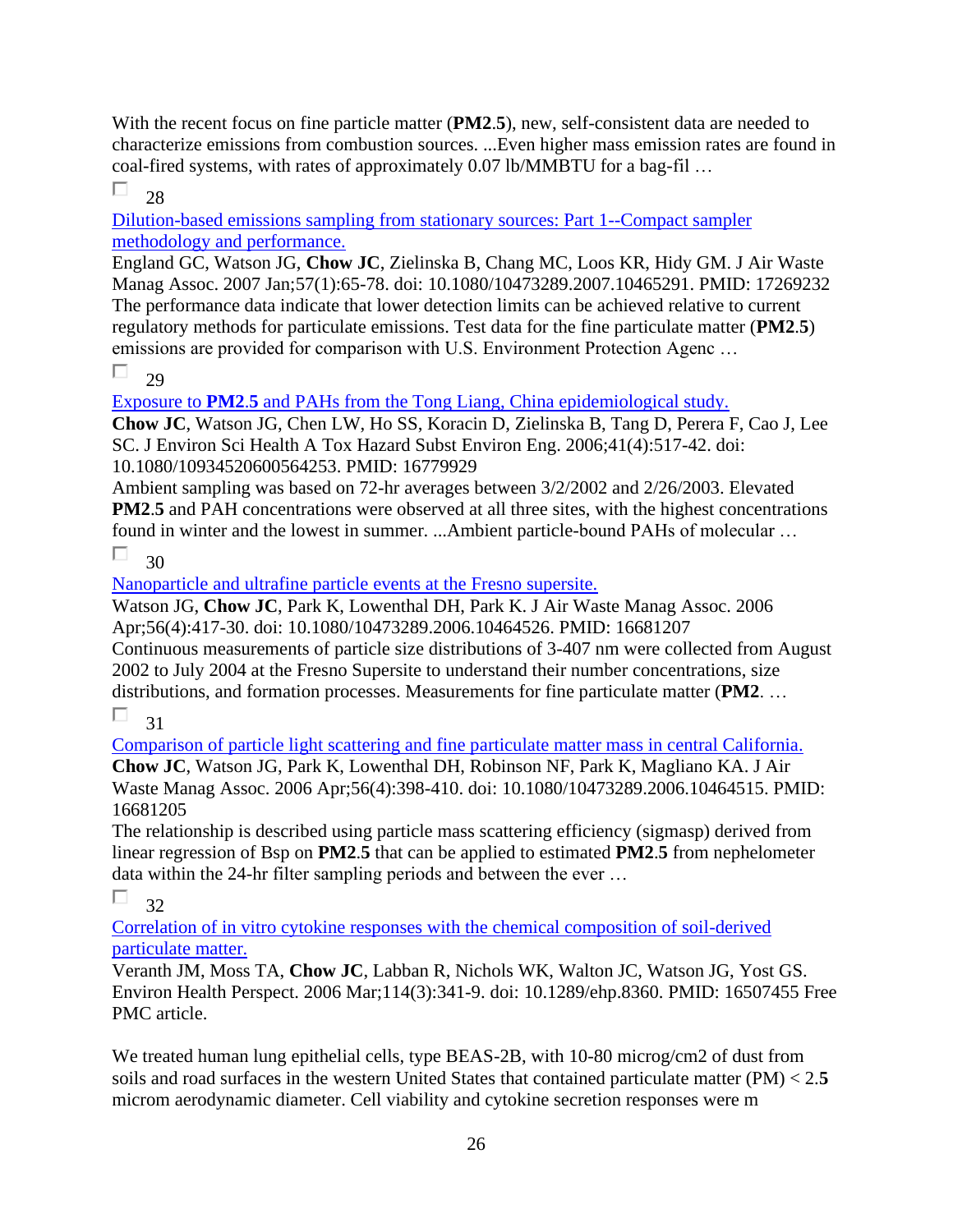$\Box$  33

Loss of **PM2**.**5** [nitrate from filter samples in central California.](https://pubmed.ncbi.nlm.nih.gov/16187585/) 

**Chow JC**, Watson JG, Lowenthal DH, Magliano KL. J Air Waste Manag Assoc. 2005 Aug;55(8):1158-68. doi: 10.1080/10473289.2005.10464704. PMID: 16187585 Accurate estimation of nitrate volatilization requires a detailed thermodynamic model and comprehensive chemical measurements. For the 14-month average of **PM2**.**5** acquired on Teflon-membrane filters, measured **PM2**.**5** mass was 8-16% lower than actual **PM2** …

П 34

[Particulate carbon measurements in California's San Joaquin Valley.](https://pubmed.ncbi.nlm.nih.gov/15990153/) 

**Chow JC**, Watson JG, Lowenthal DH, Chen LW, Magliano KL. Chemosphere. 2006 Jan;62(3):337-48. doi: 10.1016/j.chemosphere.2005.04.094. Epub 2005 Jun 28. PMID: 15990153

Aerosol carbon sampling methods and biases were evaluated during the California Regional PM10/**PM2**.**5** Air Quality Study (CRPAQS) and Fresno Supersite programs. **PM2**.**5** sampling was conducted using Desert Research Institute (DRI) sequential filter samplers …

П 35

Comparison of **PM2**.**5** [carbon measurement methods in Hong Kong, China.](https://pubmed.ncbi.nlm.nih.gov/15963372/) 

**Chow JC**, Watson JG, Louie PK, Chen LW, Sin D. Environ Pollut. 2005 Sep;137(2):334-44. doi: 10.1016/j.envpol.2005.01.006. PMID: 15963372

Hong Kong experienced OC levels similar to those at US sites, but has much higher EC concentrations. OC/EC ratios range from 2 to **5** at two US sites and from 0.2 to 1.2 at three Hong Kong sites....

П 36

[Seasonal variations and mass closure analysis of particulate matter in Hong Kong.](https://pubmed.ncbi.nlm.nih.gov/15901488/) 

Ho KF, Lee SC, Cao JJ, **Chow JC**, Watson JG, Chan CK. Sci Total Environ. 2006 Feb 15;355(1-3):276-87. doi: 10.1016/j.scitotenv.2005.03.013. PMID: 15901488 A monitoring program starting from November 2000 to February 2001 (winter) and June 2001 to August 2001 (summer) for PM10 and **PM2**.**5** was performed at three monitoring stations in Hong Kong. Twenty-four-hour PM10 and **PM2**.**5** samples were collected once eve …

П 37

Indoor/outdoor relationships for **PM2**.**5** [and associated carbonaceous pollutants at residential](https://pubmed.ncbi.nlm.nih.gov/15865619/)  [homes in Hong Kong -](https://pubmed.ncbi.nlm.nih.gov/15865619/) case study.

Cao JJ, Lee SC, **Chow JC**, Cheng Y, Ho KF, Fung K, Liu SX, Watson JG. Indoor Air. 2005 Jun;15(3):197-204. doi: 10.1111/j.1600-0668.2005.00336.x. PMID: 15865619 The average indoor and outdoor concentrations of 24 h PM(2.**5**) were 56.7 and 43.8 microg/m(3), respectively. The short-term PM(2.**5**) profiles indicated that the penetration of outdoor particles was an important contributor to indoor PM(2.**5**), and a household sur … п 38

[Seasonal and spatial variation of solvent extractable organic compounds in fine suspended](https://pubmed.ncbi.nlm.nih.gov/15828671/)  [particulate matter in Hong Kong.](https://pubmed.ncbi.nlm.nih.gov/15828671/) 

Sin DW, Fung WH, Choi YY, Lam CH, Louie PK, **Chow JC**, Watson JG. J Air Waste Manag Assoc. 2005 Mar;55(3):291-301. doi: 10.1080/10473289.2005.10464621. PMID: 15828671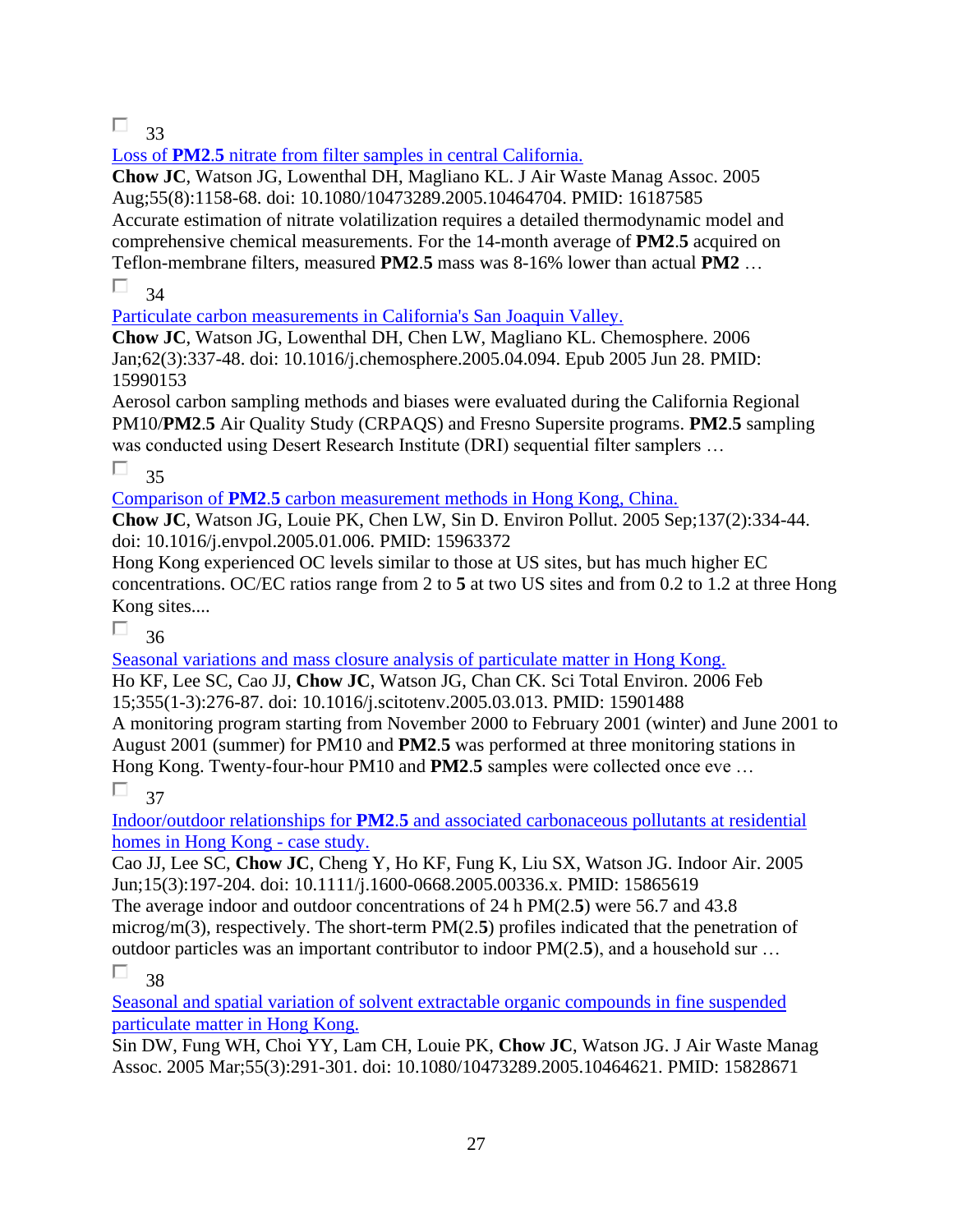The results of a 12-month study of more than 100 solvent extractable organic compounds (SEOC) in particulate matter (PM) less than or equal to 2.**5** microm (**PM2**.**5**) collected at three air monitoring stations located at roadside, urban, and rural sites in Hong Ko …

П 39

**PM2.5** chemical composition in Hong Kong: urban and regional variations.

Louie PK, **Chow JC**, Chen LW, Watson JG, Leung G, Sin DW. Sci Total Environ. 2005 Feb 15;338(3):267-81. doi: 10.1016/j.scitotenv.2004.07.021. PMID: 15713334

Chemically speciated **PM2**.**5** measurements were made at roadside, urban, and rural background sites in Hong Kong for 1 year during 2000/2001 to determine the spatial and temporal variations of **PM2**.**5** mass and chemical composition in this highly populated r …

П  $40$ 

[Emissions of air pollutants from household stoves: honeycomb coal versus coal cake.](https://pubmed.ncbi.nlm.nih.gov/15461170/) 

Ge S, Xu X, **Chow JC**, Watson J, Sheng Q, Liu W, Bai Z, Zhu T, Zhang J. Environ Sci Technol. 2004 Sep 1;38(17):4612-8. doi: 10.1021/es049942k. PMID: 15461170

In the present study, we measured emissions of particulate matter (PM) and gaseous pollutants from burning a specially formulated honeycomb coal (H-coal) and a coal cake (C-coal). Flue gas samples for **PM2**.**5**, PM coarse (**PM2**.**5**-10), and TSP were collected …

П 41

Analysis of **PM2**.**5** [and PM10 in the atmosphere of Mexico City during 2000-2002.](https://pubmed.ncbi.nlm.nih.gov/15303291/) 

Vega E, Reyes E, Ruiz H, García J, Sánchez G, Martínez-Villa G, González U, **Chow JC**, Watson JG. J Air Waste Manag Assoc. 2004 Jul;54(7):786-98. doi:

10.1080/10473289.2004.10470952. PMID: 15303291

Results of gravimetric and chemical analyses of 330 samples of particulate matter (PM) with an aerodynamic diameter less than 2.**5** microm (**PM2**.**5**) and PM with an aerodynamic diameter less than 10 microm (PM10) indicate that (1) **PM2**.**5**/PM10 average …

П  $42$ 

[Source profiles for industrial, mobile, and area sources in the Big Bend Regional Aerosol](https://pubmed.ncbi.nlm.nih.gov/14559270/)  [Visibility and Observational study.](https://pubmed.ncbi.nlm.nih.gov/14559270/) 

**Chow JC**, Watson JG, Kuhns H, Etyemezian V, Lowenthal DH, Crow D, Kohl SD, Engelbrecht JP, Green MC. Chemosphere. 2004 Jan;54(2):185-208. doi: 10.1016/j.chemosphere.2003.07.004. PMID: 14559270

Representative **PM2**.**5** and PM10 source emissions were sampled in Texas during the Big Bend Regional Aerosol Visibility and Observa (BRAVO) study. ...

п 43

[Air pollution and heart rate variability among the elderly in Mexico City.](https://pubmed.ncbi.nlm.nih.gov/14501266/) 

Holguín F, Téllez-Rojo MM, Hernández M, Cortez M, **Chow JC**, Watson JG, Mannino D, Romieu I. Epidemiology. 2003 Sep;14(5):521-7. doi: 10.1097/01.ede.0000081999.15060.ae. PMID: 14501266

METHODS: In Mexico City, residents from a nursing home underwent heart rate variability analysis every other day for 3 months. Indoor and outdoor **PM2**.**5** (particulate matter less than 2.**5** mm in diameter) were measured daily at the nursing home. ...RESULTS: Of t …

П 44

Analysis of a summertime **PM2**.**5** [and haze episode in the mid-Atlantic region.](https://pubmed.ncbi.nlm.nih.gov/12943314/)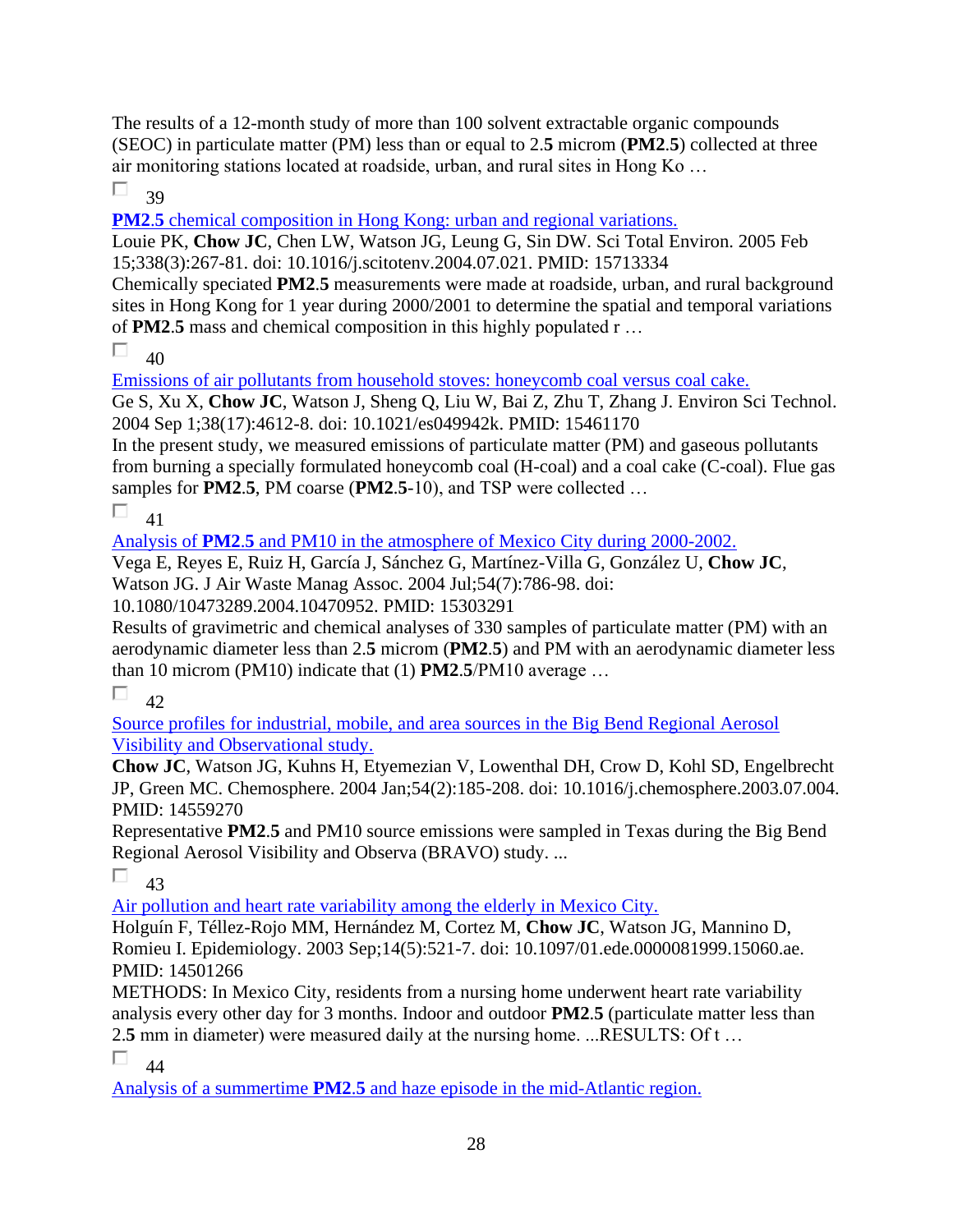Chen LW, **Chow JC**, Doddridge BG, Dickerson RR, Ryan WF, Mueller PK. J Air Waste Manag Assoc. 2003 Aug;53(8):946-56. doi: 10.1080/10473289.2003.10466240. PMID: 12943314 Observations of the mass and chemical composition of particles less than 2.**5** microm in aerodynamic diameter (**PM2**.**5**), light extinction, and meteorology in the urban Baltimore-Washington corridor during July 1999 and July 2000 are presented and analyzed to stud ...

П  $\overline{45}$ 

[Emissions from charbroiling and grilling of chicken and beef.](https://pubmed.ncbi.nlm.nih.gov/12617292/) 

McDonald JD, Zielinska B, Fujita EM, Sagebiel JC, **Chow JC**, Watson JG. J Air Waste Manag Assoc. 2003 Feb;53(2):185-94. doi: 10.1080/10473289.2003.10466141. PMID: 12617292 Emission rates for fine particle (<2.**5** microm) mass (**PM2**.**5**), carbon (organic/elemental), inorganic ions (SO4(2-), NO3-, NH4+), elements (primarily metals), and speciated organic compounds are reported for charbroiling hamburger, steak, and chicken. The …

П 46

[Receptor modeling application framework for particle source apportionment.](https://pubmed.ncbi.nlm.nih.gov/12492167/) 

Watson JG, Zhu T, **Chow JC**, Engelbrecht J, Fujita EM, Wilson WE. Chemosphere. 2002 Dec;49(9):1093-136. doi: 10.1016/s0045-6535(02)00243-6. PMID: 12492167 Review. While elements, ions, and carbons were often used to apportion TSP, PM10, and **PM2**.**5** among many source types, many of these components have been reduced in source emissions such that more complex measurements of carbon fractions, specific organic compounds, single pa …

П 47

[Monitoring of particulate matter outdoors.](https://pubmed.ncbi.nlm.nih.gov/12492163/) 

Wilson WE, **Chow JC**, Claiborn C, Fusheng W, Engelbrecht J, Watson JG. Chemosphere. 2002 Dec;49(9):1009-43. doi: 10.1016/s0045-6535(02)00270-9. PMID: 12492163 Review. Techniques for monitoring fine and coarse particles, including the US Federal Reference Method for **PM2**.**5** and several techniques for PM10-2.**5**, are presented. Problems encountered in collecting semivolatile PM and in weighing atmospheric PM collected on a filte …

П 48

Comparability between **PM2**.**5** [and particle light scattering measurements.](https://pubmed.ncbi.nlm.nih.gov/12381021/) 

**Chow JC**, Watson JG, Lowenthal DH, Richards LW. Environ Monit Assess. 2002 Oct;79(1):29- 45. doi: 10.1023/a:1020047307117. PMID: 12381021

Particle light scattering and **PM2**.**5** (particles with aerodynamic diameters less than 2.**5** microm) concentration data from air quality studies conducted over the past ten years were examined. ...The resulting fine particle scattering efficiencies ranged from 1.7 …

П  $\overline{AQ}$ 

[Particle size relationships at the Fresno Supersite.](https://pubmed.ncbi.nlm.nih.gov/12139347/) 

Watson JG, **Chow JC**, Lowenthal DH, Stolzenburg MR, Kreisberg NM, Hering SV. J Air Waste Manag Assoc. 2002 Jul;52(7):822-7. doi: 10.1080/10473289.2002.10470817. PMID: 12139347 The size distributions were consistent with and predictive for continuous **PM2**.**5** measured by beta attenuation. They varied temporally with respect to source type and intensity, with the smallest mean diameters associated with high NO<sub>x</sub> concentrations during weekday mo ...

П  $50$ 

Chemical composition of **PM2**.**5** [and PM10 in Mexico City during winter 1997.](https://pubmed.ncbi.nlm.nih.gov/11993962/) 

**Chow JC**, Watson JG, Edgerton SA, Vega E. Sci Total Environ. 2002 Mar 27;287(3):177-201. doi: 10.1016/s0048-9697(01)00982-2. PMID: 11993962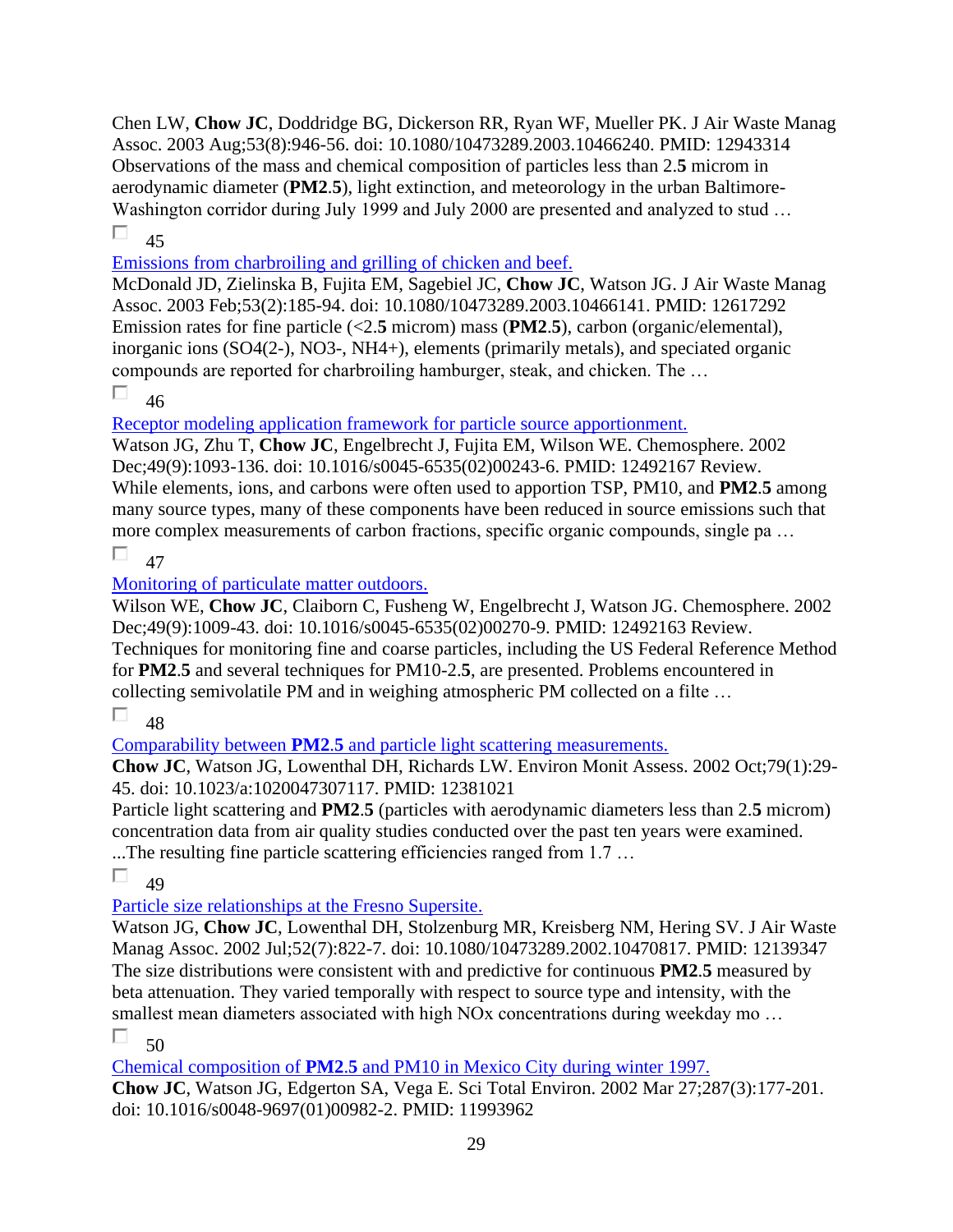**PM2.5** and PM10 were measured over 24-h intervals at six core sites and at 25 satellite sites in and around Mexico City from 23 February to 22 March 1997. ...The largest fine-particle components were carbonaceous aerosols, constituting approximately 50% of **PM2** …

П 51

[Aerosol chemical and optical properties during the Mt. Zirkel Visibility Study.](https://pubmed.ncbi.nlm.nih.gov/11476487/) 

Watson JG, **Chow JC**, Lowenthal DH, Cahill CF, Blumenthal DL, Richards LW, González Jorge H. J Environ Qual. 2001 Jul-Aug;30(4):1118-25. doi: 10.2134/jeq2001.3041118x. PMID: 11476487

Aerosol chemical and optical properties were measured near the Mt. Zirkel Wilderness Area in northwestern Colorado. Six-hour **PM2**.**5** (particles with aerodynamic diameters less than 2.**5** microm) mass concentrations and **PM2**.**5** dry particle light scatt …

 $\Box$  52

**PM2.5** and PM10 concentrations from the Qalabotjha low-smoke fuels macro-scale experiment [in South Africa.](https://pubmed.ncbi.nlm.nih.gov/11393541/) 

Engelbrecht JP, Swanepoel L, **Chow JC**, Watson JG, Egami RT. Environ Monit Assess. 2001 Jun;69(1):1-15. doi: 10.1023/a:1010786615180. PMID: 11393541

Source impacts from residential coal combustion are also found to be influenced by changes in meteorology, especially wind velocity. **PM2**.**5** and PM10 mass, elements, water-soluble cations (sodium, potassium, and ammonium), anions (chloride, nitrate, and sulfate), as w …

П 53

**PM2.5** chemical source profiles for vehicle exhaust, vegetative burning, geological material, and [coal burning in Northwestern Colorado during 1995.](https://pubmed.ncbi.nlm.nih.gov/11368231/) 

Watson JG, **Chow JC**, Houck JE. Chemosphere. 2001 Jun;43(8):1141-51. doi: 10.1016/s0045- 6535(00)00171-5. PMID: 11368231

**PM2**.**5** (particles with aerodynamic diameters less than 2.**5** microm) chemical source profiles applicable to speciated emissions inventories and receptor model source apportionment are reported for geological material, motor vehicle exhaust, residential coal (RCC …

П 54

[Air quality measurements from the Fresno Supersite.](https://pubmed.ncbi.nlm.nih.gov/11002595/) 

Watson JG, **Chow JC**, Bowen JL, Lowenthal DH, Hering S, Ouchida P, Oslund W. J Air Waste Manag Assoc. 2000 Aug;50(8):1321-34. doi: 10.1080/10473289.2000.10464184. PMID: 11002595

Supersite observables include in-situ, continuous, short-duration measurements of 1) **PM2**.**5**, PM10, and coarse (PM10 minus **PM2**.**5**) mass; 2) **PM2**.**5** SO4(-2), NO3-, carbon, light absorption, and light extinction; 3) numbers of particles in discr …

П 55

[Evaluation of filter-based aerosol measurements during the 1987 Southern California Air Quality](https://pubmed.ncbi.nlm.nih.gov/24213708/)  [Study.](https://pubmed.ncbi.nlm.nih.gov/24213708/) 

**Chow JC**, Fujita EM, Watson JG, Lu Z, Lawson DR, Ashbaugh LL. Environ Monit Assess. 1994 Mar;30(1):49-80. doi: 10.1007/BF00546199. PMID: 24213708

Extensive gaseous (i.e. nitric acid, ammonia, sulfur dioxide) and particle (i.e. **PM2**.**5** and PM10 mass, elements, ions, carbon) measurements were acquired for 11 days during the summer at nine locations, and six days during the fall at six locations. ...Coarse particl …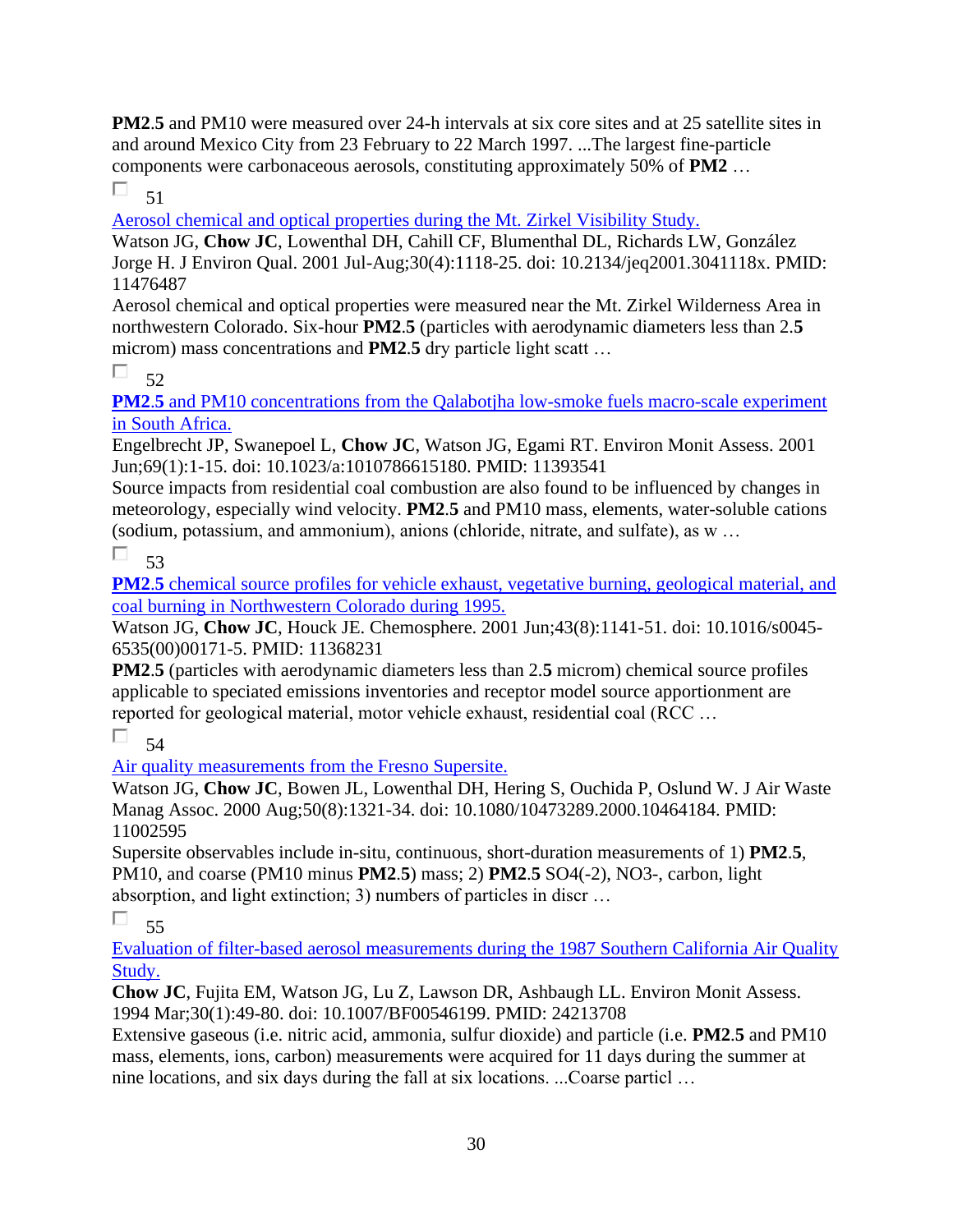<https://pubmed.ncbi.nlm.nih.gov/?term=frampton+PM2.5&sort=date&size=100>

### **Results by year**

Table representation of search results timeline featuring number of search results per year.

### **Year Number of Results**

## **Search Results**

6 results Page of 1 Select search result to email or save  $\Box$ 1

[Ambient and Controlled Particle Exposures as Triggers for Acute ECG Changes.](https://pubmed.ncbi.nlm.nih.gov/28661614/) 

Rich DQ, Peters A, Schneider A, Zareba W, Breitner S, Oakes D, Wiltshire J, Kane C, **Frampton MW**, Hampel R, Hopke PK, Cyrys J, Utell MJ. Res Rep Health Eff Inst. 2016 May;(186):5-75. PMID: 28661614

In the REHAB study, IQR increases in **PM2**.**5** concentrations lagged **5** and 6 hours and AMP concentra- tions in the concurrent hour and lagged up to **5** hours were associated with 1%-2% decreases in SDNN (e.g., **PM2**.**5** lagged 4 hours: -2.13%; 95% …

 $\Box$ 

[Does total antioxidant capacity modify adverse cardiac responses associated with ambient](https://pubmed.ncbi.nlm.nih.gov/27174779/)  [ultrafine, accumulation mode, and fine particles in patients undergoing cardiac rehabilitation?](https://pubmed.ncbi.nlm.nih.gov/27174779/)  Wang M, Utell MJ, Schneider A, Zareba W, **Frampton MW**, Oakes D, Hopke PK, Wiltshire J, Kane C, Peters A, Breitner S, Chalupa D, Rich DQ. Environ Res. 2016 Aug;149:15-22. doi: 10.1016/j.envres.2016.04.031. Epub 2016 May 10. PMID: 27174779 Free PMC article. RESULTS: Based on subject-visits with available TAC, we observed increases in SBP, Creactive protein, and fibrinogen, and decreases in rMSSD (square root of the mean of the sum of the squared differences between adjacent normal to normal intervals) and SDNN (standard deviation o …

П 3

[Increases in ambient particulate matter air pollution, acute changes in platelet function, and](https://pubmed.ncbi.nlm.nih.gov/27029326/)  [effect modification by aspirin and omega-3 fatty acids: A panel study.](https://pubmed.ncbi.nlm.nih.gov/27029326/) 

Becerra AZ, Georas S, Brenna JT, Hopke PK, Kane C, Chalupa D, **Frampton MW**, Block R, Rich DQ. J Toxicol Environ Health A. 2016;79(6):287-98. doi:

10.1080/15287394.2016.1157539. Epub 2016 Mar 30. PMID: 27029326 Free PMC article.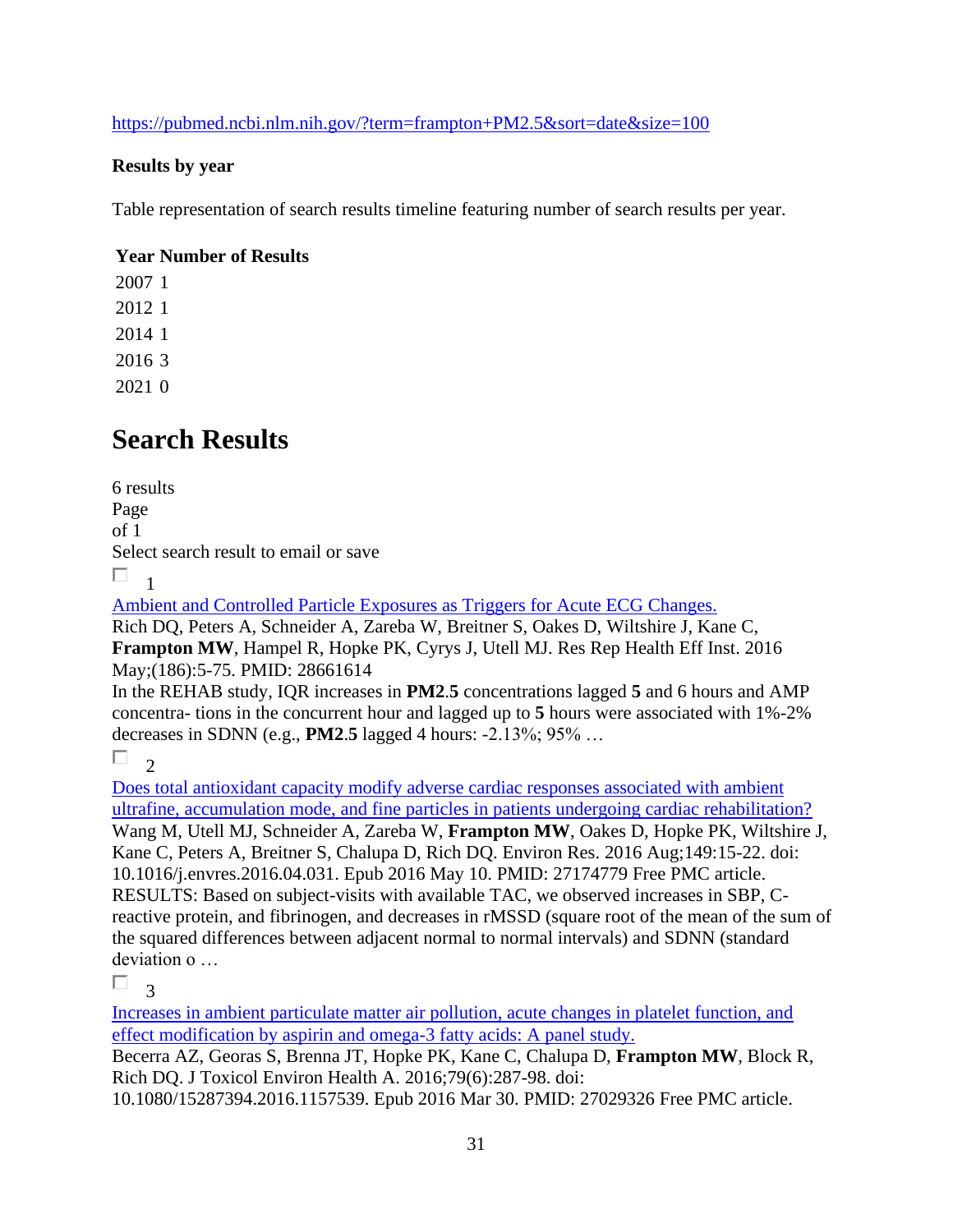Using linear mixed models, adjusted for relative humidity, temperature, visit number, and season, changes in three platelet function measures including (1) aggregation induced by adenosine diphosphate (ADP), (2) aggregation induced by collagen, and (3) thromboxane B2 production w …

П 4

[Ambient fine particulate air pollution triggers ST-elevation myocardial infarction, but not non-](https://pubmed.ncbi.nlm.nih.gov/24382024/)[ST elevation myocardial infarction: a case-crossover study.](https://pubmed.ncbi.nlm.nih.gov/24382024/) 

Gardner B, Ling F, Hopke PK, **Frampton MW**, Utell MJ, Zareba W, Cameron SJ, Chalupa D, Kane C, Kulandhaisamy S, Topf MC, Rich DQ. Part Fibre Toxicol. 2014 Jan 2;11:1. doi: 10.1186/1743-8977-11-1. PMID: 24382024 Free PMC article.

METHODS: Using data from acute coronary syndrome patients with STEMI ( $n = 338$ ) and NSTEMI ( $n = 339$ ) and case-crossover methods, we estimated the risk of STEMI and NSTEMI associated with increased ambient fine particle (<2.**5** um) concentrations, ultrafine particle (10- 100 …

 $\Box$  5

[Are ambient ultrafine, accumulation mode, and fine particles associated with adverse cardiac](https://pubmed.ncbi.nlm.nih.gov/22542955/)  [responses in patients undergoing cardiac rehabilitation?](https://pubmed.ncbi.nlm.nih.gov/22542955/) 

Rich DQ, Zareba W, Beckett W, Hopke PK, Oakes D, **Frampton MW**, Bisognano J, Chalupa D, Bausch J, O'Shea K, Wang Y, Utell MJ. Environ Health Perspect. 2012 Aug;120(8):1162-9. doi: 10.1289/ehp.1104262. Epub 2012 Apr 27. PMID: 22542955 Free PMC article.

Ambient ultrafine particle (UFP; 10-100 nm), accumulation mode particle (AMP; 100-500 nm), and fine particle concentrations (**PM2**.**5**; 2.**5** mum in aerodynamic diameter) were monitored continuously. ...RESULTS: Using mixed effects models, we observed adverse chang … ⊽ 6

[Ultrafine particles and platelet activation in patients with coronary heart disease--results from a](https://pubmed.ncbi.nlm.nih.gov/17241467/)  [prospective panel study.](https://pubmed.ncbi.nlm.nih.gov/17241467/) 

Rückerl R, Phipps RP, Schneider A, **Frampton M**, Cyrys J, Oberdörster G, Wichmann HE, Peters A. Part Fibre Toxicol. 2007 Jan 22;4:1. doi: 10.1186/1743-8977-4-1. PMID: 17241467 Free PMC article.

Fixed effects linear regression models were applied, adjusting for trend, weekday and meteorological parameters.Hourly data on ultrafine particles (UFP, number concentration of particles from 0.01 to 0.1 microm), mass concentration of particles less than 10 and 2.**5** microm …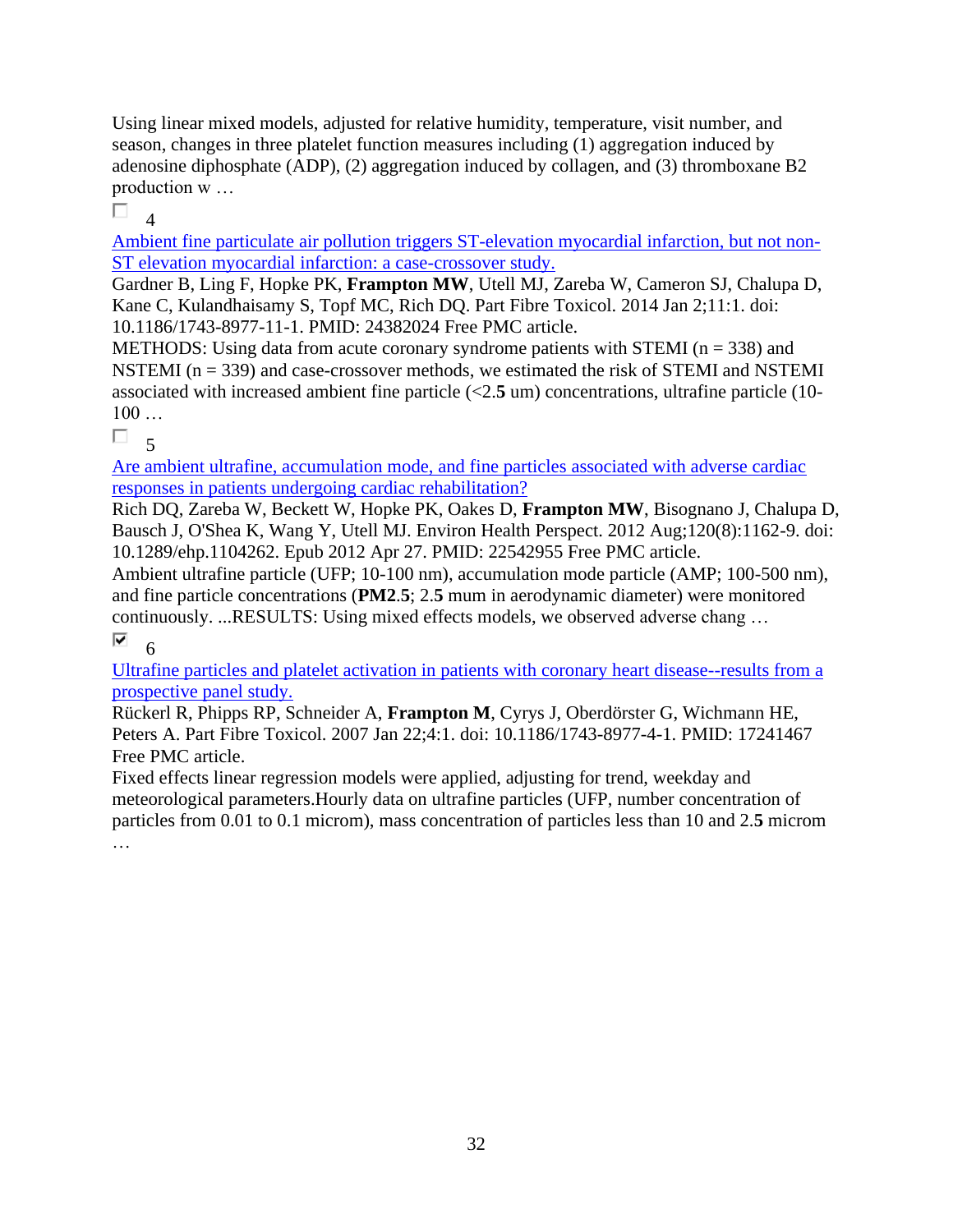<https://pubmed.ncbi.nlm.nih.gov/?term=fuller+ch&sort=date&size=100>

### **Results by year**

Table representation of search results timeline featuring number of search results per year.

#### **Year Number of Results**

## **Search Results**

30 results Page of 1 Select search result to email or save  $\Box$ <sub>1</sub> [Green infrastructure can limit but not solve air pollution injustice.](https://pubmed.ncbi.nlm.nih.gov/34344872/)  Jennings V, Reid CE, **Fuller CH.** Nat Commun. 2021 Aug 3;12(1):4681. doi: 10.1038/s41467- 021-24892-1. PMID: 34344872 Free PMC article.  $\Box$ <sub>2</sub> [Pollen Exposure and Associated Healthcare Utilization: A Population-based Study Using Health](https://pubmed.ncbi.nlm.nih.gov/33794139/)  [Maintenance Organization Data in the Washington, DC, Area.](https://pubmed.ncbi.nlm.nih.gov/33794139/)  Roblin DW, Jones JW, **Fuller CH.** Ann Am Thorac Soc. 2021 Oct;18(10):1642-1649. doi: 10.1513/AnnalsATS.202008-976OC. PMID: 33794139 Free PMC article.

 $\Box$ <sup>3</sup>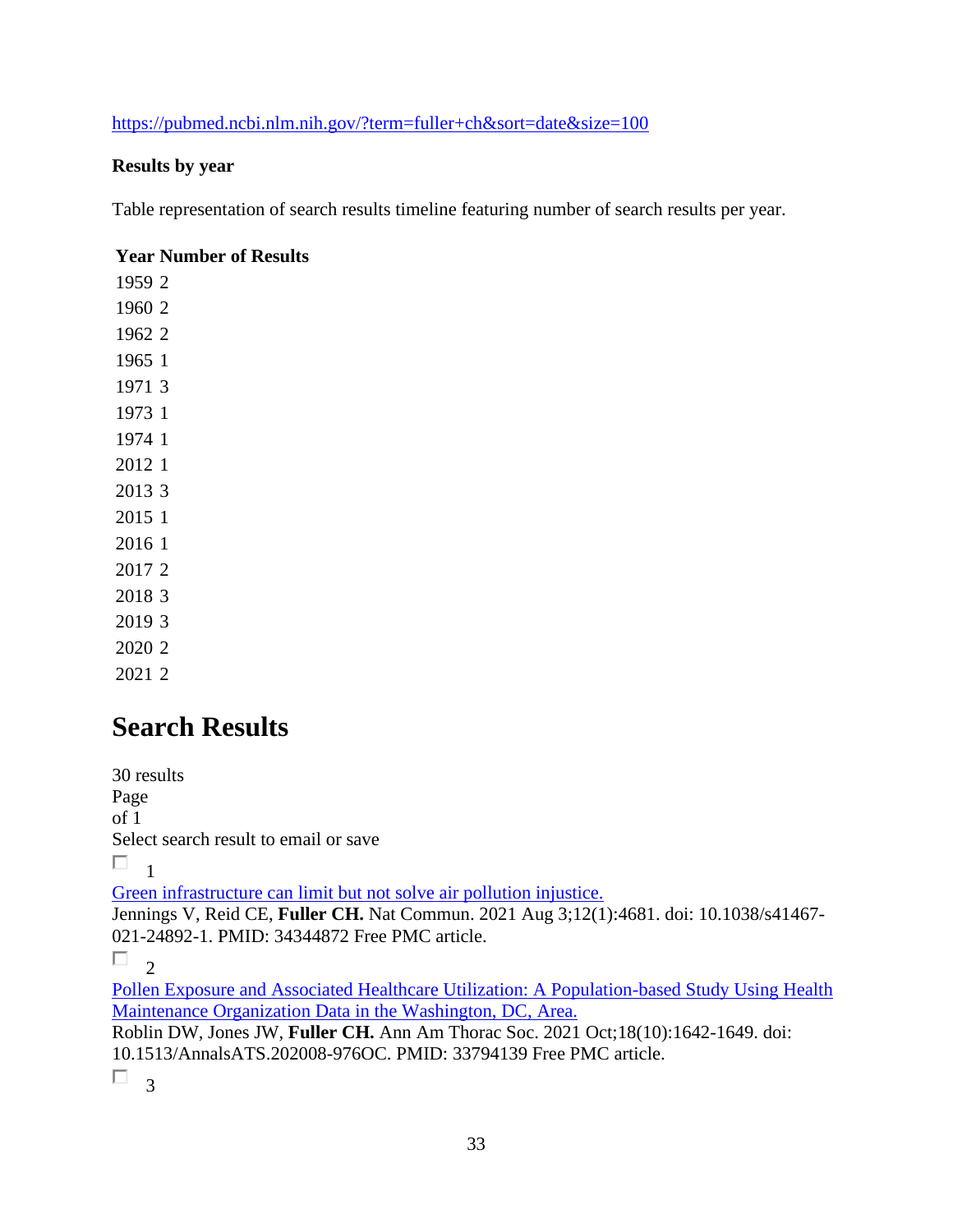[Participatory research in Northwest Atlanta's Proctor Creek Watershed: Using photovoice to](https://pubmed.ncbi.nlm.nih.gov/33010659/)  [explore environmental health risks at the water's edge.](https://pubmed.ncbi.nlm.nih.gov/33010659/) 

Jelks NO, Smith-Perry DJ, **Fuller CH**, Stauber C. Health Place. 2020 Nov;66:102444. doi: 10.1016/j.healthplace.2020.102444. Epub 2020 Sep 30. PMID: 33010659

 $\Box$ 4

[Evaluating changes in ambient ozone and respiratory-related healthcare utilization in the](https://pubmed.ncbi.nlm.nih.gov/32668548/)  [Washington, DC metropolitan area.](https://pubmed.ncbi.nlm.nih.gov/32668548/) 

**Fuller CH**, Jones JW, Roblin DW. Environ Res. 2020 Jul;186:109603. doi: 10.1016/j.envres.2020.109603. Epub 2020 Apr 26. PMID: 32668548 Free PMC article.

 $\Box$ 5

[Sex differences in the interaction of short-term particulate matter exposure and psychosocial](https://pubmed.ncbi.nlm.nih.gov/31709298/)  [stressors on C-reactive protein in a Puerto Rican cohort.](https://pubmed.ncbi.nlm.nih.gov/31709298/) 

**Fuller CH**, Appleton AA, Bulsara PJ, O'Neill MS, Chang HH, Sarnat JA, Falcón LM, Tucker KL, Brugge D. SSM Popul Health. 2019 Oct 13;9:100500. doi: 10.1016/j.ssmph.2019.100500. eCollection 2019 Dec. PMID: 31709298 Free PMC article.

 $\Box$  6

[Using Syndromic Surveillance to Evaluate the Respiratory Effects of Fine Particulate Matter.](https://pubmed.ncbi.nlm.nih.gov/30840829/)  **Fuller CH**, Roblin D, Jones J. Ann Am Thorac Soc. 2019 Jul;16(7):930-933. doi: 10.1513/AnnalsATS.201902-118RL. PMID: 30840829 Free PMC article. No abstract available.

 $\Box$  7

[Urban environment as an independent predictor of insulin resistance in a South Asian population.](https://pubmed.ncbi.nlm.nih.gov/30755210/)  Thanikachalam M, **Fuller CH**, Lane KJ, Sunderarajan J, Harivanzan V, Brugge D, Thanikachalam S. Int J Health Geogr. 2019 Feb 12;18(1):5. doi: 10.1186/s12942-019-0169-9. PMID: 30755210 Free PMC article.

П 8

[Short-and medium-term associations of particle number concentration with cardiovascular](https://pubmed.ncbi.nlm.nih.gov/29982147/)  [markers in a Puerto Rican cohort.](https://pubmed.ncbi.nlm.nih.gov/29982147/) 

**Fuller CH**, O'Neill MS, Sarnat JA, Chang HH, Tucker KL, Brugge D. Environ Res. 2018 Oct;166:595-601. doi: 10.1016/j.envres.2018.06.042. Epub 2018 Jun 30. PMID: 29982147 Free PMC article.

 $\Box$  9

[Mapping the Hidden Hazards: Community-Led Spatial Data Collection of Street-Level](https://pubmed.ncbi.nlm.nih.gov/29690570/)  [Environmental Stressors in a Degraded, Urban Watershed.](https://pubmed.ncbi.nlm.nih.gov/29690570/) 

Jelks NO, Hawthorne TL, Dai D, **Fuller CH**, Stauber C. Int J Environ Res Public Health. 2018 Apr 22;15(4):825. doi: 10.3390/ijerph15040825. PMID: 29690570 Free PMC article.

П  $1<sub>0</sub>$ 

[An Integrated Socio-Environmental Model of Health and Well-Being: a Conceptual Framework](https://pubmed.ncbi.nlm.nih.gov/29574677/)  [Exploring the Joint Contribution of Environmental and Social Exposures to Health and](https://pubmed.ncbi.nlm.nih.gov/29574677/) Disease [Over the Life Span.](https://pubmed.ncbi.nlm.nih.gov/29574677/) 

Olvera Alvarez HA, Appleton AA, **Fuller CH**, Belcourt A, Kubzansky LD. Curr Environ Health Rep. 2018 Jun;5(2):233-243. doi: 10.1007/s40572-018-0191-2. PMID: 29574677 Review.

П. 11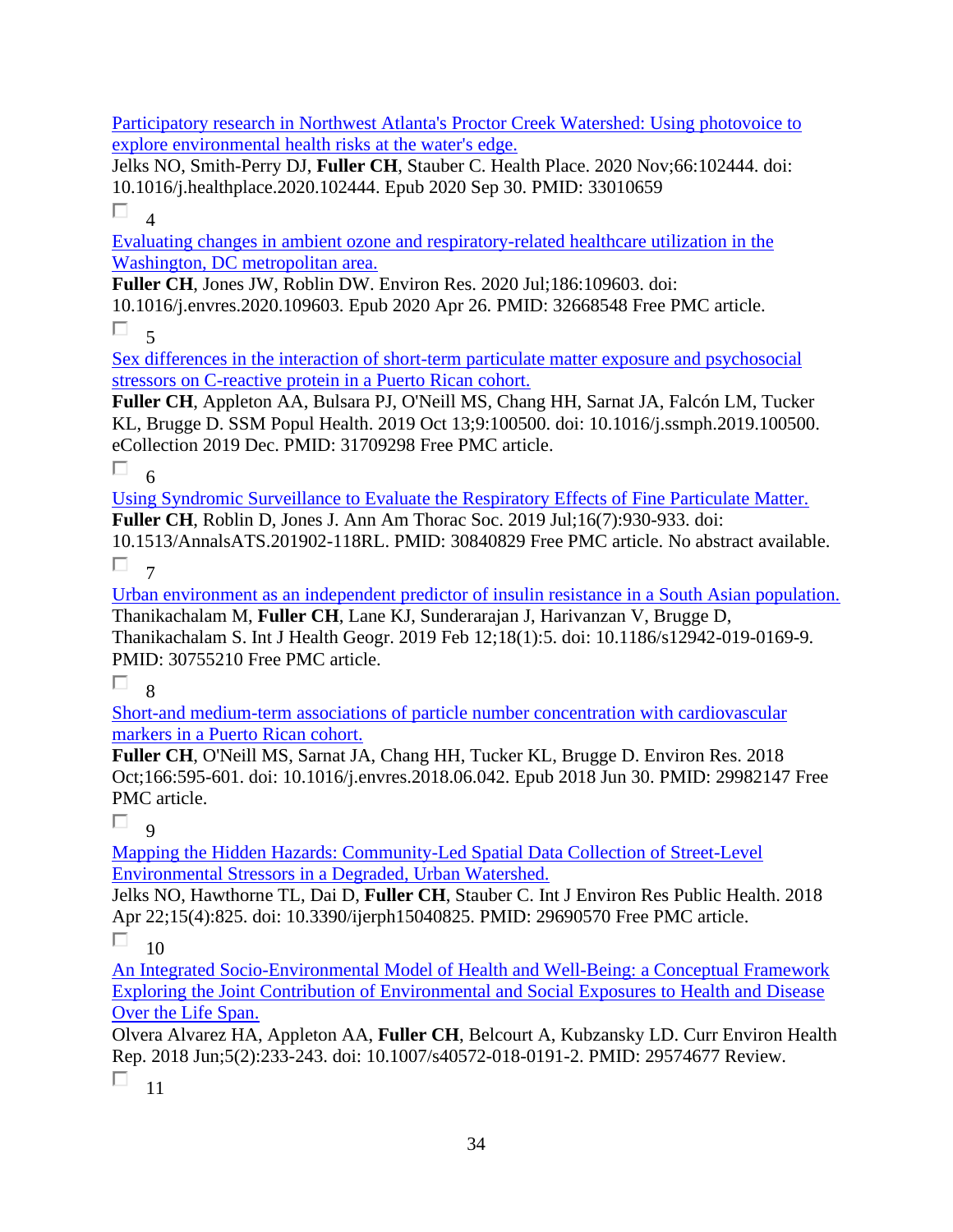[Air pollution, cardiovascular endpoints and susceptibility by stress and material resources: a](https://pubmed.ncbi.nlm.nih.gov/28615066/)  [systematic review of the evidence.](https://pubmed.ncbi.nlm.nih.gov/28615066/) 

**Fuller CH**, Feeser KR, Sarnat JA, O'Neill MS. Environ Health. 2017 Jun 14;16(1):58. doi: 10.1186/s12940-017-0270-0. PMID: 28615066 Free PMC article. Review.

П 12

[Phenology of a Vegetation Barrier and Resulting Impacts on Near-Highway Particle Number and](https://pubmed.ncbi.nlm.nih.gov/28208726/)  [Black Carbon Concentrations on a School Campus.](https://pubmed.ncbi.nlm.nih.gov/28208726/) 

**Fuller CH**, Carter DR, Hayat MJ, Baldauf R, Watts Hull R. Int J Environ Res Public Health. 2017 Feb 8;14(2):160. doi: 10.3390/ijerph14020160. PMID: 28208726 Free PMC article.

П 13

[Socio-demographic Differences in Toxic Release Inventory Siting and Emissions in Metro](https://pubmed.ncbi.nlm.nih.gov/27455302/)  [Atlanta.](https://pubmed.ncbi.nlm.nih.gov/27455302/) 

Johnson R, Ramsey-White K, **Fuller CH.** Int J Environ Res Public Health. 2016 Jul 23;13(8):747. doi: 10.3390/ijerph13080747. PMID: 27455302 Free PMC article.

П 14

[Response of biomarkers of inflammation and coagulation to short-term changes in central site,](https://pubmed.ncbi.nlm.nih.gov/25791025/)  [local, and predicted particle number concentrations.](https://pubmed.ncbi.nlm.nih.gov/25791025/) 

**Fuller CH**, Williams PL, Mittleman MA, Patton AP, Spengler JD, Brugge D. Ann Epidemiol. 2015 Jul;25(7):505-11. doi: 10.1016/j.annepidem.2015.02.003. Epub 2015 Feb 12. PMID: 25791025 Free PMC article.

П. 15

[Positional error and time-activity patterns in near-highway proximity studies: an exposure](https://pubmed.ncbi.nlm.nih.gov/24010639/)  [misclassification analysis.](https://pubmed.ncbi.nlm.nih.gov/24010639/) 

Lane KJ, Kangsen Scammell M, Levy JI, **Fuller CH**, Parambi R, Zamore W, Mwamburi M, Brugge D. Environ Health. 2013 Sep 8;12(1):75. doi: 10.1186/1476-069X-12-75. PMID: 24010639 Free PMC article.

П 16

[Estimation of ultrafine particle concentrations at near-highway residences using data from local](https://pubmed.ncbi.nlm.nih.gov/23645993/)  [and central monitors.](https://pubmed.ncbi.nlm.nih.gov/23645993/) 

**Fuller CH**, Brugge D, Williams P, Mittleman M, Durant JL, Spengler JD. Atmos Environ (1994). 2012 Sep;57:257-265. doi: 10.1016/j.atmosenv.2012.04.004. PMID: 23645993 Free PMC article.

 $\Box$  17

[A community participatory study of cardiovascular health and exposure to near-highway air](https://pubmed.ncbi.nlm.nih.gov/23612527/)  [pollution: study design and methods.](https://pubmed.ncbi.nlm.nih.gov/23612527/) 

**Fuller CH**, Patton AP, Lane K, Laws MB, Marden A, Carrasco E, Spengler J, Mwamburi M, Zamore W, Durant JL, Brugge D. Rev Environ Health. 2013;28(1):21-35. doi: 10.1515/reveh-2012-0029. PMID: 23612527 Free PMC article. Review.

п 18

[Indoor and outdoor measurements of particle number concentration in near-highway homes.](https://pubmed.ncbi.nlm.nih.gov/23321863/) 

**Fuller CH**, Brugge D, Williams PL, Mittleman MA, Lane K, Durant JL, Spengler JD. J Expo Sci Environ Epidemiol. 2013 Sep-Oct;23(5):506-12. doi: 10.1038/jes.2012.116. Epub 2013 Jan 16. PMID: 23321863 Free PMC article.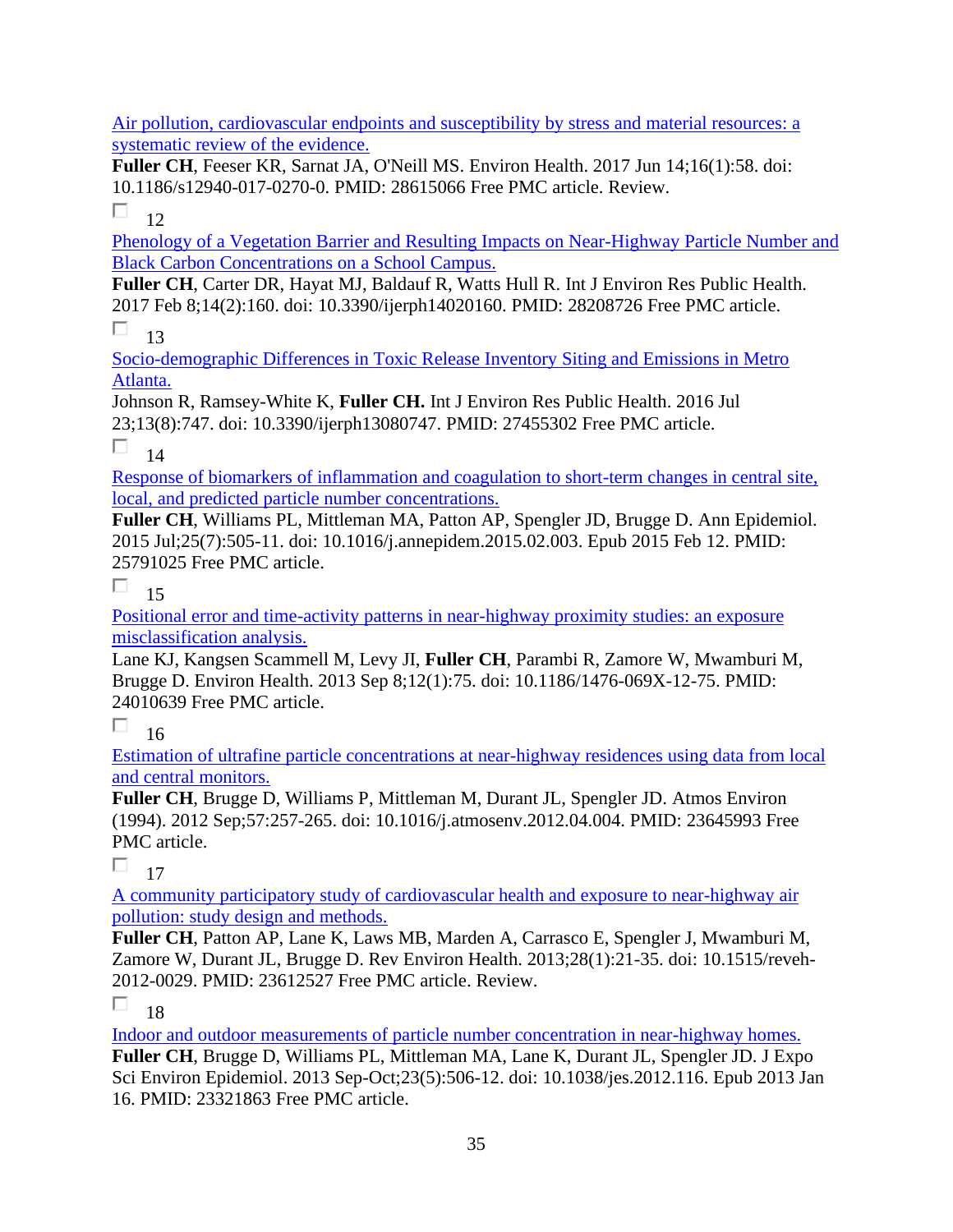<https://pubmed.ncbi.nlm.nih.gov/?term=Ponette-Gonzalez&sort=date&size=100>

### **Results by year**

Table representation of search results timeline featuring number of search results per year.

### **Year Number of Results**

# **Search Results**

9 results Page of 1 Select search result to email or save

 $\Box$ 1

[Ambient urban N deposition drives increased biomass and total plant N in two native prairie](https://pubmed.ncbi.nlm.nih.gov/33956866/)  [grass species in the U.S. Southern Great Plains.](https://pubmed.ncbi.nlm.nih.gov/33956866/) 

**Ponette-González AG**, Green ML, McCullars J, Gough L. PLoS One. 2021 May 6;16(5):e0251089. doi: 10.1371/journal.pone.0251089. eCollection 2021. PMID: 33956866 Free PMC article.

 $\Box$ <sub>2</sub>

[Bird feathers are potential biomonitors](https://pubmed.ncbi.nlm.nih.gov/33409602/) for airborne elemental carbon.

Pitre C, **Ponette-González AG**, Rindy JE, Lee A, Doherty D, Fry M, Johnson JA. Environ Monit Assess. 2021 Jan 6;193(1):35. doi: 10.1007/s10661-020-08804-2. PMID: 33409602  $\Box$ <sup>3</sup>

[Accuracy of long-term volunteer water monitoring data: A multiscale analysis from a statewide](https://pubmed.ncbi.nlm.nih.gov/31995580/)  [citizen science program.](https://pubmed.ncbi.nlm.nih.gov/31995580/) 

Albus KH, Thompson R, Mitchell F, Kennedy J, **Ponette-González AG**. PLoS One. 2020 Jan 29;15(1):e0227540. doi: 10.1371/journal.pone.0227540. eCollection 2020. PMID: 31995580 Free PMC article.

 $\Box$ 4

[The value of hydrologic information for watershed management programs: The case of](https://pubmed.ncbi.nlm.nih.gov/31836212/)  [Camboriú, Brazil.](https://pubmed.ncbi.nlm.nih.gov/31836212/)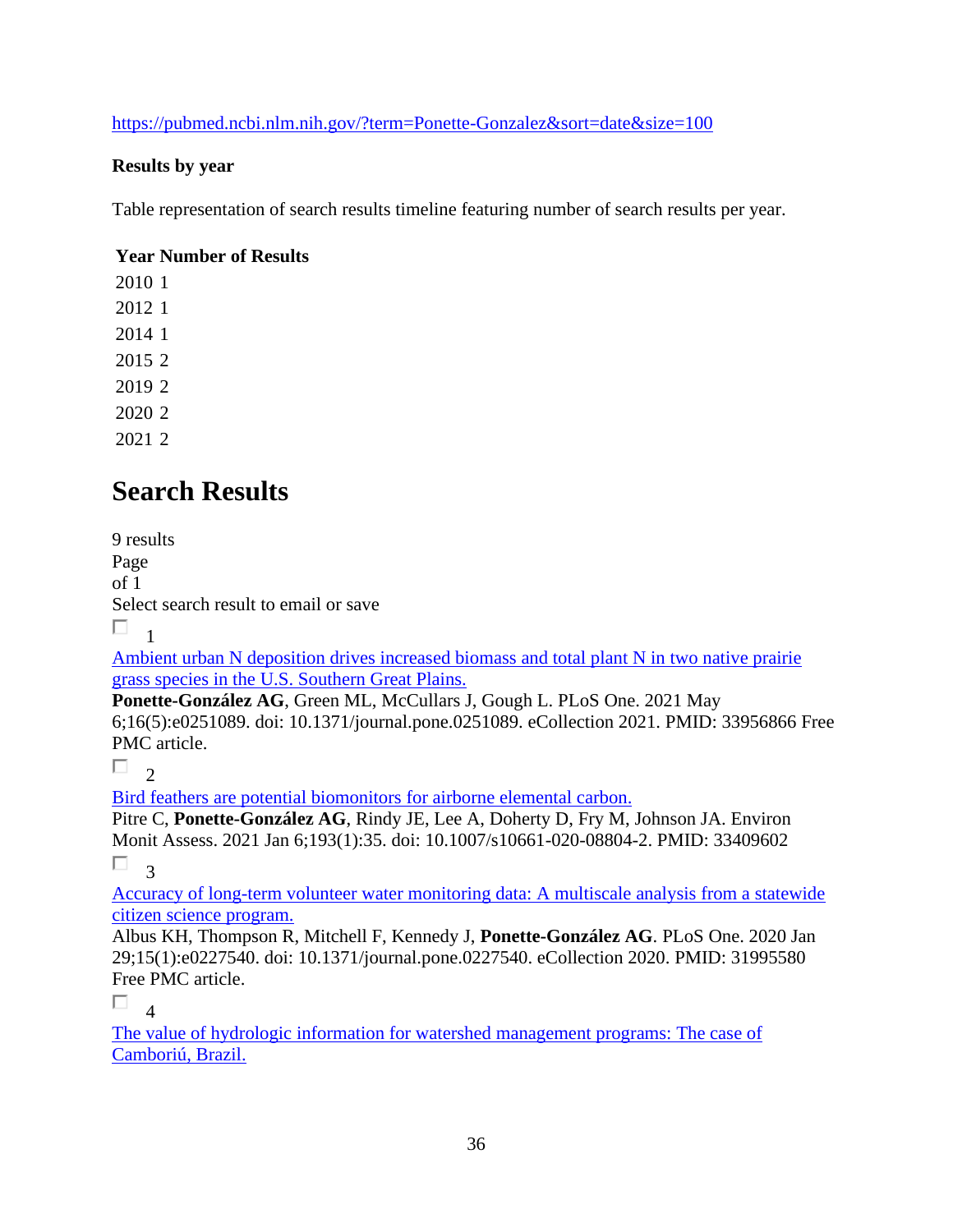Hamel P, Bremer LL, **Ponette-González AG**, Acosta E, Fisher JRB, Steele B, Cavassani AT, Klemz C, Blainski E, Brauman KA. Sci Total Environ. 2020 Feb 25;705:135871. doi: 10.1016/j.scitotenv.2019.135871. Epub 2019 Dec 2. PMID: 31836212 Free article. П. 5

[Urban Trees Are Sinks for Soot: Elemental Carbon Accumulation by Two Widespread Oak](https://pubmed.ncbi.nlm.nih.gov/31403775/)  [Species.](https://pubmed.ncbi.nlm.nih.gov/31403775/) 

Rindy JE, **Ponette-González AG**, Barrett TE, Sheesley RJ, Weathers KC. Environ Sci Technol. 2019 Sep 3;53(17):10092-10101. doi: 10.1021/acs.est.9b02844. Epub 2019 Aug 22. PMID: 31403775

 $\Box$ 6

[Assessing the influence of topography and canopy structure on Douglas fir throughfall with](https://pubmed.ncbi.nlm.nih.gov/25893759/)  [LiDAR and empirical data in the Santa Cruz mountains, USA.](https://pubmed.ncbi.nlm.nih.gov/25893759/) 

Griffith KT, **Ponette-González AG**, Curran LM, Weathers KC. Environ Monit Assess. 2015 May;187(5):270. doi: 10.1007/s10661-015-4486-6. Epub 2015 Apr 18. PMID: 25893759 П. 7

[Managing water services in tropical regions: From land cover proxies to hydrologic fluxes.](https://pubmed.ncbi.nlm.nih.gov/25432319/) 

**Ponette-González AG**, Brauman KA, Marín-Spiotta E, Farley KA, Weathers KC, Young KR, Curran LM. Ambio. 2015 Sep;44(5):367-75. doi: 10.1007/s13280-014-0578-8. Epub 2014 Nov 29. PMID: 25432319 Free PMC article.

 $\Box$ 8

[Fracking vs faucets: balancing energy needs and water sustainability at urban frontiers.](https://pubmed.ncbi.nlm.nih.gov/22746694/)  Fry M, Hoeinghaus DJ, **Ponette-González AG**, Thompson R, La Point TW. Environ Sci Technol. 2012 Jul 17;46(14):7444-5. doi: 10.1021/es302472y. Epub 2012 Jul 2. PMID: 22746694 No abstract available.

П  $\alpha$ 

[Tropical land-cover change alters biogeochemical inputs to ecosystems in a Mexican montane](https://pubmed.ncbi.nlm.nih.gov/21049872/)  [landscape.](https://pubmed.ncbi.nlm.nih.gov/21049872/) 

**Ponette-González AG**, Weathers KC, Curran LM. Ecol Appl. 2010 Oct;20(7):1820-37. doi: 10.1890/09-1125.1. PMID: 21049872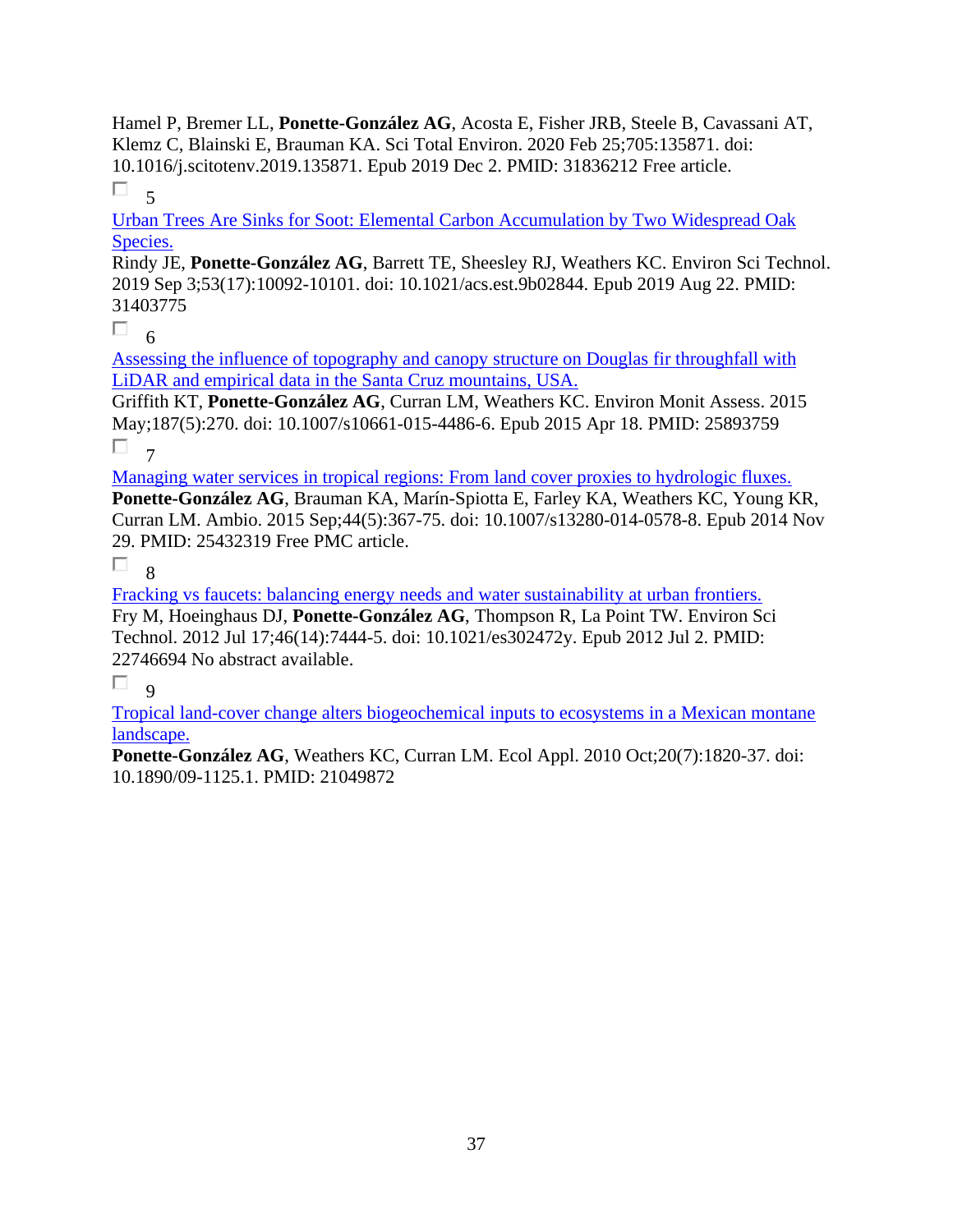<https://pubmed.ncbi.nlm.nih.gov/?term=adams+pj+PM2.5&sort=date&size=100>

### **Results by year**

Table representation of search results timeline featuring number of search results per year.

### **Year Number of Results**

# **Search Results**

5 results Page of 1 Select search result to email or save  $\Box$ <sub>1</sub>

Public Health Costs of Primary **PM2**.**5** and Inorganic **PM2**.**5** [Precursor Emissions in the United](https://pubmed.ncbi.nlm.nih.gov/27153150/)  [States.](https://pubmed.ncbi.nlm.nih.gov/27153150/) 

Heo J, **Adams PJ**, Gao HO. Environ Sci Technol. 2016 Jun 7;50(11):6061-70. doi: 10.1021/acs.est.5b06125. Epub 2016 May 17. PMID: 27153150

Emission-weighted seasonal averages were estimated at \$88,000-130,000/t **PM2**.**5** (inert primary), \$14,000-24,000/t SO2, \$3,800-14,000/t NOx, and \$23,000-66,000/t NH3. ...Compared to other studies, our estimates have similar magnitudes and spatial distributions for prim …

П.  $\mathcal{D}$ 

[Implications of ammonia emissions from post-combustion carbon capture for airborne particulate](https://pubmed.ncbi.nlm.nih.gov/25811231/)  [matter.](https://pubmed.ncbi.nlm.nih.gov/25811231/) 

Heo J, McCoy ST, **Adams PJ.** Environ Sci Technol. 2015 Apr 21;49(8):5142-50. doi: 10.1021/acs.est.5b00550. Epub 2015 Apr 7. PMID: 25811231

Wintertime **PM2**.**5** increases in nonattainment areas were fairly linear at a rate of 3.4 mug **PM2.5/m(3)** per 1 Tg NH3, allowing these results to be applied to other CCS emissions scenarios. The **PM2**.**5** impacts are modestly uncertain (20%) depen …

 $\Box$ 3

[Air pollutant emissions from the development, production, and processing of Marcellus Shale](https://pubmed.ncbi.nlm.nih.gov/24620400/)  [natural gas.](https://pubmed.ncbi.nlm.nih.gov/24620400/) 

Roy AA, **Adams PJ**, Robinson AL. J Air Waste Manag Assoc. 2014 Jan;64(1):19-37. doi: 10.1080/10962247.2013.826151. PMID: 24620400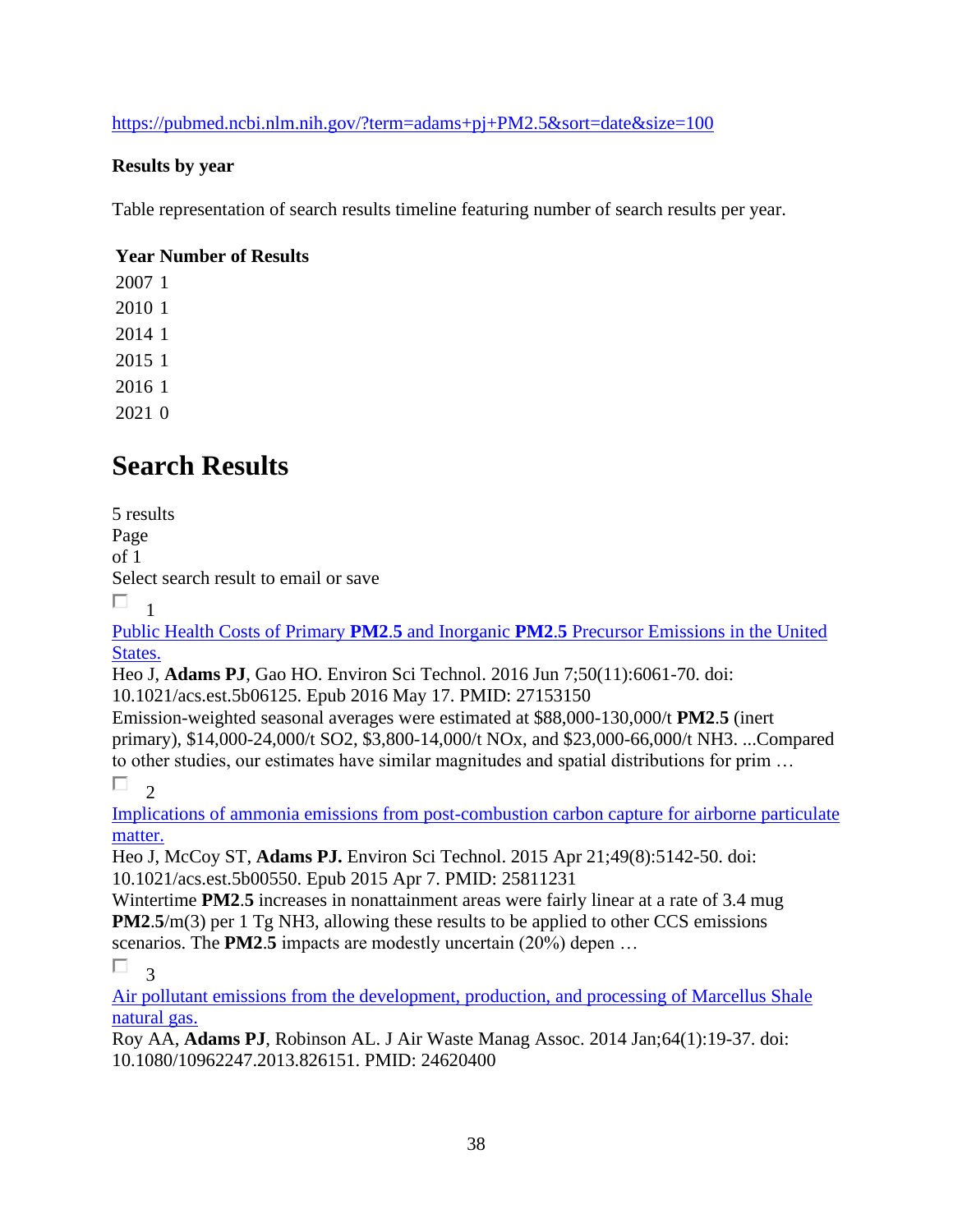It includes estimates of the emissions of oxides of nitrogen (NOx), volatile organic compounds (VOCs), and primary fine particulate matter (< or = 2.**5** microm aerodynamic diameter; **PM2**.**5**) from major activities such as drilling, hydraulic fracturing, compres …

П.  $\overline{4}$ 

[Using backup generators for meeting peak electricity demand: a sensitivity analysis on emission](https://pubmed.ncbi.nlm.nih.gov/20480851/)  [controls, location, and health endpoints.](https://pubmed.ncbi.nlm.nih.gov/20480851/) 

Gilmore EA, **Adams PJ**, Lave LB. J Air Waste Manag Assoc. 2010 May;60(5):523-31. doi: 10.3155/1047-3289.60.5.523. PMID: 20480851

The NOx emissions also caused O3 decreases in the urban centers and increases in the surrounding areas. For **PM2**.**5**, a social cost of approximately \$2/kWh was calculated for uncontrolled diesel generators in highly populated cities but was under 10 cent/kWh with **PM** …

 $\Box$  5

[Ammonia emission controls as a cost-effective strategy for reducing atmospheric particulate](https://pubmed.ncbi.nlm.nih.gov/17310695/)  [matter in the Eastern United States.](https://pubmed.ncbi.nlm.nih.gov/17310695/) 

Pinder RW, **Adams PJ**, Pandis SN. Environ Sci Technol. 2007 Jan 15;41(2):380-6. doi: 10.1021/es060379a. PMID: 17310695

Current regulation aimed at reducing inorganic atmospheric fine particulate matter (**PM2**.**5**) is focused on reductions in sulfur dioxide (SO2) and oxides of nitrogen  $(NO(x) = NO + NO2)$ ; however, controls on these pollutants are likely to increase in cost and decrease i ...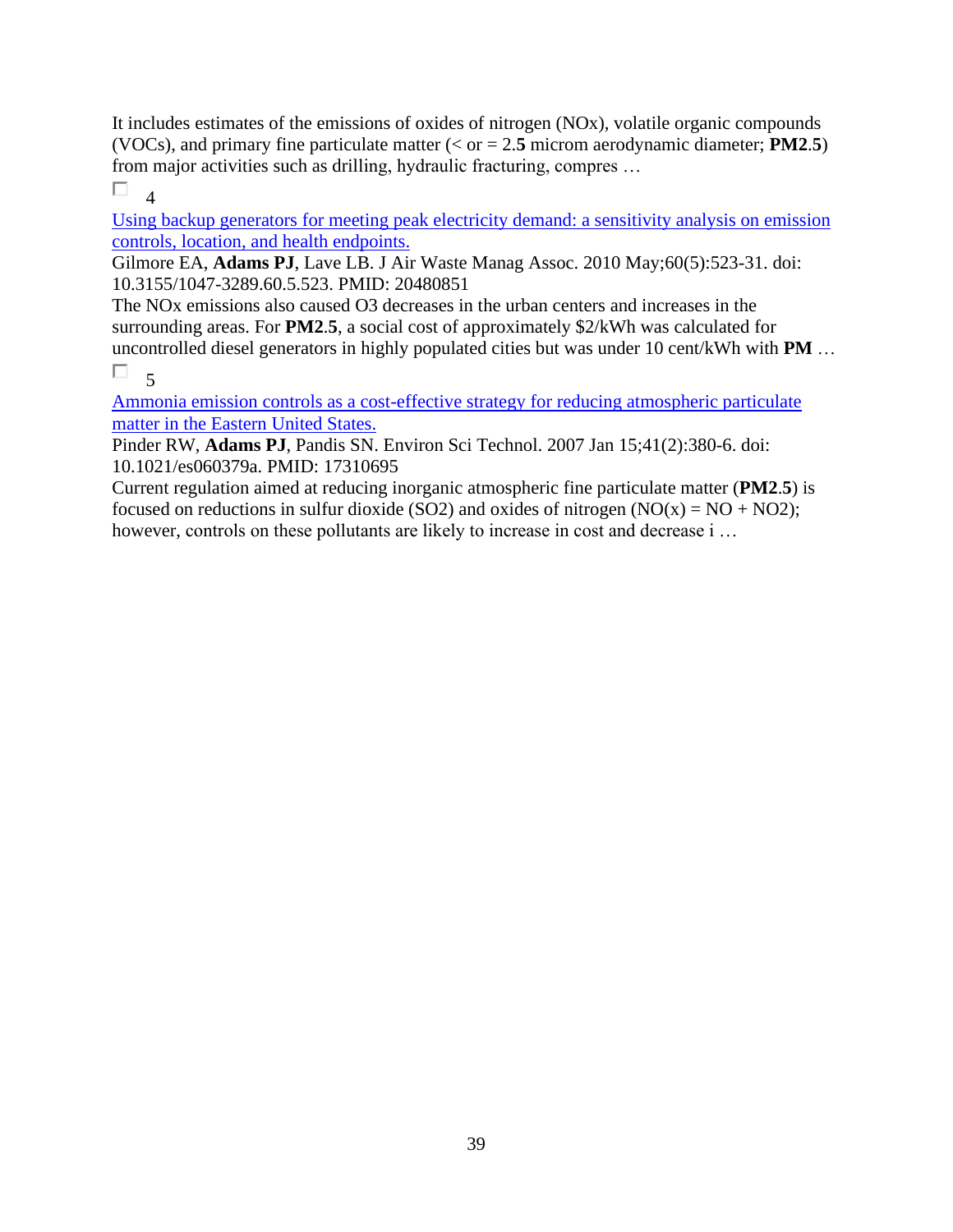<https://pubmed.ncbi.nlm.nih.gov/?term=Allen+GA+PM2.5&sort=date&size=100>

### **Results by year**

Table representation of search results timeline featuring number of search results per year.

### **Year Number of Results**

# **Search Results**

5 results Page of 1 Select search result to email or save  $\Box$ <sub>1</sub>

[Laboratory and field evaluation of measurement methods for one-hour exposures to O3,](https://pubmed.ncbi.nlm.nih.gov/11686245/) **PM2**.**5**, [and CO.](https://pubmed.ncbi.nlm.nih.gov/11686245/) 

Chang LT, Suh HH, Wolfson JM, Misra K, **Allen GA**, Catalano PJ, Koutrakis P. J Air Waste Manag Assoc. 2001 Oct;51(10):1414-22. PMID: 11686245

The limits of detection (LOD) of this method were 9 ppb-hr for the chamber tests and approximtely 16 ppb-hr for the field comparison tests. **PM2**.**5** and CO concentrations were measured using modified continuous monitors--the DustTrak and the Langan, respectively. ...Du

…

Π.

2 [Calibration of sharp cut impactors for indoor and outdoor particle sampling.](https://pubmed.ncbi.nlm.nih.gov/10785998/) 

Turner WA, Olson BA, **Allen GA.** J Air Waste Manag Assoc. 2000 Apr;50(4):484-7. doi: 10.1080/10473289.2000.10464043. PMID: 10785998

Particle interstage losses for all of the impactors were very low, with the exception of the 10 micron cut size 20 L/min impactor, which had greater losses due to the higher flow rate. All of the 2.**5**-micron cut nozzle laboratory calibrations compare favorably to the U.S. E …

 $\Box$ 3

[Techniques for High-Quality Ambient Coarse Particle Mass Measurements.](https://pubmed.ncbi.nlm.nih.gov/29073869/) 

**Allen GA**, Oh JA, Koutrakis P, Sioutas C. J Air Waste Manag Assoc. 1999 Sep;49(9):133-141. doi: 10.1080/10473289.1999.10463893. PMID: 29073869

These studies have raised the issue of quality of coarse mass (CM, PM between 2.**5** and 10 m) data used for these purposes. CM data may have precision three or more times worse than the associated PM (2.**5**) or PM(10) data, depending on the measurement method, PM (2. …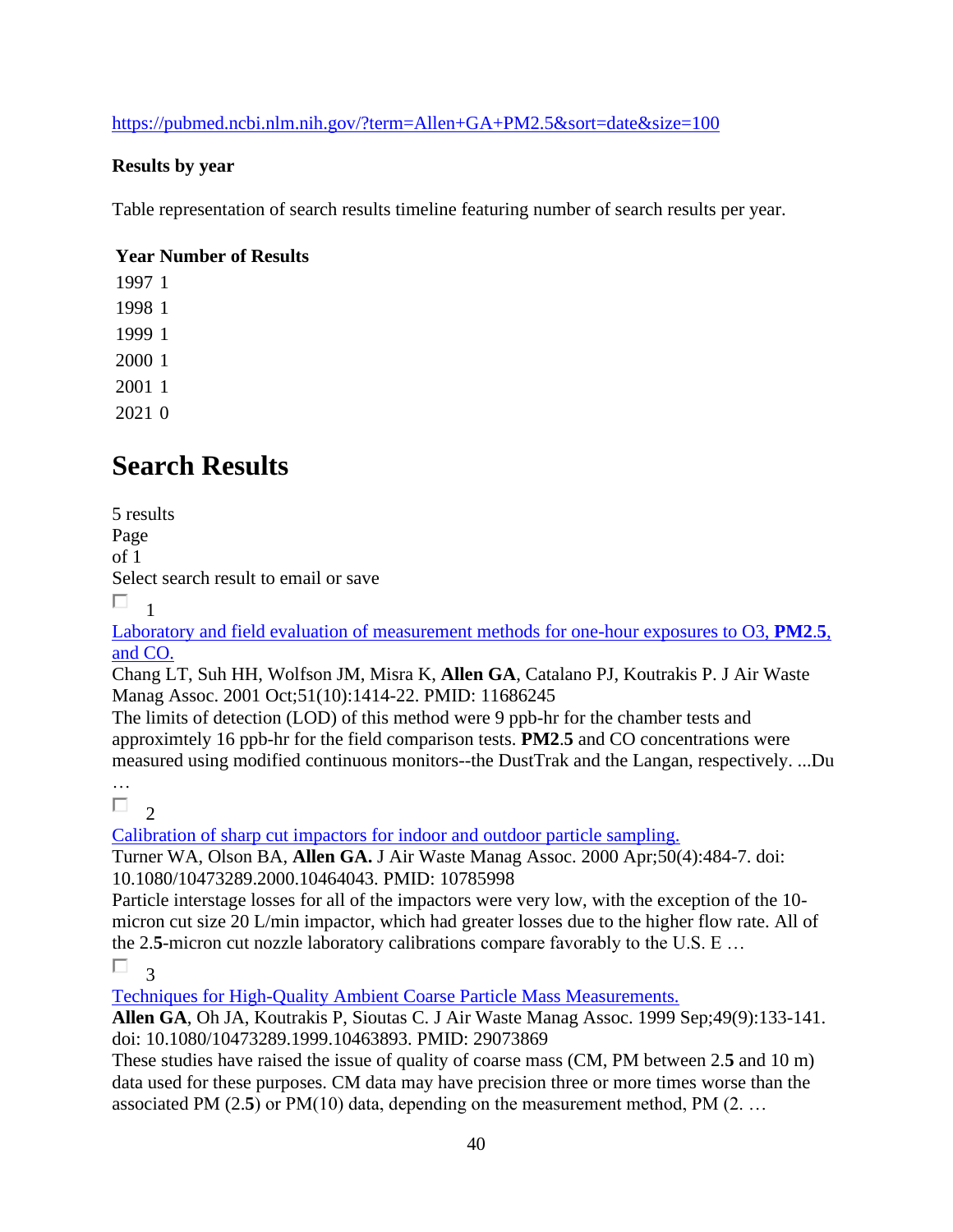## $\Box$ <sub>4</sub>

[Effects of ozone and other pollutants on the pulmonary function of adult hikers.](https://pubmed.ncbi.nlm.nih.gov/9435151/) 

Korrick SA, Neas LM, Dockery DW, Gold DR, **Allen GA**, Hill LB, Kimball KD, Rosner BA, Speizer FE. Environ Health Perspect. 1998 Feb;106(2):93-9. doi: 10.1289/ehp.9810693. PMID: 9435151 Free PMC article. Clinical Trial.

This study evaluated the acute effects of ambient ozone (O3), fine particulate matter (**PM2**.**5**), and strong aerosol acidity on the pulmonary function of exercising adults. ...Hikers with asthma or a history of wheeze ( $n = 40$ ) had fourfold greater responsiveness to ozo ...

#### $\Box$ 5

[The metropolitan acid aerosol characterization study: results from the summer 1994 Washington,](https://pubmed.ncbi.nlm.nih.gov/9347898/)  [D.C. field study.](https://pubmed.ncbi.nlm.nih.gov/9347898/) 

Suh HH, Nishioka Y, **Allen GA**, Koutrakis P, Burton RM. Environ Health Perspect. 1997 Aug;105(8):826-34. doi: 10.1289/ehp.97105826. PMID: 9347898 Free PMC article.

Results from this study show strong correlations among the particulate measures, PM10, **PM2**.**5**, SO4(2-), and H+. These strong correlations resulted from the fact that **PM2**.**5** comprised 77% of PM10, with SO4(2-)-related species accounting for 49% of total ...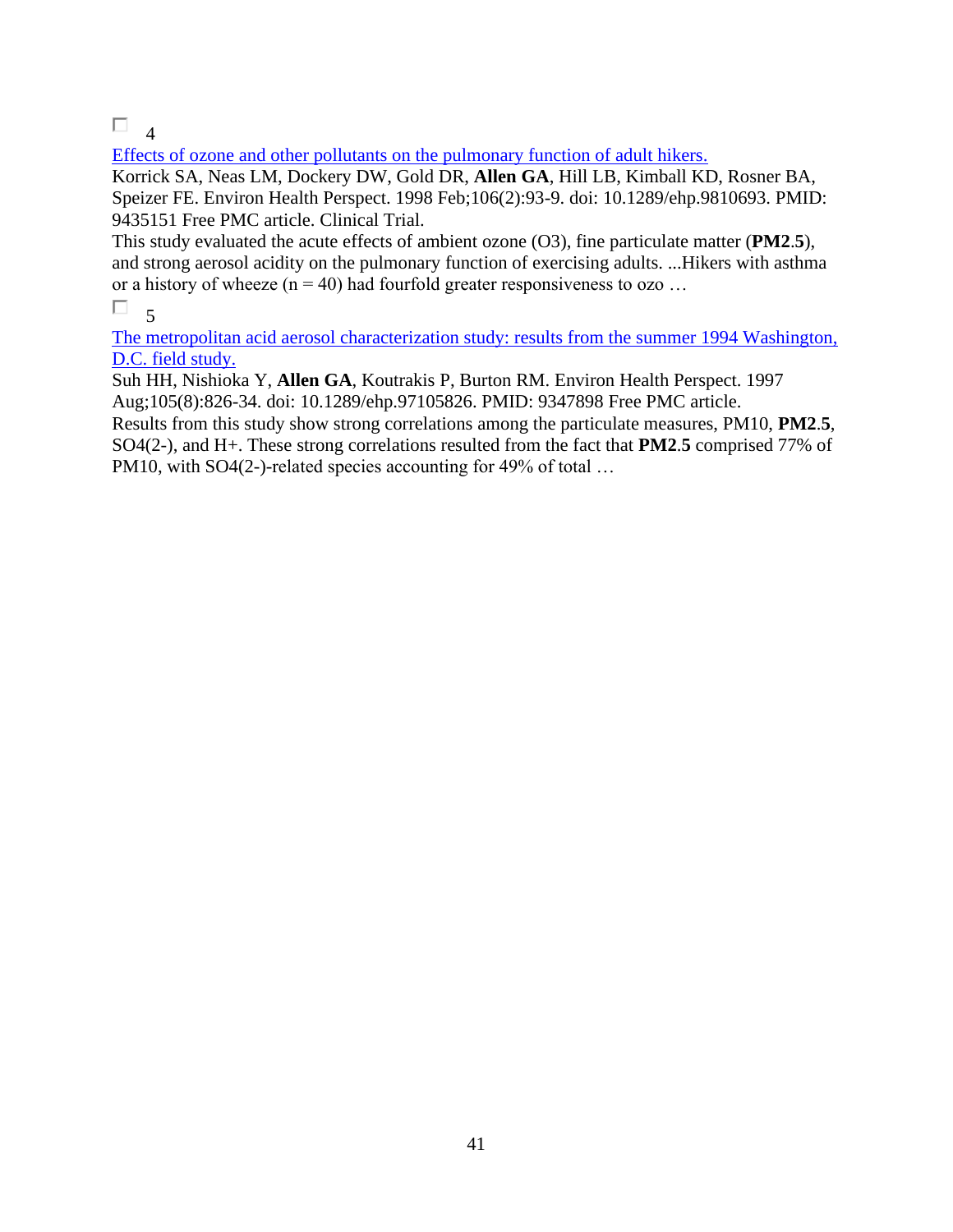<https://pubmed.ncbi.nlm.nih.gov/?term=balmes+j+PM2.5&sort=date>

### **Results by year**

Table representation of search results timeline featuring number of search results per year.

### **Year Number of Results**

# **Search Results**

13 results Page of 1 Select search result to email or save П. 1

[Identifying impacts of air pollution on subacute asthma symptoms using digital medication](https://pubmed.ncbi.nlm.nih.gov/34664072/)  [sensors.](https://pubmed.ncbi.nlm.nih.gov/34664072/) 

Su JG, Barrett MA, Combs V, Henderson K, Van Sickle D, Hogg C, Simrall G, Moyer SS, Tarini P, Wojcik O, Sublett J, Smith T, Renda AM, **Balmes J**, Gondalia R, Kaye L, Jerrett M. Int J Epidemiol. 2021 Oct 19:dyab187. doi: 10.1093/ije/dyab187. Online ahead of print. PMID: 34664072

In the generalized linear mixed model, an interquartile range (IQR) increase in pollutant exposure was associated with a mean rescue medication use increase per person per day of 0.201 [95% confidence interval (CI): 0.189-0.214], 0.153 (95% CI: 0.136-0.171), 0.131 (95% CI:  $0.115 - \ldots$ 

П.  $\overline{\phantom{a}}$ 

[Association of Wildfire Air Pollution and Health Care Use for Atopic Dermatitis and Itch.](https://pubmed.ncbi.nlm.nih.gov/33881450/)  Fadadu RP, Grimes B, Jewell NP, Vargo J, Young AT, Abuabara K, **Balmes JR**, Wei ML. JAMA Dermatol. 2021 Jun 1;157(6):658-666. doi: 10.1001/jamadermatol.2021.0179. PMID: 33881450

EXPOSURES: Wildfire-associated air pollution was characterized using 3 metrics: fire status, concentration of particulate matter less than 2.**5** mum in diameter (**PM2**.**5**), and satellite-based smoke plume density scores. ...The adjusted rate ratios for itch clinic …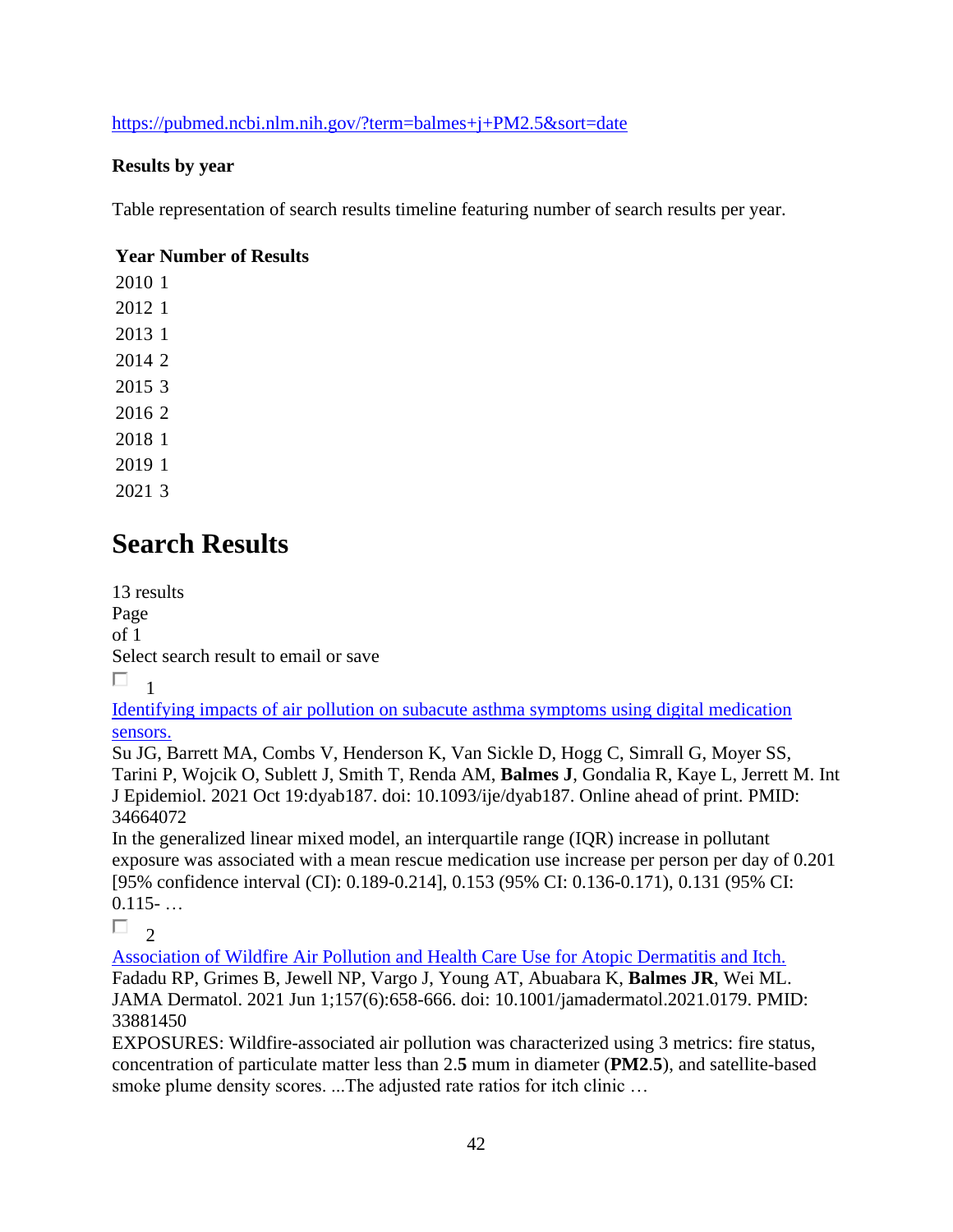$\Box$ <sup>3</sup>

[The relationship between air pollutants and maternal socioeconomic factors on preterm birth in](https://pubmed.ncbi.nlm.nih.gov/33859340/)  [California urban counties.](https://pubmed.ncbi.nlm.nih.gov/33859340/) 

Mekonnen ZK, Oehlert JW, Eskenazi B, Shaw GM, **Balmes JR**, Padula AM. J Expo Sci Environ Epidemiol. 2021 May;31(3):503-513. doi: 10.1038/s41370-021-00323-7. Epub 2021 Apr 15. PMID: 33859340 Free PMC article.

METHODS: We conducted a retrospective study using geocoded birth certificate data between 2007 and 2011, daily ambient air quality data on PM(2.**5**) and O(3), and American Community Survey (2007-2011 **5**-year estimates) data to assess census tract-level socioeconomic fa …

 $\Box$ 4

[Accelerated lung function decline in an aluminium manufacturing industry cohort exposed to](https://pubmed.ncbi.nlm.nih.gov/31615860/)  PM(2.5): an application of the parametric g-formula.

Neophytou AM, Costello S, Picciotto S, Noth EM, Liu S, Lutzker L, **Balmes JR**, Hammond K, Cullen MR, Eisen EA. Occup Environ Med. 2019 Dec;76(12):888-894. doi: 10.1136/oemed-2019-105908. Epub 2019 Oct 14. PMID: 31615860 Free PMC article.

In the current study, we assess potential benefits on lung function of hypothetical interventions that would reduce occupational exposure to fine particulate matter (PM(2.**5**)) while adjusting for the healthy worker survivor effect. METHODS: Analyses were performed in a coho …  $\overline{5}$ 

П

[Cooking behaviors are related to household particulate matter exposure in children with asthma](https://pubmed.ncbi.nlm.nih.gov/29874253/)  [in the urban East Bay Area of Northern California.](https://pubmed.ncbi.nlm.nih.gov/29874253/) 

Holm SM, **Balmes J**, Gillette D, Hartin K, Seto E, Lindeman D, Polanco D, Fong E. PLoS One. 2018 Jun 6;13(6):e0197199. doi: 10.1371/journal.pone.0197199. eCollection 2018. PMID: 29874253 Free PMC article. Clinical Trial.

Exposure data included measurements every **5** minutes for a month. RESULTS: In the entire study population, a large contributor to elevations in indoor **PM2**.**5** above 35 mug/m3 was not using the stove hood when cooking  $(8.5\%$  higher, CI 3.1-13.9%, p<0.005 ...

## П

6 [Differential respiratory health effects from the 2008 northern California wildfires: A](https://pubmed.ncbi.nlm.nih.gov/27318255/)  [spatiotemporal approach.](https://pubmed.ncbi.nlm.nih.gov/27318255/) 

Reid CE, Jerrett M, Tager IB, Petersen ML, Mann JK, **Balmes JR.** Environ Res. 2016 Oct;150:227-235. doi: 10.1016/j.envres.2016.06.012. Epub 2016 Jun 15. PMID: 27318255 Free article.

We then used Poisson generalized estimating equations to calculate the effect of exposure to 24 hour average **PM2**.**5** on cardiovascular and respiratory hospitalizations and ED visits. ...We observed a linear increase in risk for asthma hospitalizations (RR=1.07, 95% CI …

 $\Box$ 7

[Decreased lung function in 7-year-old children with early-life organophosphate exposure.](https://pubmed.ncbi.nlm.nih.gov/26634937/)  Raanan R, **Balmes JR**, Harley KG, Gunier RB, Magzamen S, Bradman A, Eskenazi B. Thorax. 2016 Feb;71(2):148-53. doi: 10.1136/thoraxjnl-2014-206622. Epub 2015 Dec 3. PMID: 26634937 Free article.

Regression models controlled for maternal smoking during pregnancy, season of birth, particulate matter concentrations with aerodynamic diameter 2.**5** mum (**PM2**.**5**), breast feeding duration, mould and pets at home, distance of home from a highway, food insecurity …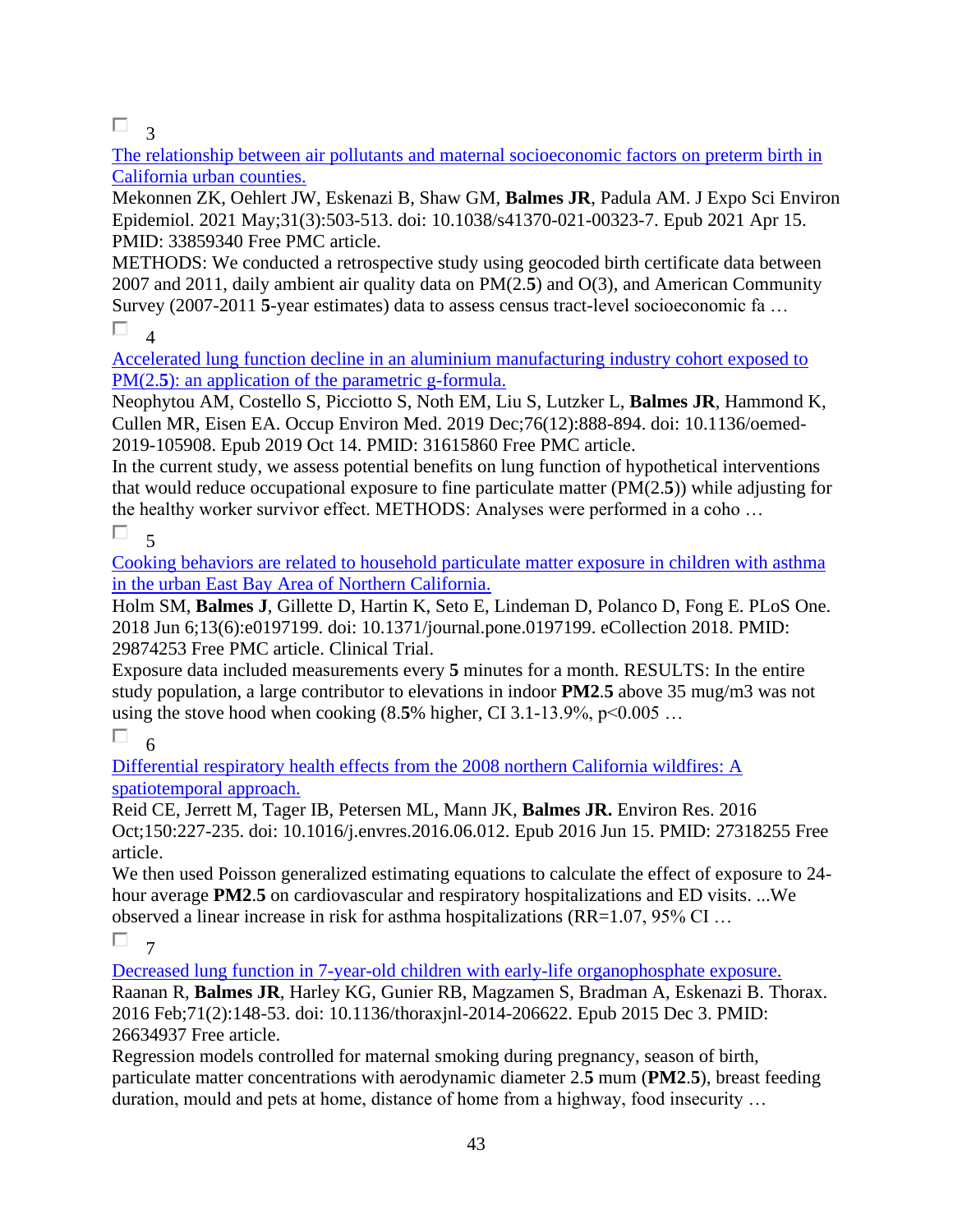$\Box$  8

[Spatiotemporal prediction of fine particulate matter during the 2008 northern California wildfires](https://pubmed.ncbi.nlm.nih.gov/25648639/)  [using machine learning.](https://pubmed.ncbi.nlm.nih.gov/25648639/) 

Reid CE, Jerrett M, Petersen ML, Pfister GG, Morefield PE, Tager IB, Raffuse SM, **Balmes JR.** Environ Sci Technol. 2015 Mar 17;49(6):3887-96. doi: 10.1021/es505846r. Epub 2015 Feb 27. PMID: 25648639

Chemical transport models (CTMs) and satellite retrievals provide spatiotemporal data that may be useful in predicting **PM2**.**5** during wildfires. We estimated **PM2**.**5** concentrations during the 2008 northern California wildfires using 10-fold cross-validatio …

 $\Box$  $\overline{q}$ 

[Early-life exposure to organophosphate pesticides and pediatric respiratory symptoms in the](https://pubmed.ncbi.nlm.nih.gov/25369257/)  [CHAMACOS cohort.](https://pubmed.ncbi.nlm.nih.gov/25369257/) 

Raanan R, Harley KG, **Balmes JR**, Bradman A, Lipsett M, Eskenazi B. Environ Health Perspect. 2015 Feb;123(2):179-85. doi: 10.1289/ehp.1408235. Epub 2014 Nov 4. PMID: 25369257 Free PMC article.

Mothers reported their child's respiratory symptoms at **5** and 7 years of age. We used generalized estimating equations (GEE) to examine associations of prenatal and childhood DAP concentrations with repeated measures of respiratory symptoms and exercise-induced coughing

at …

П. 10

[An integrated risk function for estimating the global burden of disease attributable to ambient](https://pubmed.ncbi.nlm.nih.gov/24518036/)  [fine particulate matter exposure.](https://pubmed.ncbi.nlm.nih.gov/24518036/) 

Burnett RT, Pope CA 3rd, Ezzati M, Olives C, Lim SS, Mehta S, Shin HH, Singh G, Hubbell B, Brauer M, Anderson HR, Smith KR, **Balmes JR**, Bruce NG, Kan H, Laden F, Prüss-Ustün A, Turner MC, Gapstur SM, Diver WR, Cohen A. Environ Health Perspect. 2014 Apr;122(4):397- 403. doi: 10.1289/ehp.1307049. Epub 2014 Feb 11. PMID: 24518036 Free PMC article. BACKGROUND: Estimating the burden of disease attributable to long-term exposure to fine particulate matter (**PM2**.**5**) in ambient air requires knowledge of both the shape and magnitude of the relative risk (RR) function. ...AS exposures were converted to estimated annua …

П 11

[Ambient air pollution associated with suppressed serologic responses to Pneumocystis jirovecii](https://pubmed.ncbi.nlm.nih.gov/24236202/)  [in a prospective cohort of HIV-infected patients with Pneumocystis pneumonia.](https://pubmed.ncbi.nlm.nih.gov/24236202/) 

Blount RJ, Djawe K, Daly KR, Jarlsberg LG, Fong S, **Balmes J**, Miller RF, Walzer PD, Huang L; International HIV-associated Opportunistic Pneumonias Study. PLoS One. 2013 Nov 13;8(11):e80795. doi: 10.1371/journal.pone.0080795. eCollection 2013. PMID: 24236202 Free PMC article.

Our AAP predictors were ambient air concentrations of particulate matter of  $< 10$  m in diameter (PM10) and < 2.**5** m in diameter (**PM2**.**5**), nitrogen dioxide (NO2), ozone (O3), and sulfur dioxide (SO2) measured immediately prior to hospital admission and 2 we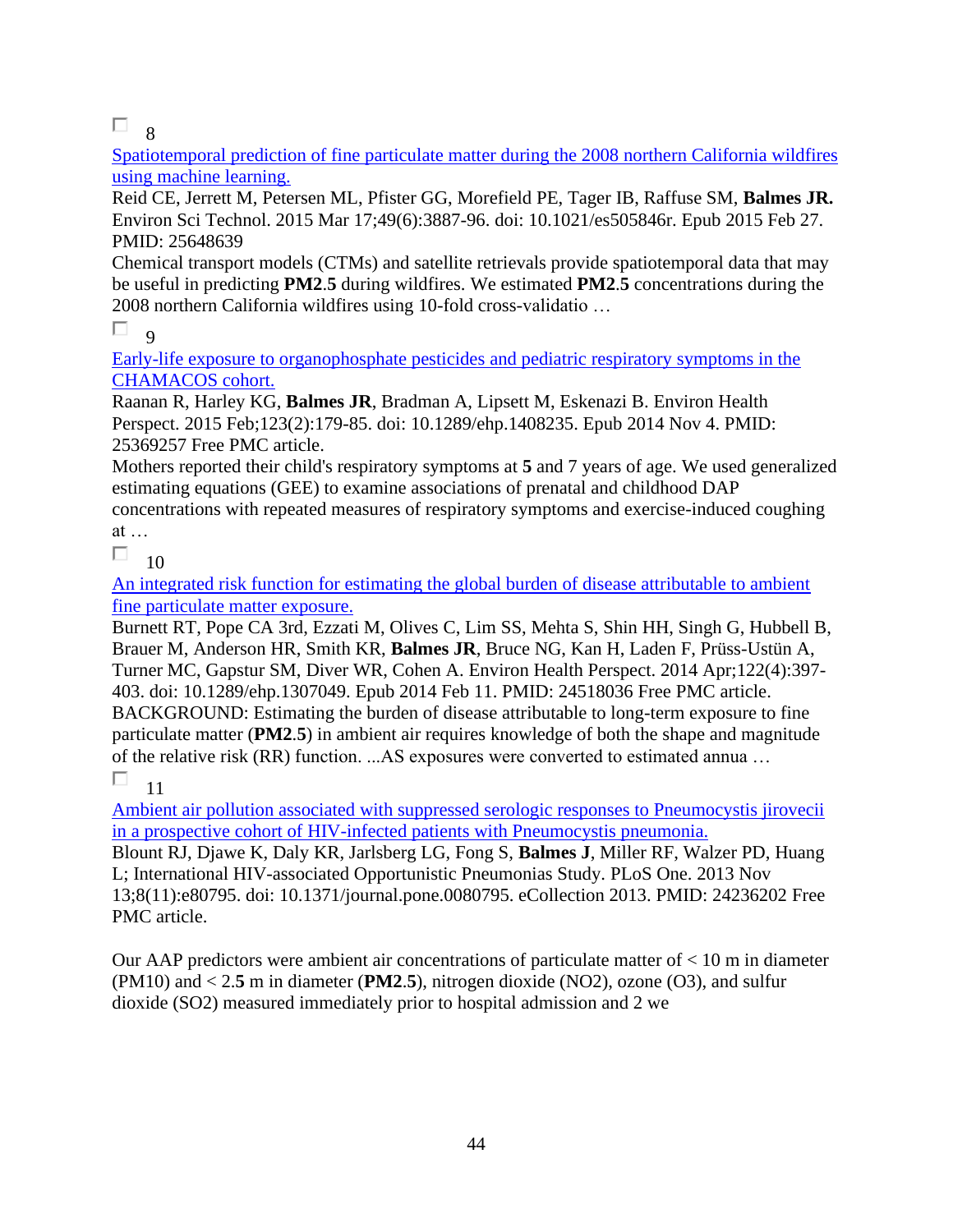$\Box$  12

[The association between chronic exposure to traffic-related air pollution and ischemic heart](https://pubmed.ncbi.nlm.nih.gov/22524595/)  [disease.](https://pubmed.ncbi.nlm.nih.gov/22524595/) 

Beckerman BS, Jerrett M, Finkelstein M, Kanaroglou P, Brook JR, Arain MA, Sears MR, Stieb D, **Balmes J**, Chapman K. J Toxicol Environ Health A. 2012;75(7):402-11. doi: 10.1080/15287394.2012.670899. PMID: 22524595

Local (NO2) exposures were modeled using land use regression based on extensive field monitoring. Regional exposures (**PM2**.**5**, O3) were modeled as confounders using inverse distance weighted interpolation based on government monitoring data. ...Subjects living near ma

 $\Box$ 13

[Outdoor air pollution and uncontrolled asthma in the San Joaquin Valley, California.](https://pubmed.ncbi.nlm.nih.gov/20056967/)  Meng YY, Rull RP, Wilhelm M, Lombardi C, **Balmes J**, Ritz B. J Epidemiol Community Health. 2010 Feb;64(2):142-7. doi: 10.1136/jech.2009.083576. PMID: 20056967 Based on residential zip code, subjects were assigned annual average concentrations of ozone, PM(10) and PM(2.5) for the 1-year period prior to the interview date from their closest government air monitoring station within an 8 km (**5** miles) radius. RESULTS: Adjustin …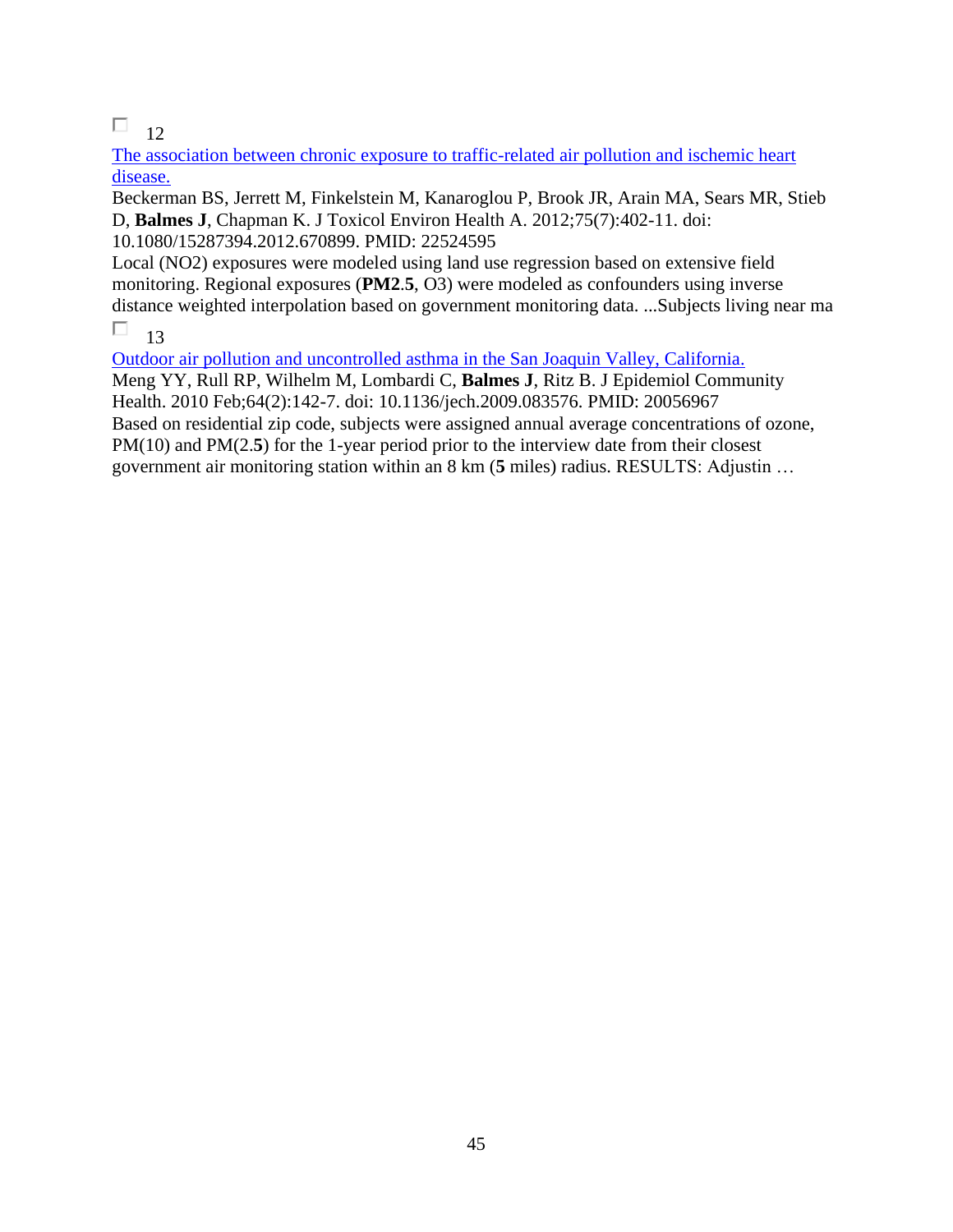<https://pubmed.ncbi.nlm.nih.gov/?term=Clougherty+J+PM2.5&sort=date&size=100>

### **Results by year**

Table representation of search results timeline featuring number of search results per year.

### **Year Number of Results**

# **Search Results**

20 results Page of 1 Select search result to email or save  $\Box$ <sub>1</sub>

[Long-Term Ambient Air Pollution Exposures and Circulating and Stimulated Inflammatory](https://pubmed.ncbi.nlm.nih.gov/34014775/)  [Mediators in a Cohort of Midlife Adults.](https://pubmed.ncbi.nlm.nih.gov/34014775/) 

Tripathy S, Marsland AL, Kinnee EJ, Tunno BJ, Manuck SB, Gianaros PJ, **Clougherty JE.** Environ Health Perspect. 2021 May;129(5):57007. doi: 10.1289/EHP7089. Epub 2021 May 17. PMID: 34014775 Free PMC article.

Fine particulate matter [particulate matter with aerodynamic diameter less than or equal to 2.**5** mum (**PM2**.**5**)] and constituents [black carbon (BC), and lead (Pb), manganese (Mn), zinc (Zn), and iron (Fe)] were estimated for each residential address using hybrid …

 $\Box$  $\overline{\phantom{a}}$ 

[Association of Fine Particulate Matter and Risk of Stroke in Patients With Atrial Fibrillation.](https://pubmed.ncbi.nlm.nih.gov/32930777/)  Rhinehart ZJ, Kinnee E, Essien UR, Saul M, Guhl E, **Clougherty JE**, Magnani JW. JAMA Netw Open. 2020 Sep 1;3(9):e2011760. doi: 10.1001/jamanetworkopen.2020.11760. PMID: 32930777 Free PMC article.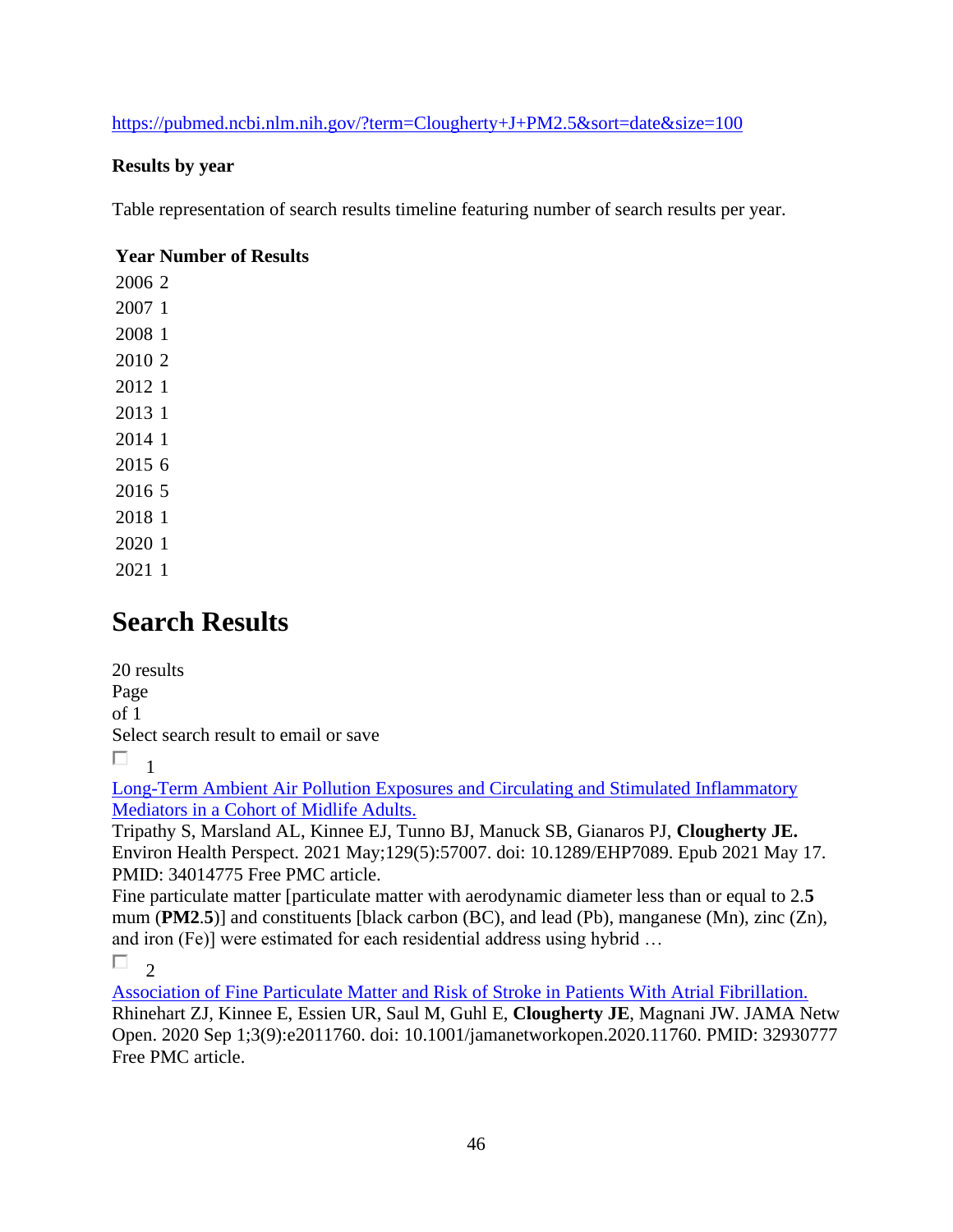IMPORTANCE: Air pollution is associated with cardiovascular outcomes. Specifically, fine particulate matter measuring 2.**5** mum or less (**PM2**.**5**) is associated with thrombosis, stroke, and myocardial infarction. ...Exposure to **PM2**.**5** was estimated an …

П. 3

[Spatial Patterns in Rush-Hour vs. Work-Week Diesel-Related Pollution across a Downtown](https://pubmed.ncbi.nlm.nih.gov/30201856/)  [Core.](https://pubmed.ncbi.nlm.nih.gov/30201856/) 

Tunno BJ, Michanowicz DR, Shmool JLC, Tripathy S, Kinnee E, Cambal L, Chubb L, Roper C, **Clougherty JE.** Int J Environ Res Public Health. 2018 Sep 10;15(9):1968. doi:

10.3390/ijerph15091968. PMID: 30201856 Free PMC article.

Programmable monitors were used to collect integrated work-week and rush-hour samples of fine particulate matter (PM(2.**5**)), black carbon (BC), trace elements, and diesel-related organics (polycyclic aromatic hydrocarbons (PAHs), hopanes, steranes), in summer and winter 201 …

П  $\overline{A}$ 

[Framework for using deciduous tree leaves as biomonitors](https://pubmed.ncbi.nlm.nih.gov/27450373/) for intraurban particulate air pollution [in exposure assessment.](https://pubmed.ncbi.nlm.nih.gov/27450373/) 

Gillooly SE, Shmool JL, Michanowicz DR, Bain DJ, Cambal LK, Shields KN, **Clougherty JE.** Environ Monit Assess. 2016 Aug;188(8):479. doi: 10.1007/s10661-016-5482-1. Epub 2016 Jul 23. PMID: 27450373 Review.

Fine particulate matter (**PM2**.**5**) air pollution, varying in concentration and composition, has been shown to cause or exacerbate adverse effects on both human and ecological health. ...

П 5

[Intraurban Variation of Fine Particle Elemental Concentrations in New York City.](https://pubmed.ncbi.nlm.nih.gov/27331241/) 

Ito K, Johnson S, Kheirbek I, **Clougherty J**, Pezeshki G, Ross Z, Eisl H, Matte TD. Environ Sci Technol. 2016 Jul 19;50(14):7517-26. doi: 10.1021/acs.est.6b00599. Epub 2016 Jul 8. PMID: 27331241

Few past studies have collected and analyzed within-city variation of fine particulate matter (**PM2**.**5**) elements. We developed land-use regression (LUR) models to characterize spatial variation of 15 **PM2**.**5** elements collected at 150 street-level locations …

П. 6

[Ambient Fine Particulate Matter, Nitrogen Dioxide, and Preterm Birth in New York City.](https://pubmed.ncbi.nlm.nih.gov/26862865/) 

Johnson S, Bobb JF, Ito K, Savitz DA, Elston B, Shmool JL, Dominici F, Ross Z, **Clougherty JE**, Matte T. Environ Health Perspect. 2016 Aug;124(8):1283-90. doi: 10.1289/ehp.1510266. Epub 2016 Feb 5. PMID: 26862865 Free PMC article.

Spatial and temporal components of estimated exposures were also separately analyzed. RESULTS: **PM2**.**5** was not significantly associated with spontaneous preterm birth.

...CONCLUSION: Neither **PM2**.**5** nor NO2 was positively associated with spontaneous preter … П 7

Spatial patterning in **PM2**.**5** [constituents under an inversion-focused sampling design across an](https://pubmed.ncbi.nlm.nih.gov/26507005/)  [urban area of complex terrain.](https://pubmed.ncbi.nlm.nih.gov/26507005/) 

Tunno BJ, Dalton R, Michanowicz DR, Shmool JL, Kinnee E, Tripathy S, Cambal L, **Clougherty JE.** J Expo Sci Environ Epidemiol. 2016 Jun;26(4):385-96. doi: 10.1038/jes.2015.59. Epub 2015 Oct 28. PMID: 26507005 Free PMC article.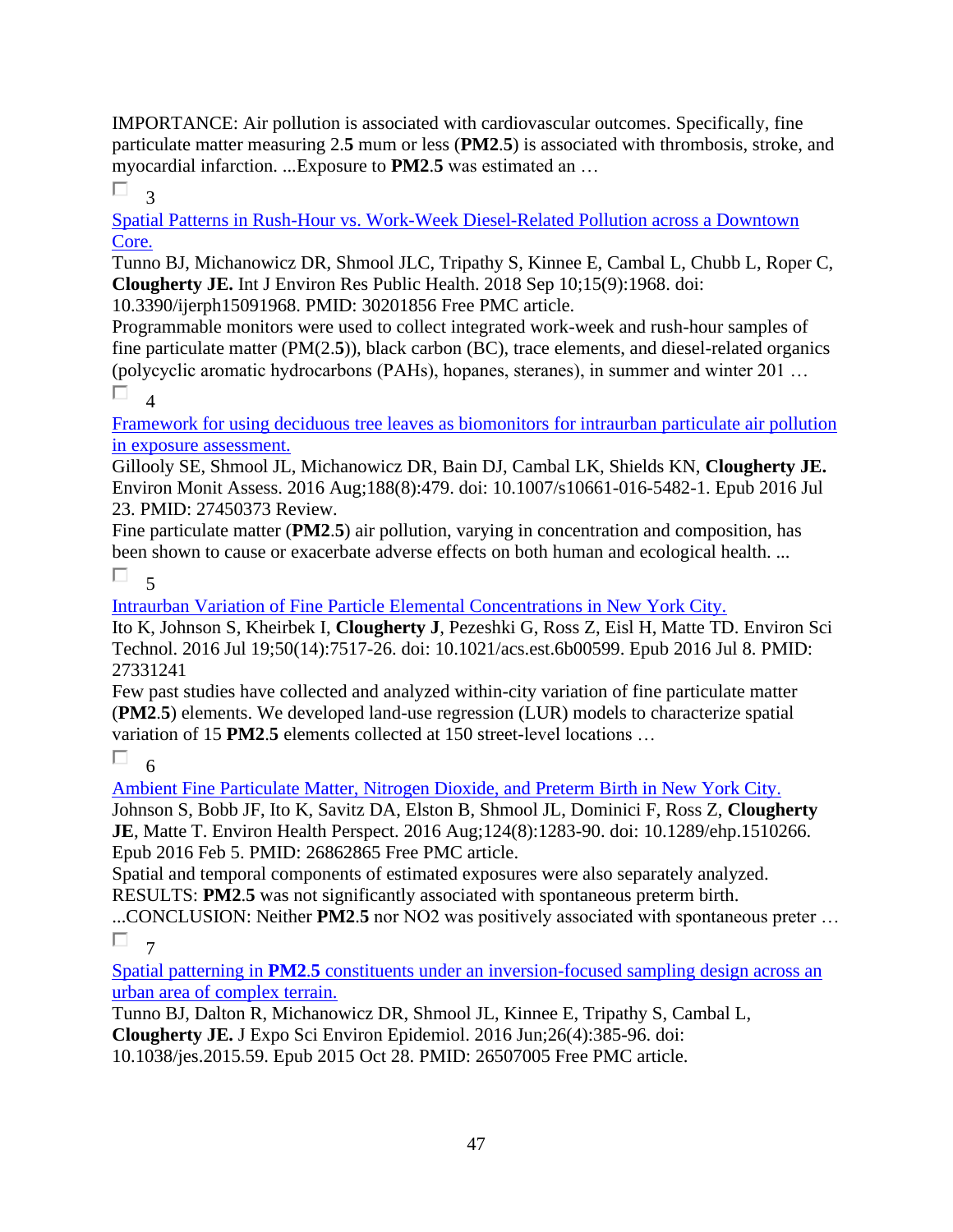Health effects of fine particulate matter (**PM2**.**5**) vary by chemical composition, and composition can help to identify key **PM2**.**5** sources across urban areas. ...We designed a 2-year monitoring campaign to capture fine-scale intra-urban variability in **P** …

П. 8

Characterization of ambient and extracted **PM2**.**5** [collected on filters for toxicology applications.](https://pubmed.ncbi.nlm.nih.gov/26446919/)  Roper C, Chubb LG, Cambal L, Tunno B, **Clougherty JE**, Mischler SE. Inhal Toxicol. 2015;27(13):673-81. doi: 10.3109/08958378.2015.1092185. Epub 2015 Oct 8. PMID: 26446919 Free PMC article.

Research on the health effects of fine particulate matter (**PM2**.**5**) frequently disregards the differences in particle composition between that measured on an ambient filter versus that measured in the corresponding extraction solution used for toxicological testing. . …

 $\Box$  9

[Ambient Fine Particulate Matter, Nitrogen Dioxide, and Hypertensive Disorders of Pregnancy in](https://pubmed.ncbi.nlm.nih.gov/26237745/)  [New York City.](https://pubmed.ncbi.nlm.nih.gov/26237745/) 

Savitz DA, Elston B, Bobb JF, **Clougherty JE**, Dominici F, Ito K, Johnson S, McAlexander T, Ross Z, Shmool JL, Matte TD, Wellenius GA. Epidemiology. 2015 Sep;26(5):748-57. doi: 10.1097/EDE.0000000000000349. PMID: 26237745 Free PMC article.

The New York City Community Air Survey provided refined estimates of **PM2**.**5** and NO2 at the maternal residence. We estimated the association between exposures to **PM2**.**5** and NO2 in the first and second trimester and risk of gestational hypertension, mild p …

П  $1<sub>0</sub>$ 

[Indoor air sampling for fine particulate matter and black carbon in industrial communities in](https://pubmed.ncbi.nlm.nih.gov/26204046/)  [Pittsburgh.](https://pubmed.ncbi.nlm.nih.gov/26204046/) 

Tunno BJ, Kyra Naumoff Shields, Cambal L, Tripathy S, Holguin F, Lioy P, **Clougherty JE.** Sci Total Environ. 2015 Dec 1;536:108-115. doi: 10.1016/j.scitotenv.2015.06.117. Epub 2015 Jul 21. PMID: 26204046 Free article.

In the models, an outdoor infiltration component explained 10 to 39% of variability in indoor air pollution for **PM2**.**5**, and 33 to 42% for BC. For both **PM2**.**5** models and the summer BC model, smoking was a stronger predictor than outdoor pollution, as grea ...

П 11

[Fine particulate matter and the risk of autism spectrum disorder.](https://pubmed.ncbi.nlm.nih.gov/25957837/) 

Talbott EO, Arena VC, Rager JR, **Clougherty JE**, Michanowicz DR, Sharma RK, Stacy SL. Environ Res. 2015 Jul;140:414-20. doi: 10.1016/j.envres.2015.04.021. Epub 2015 May 15. PMID: 25957837

Recent investigations have suggested that air pollution, including **PM2**.**5**, may play a role in the onset of this condition. The objective of the present work was to investigate the association between prenatal and early childhood exposure to fine particulate matter ( …

 $\Box$ 12

[Spatial variation in inversion-focused vs 24-h integrated samples of](https://pubmed.ncbi.nlm.nih.gov/25921079/) **PM2**.**5** and black carbon [across Pittsburgh, PA.](https://pubmed.ncbi.nlm.nih.gov/25921079/) 

Tunno BJ, Michanowicz DR, Shmool JL, Kinnee E, Cambal L, Tripathy S, Gillooly S, Roper C, Chubb L, **Clougherty JE.** J Expo Sci Environ Epidemiol. 2016 Jun;26(4):365-76. doi: 10.1038/jes.2015.14. Epub 2015 Apr 29. PMID: 25921079 Free PMC article.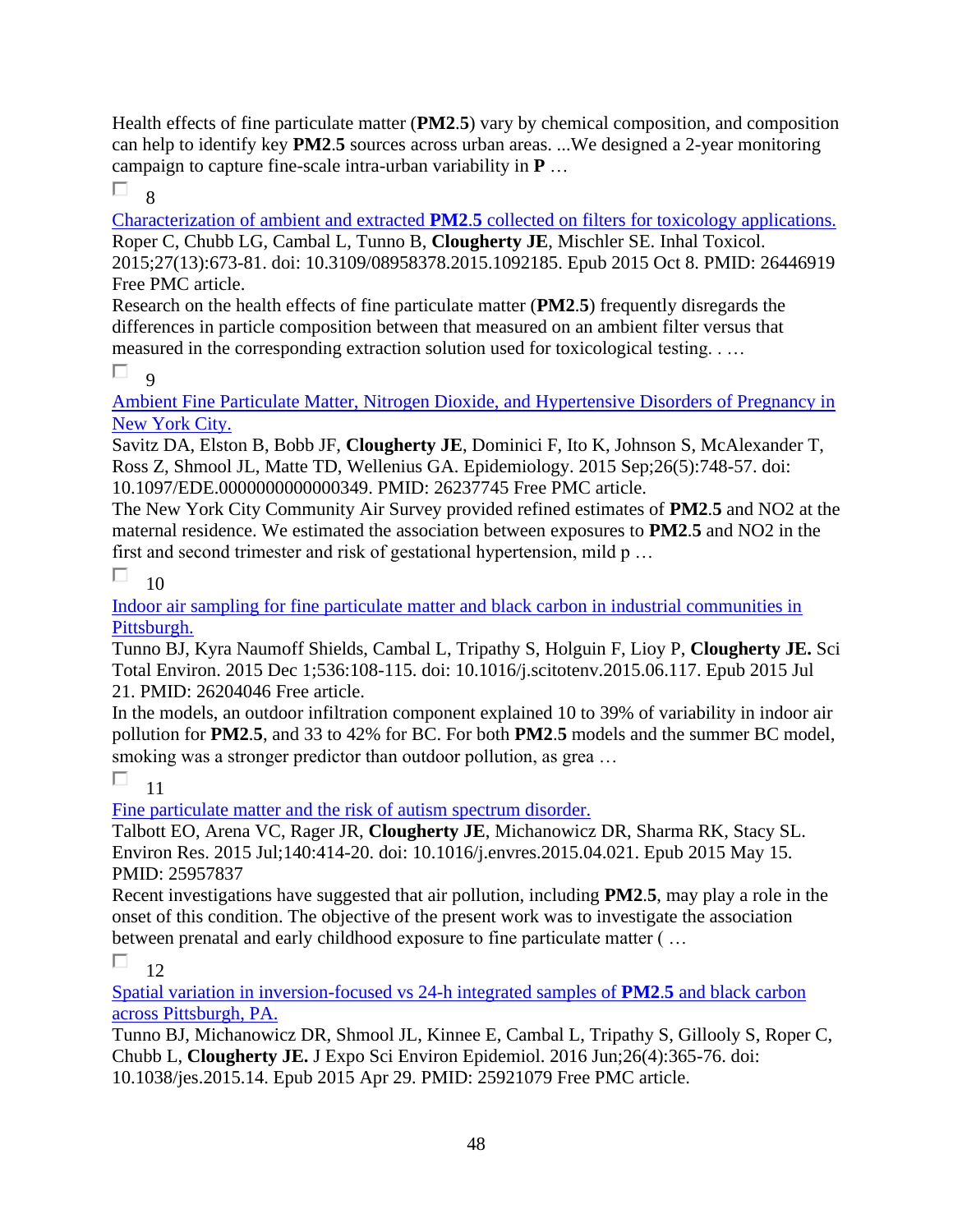Land use regression (LUR) models were developed and compared by pollutant, season, and sampling method. As expected, we found stronger spatial contrasts in **PM2**.**5** and BC using inversion-focused sampling, suggesting greater differences in peak exposures across urban a …

П 13

[Saturation sampling for spatial variation in multiple air pollutants across an inversion-prone](https://pubmed.ncbi.nlm.nih.gov/24735818/)  [metropolitan area of complex terrain.](https://pubmed.ncbi.nlm.nih.gov/24735818/) 

Shmool JL, Michanowicz DR, Cambal L, Tunno B, Howell J, Gillooly S, Roper C, Tripathy S, Chubb LG, Eisl HM, Gorczynski JE, Holguin FE, Shields KN, **Clougherty JE.** Environ Health. 2014 Apr 16;13(1):28. doi: 10.1186/1476-069X-13-28. PMID: 24735818 Free PMC article. METHODS: We designed a spatial saturation monitoring study to target local air pollution sources, and to understand the role of topography and temperature inversions on fine-scale pollution variation by systematically allocating sampling locations across gradients in key local em …

П  $14$ 

[Spatial and temporal estimation of air pollutants in New York City: exposure assignment for use](https://pubmed.ncbi.nlm.nih.gov/23802774/)  [in a birth outcomes study.](https://pubmed.ncbi.nlm.nih.gov/23802774/) 

Ross Z, Ito K, Johnson S, Yee M, Pezeshki G, **Clougherty JE**, Savitz D, Matte T. Environ Health. 2013 Jun 27;12:51. doi: 10.1186/1476-069X-12-51. PMID: 23802774 Free PMC article. We characterized temporal variation of exposure estimates, correlation between **PM2**.**5** and NO2, and correlation of exposures across trimesters. RESULTS: The LUR models of average annual concentrations explained a substantial amount of the spatial variation ( $R2 = 0.79$  ...

П 15

[Understanding intra-neighborhood patterns in](https://pubmed.ncbi.nlm.nih.gov/23051204/) **PM2**.**5** and PM10 using mobile monitoring in [Braddock, PA.](https://pubmed.ncbi.nlm.nih.gov/23051204/) 

Tunno BJ, Shields KN, Lioy P, Chu N, Kadane JB, Parmanto B, Pramana G, Zora J, Davidson C, Holguin F, **Clougherty JE.** Environ Health. 2012 Oct 10;11:76. doi: 10.1186/1476-069X-11-76. PMID: 23051204 Free PMC article.

During summer months, afternoon concentrations were significantly lower than morning for both **PM2**.**5** and PM10, potentially owing to morning subsidence inversions. ...Temperature, wind speed, and wind direction predicted significant variability in **PM2**.**5** …

П 16

[Evaluating heterogeneity in indoor and outdoor air pollution using land-use regression and](https://pubmed.ncbi.nlm.nih.gov/21409949/)  [constrained factor analysis.](https://pubmed.ncbi.nlm.nih.gov/21409949/) 

Levy JI, **Clougherty JE**, Baxter LK, Houseman EA, Paciorek CJ; HEI Health Review Committee. Res Rep Health Eff Inst. 2010 Dec;(152):5-80; discussion 81-91. PMID: 21409949 As part of a prospective birth cohort study assessing asthma etiology in urban Boston, we collected indoor and/or outdoor 3-to-4 day samples of nitrogen dioxide (NO2) and fine particulate matter with an aerodynamic diameter or  $= 2.5$  pm (**PM2.5**) at 44 residence ...

П 17

[A growing role for gender analysis in air pollution epidemiology.](https://pubmed.ncbi.nlm.nih.gov/20123621/) 

**Clougherty JE.** Environ Health Perspect. 2010 Feb;118(2):167-76. doi: 10.1289/ehp.0900994. PMID: 20123621 Free PMC article. Review.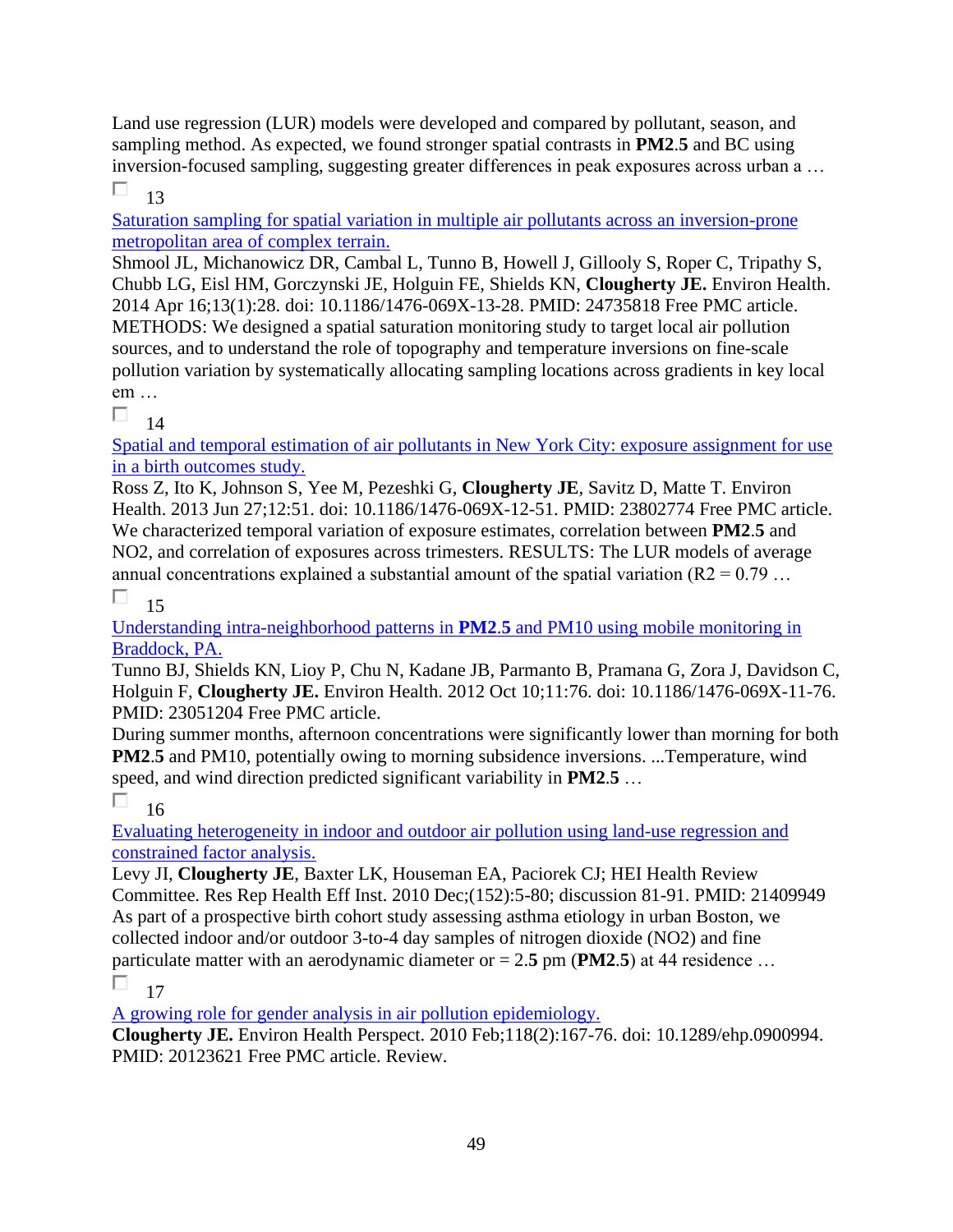DATA SOURCES AND DATA EXTRACTION: A PubMed literature search was performed in July 2009, using the terms "respiratory" and any of "sex" or "gender" or "men and women" or "boys and girls" and either "**PM2**.**5**" (particulate matter <or= 2.**5** microm in aerodynamic …

П. 18

[Land use regression modeling of intra-urban residential variability in multiple traffic-related air](https://pubmed.ncbi.nlm.nih.gov/18485201/)  [pollutants.](https://pubmed.ncbi.nlm.nih.gov/18485201/) 

**Clougherty JE**, Wright RJ, Baxter LK, Levy JI. Environ Health. 2008 May 16;7:17. doi: 10.1186/1476-069X-7-17. PMID: 18485201 Free PMC article.

As part of a study on childhood asthma etiology, we examined variability in outdoor concentrations of multiple traffic-related air pollutants within urban communities, using a range of GIS-based predictors and land use regression techniques. METHODS: We measured fine particulate …

П 19

[Predictors of concentrations of nitrogen dioxide,](https://pubmed.ncbi.nlm.nih.gov/17051138/) fine particulate matter, and particle constituents [inside of lower socioeconomic status urban homes.](https://pubmed.ncbi.nlm.nih.gov/17051138/) 

Baxter LK, **Clougherty JE**, Laden F, Levy JI. J Expo Sci Environ Epidemiol. 2007 Aug;17(5):433-44. doi: 10.1038/sj.jes.7500532. Epub 2006 Oct 18. PMID: 17051138 In this study, part of a prospective birth cohort study assessing asthma etiology in urban Boston, we collected indoor and outdoor 3-4 day samples of nitrogen dioxide (NO2) and fine particulate matter (**PM2**.**5**) in 43 residences across multiple seasons from 2003 to 200 …

П 20

[The air quality impacts of road closures associated with the 2004 Democratic National](https://pubmed.ncbi.nlm.nih.gov/16729881/)  [Convention in Boston.](https://pubmed.ncbi.nlm.nih.gov/16729881/) 

Levy JI, Baxter LK, **Clougherty JE.** Environ Health. 2006 May 26;5:16. doi: 10.1186/1476- 069X-5-16. PMID: 16729881 Free PMC article.

Continuous monitors measured slightly lower concentrations of elemental carbon and nitrogen dioxide during road closure periods at monitors proximate to closed highway segments, but not for **PM2**.**5** or further from major highways. CONCLUSION: We conclude that there was …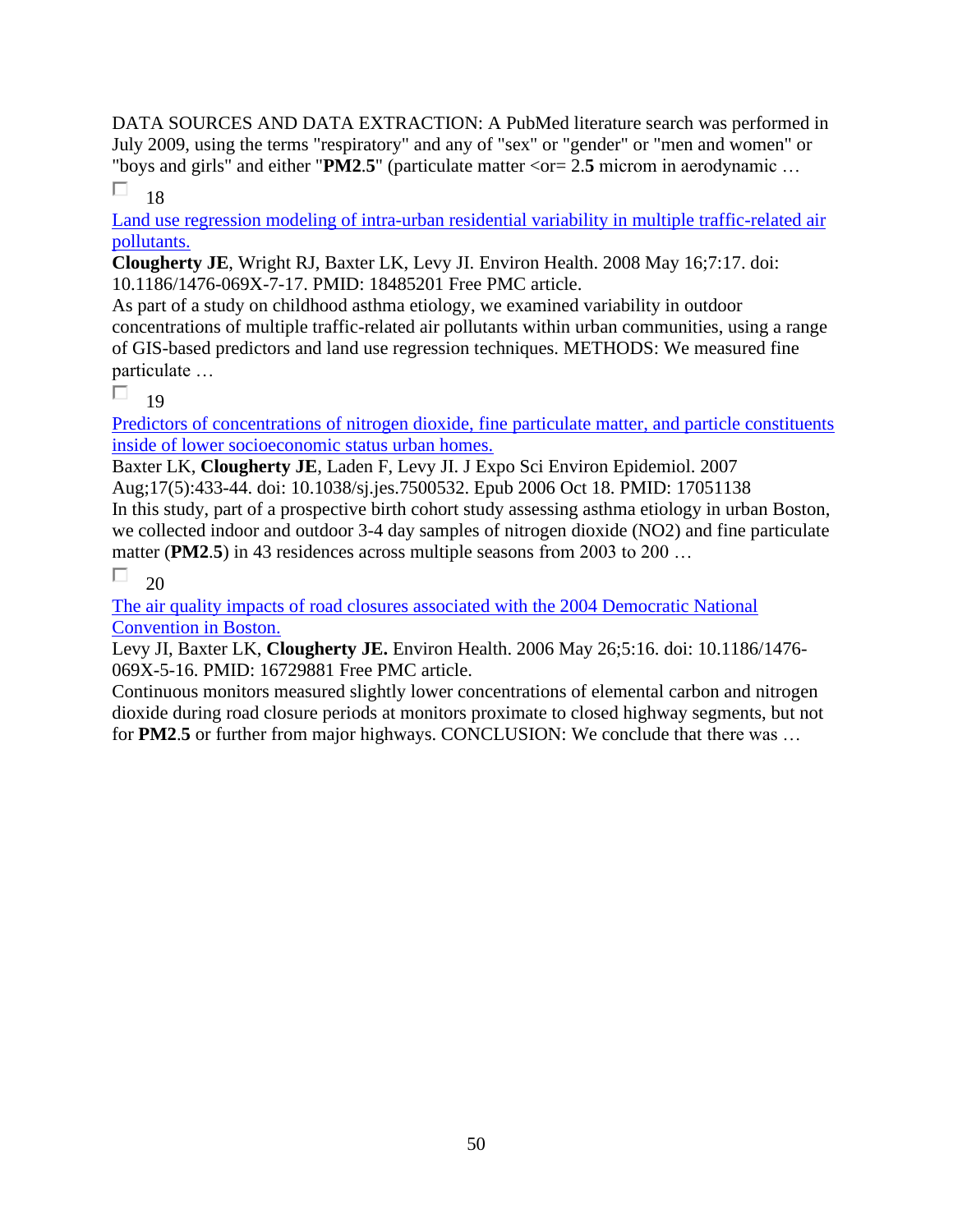<https://pubmed.ncbi.nlm.nih.gov/?term=Cory-Slechta+air+pollution&sort=date&size=100>

### **Results by year**

Table representation of search results timeline featuring number of search results per year.

### **Year Number of Results**

•

## **Search Results**

19 results Page of 1 Select search result to email or save  $\Box$ <sub>1</sub>

[Selective memory and behavioral alterations after ambient ultrafine particulate matter exposure](https://pubmed.ncbi.nlm.nih.gov/31771615/)  [in aged 3xTgAD Alzheimer's](https://pubmed.ncbi.nlm.nih.gov/31771615/) disease mice.

Jew K, Herr D, Wong C, Kennell A, Morris-Schaffer K, Oberdörster G, O'Banion MK, **Cory-Slechta DA**, Elder A. Part Fibre Toxicol. 2019 Nov 26;16(1):45. doi: 10.1186/s12989-019-0323- 3. PMID: 31771615 Free PMC article.

BACKGROUND: A growing body of epidemiological literature indicates that particulate matter (PM) **air pollution** exposure is associated with elevated Alzheimer's disease (AD) risk and may exacerbate AD-related cognitive decline. ...The present study assessed alteration …

П  $\overline{2}$ 

[The Impact of Inhaled Ambient Ultrafine Particulate Matter on Developing Brain: Potential](https://pubmed.ncbi.nlm.nih.gov/31610749/)  [Importance of Elemental Contaminants.](https://pubmed.ncbi.nlm.nih.gov/31610749/) 

**Cory-Slechta DA**, Sobolewski M, Marvin E, Conrad K, Merrill A, Anderson T, Jackson BP, Oberdorster G. Toxicol Pathol. 2019 Dec;47(8):976-992. doi: 10.1177/0192623319878400. Epub 2019 Oct 14. PMID: 31610749 Free PMC article.

Epidemiological studies report associations between **air pollution** (AP) exposures and several neurodevelopmental disorders including autism, attention deficit disorder, and cognitive delays.

...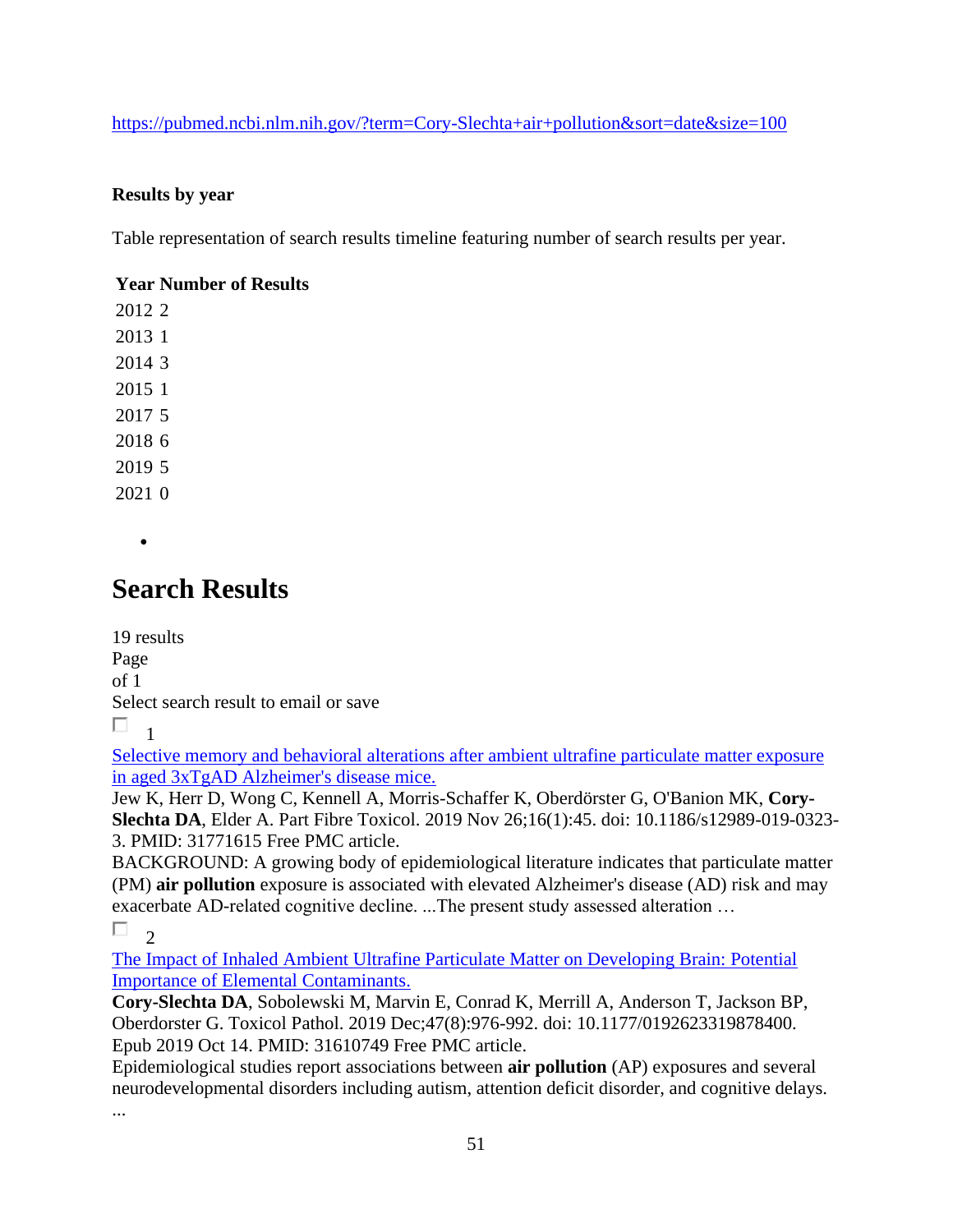$\Box$ <sup>3</sup>

Healthy **Air**, Healthy Brains: Advancing **Air Pollution** [Policy to Protect Children's Health.](https://pubmed.ncbi.nlm.nih.gov/30789769/)  Payne-Sturges DC, Marty MA, Perera F, Miller MD, Swanson M, Ellickson K, **Cory-Slechta DA**, Ritz B, Balmes J, Anderko L, Talbott EO, Gould R, Hertz-Picciotto I. Am J Public Health. 2019 Apr;109(4):550-554. doi: 10.2105/AJPH.2018.304902. Epub 2019 Feb 21. PMID: 30789769 Free PMC article.

Evidence is growing on the adverse neurodevelopmental effects of exposure to combustionrelated **air pollution**. Project TENDR (Targeting Environmental Neurodevelopmental Risks), a unique collaboration of leading scientists, health professionals, and children's and en …

П 4

[Effects of neonatal inhalation exposure to ultrafine carbon particles on pathology and behavioral](https://pubmed.ncbi.nlm.nih.gov/30777081/)  [outcomes in C57BL/6J mice.](https://pubmed.ncbi.nlm.nih.gov/30777081/) 

Morris-Schaffer K, Merrill A, Jew K, Wong C, Conrad K, Harvey K, Marvin E, Sobolewski M, Oberdörster G, Elder A, **Cory-Slechta DA**. Part Fibre Toxicol. 2019 Feb 18;16(1):10. doi: 10.1186/s12989-019-0293-5. PMID: 30777081 Free PMC article.

BACKGROUND: Recent epidemiological studies indicate early-life exposure to **air pollution** is associated with adverse neurodevelopmental outcomes. ...Defining these neurotoxic components is critical to the formulation of better animal models, more focused mechanistic …

#### П.  $\zeta$

[Limited developmental neurotoxicity from neonatal inhalation exposure to diesel exhaust](https://pubmed.ncbi.nlm.nih.gov/30612575/)  [particles in C57BL/6 mice.](https://pubmed.ncbi.nlm.nih.gov/30612575/) 

Morris-Schaffer K, Merrill AK, Wong C, Jew K, Sobolewski M, **Cory-Slechta DA**. Part Fibre Toxicol. 2019 Jan 7;16(1):1. doi: 10.1186/s12989-018-0287-8. PMID: 30612575 Free PMC article.

BACKGROUND: Recent epidemiological studies indicate early-life exposure to **pollution** particulate is associated with adverse neurodevelopmental outcomes. The need is arising to evaluate the risks conferred by individual components and sources of **air pollution** …

П

6 [Enhanced cerebellar myelination with concomitant iron elevation and ultrastructural](https://pubmed.ncbi.nlm.nih.gov/30572762/)  [irregularities following prenatal exposure to ambient particulate matter in the mouse.](https://pubmed.ncbi.nlm.nih.gov/30572762/) 

Klocke C, Sherina V, Graham UM, Gunderson J, Allen JL, Sobolewski M, Blum JL, Zelikoff JT, **Cory-Slechta DA**. Inhal Toxicol. 2018 Aug;30(9-10):381-396. doi:

10.1080/08958378.2018.1533053. Epub 2018 Dec 20. PMID: 30572762 Free PMC article. Accumulating evidence indicates the developing central nervous system (CNS) is a target of **air pollution** toxicity. Epidemiological reports increasingly demonstrate that exposure to the particulate matter (PM) fraction of **air pollution** during neurodevel …

П 7

[Cognitive flexibility deficits in male mice exposed to neonatal hyperoxia followed by](https://pubmed.ncbi.nlm.nih.gov/30316930/)  [concentrated ambient ultrafine particles.](https://pubmed.ncbi.nlm.nih.gov/30316930/) 

Morris-Schaffer K, Sobolewski M, Welle K, Conrad K, Yee M, O'Reilly MA, **Cory-Slechta DA**. Neurotoxicol Teratol. 2018 Nov-Dec;70:51-59. doi: 10.1016/j.ntt.2018.10.003. Epub 2018 Oct 11. PMID: 30316930 Free PMC article.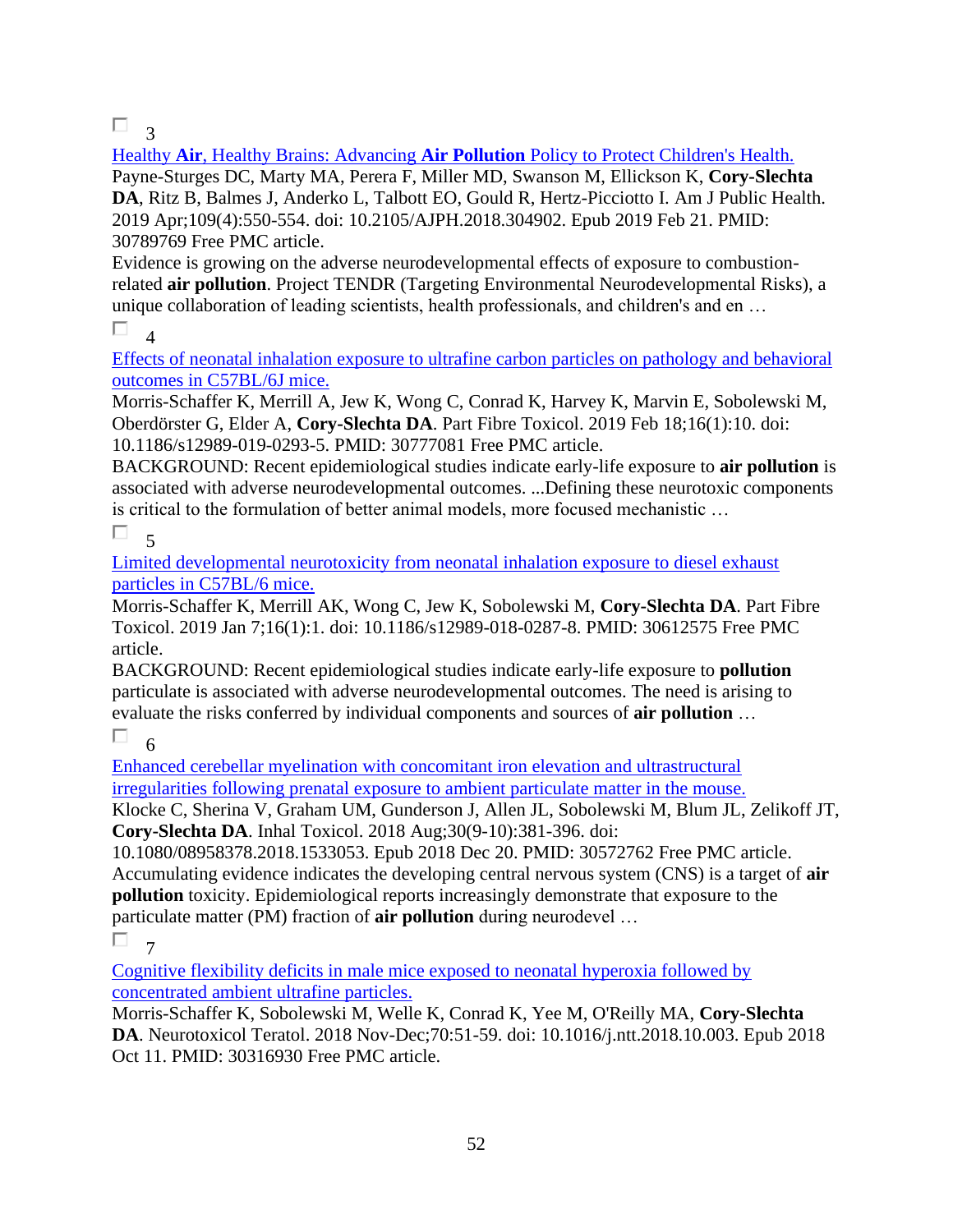Epidemiological evidence indicates an association between early-life exposure to **air pollution** and preterm birth. Thus, it is essential to address the subsequent vulnerability of preterm infants, who are exposed to unique factors at birth including hyperoxia, and su ...

П 8

[Developmental exposures to ultrafine particle](https://pubmed.ncbi.nlm.nih.gov/30144459/) **air pollution** reduces early testosterone levels and [adult male social novelty preference: Risk for children's sex-biased neurobehavioral disorders.](https://pubmed.ncbi.nlm.nih.gov/30144459/)  Sobolewski M, Anderson T, Conrad K, Marvin E, Klocke C, Morris-Schaffer K, Allen JL, **Cory-Slechta DA**. Neurotoxicology. 2018 Sep;68:203-211. doi: 10.1016/j.neuro.2018.08.009. Epub 2018 Aug 23. PMID: 30144459 Free PMC article.

Epidemiological studies have reported associations of **air pollution** exposures with various neurodevelopmental disorders such as autism spectrum disorder (ASD), attention deficit and schizophrenia, all of which are male-biased in prevalence. ...Collectively, these st …

П  $\alpha$ 

[Effect of neonatal hyperoxia followed by concentrated ambient ultrafine particle exposure on](https://pubmed.ncbi.nlm.nih.gov/29920326/)  [cumulative learning in C57Bl/6J mice.](https://pubmed.ncbi.nlm.nih.gov/29920326/) 

Morris-Schaffer K, Sobolewski M, Allen JL, Marvin E, Yee M, Arora M, O'Reilly MA, **Cory-Slechta DA**. Neurotoxicology. 2018 Jul;67:234-244. doi: 10.1016/j.neuro.2018.06.006. Epub 2018 Jun 18. PMID: 29920326 Free PMC article.

Hyperoxia during treatment for prematurity may enhance susceptibility to other risk factors for adverse brain development, such as **air pollution** exposure, as both of these risk factors have been linked to a variety of adverse neurodevelopmental outcomes. ...This stu …

П 10

[Developmental exposure to low level ambient ultrafine particle](https://pubmed.ncbi.nlm.nih.gov/29247674/) **air pollution** and cognitive [dysfunction.](https://pubmed.ncbi.nlm.nih.gov/29247674/) 

**Cory-Slechta DA**, Allen JL, Conrad K, Marvin E, Sobolewski M. Neurotoxicology. 2018 Dec;69:217-231. doi: 10.1016/j.neuro.2017.12.003. Epub 2017 Dec 13. PMID: 29247674 Free PMC article.

П 11

[Exposure to fine and ultrafine particulate matter during gestation alters postnatal oligodendrocyte](https://pubmed.ncbi.nlm.nih.gov/29079486/)  [maturation, proliferation capacity, and myelination.](https://pubmed.ncbi.nlm.nih.gov/29079486/) 

Klocke C, Allen JL, Sobolewski M, Blum JL, Zelikoff JT, **Cory-Slechta DA**. Neurotoxicology. 2018 Mar;65:196-206. doi: 10.1016/j.neuro.2017.10.004. Epub 2017 Oct 24. PMID: 29079486 Free PMC article.

Accumulating studies indicate that the brain is a direct target of **air pollution** exposure during the fetal period. We have previously demonstrated that exposure to concentrated ambient particles (CAPs) during gestation produces ventriculomegaly, periventricular hype …

П 12

Cognitive Effects of **Air Pollution** [Exposures and Potential Mechanistic Underpinnings.](https://pubmed.ncbi.nlm.nih.gov/28435996/)  Allen JL, Klocke C, Morris-Schaffer K, Conrad K, Sobolewski M, **Cory-Slechta DA**. Curr Environ Health Rep. 2017 Jun;4(2):180-191. doi: 10.1007/s40572-017-0134-3. PMID: 28435996 Free PMC article. Review.

RECENT FINDINGS: **Air pollution** has been associated with deficits in cognitive functions across a wide range of epidemiological studies, both with developmental and adult exposures. ...Epidemiological studies are consistent with adverse effects of **air** pollutan …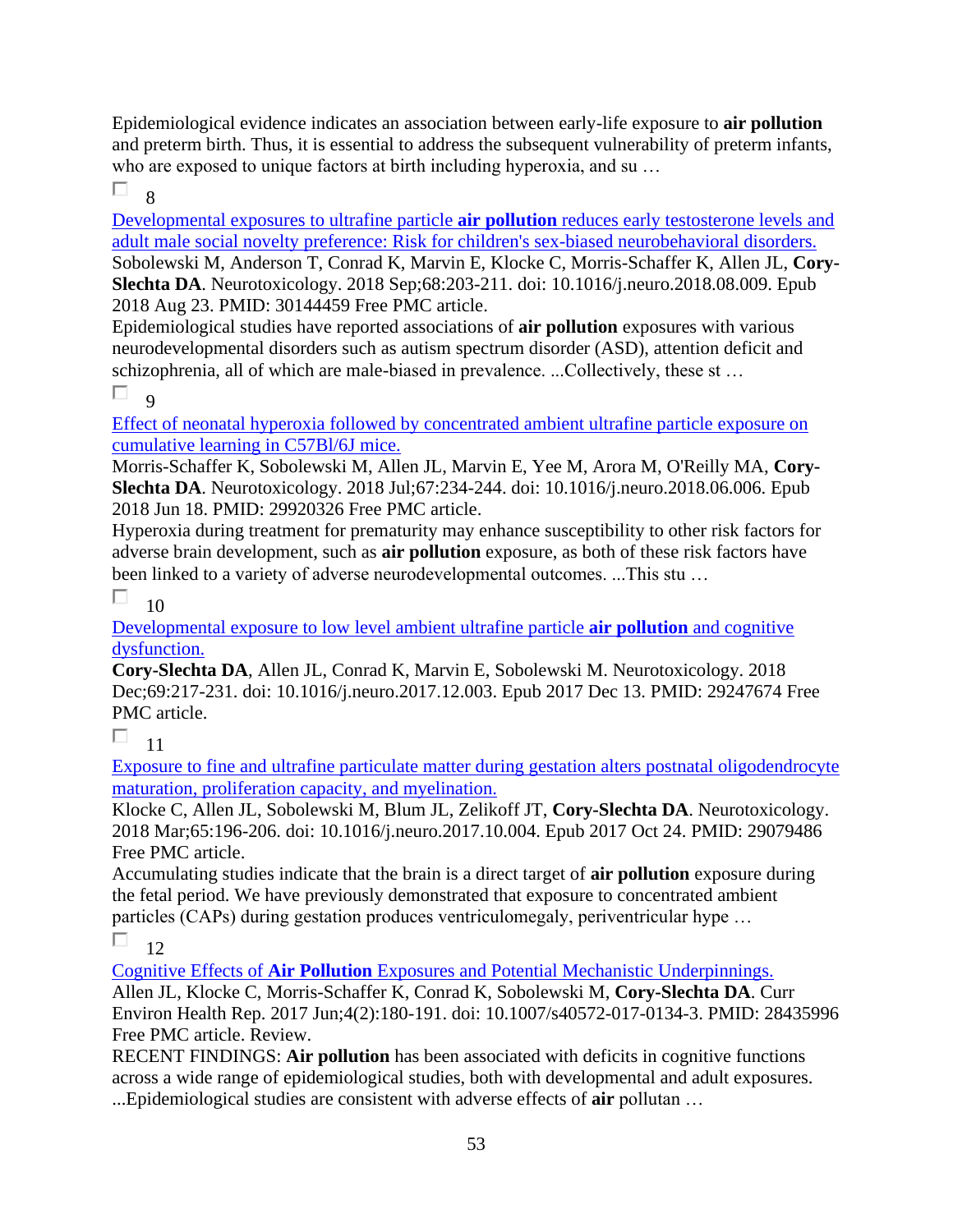## $\Box$  13

[Neuropathological Consequences of Gestational Exposure to Concentrated Ambient Fine and](https://pubmed.ncbi.nlm.nih.gov/28087836/)  [Ultrafine Particles in the Mouse.](https://pubmed.ncbi.nlm.nih.gov/28087836/) 

Klocke C, Allen JL, Sobolewski M, Mayer-Pröschel M, Blum JL, Lauterstein D, Zelikoff JT, **Cory-Slechta DA**. Toxicol Sci. 2017 Apr 1;156(2):492-508. doi: 10.1093/toxsci/kfx010. PMID: 28087836 Free PMC article.

The current study sought to determine whether vulnerability to fine (2.5 mum) and UFP **air pollution** exposure extends to embryonic periods of brain development in mice, equivalent to human 1st and 2nd trimesters. ...These findings demonstrate that vulnerability of th …

#### П 14

[Developmental neurotoxicity of inhaled ambient ultrafine particle](https://pubmed.ncbi.nlm.nih.gov/26721665/) **air pollution**: Parallels with [neuropathological and behavioral features of autism and other neurodevelopmental disorders.](https://pubmed.ncbi.nlm.nih.gov/26721665/)  Allen JL, Oberdorster G, Morris-Schaffer K, Wong C, Klocke C, Sobolewski M, Conrad K, Mayer-Proschel M, **Cory-Slechta DA**. Neurotoxicology. 2017 Mar;59:140-154. doi: 10.1016/j.neuro.2015.12.014. Epub 2015 Dec 22. PMID: 26721665 Free PMC article. Review. Accumulating evidence from both human and animal studies show that brain is a target of **air pollution**. Multiple epidemiological studies have now linked components of **air pollution** to diagnosis of autism spectrum disorder (ASD), a linkage with plausibil …

#### П 15

[Early postnatal exposure to ultrafine particulate matter](https://pubmed.ncbi.nlm.nih.gov/24901756/) **air pollution**: persistent [ventriculomegaly, neurochemical disruption, and glial activation preferentially in male mice.](https://pubmed.ncbi.nlm.nih.gov/24901756/) 

Allen JL, Liu X, Pelkowski S, Palmer B, Conrad K, Oberdörster G, Weston D, Mayer-Pröschel M, **Cory-Slechta DA**. Environ Health Perspect. 2014 Sep;122(9):939-45. doi:

10.1289/ehp.1307984. Epub 2014 Jun 5. PMID: 24901756 Free PMC article.

BACKGROUND: **Air pollution** has been associated with adverse neurological and behavioral health effects in children and adults. Recent studies link **air** pollutant exposure to adverse neurodevelopmental outcomes, including increased risk for autism, cognitive dec … 16

## П

[Developmental exposure to concentrated ambient ultrafine particulate matter](https://pubmed.ncbi.nlm.nih.gov/24690596/) **air pollution** in [mice results in persistent and sex-dependent behavioral neurotoxicity and glial activation.](https://pubmed.ncbi.nlm.nih.gov/24690596/) 

Allen JL, Liu X, Weston D, Prince L, Oberdörster G, Finkelstein JN, Johnston CJ, **Cory-Slechta DA**. Toxicol Sci. 2014 Jul;140(1):160-78. doi: 10.1093/toxsci/kfu059. Epub 2014 Apr 1. PMID: 24690596 Free PMC article.

The brain appears to be a target of **air pollution**. This study aimed to further ascertain behavioral and neurobiological mechanisms of our previously observed preference for immediate reward (Allen, J. L., Conrad, K., Oberdorster, G., Johnston, C. J., Sleezer, B., an …

#### П 17

[Consequences of developmental exposure to concentrated ambient ultrafine particle](https://pubmed.ncbi.nlm.nih.gov/24486957/) **air pollution** [combined with the adult paraquat and maneb model of the](https://pubmed.ncbi.nlm.nih.gov/24486957/) Parkinson's disease [phenotype in male mice.](https://pubmed.ncbi.nlm.nih.gov/24486957/) 

Allen JL, Liu X, Weston D, Conrad K, Oberdörster G, **Cory-Slechta DA**. Neurotoxicology. 2014 Mar;41:80-8. doi: 10.1016/j.neuro.2014.01.004. Epub 2014 Jan 30. PMID: 24486957 Free PMC article.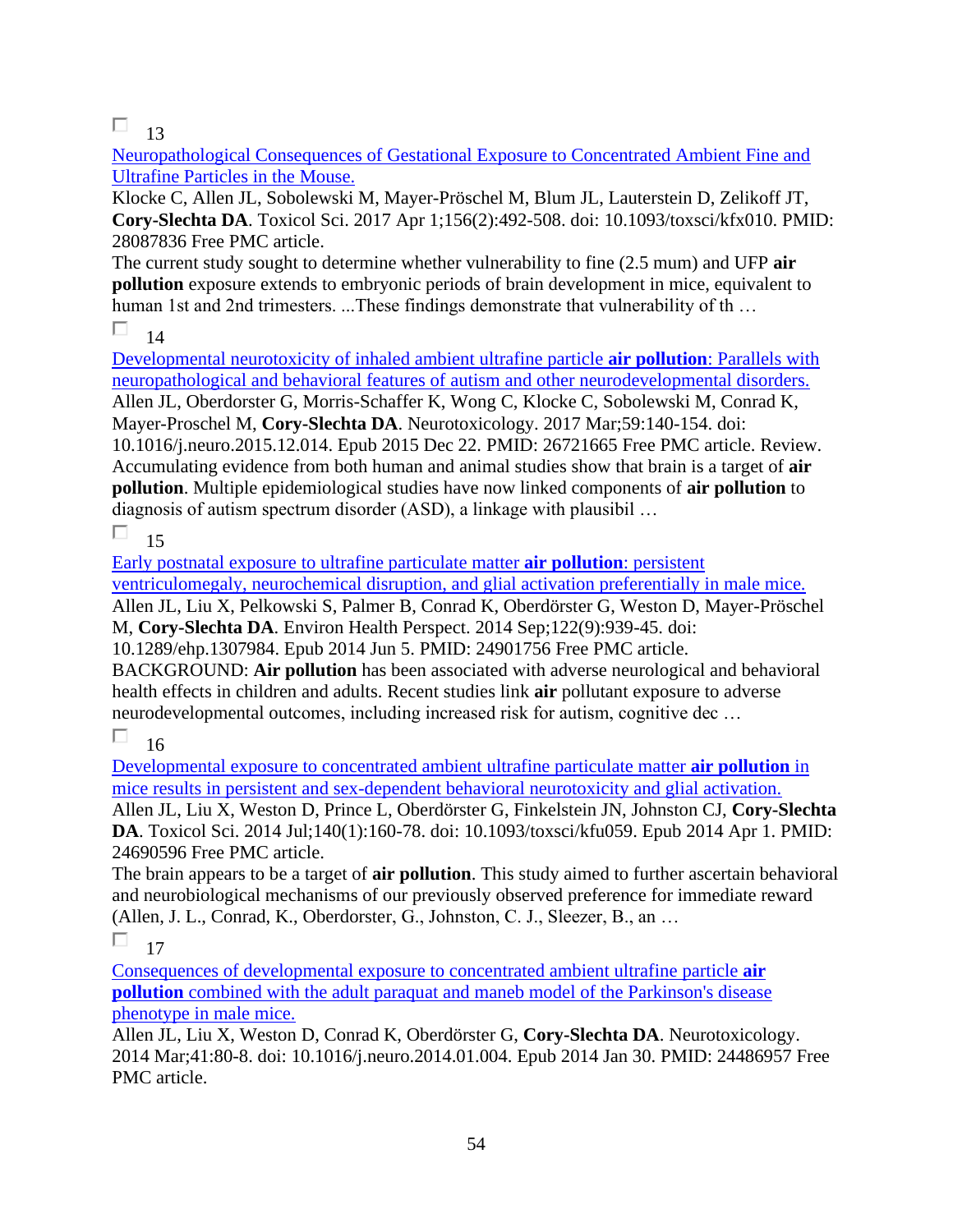Current evidence suggests suceptibility of both the substantia nigra and striatum to exposure to components of **air pollution**. Further, **air pollution** has been associated with increased risk of PD diagnsosis in humans or PD-like pathology in animals. ...

П 18

[Developmental exposure to concentrated ambient particles and preference for immediate reward](https://pubmed.ncbi.nlm.nih.gov/23063827/)  [in mice.](https://pubmed.ncbi.nlm.nih.gov/23063827/) 

Allen JL, Conrad K, Oberdörster G, Johnston CJ, Sleezer B, **Cory-Slechta DA**. Environ Health Perspect. 2013 Jan;121(1):32-8. doi: 10.1289/ehp.1205505. Epub 2012 Oct 11. PMID: 23063827 Free PMC article.

BACKGROUND: Recent epidemiological studies indicate negative associations between a diverse group of **air** pollutants and cognitive functioning in children and adults, and aspects of attention deficit in children. ...This enhancement does not appear to be the result of hyper …

П 19

The outdoor **air pollution** [and brain health workshop.](https://pubmed.ncbi.nlm.nih.gov/22981845/) 

Block ML, Elder A, Auten RL, Bilbo SD, Chen H, Chen JC, **Cory-Slechta DA**, Costa D, Diaz-Sanchez D, Dorman DC, Gold DR, Gray K, Jeng HA, Kaufman JD, Kleinman MT, Kirshner A, Lawler C, Miller DS, Nadadur SS, Ritz B, Semmens EO, Tonelli LH, Veronesi B, Wright RO, Wright RJ. Neurotoxicology. 2012 Oct;33(5):972-84. doi: 10.1016/j.neuro.2012.08.014. Epub 2012 Sep 5. PMID: 22981845 Free PMC article. Review.

Accumulating evidence suggests that outdoor **air pollution** may have a significant impact on central nervous system (CNS) health and disease. ...Here, we review recent findings that have established the effects of inhaled **air** pollutants in the brain, explore th …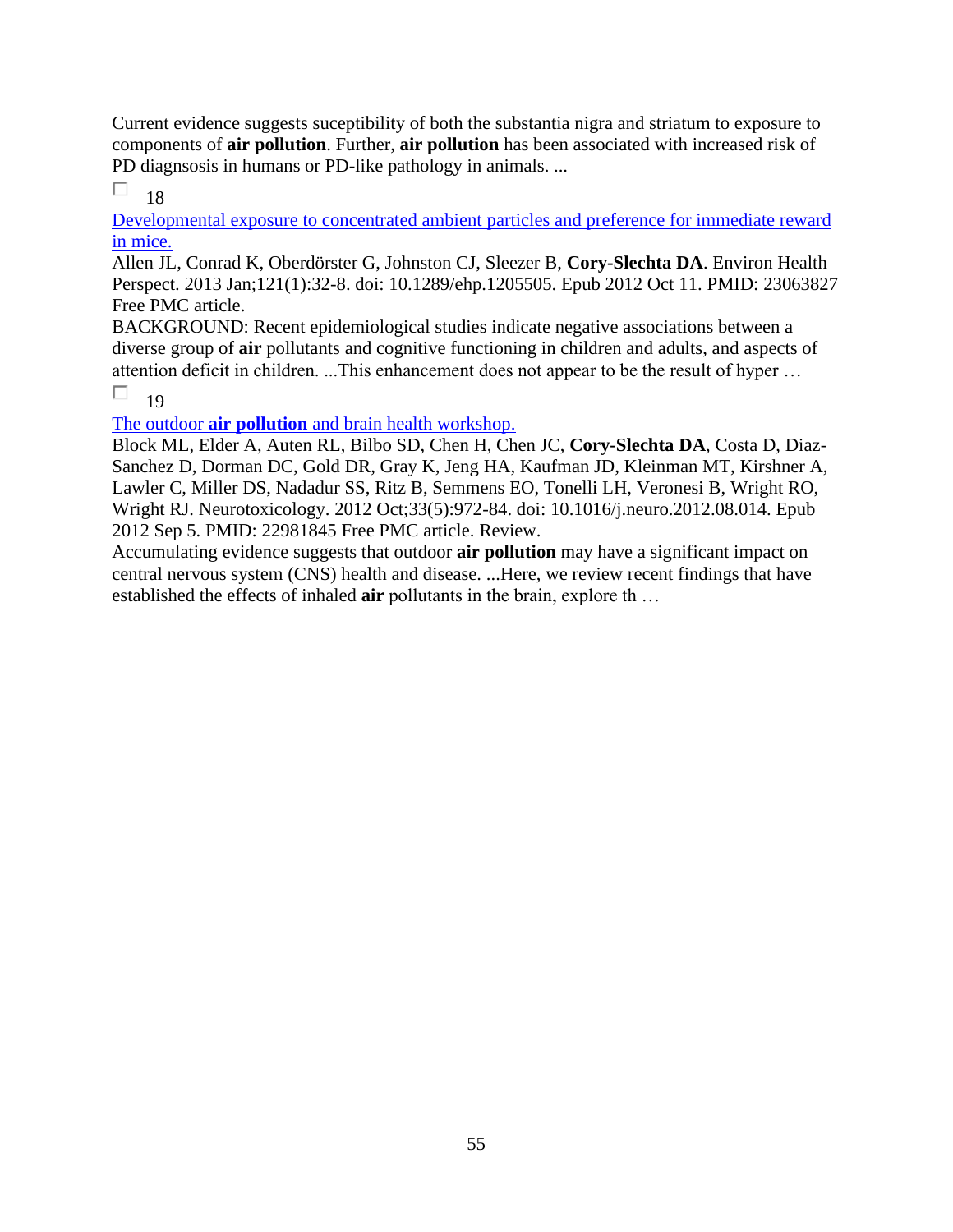<https://pubmed.ncbi.nlm.nih.gov/?term=Gordon+T+PM2.5&sort=date&size=100>

### **Results by year**

Table representation of search results timeline featuring number of search results per year.

### **Year Number of Results**

# **Search Results**

11 results Page of 1 Select search result to email or save  $\Box$ 1

**PM2.5** Concentration and Composition in Subway Systems in the Northeastern United States. Luglio DG, Katsigeorgis M, Hess J, Kim R, Adragna J, Raja A, Gordon C, Fine J, Thurston G, **Gordon T**, Vilcassim MJR. Environ Health Perspect. 2021 Feb;129(2):27001. doi: 10.1289/EHP7202. Epub 2021 Feb 10. PMID: 33565894 Free PMC article. Stations serviced by the PATH-NYC/NJ system had the highest mean gravimetric **PM2**.**5** concentration, 1,020 mug/m3, ever reported for a subway system, including two 1-h gravimetric **PM2.5** values of approximately 1,700 mug/m3 during rush hour at one PATH-NYC ...

 $\Box$ 

[Exposure to air pollution is associated with adverse cardiopulmonary health effects in](https://pubmed.ncbi.nlm.nih.gov/31058996/)  [international travellers.](https://pubmed.ncbi.nlm.nih.gov/31058996/) 

Vilcassim MJR, Thurston GD, Chen LC, Lim CC, Saunders E, Yao Y, **Gordon T.** J Travel Med. 2019 Jun 11;26(5):taz032. doi: 10.1093/jtm/taz032. PMID: 31058996 Free PMC article. RESULTS: East and South Asian cities had significantly higher **PM2**.**5** concentrations compared with pre-travel NYC **PM2.5** levels, with maximum concentrations reaching 503 mug/m3. ...Travel to a highly polluted city (**PM2**.**5** > 100 mug/m3) was …

П. 3

[Does air pollution contribute to travelers' illness and deaths?-evidence from a case report and](https://pubmed.ncbi.nlm.nih.gov/29608735/)  [need for further studies.](https://pubmed.ncbi.nlm.nih.gov/29608735/)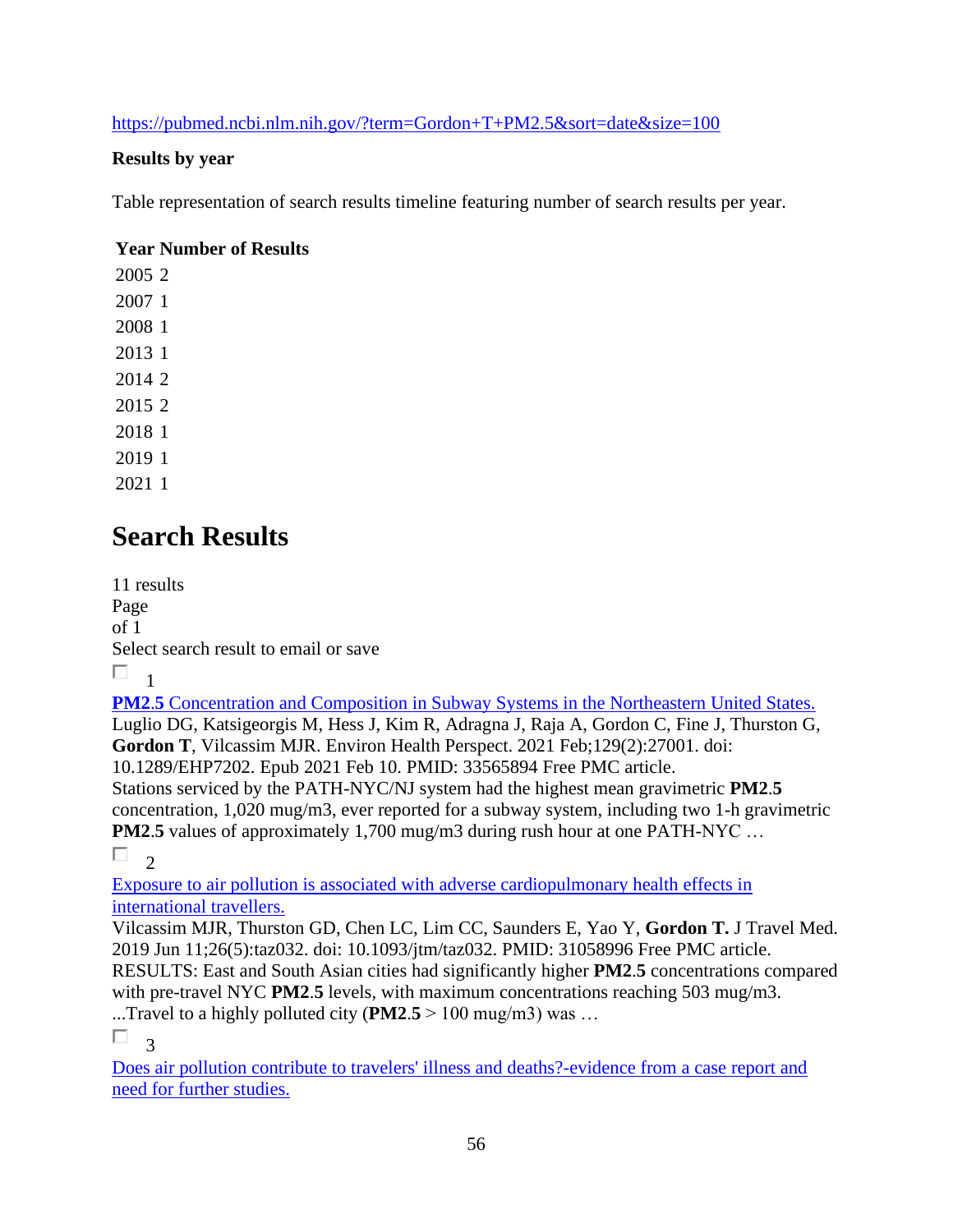Vilcassim MJR, **Gordon T**, Sanford CA. J Travel Med. 2018 Jan 1;25(1):tay002. doi: 10.1093/jtm/tay002. PMID: 29608735 Free PMC article.

We report the findings of a study in which the peak expiratory flow (PEF) of a traveler decreased in Shanghai relative to baseline in New York City; the decline in PEF correlated to concentration of particulate matter (**PM2**.**5**). We discuss the health implication of th …

П  $\overline{A}$ 

[Repeated measures of inflammation, blood pressure, and heart rate variability associated with](https://pubmed.ncbi.nlm.nih.gov/26276052/)  [traffic exposures in healthy adults.](https://pubmed.ncbi.nlm.nih.gov/26276052/) 

Mirowsky JE, Peltier RE, Lippmann M, Thurston G, Chen LC, Neas L, Diaz-Sanchez D, Laumbach R, Carter JD, **Gordon T.** Environ Health. 2015 Aug 15;14:66. doi: 10.1186/s12940- 015-0049-0. PMID: 26276052 Free PMC article.

METHODS: A repeated-measures, crossover study design was used in which 23 healthy, nonsmoking adults had clinical cardiopulmonary and systemic inflammatory measurements taken prior to, immediately after, and 24 hours after intermittent walking for two hours in the summer months …

П.  $\overline{\mathbf{5}}$ 

Black carbon and particulate matter (**PM2**.**5**[\) concentrations in New York City's subway stations.](https://pubmed.ncbi.nlm.nih.gov/25409007/)  Vilcassim MJ, Thurston GD, Peltier RE, **Gordon T.** Environ Sci Technol. 2014 Dec 16;48(24):14738-45. doi: 10.1021/es504295h. Epub 2014 Nov 26. PMID: 25409007 Free PMC article.

BC and **PM2**.**5** levels were measured in real time using a Micro-Aethalometer and a PDR-1500 DataRAM, respectively. ...Mean EC levels ranged from 9 to 12.**5** mug/m(3). At street level on the same days, the mean BC and **PM2**.**5** concentrations were below 3 …

П 6

### [Air quality in New York City hookah bars.](https://pubmed.ncbi.nlm.nih.gov/25232045/)

Zhou S, Weitzman M, Vilcassim R, Wilson J, Legrand N, Saunders E, Travers M, Chen LC, Peltier R, **Gordon T.** Tob Control. 2015 Oct;24(e3):e193-8. doi: 10.1136/tobaccocontrol-2014- 051763. Epub 2014 Sep 16. PMID: 25232045 Free PMC article.

Along with venue characteristics, real-time measurements of fine particulate matter (**PM2**.**5**), black carbon (BC), and carbon monoxide (CO), and total gravimetric PM, elemental carbon (EC), organic carbon (OC), and nicotine were collected in 1-2 hour sessions. RESULTS: …  $\Box$  7

[National Particle Component Toxicity \(NPACT\) Initiative: integrated epidemiologic and](https://pubmed.ncbi.nlm.nih.gov/24377209/)  [toxicologic studies of the health effects of particulate matter components.](https://pubmed.ncbi.nlm.nih.gov/24377209/) 

Lippmann M, Chen LC, **Gordon T**, Ito K, Thurston GD. Res Rep Health Eff Inst. 2013 Oct;(177):5-13. PMID: 24377209

Both have illuminated the roles of **PM2**.**5** chemical components and source-related mixtures as potentially causal agents. We also conducted a series of 6-month subchronic inhalation exposure studies (6 hours/day, **5** days/week) of **PM2**.**5** concentrated …

П 8

[Particulate matter inhibits DNA repair and enhances mutagenesis.](https://pubmed.ncbi.nlm.nih.gov/18804180/) 

Mehta M, Chen LC, **Gordon T**, Rom W, Tang MS. Mutat Res. 2008 Dec 8;657(2):116-21. doi: 10.1016/j.mrgentox.2008.08.015. Epub 2008 Aug 29. PMID: 18804180 Free PMC article.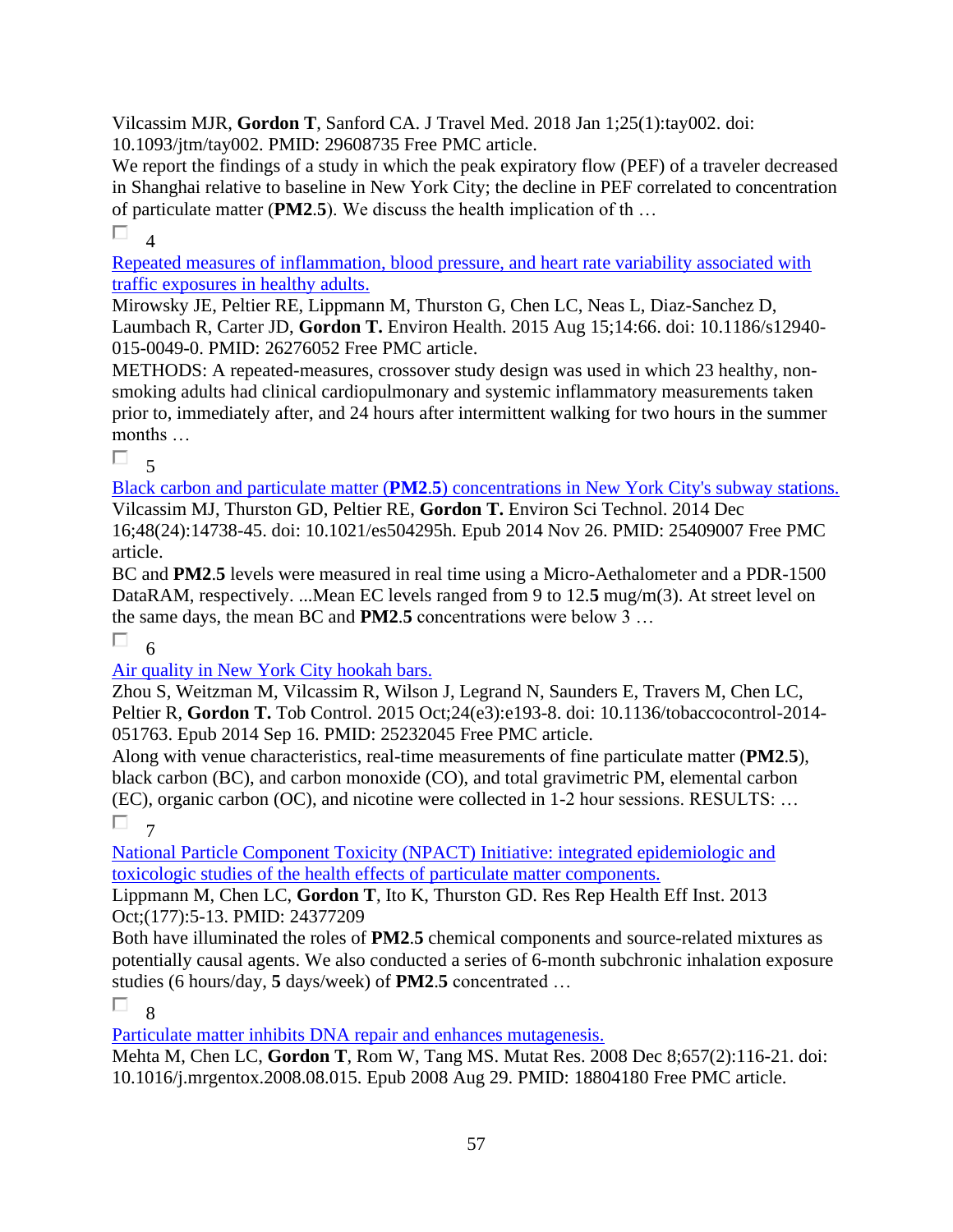A recent epidemiology study has established that each 10 microg/m3 elevation in long-term exposure to average **PM2**.**5** ambient concentration was associated with approximately 8% of lung cancer mortality. ...

П.  $\alpha$ 

[Comparative toxicity of size-fractionated airborne particulate matter obtained from different](https://pubmed.ncbi.nlm.nih.gov/17886044/)  [cities in the United States.](https://pubmed.ncbi.nlm.nih.gov/17886044/) 

Gilmour MI, McGee J, Duvall RM, Dailey L, Daniels M, Boykin E, Cho SH, Doerfler D, **Gordon T**, Devlin RB. Inhal Toxicol. 2007;19 Suppl 1:7-16. doi: 10.1080/08958370701490379. PMID: 17886044

These effects did not correlate with lipopolysaccharide (LPS) or total zinc or sulfate content, but were associated with total iron. Receptor source modeling on the **PM2**.**5** samples showed that the South Bronx sample was heavily influenced by emissions from coal fired …

П 10

[Effects of subchronic exposures to concentrated ambient particles in mice. IX. Integral](https://pubmed.ncbi.nlm.nih.gov/15804943/)  [assessment and human health implications of subchronic exposures of mice to CAPs.](https://pubmed.ncbi.nlm.nih.gov/15804943/)  Lippmann M, **Gordon T**, Chen LC. Inhal Toxicol. 2005 Apr;17(4-5):255-61. doi: 10.1080/08958370590912941. PMID: 15804943

In order to examine the biologic plausibility of adverse chronic cardiopulmonary effects in humans associated with ambient particulate matter (PM) exposure, we exposed groups of normal mice (C57) and knockout mice that develop atherosclerotic plaque (ApoE-/- and ApoE-/- LDLr-  $(-)$  ...

П 11

[Effects of subchronic exposures to concentrated ambient particles \(CAPs\) in mice. I.](https://pubmed.ncbi.nlm.nih.gov/15804935/)  [Introduction, objectives, and experimental plan.](https://pubmed.ncbi.nlm.nih.gov/15804935/) 

Lippmann M, **Gordon T**, Chen LC. Inhal Toxicol. 2005 Apr;17(4-5):177-87. doi: 10.1080/08958370590912716. PMID: 15804935

The average **PM2**.**5** concentration during exposure was 110 microgram/m3, and the long-term average was 19.7 microg/m3. ...Acute responses were characterized in terms of: (1) short-term electrocardiographic (EKG), core body temperature, and physical activity differences …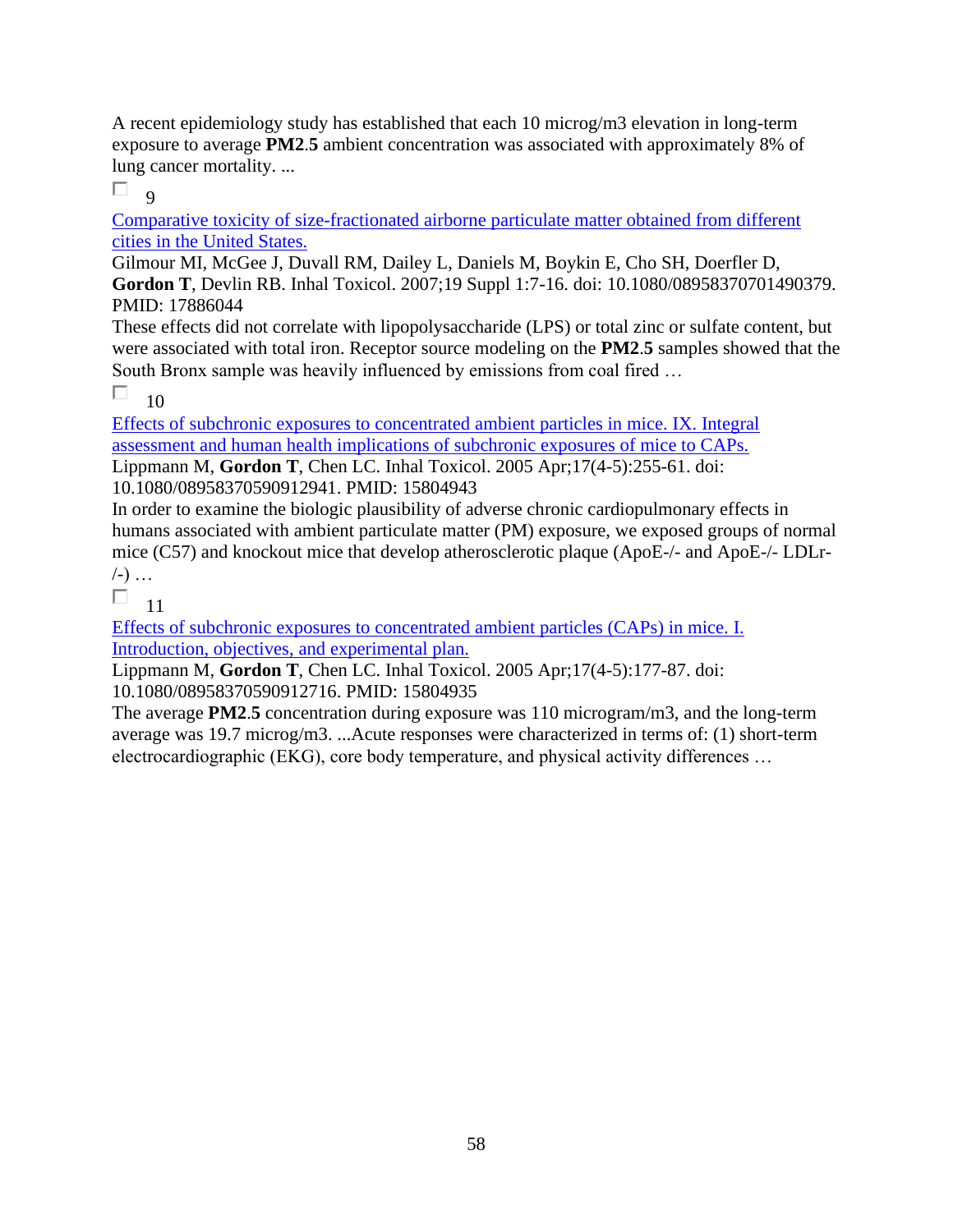<https://pubmed.ncbi.nlm.nih.gov/?term=Kleinman+M+PM2.5&sort=date&size=100>

### **Results by year**

Table representation of search results timeline featuring number of search results per year.

### **Year Number of Results**

# **Search Results**

6 results Page of 1 Select search result to email or save  $\Box$ 1

Seasonal effects of ambient PM(2.**5**[\) on the cardiovascular system of hyperlipidemic mice.](https://pubmed.ncbi.nlm.nih.gov/31951803/) 

Herman DA, Wingen LM, Johnson RM, Keebaugh AJ, Renusch SR, Hasen I, Ting A, **Kleinman MT.** J Air Waste Manag Assoc. 2020 Mar;70(3):307-323. doi:

10.1080/10962247.2020.1717674. Epub 2020 Feb 10. PMID: 31951803

The results from this study confirm that ambient photochemical activity can alter the toxicity of ambient PM. Regional and seasonal differences in PM(2.**5**) composition should be important considerations when evaluating the effects of PM exposure on cardiovascular health.Imp …

П 2

[Review of the health effects of wildland fire smoke on wildland firefighters and the public.](https://pubmed.ncbi.nlm.nih.gov/26915822/) 

Adetona O, Reinhardt TE, Domitrovich J, Broyles G, Adetona AM, **Kleinman MT**, Ottmar RD, Naeher LP. Inhal Toxicol. 2016;28(3):95-139. doi: 10.3109/08958378.2016.1145771. PMID: 26915822 Review.

These cardiopulmonary effects were mostly observed in association with ambient air concentrations of fine particulate matter (**PM2**.**5**). However, research on the health effects of this mixture is currently limited. ...

П. 3

[Personal and ambient air pollution is associated with increased exhaled nitric oxide in children](https://pubmed.ncbi.nlm.nih.gov/17107861/)  [with asthma.](https://pubmed.ncbi.nlm.nih.gov/17107861/) 

Delfino RJ, Staimer N, Gillen D, Tjoa T, Sioutas C, Fung K, George SC, **Kleinman MT.** Environ Health Perspect. 2006 Nov;114(11):1736-43. doi: 10.1289/ehp.9141. PMID: 17107861 Free PMC article.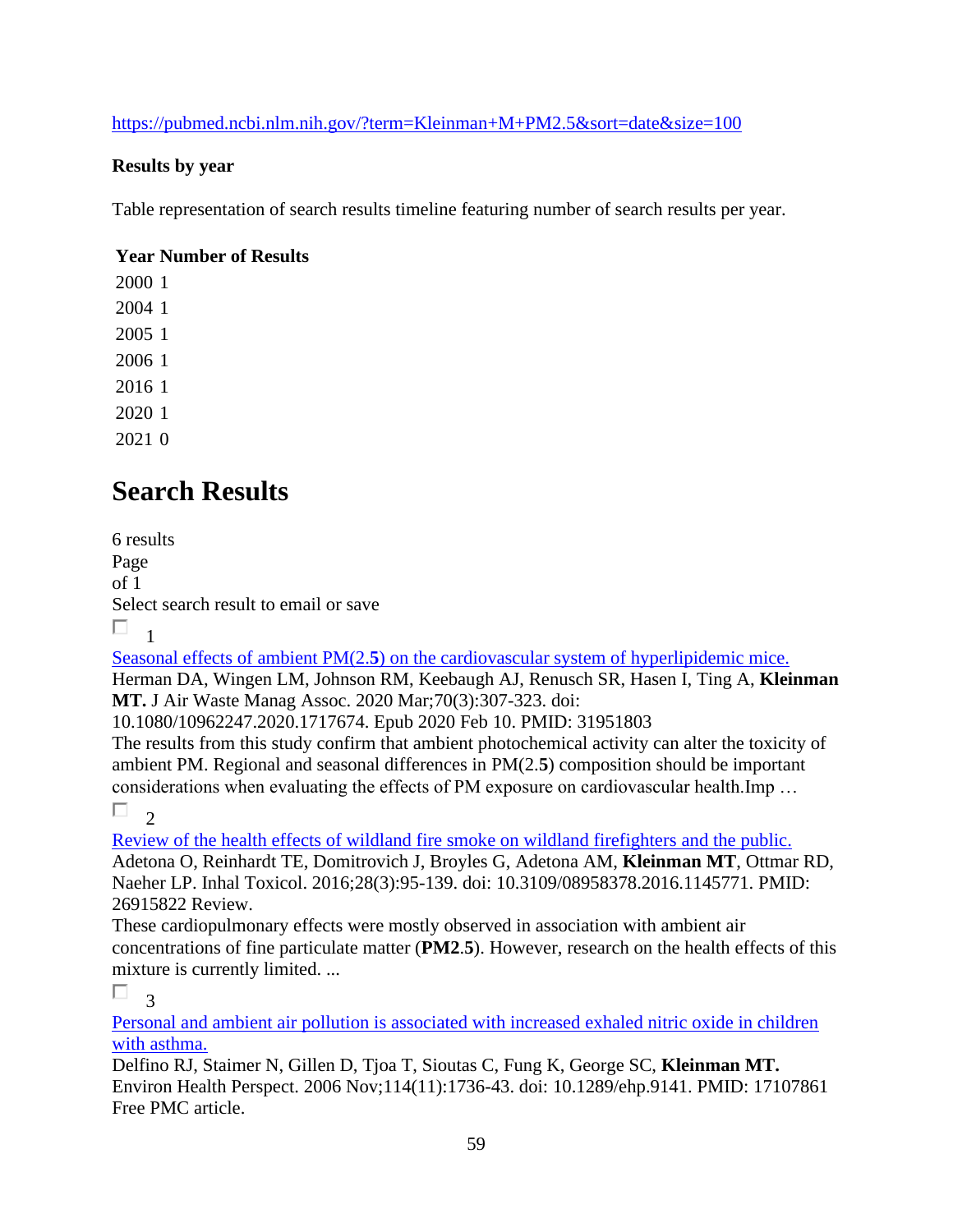Personal active sampler exposures included continuous particulate matter < 2.**5** microm in aerodynamic diameter (**PM2**.**5**), 24-hr **PM2**.**5** elemental and organic carbon (EC, OC), and 24-hr nitrogen dioxide. Ambient exposures included **PM2**.**5**…

### П. 4

[Association of FEV1 in asthmatic children with personal and microenvironmental exposure to](https://pubmed.ncbi.nlm.nih.gov/15175185/) [airborne particulate matter.](https://pubmed.ncbi.nlm.nih.gov/15175185/) 

Delfino RJ, Quintana PJ, Floro J, Gastañaga VM, Samimi BS, **Kleinman MT**, Liu LJ, Bufalino C, Wu CF, McLaren CE. Environ Health Perspect. 2004 Jun;112(8):932-41. doi: 10.1289/ehp.6815. PMID: 15175185 Free PMC article.

Exposure measurements included continuous PM using a passive nephelometer carried by subjects; indoor, outdoor home, and central-site 24-hr gravimetric **PM2**.**5** (PM of aerodynamic diameter < 2.**5** microm) and PM10; and central-site hourly PM10, nitrogen dioxide…

### П

5 [Evaluation and quality control of personal nephelometers in indoor, outdoor and personal](https://pubmed.ncbi.nlm.nih.gov/15039794/)  [environments.](https://pubmed.ncbi.nlm.nih.gov/15039794/) 

Wu CF, Delfino RJ, Floro JN, Samimi BS, Quintana PJ, **Kleinman MT**, Liu LJ. J Expo Anal Environ Epidemiol. 2005 Jan;15(1):99-110. doi: 10.1038/sj.jea.7500351. PMID: 15039794 All fixed-site pDRs were collocated with Harvard Impactors for **PM2**.**5** (HI2.**5**). By examining the differences between the time-weighted average concentrations calculated from the real-time pDRs' readings and recorded internally by the pDRs, we identified 9.1% of …

П. 6

[Evaluation of a real-time passive personal particle monitor in fixed site residential indoor and](https://pubmed.ncbi.nlm.nih.gov/11051534/)  [ambient measurements.](https://pubmed.ncbi.nlm.nih.gov/11051534/) 

Quintana PJ, Samimi BS, **Kleinman MT**, Liu LJ, Soto K, Warner GY, Bufalino C, Valencia J, Francis D, Hovell MH, Delfino RJ. J Expo Anal Environ Epidemiol. 2000 Sep-Oct;10(5):437- 45. doi: 10.1038/sj.jea.7500105. PMID: 11051534

In order to assess the ability of the pDR in predicting gravimetric mass, pDRs were collocated with **PM2.5** and PM10 Harvard Impactors (HI) inside and outside nine homes of asthmatic children and at an outdoor central Air Pollution Control District site. ...When used …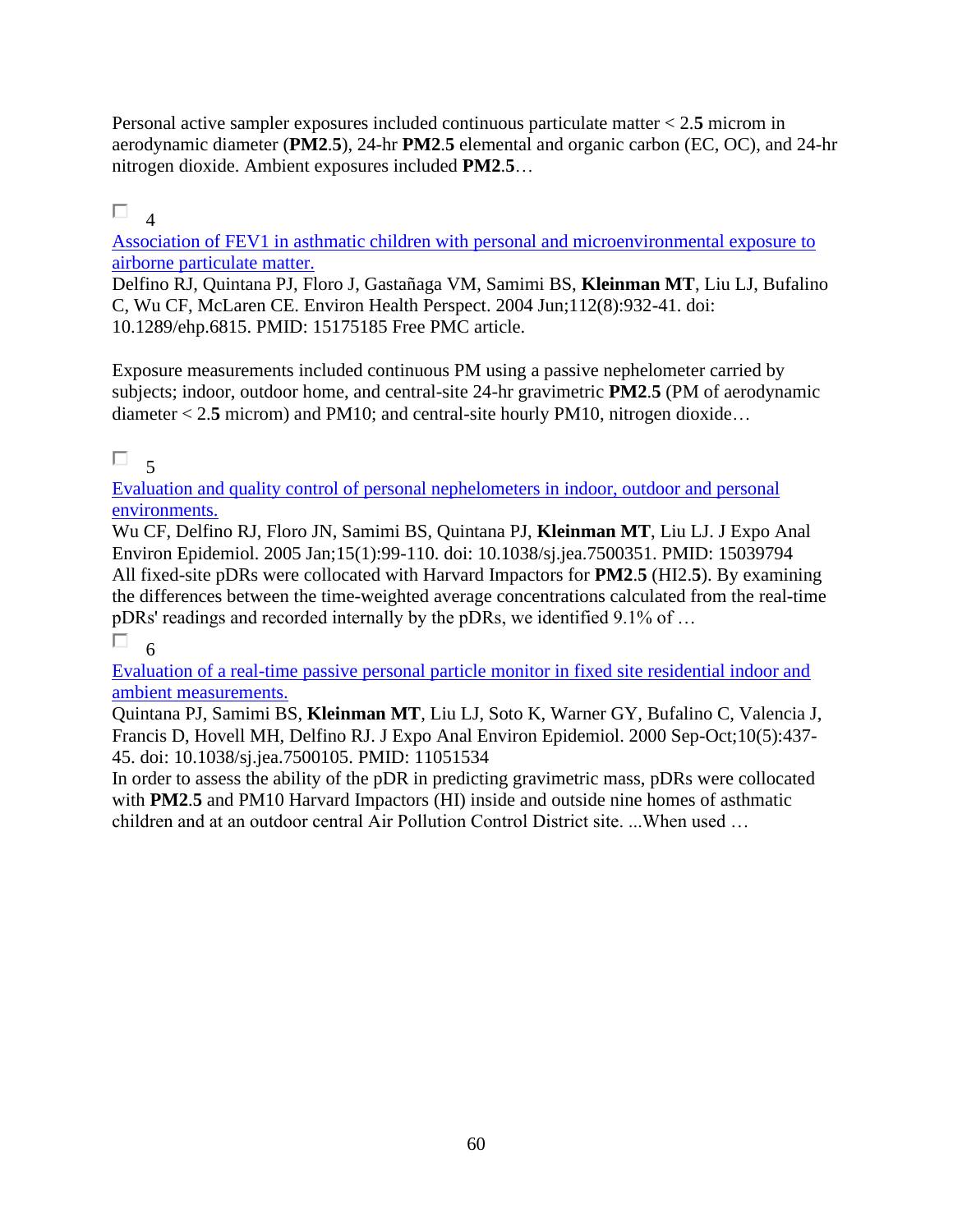### <https://pubmed.ncbi.nlm.nih.gov/?term=lovinsky-desir+s+air+pollution&sort=date&size=100>

### **Results by year**

Table representation of search results timeline featuring number of search results per year.

### **Year Number of Results**

•

## **Search Results**

12 results Page of 1 Select search result to email or save ⊽ 1

[The impact of environmental injustice and social determinants of health on the role of](https://pubmed.ncbi.nlm.nih.gov/34743831/) **air pollution** [in asthma and allergic disease in](https://pubmed.ncbi.nlm.nih.gov/34743831/) the United States.

Cook Q, Argenio K, **Lovinsky-Desir S.** J Allergy Clin Immunol. 2021 Nov;148(5):1089- 1101.e5. doi: 10.1016/j.jaci.2021.09.018. PMID: 34743831 Review.

There is clear evidence that exposure to environmental **air pollution** is associated with immune dysregulation, asthma, and other allergic diseases. However, the burden of **air pollution** exposure is not equally distributed across the United States. ...

П.  $\overline{\phantom{0}}$ 

[Locations of Adolescent Physical Activity in an Urban Environment and Their Associations with](https://pubmed.ncbi.nlm.nih.gov/32813558/)  **Air Pollution** [and Lung Function.](https://pubmed.ncbi.nlm.nih.gov/32813558/) 

**Lovinsky-Desir S**, Jung KH, Montilla M, Quinn J, Cahill J, Sheehan D, Perera F, Chillrud SN, Goldsmith J, Perzanowski M, Rundle A, Miller R. Ann Am Thorac Soc. 2021 Jan;18(1):84-92. doi: 10.1513/AnnalsATS.201910-792OC. PMID: 32813558

Rationale: Physical activity while being exposed to high concentrations of **air pollution** may lead to greater inhalation of pollutant particles and gases. ...Location-specific particulate matter  $\leq$ 2.5 microns and nitrogen dioxide (NO(2)) was determined based on lan ...

 $\Box$ <sup>3</sup>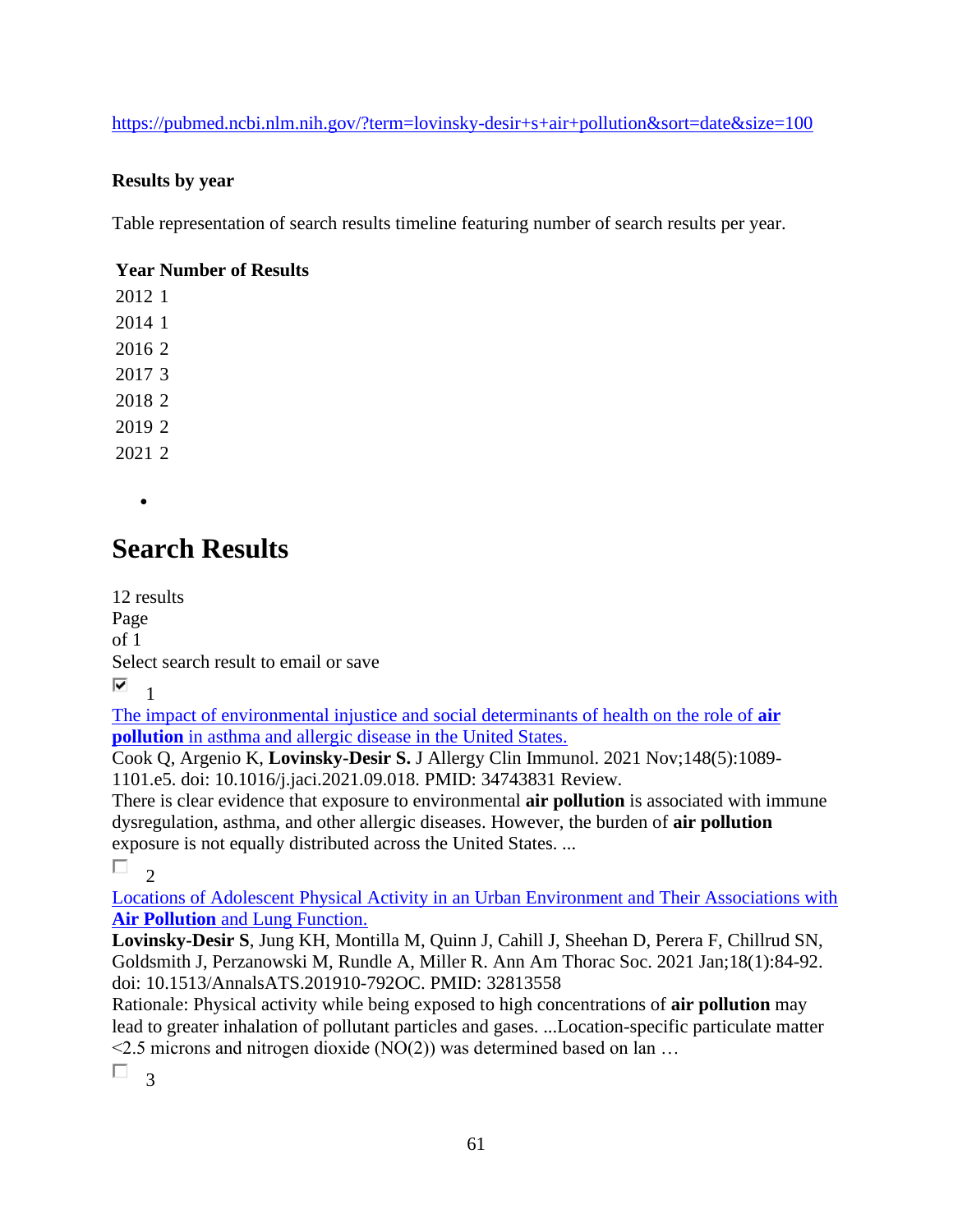[Associations of Timing and Mode of Commuting with In-Transit Black Carbon Exposure and](https://pubmed.ncbi.nlm.nih.gov/30958965/)  [Airway Inflammation: A Pilot Study.](https://pubmed.ncbi.nlm.nih.gov/30958965/) 

**Lovinsky-Desir S**, Miller RL, Chillrud SN, Perzanowski MS, Jung KH. Ann Am Thorac Soc. 2019 Jul;16(7):923-927. doi: 10.1513/AnnalsATS.201810-668RL. PMID: 30958965 Free PMC article. No abstract available.

П. 4

**Air pollution**[, urgent asthma medical visits and the modifying effect of neighborhood asthma](https://pubmed.ncbi.nlm.nih.gov/30337671/)  [prevalence.](https://pubmed.ncbi.nlm.nih.gov/30337671/) 

**Lovinsky-Desir S**, Acosta LM, Rundle AG, Miller RL, Goldstein IF, Jacobson JS, Chillrud SN, Perzanowski MS. Pediatr Res. 2019 Jan;85(1):36-42. doi: 10.1038/s41390-018-0189-3. Epub 2018 Oct 18. PMID: 30337671 Free PMC article.

METHODS: Through zip code, home addresses were linked to New York City Community **Air** Survey's land use regression model for street-level, annual average nitrogen dioxide (NO(2)), particulate matter (PM(2.5)), elemental carbon (EC), summer average ozone (O(3)), winter avera  $\Box$  5

Assessment of exposure to **air pollution** [in children: Determining whether wearing a personal](https://pubmed.ncbi.nlm.nih.gov/29913435/)  [monitor affects physical activity.](https://pubmed.ncbi.nlm.nih.gov/29913435/) 

**Lovinsky-Desir S**, Lawrence J, Jung KH, Rundle AG, Hoepner LA, Yan B, Perera F, Perzanowski MS, Miller RL, Chillrud SN. Environ Res. 2018 Oct;166:340-343. doi: 10.1016/j.envres.2018.06.017. Epub 2018 Jun 15. PMID: 29913435 Free PMC article. Personal **air pollution** monitoring in research studies should not interfere with usual patterns of behavior and bias results. In an urban pediatric cohort study we tested whether wearing an **air** monitor impacted activity time based on continuous watch-based acc …

П 6

[Physical activity, black carbon exposure, and DNA methylation in the](https://pubmed.ncbi.nlm.nih.gov/28630656/) *FOXP3* promoter.

**Lovinsky-Desir S**, Jung KH, Jezioro JR, Torrone DZ, de Planell-Saguer M, Yan B, Perera FP, Rundle AG, Perzanowski MS, Chillrud SN, Miller RL. Clin Epigenetics. 2017 Jun 13;9:65. doi: 10.1186/s13148-017-0364-0. eCollection 2017. PMID: 28630656 Free PMC article. This paradoxical relationship may be linked to altered T regulatory (Treg) cell activity, which increases with exercise and suppresses airway inflammation, but decreases in association with exposure to **air pollution**. To clarify these relationships, we investigated b …

 $\Box$  7

[Effect of personal exposure to black carbon on changes in allergic asthma gene methylation](https://pubmed.ncbi.nlm.nih.gov/28588744/)  measured 5 [days later in urban children: importance of allergic sensitization.](https://pubmed.ncbi.nlm.nih.gov/28588744/) 

Jung KH, **Lovinsky-Desir S**, Yan B, Torrone D, Lawrence J, Jezioro JR, Perzanowski M, Perera FP, Chillrud SN, Miller RL. Clin Epigenetics. 2017 Jun 2;9:61. doi: 10.1186/s13148-017-0361- 3. eCollection 2017. PMID: 28588744 Free PMC article.

BACKGROUND: Asthma gene DNA methylation may underlie the effects of **air pollution** on airway inflammation. However, the temporality and individual susceptibility to environmental epigenetic regulation of asthma has not been fully elucidated. ...

 $\Box$  $\overline{Q}$ 

Short-term exposure to  $PM_{2.5}$  and vanadium and changes in asthma gene DNA methylation and [lung function decrements among urban children.](https://pubmed.ncbi.nlm.nih.gov/28424066/)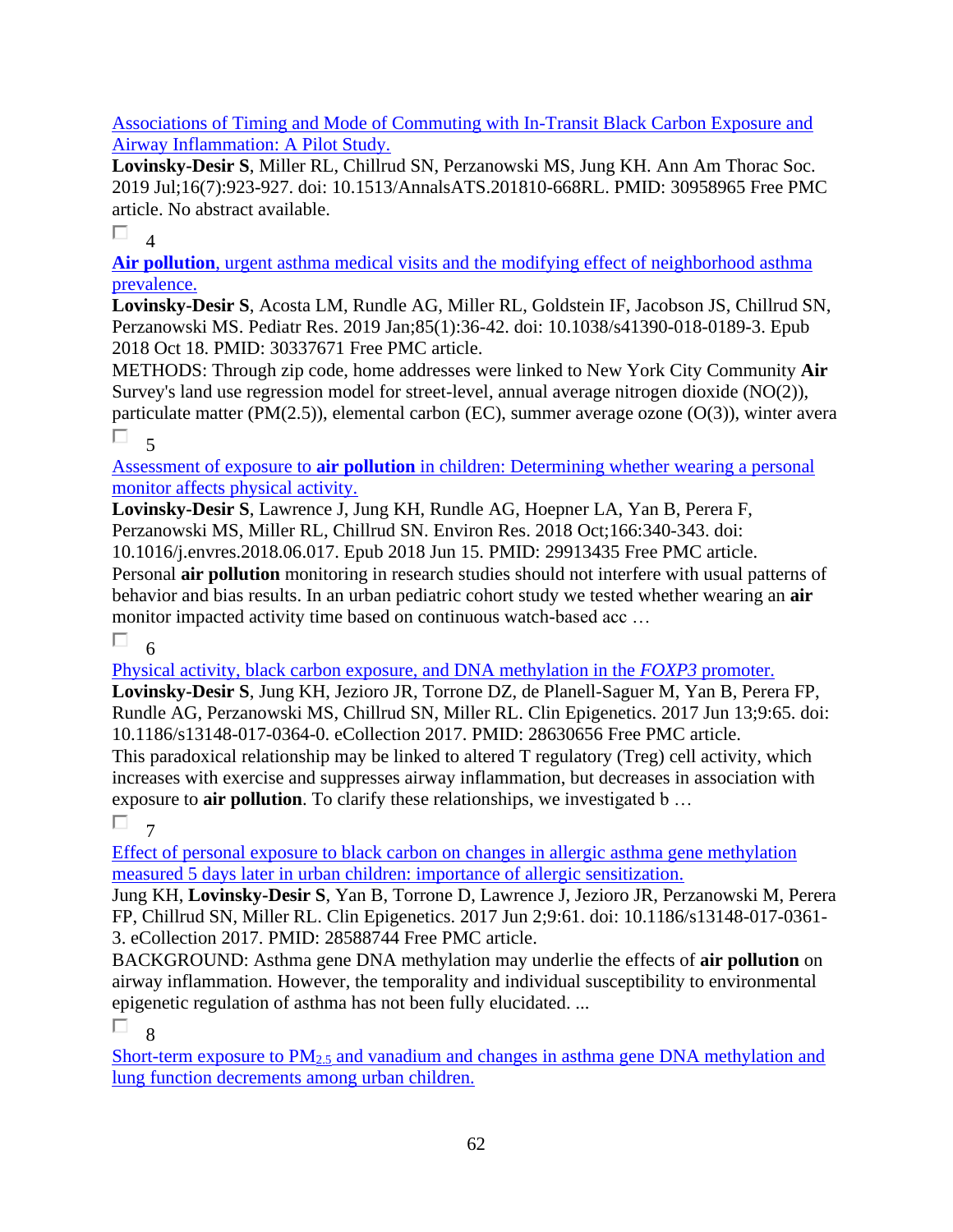Jung KH, Torrone D, **Lovinsky-Desir S**, Perzanowski M, Bautista J, Jezioro JR, Hoepner L, Ross J, Perera FP, Chillrud SN, Miller RL. Respir Res. 2017 Apr 19;18(1):63. doi: 10.1186/s12931-017-0550-9. PMID: 28424066 Free PMC article.

BACKGROUND: Both short and long-term exposure to traffic-related **air** pollutants have been associated with asthma and reduced lung function. ...CONCLUSIONS: Exposure to V was associated with altered DNA methylation of allergic and proinflammatory asthma genes implicated in …

 $\Box$ 

 $\overline{Q}$ 

[Physical activity, black carbon exposure and airway inflammation in an urban adolescent cohort.](https://pubmed.ncbi.nlm.nih.gov/27694044/)  **Lovinsky-Desir S**, Jung KH, Rundle AG, Hoepner LA, Bautista JB, Perera FP, Chillrud SN, Perzanowski MS, Miller RL. Environ Res. 2016 Nov;151:756-762. doi:

10.1016/j.envres.2016.09.005. Epub 2016 Sep 29. PMID: 27694044 Free PMC article. OBJECTIVE: Regular physical activity can improve cardiopulmonary health; however, increased respiratory rates and tidal volumes during activity may increase the effective internal dose of **air pollution** exposure. Our objective was to investigate the impact of black c …

П 10

[Differences in Ambient Polycyclic Aromatic Hydrocarbon Concentrations between Streets and](https://pubmed.ncbi.nlm.nih.gov/26771626/)  [Alleys in New York City: Open Space vs. Semi-Closed Space.](https://pubmed.ncbi.nlm.nih.gov/26771626/) 

**Lovinsky-Desir S**, Miller RL, Bautista J, Gil EN, Chillrud SN, Yan B, Camann D, Perera FP, Jung KH. Int J Environ Res Public Health. 2016 Jan 12;13(1):127. doi: 10.3390/ijerph13010127. PMID: 26771626 Free PMC article.

П 11

Time [trends of polycyclic aromatic hydrocarbon exposure in New York City from 2001 to 2012:](https://pubmed.ncbi.nlm.nih.gov/24709094/)  assessed by repeat **air** [and urine samples.](https://pubmed.ncbi.nlm.nih.gov/24709094/) 

Jung KH, Liu B, **Lovinsky-Desir S**, Yan B, Camann D, Sjodin A, Li Z, Perera F, Kinney P, Chillrud S, Miller RL. Environ Res. 2014 May;131:95-103. doi: 10.1016/j.envres.2014.02.017. Epub 2014 Apr 5. PMID: 24709094 Free PMC article.

We hypothesized that PAH levels, measured repeatedly from residential indoor and outdoor monitors, and childrens urinary concentrations of PAH metabolites, would decrease following policy interventions to reduce traffic-related **air pollution**. METHODS: Indoor PAH (pa …

П.  $12$ 

[Epigenetics, asthma, and allergic diseases: a review of the latest advancements.](https://pubmed.ncbi.nlm.nih.gov/22451193/)  **Lovinsky-Desir S**, Miller RL. Curr Allergy Asthma Rep. 2012 Jun;12(3):211-20. doi: 10.1007/s11882-012-0257-4. PMID: 22451193 Free PMC article. Review.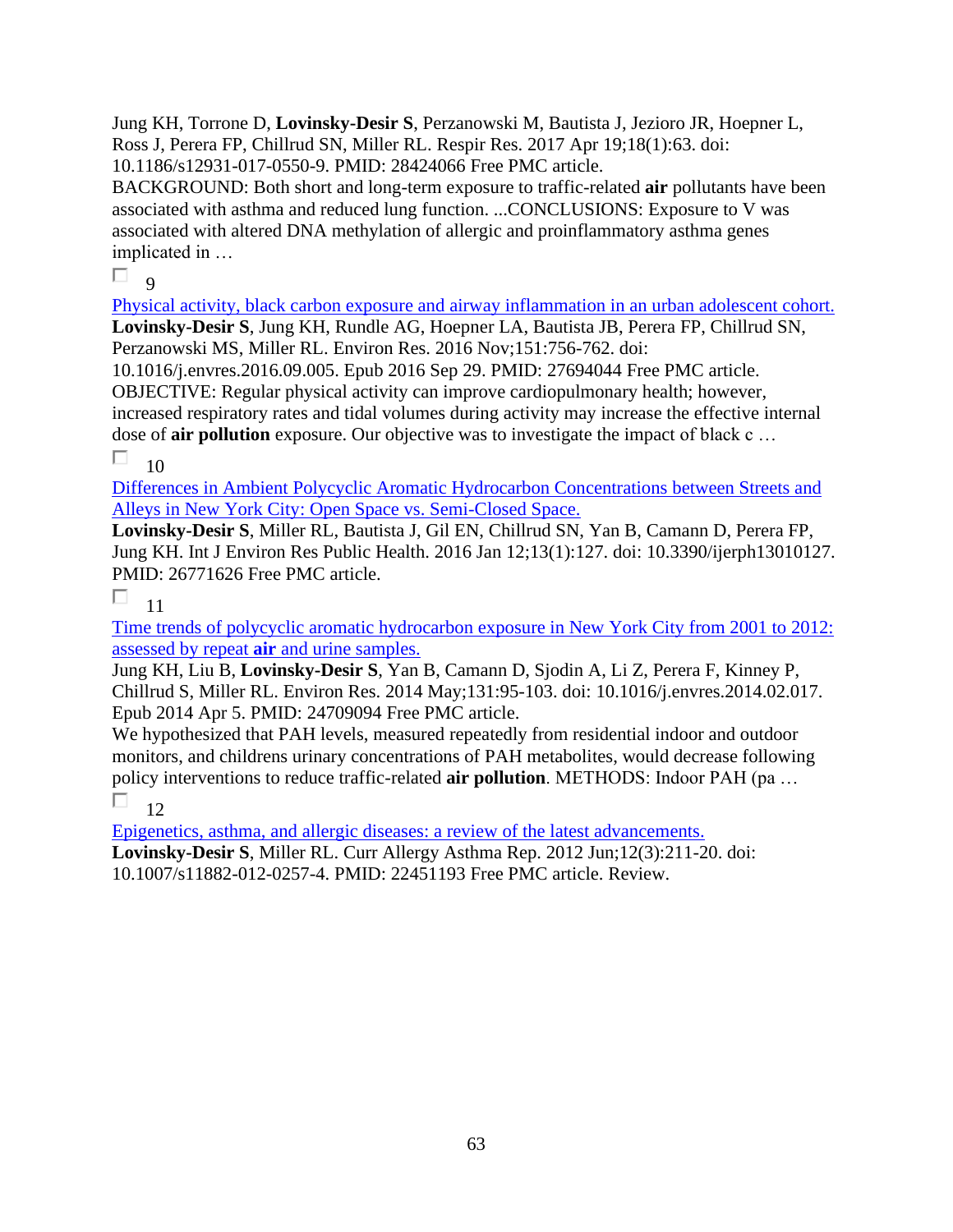<https://pubmed.ncbi.nlm.nih.gov/?term=Peel+jl+PM2.5&sort=date&size=100>

### **Results by year**

Table representation of search results timeline featuring number of search results per year.

### **Year Number of Results**

## **Search Results**

14 results Page of 1 Select search result to email or save  $\Box$ <sub>1</sub>

[Design and Rationale of the HAPIN Study: A Multicountry Randomized Controlled Trial to](https://pubmed.ncbi.nlm.nih.gov/32347766/)  [Assess the Effect of Liquefied Petroleum Gas Stove and Continuous Fuel Distribution.](https://pubmed.ncbi.nlm.nih.gov/32347766/) 

Clasen T, Checkley W, **Peel JL**, Balakrishnan K, McCracken JP, Rosa G, Thompson LM, Barr DB, Clark ML, Johnson MA, Waller LA, Jaacks LM, Steenland K, Miranda JJ, Chang HH, Kim DY, McCollum ED, Davila-Roman VG, Papageorghiou A, Rosenthal JP; HAPIN Investigators. Environ Health Perspect. 2020 Apr;128(4):47008. doi: 10.1289/EHP6407. Epub 2020 Apr 29. PMID: 32347766 Free PMC article.

We are assessing stove and fuel use, conducting repeated personal and kitchen exposure assessments of fine particulate matter with aerodynamic diameter 2.**5** mum (**PM2**.**5**), carbon monoxide (CO), and black carbon (BC), and collecting dried blood spots (DBS) and ur … П.  $\mathcal{D}$ 

[Air Pollutant Exposure and Stove Use Assessment Methods for the Household Air Pollution](https://pubmed.ncbi.nlm.nih.gov/32347764/)  [Intervention Network \(HAPIN\) Trial.](https://pubmed.ncbi.nlm.nih.gov/32347764/) 

Johnson MA, Steenland K, Piedrahita R, Clark ML, Pillarisetti A, Balakrishnan K, **Peel JL**, Naeher LP, Liao J, Wilson D, Sarnat J, Underhill LJ, Burrowes V, McCracken JP, Rosa G, Rosenthal J, Sambandam S, de Leon O, Kirby MA, Kearns K, Checkley W, Clasen T; HAPIN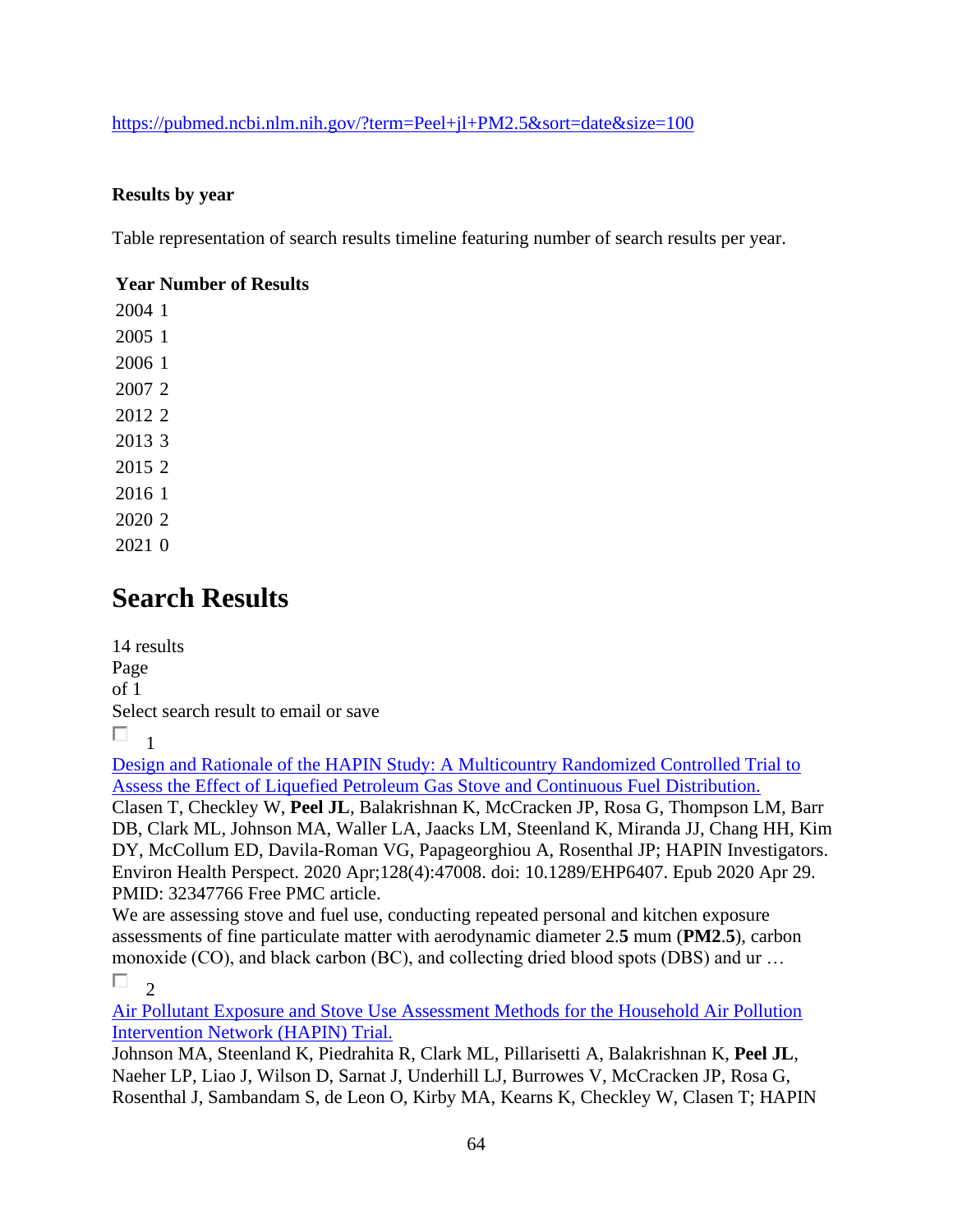Investigators. Environ Health Perspect. 2020 Apr;128(4):47009. doi: 10.1289/EHP6422. Epub 2020 Apr 29. PMID: 32347764 Free PMC article.

METHODS: Exposure measurements are being conducted over the 3-y time frame of the field study. We are measuring fine particulate matter [PM < 2.**5** mum in aerodynamic diameter (**PM2**.**5**)] with the Enhanced Children's MicroPEM (RTI International), carbon monoxid

… П

3

[The Fort Collins Commuter Study: Impact of route type and transport mode on personal](https://pubmed.ncbi.nlm.nih.gov/26507004/)  [exposure to multiple air pollutants.](https://pubmed.ncbi.nlm.nih.gov/26507004/) 

Good N, Mölter A, Ackerson C, Bachand A, Carpenter T, Clark ML, Fedak KM, Kayne A, Koehler K, Moore B, L'Orange C, Quinn C, Ugave V, Stuart AL, **Peel JL**, Volckens J. J Expo Sci Environ Epidemiol. 2016 Jun;26(4):397-404. doi: 10.1038/jes.2015.68. Epub 2015 Oct 28. PMID: 26507004 Free PMC article.

We analyzed within-person difference in exposures to multiple air pollutants (black carbon (BC), carbon monoxide (CO), ultrafine particle number concentration (PNC), and fine particulate matter (PM2.5)) during commutes between the home and workplace for 45 participa ...

П  $\overline{\mathbf{A}}$ 

[The short-term association of selected components of fine particulate matter and mortality in the](https://pubmed.ncbi.nlm.nih.gov/26047618/)  [Denver Aerosol Sources and](https://pubmed.ncbi.nlm.nih.gov/26047618/) Health (DASH) study.

Kim SY, Dutton SJ, Sheppard L, Hannigan MP, Miller SL, Milford JB, **Peel JL**, Vedal S. Environ Health. 2015 Jun 6;14:49. doi: 10.1186/s12940-015-0037-4. PMID: 26047618 Free PMC article.

BACKGROUND: Associations of short-term exposure to fine particulate matter (**PM2**.**5**) with daily mortality may be due to specific **PM2**.**5** chemical components. Daily concentrations of **PM2.5** components were measured over five years in Denver to ...

 $\Box$ 

[Errors in coarse particulate matter mass concentrations and spatiotemporal characteristics when](https://pubmed.ncbi.nlm.nih.gov/24558702/)  [using subtraction estimation methods.](https://pubmed.ncbi.nlm.nih.gov/24558702/) 

Clements N, Milford JB, Miller SL, Navidi W, **Peel JL**, Hannigan MP. J Air Waste Manag Assoc. 2013 Dec;63(12):1386-98. doi: 10.1080/10962247.2013.816643. PMID: 24558702 In studies of coarse particulate matter (PM10-2.**5**), mass concentrations are often estimated through the subtraction of **PM2**.**5** from collocated PM10 tapered element oscillating microbalance (TEOM) measurements. ...A regression-based model was developed for remov …

П 6

[The sensitivity of health effect estimates from time-series studies to fine particulate matter](https://pubmed.ncbi.nlm.nih.gov/23673462/)  [component sampling schedule.](https://pubmed.ncbi.nlm.nih.gov/23673462/) 

Kim SY, Sheppard L, Hannigan MP, Dutton SJ, **Peel JL**, Clark ML, Vedal S. J Expo Sci Environ Epidemiol. 2013 Sep-Oct;23(5):481-6. doi: 10.1038/jes.2013.28. Epub 2013 May 15. PMID: 23673462 Free PMC article.

The US Environmental Protection Agency air pollution monitoring data have been a valuable resource commonly used for investigating the associations between short-term exposures to **PM2.5** chemical components and human health. However, the temporally sparse sampling on ...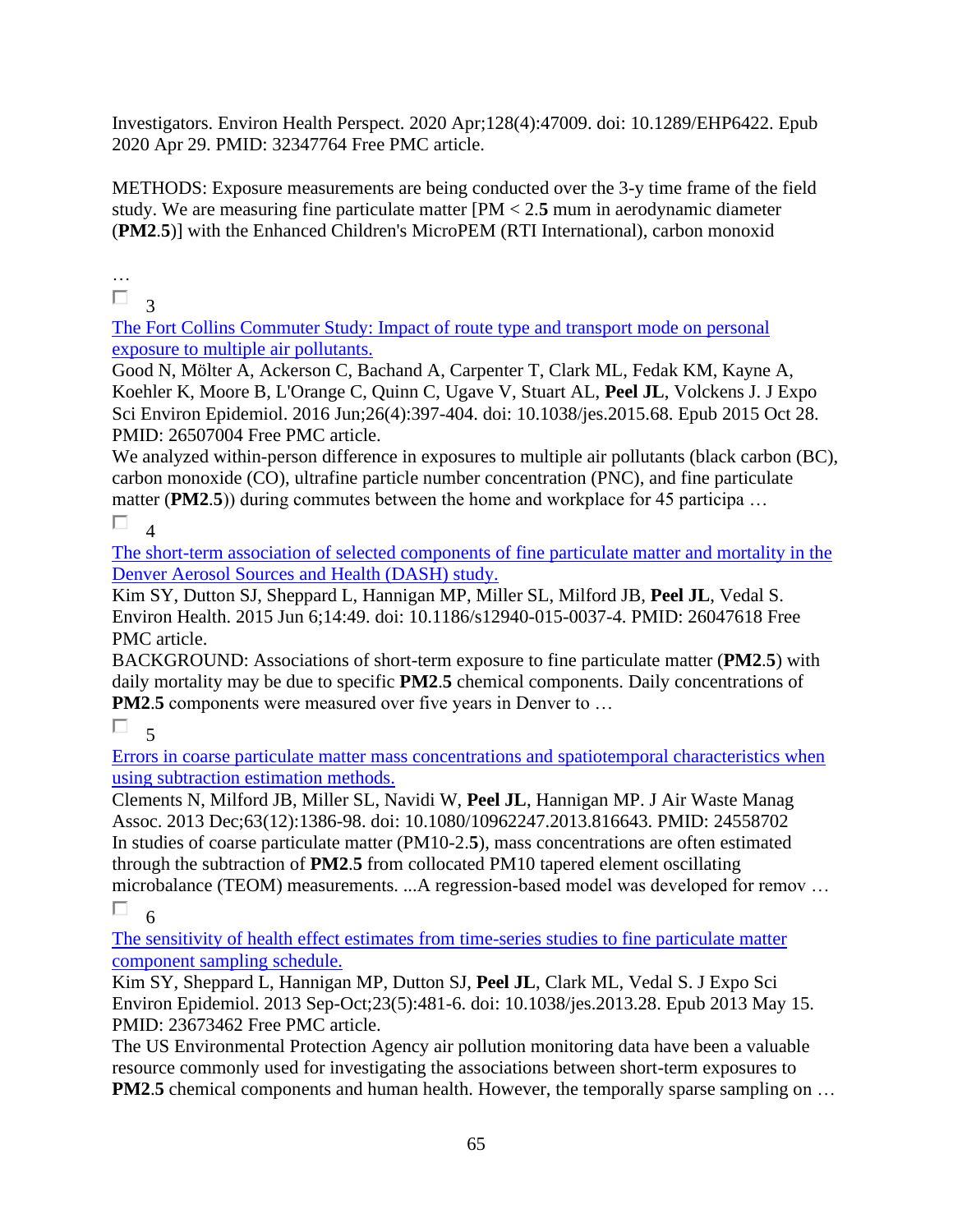### $\Box$ <sub>7</sub>

[Positive matrix factorization of a 32-month series of daily PM\(2.](https://pubmed.ncbi.nlm.nih.gov/25214809/)**5**) speciation data with [incorporation of temperature stratification.](https://pubmed.ncbi.nlm.nih.gov/25214809/) 

Xie M, Piedrahita R, Dutton SJ, Milford JB, Hemann JG, **Peel JL**, Miller SL, Kim SY, Vedal S, Sheppard L, Hannigan MP. Atmos Environ (1994). 2013 Feb 1;65:11-20. doi:

10.1016/j.atmosenv.2012.09.034. PMID: 25214809 Free PMC article.

This study presents source apportionment results for PM(2.**5**) from applying positive matrix factorization (PMF) to a 32-month series of daily PM(2.**5**) compositional data from Denver, CO, including concentrations of sulfate, nitrate, bulk elemental carbon (EC) and orga …

П 8

[Intra-urban spatial variability of PM\(2.](https://pubmed.ncbi.nlm.nih.gov/25525406/)**5**)-bound carbonaceous components.

Xie M, Coons TL, Dutton SJ, Milford JB, Miller SL, **Peel JL**, Vedal S, Hannigan MP. Atmos Environ (1994). 2012 Dec;60:486-494. doi: 10.1016/j.atmosenv.2012.05.041. PMID: 25525406 Free PMC article.

The Denver Aerosol Sources and Health (DASH) study was designed to evaluate associations between PM(2.**5**) species and sources and adverse human health effects. The DASH study generated a five-year (2003-2007) time series of daily speciated PM(2.**5**) concentration measu … П  $\alpha$ 

[The temporal lag structure of short-term associations of fine particulate matter chemical](https://pubmed.ncbi.nlm.nih.gov/22609899/)  [constituents and cardiovascular and respiratory hospitalizations.](https://pubmed.ncbi.nlm.nih.gov/22609899/) 

Kim SY, **Peel JL**, Hannigan MP, Dutton SJ, Sheppard L, Clark ML, Vedal S. Environ Health Perspect. 2012 Aug;120(8):1094-9. doi: 10.1289/ehp.1104721. Epub 2012 May 18. PMID: 22609899 Free PMC article.

The lag pattern of **PM2**.**5** chemical constituents has not been well investigated, largely because daily data have not been available. OBJECTIVES: We explored the lag structure for hospital admissions using daily **PM2**.**5** chemical constituent data for **5** …

#### $\Box$ 10

[Multipollutant modeling issues in a study of ambient air quality and emergency department visits](https://pubmed.ncbi.nlm.nih.gov/18079762/)  [in Atlanta.](https://pubmed.ncbi.nlm.nih.gov/18079762/) 

Tolbert PE, Klein M, **Peel JL**, Sarnat SE, Sarnat JA. J Expo Sci Environ Epidemiol. 2007 Dec;17 Suppl 2:S29-35. doi: 10.1038/sj.jes.7500625. PMID: 18079762

Poisson generalized linear models were used to examine outcome counts in relation to 3-day moving average concentrations of pollutants of a priori interest (ozone, nitrogen dioxide, carbon monoxide, sulfur dioxide, oxygenated hydrocarbons, PM10, coarse PM, **PM2**.**5**, an …

П 11

[Ambient air pollution and cardiac arrhythmias in patients with implantable defibrillators.](https://pubmed.ncbi.nlm.nih.gov/17700247/) 

Metzger KB, Klein M, Flanders WD, **Peel JL**, Mulholland JA, Langberg JJ, Tolbert PE. Epidemiology. 2007 Sep;18(5):585-92. doi: 10.1097/EDE.0b013e318124ff0e. PMID: 17700247 The air quality data included daily measurements of PM10, ozone, nitrogen dioxide, carbon monoxide, and sulfur dioxide for the entire study period, as well as speciated measurements of **PM2.5** mass and oxygenated hydrocarbons for the final 4 years of the study. ...

П 12

[Effects of instrument precision and spatial variability on the assessment of the temporal variation](https://pubmed.ncbi.nlm.nih.gov/16805413/)  [of ambient air pollution in Atlanta, Georgia.](https://pubmed.ncbi.nlm.nih.gov/16805413/)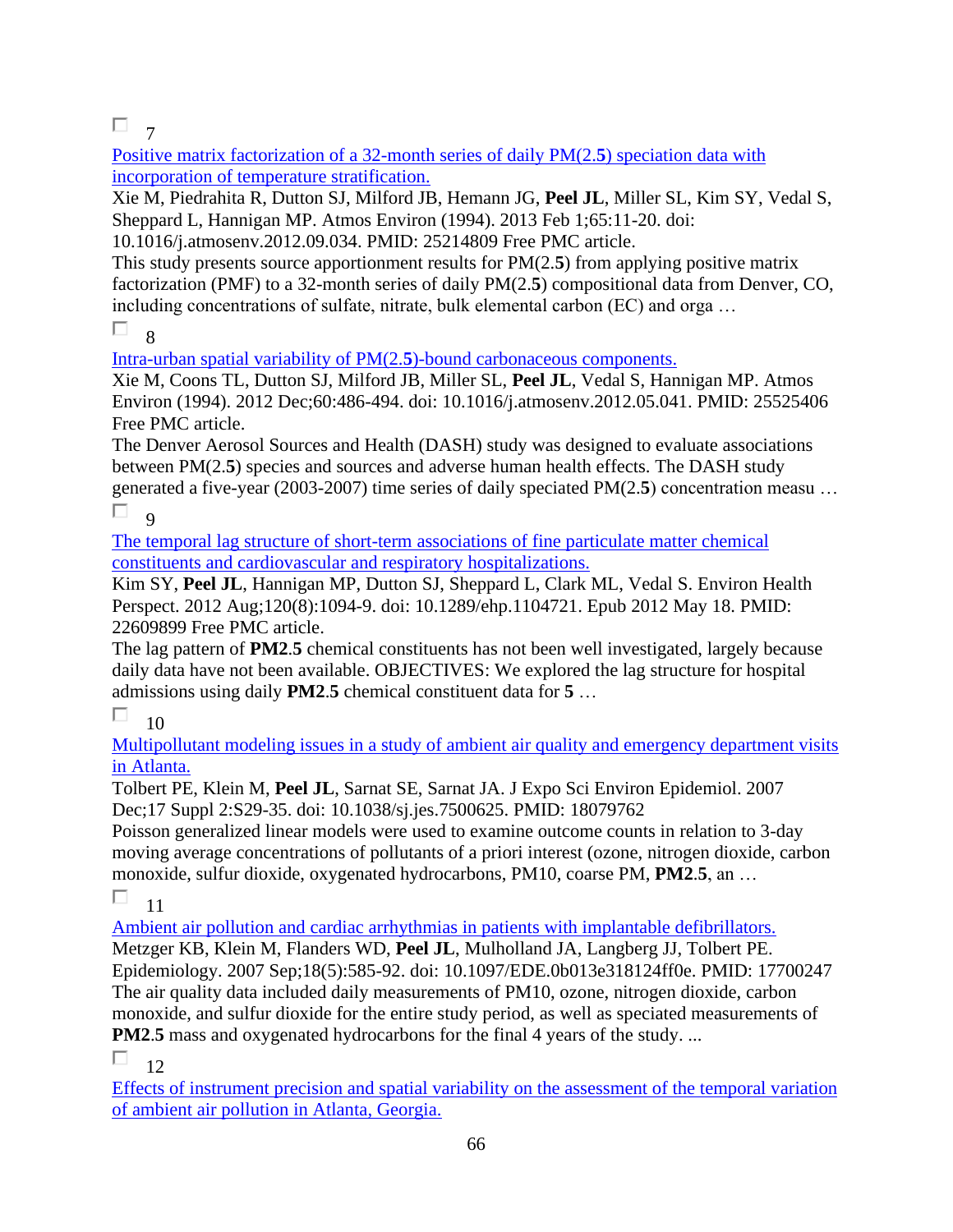Wade KS, Mulholland JA, Marmur A, Russell AG, Hartsell B, Edgerton E, Klein M, Waller L, Peel JL, Tolbert PE. J Air Waste Manag Assoc. 2006 Jun;56(6):876-88. doi:

10.1080/10473289.2006.10464499. PMID: 16805413

Modified semivariograms are used to quantify the effects of instrument precision and spatial variability on the assessment of daily metrics of ambient gaseous pollutants (SO2, CO, NOx, and O3) and fine particulate matter ([**PM2**.**5**] **PM2**.**5** mass, sulfate, n …

П 13

[Ambient air pollution and respiratory emergency department visits.](https://pubmed.ncbi.nlm.nih.gov/15703530/) 

Peel JL, Tolbert PE, Klein M, Metzger KB, Flanders WD, Todd K, Mulholland JA, Ryan PB, Frumkin H. Epidemiology. 2005 Mar;16(2):164-74. doi: 10.1097/01.ede.0000152905.42113.db. PMID: 15703530

More refined assessment has been limited by study size and available air quality data.

METHODS: Measurements of **5** pollutants (particulate matter [PM10], ozone, nitrogen dioxide [NO2], carbon monoxide [CO], and sulfur dioxide [SO2]) were available for the entire study perio …

П 14

[Ambient air pollution and cardiovascular emergency department visits.](https://pubmed.ncbi.nlm.nih.gov/14712146/) 

Metzger KB, Tolbert PE, Klein M, **Peel JL**, Flanders WD, Todd K, Mulholland JA, Ryan PB, Frumkin H. Epidemiology. 2004 Jan;15(1):46-56. doi: 10.1097/01.EDE.0000101748.28283.97. PMID: 14712146

RESULTS: Using an a priori 3-day moving average in single-pollutant models, CVD visits were associated with NO2, CO, **PM2**.**5**, organic carbon, elemental carbon, and oxygenated hydrocarbons. ...CONCLUSIONS: These findings provide evidence for an association between  $CVD$  ...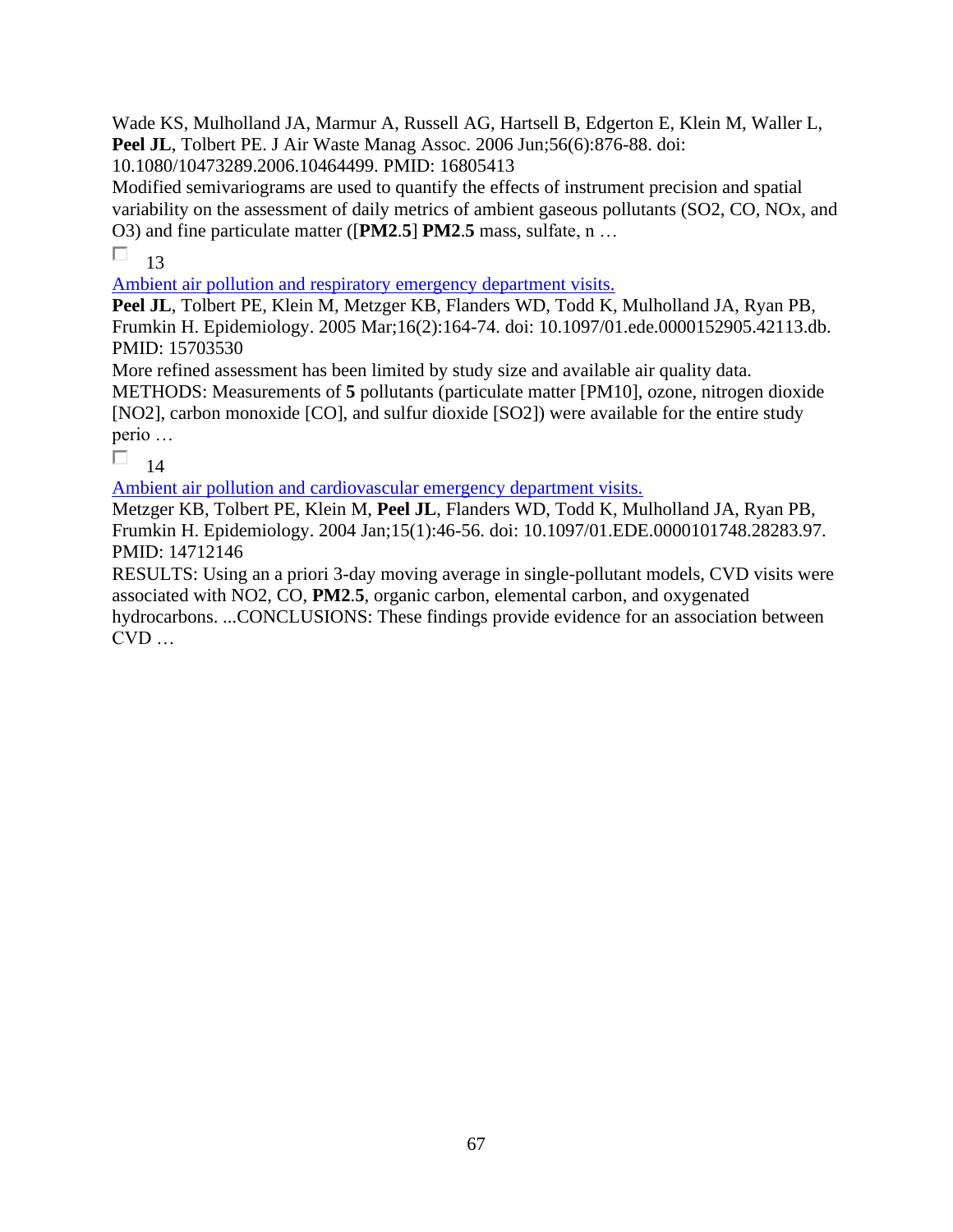### <https://pubmed.ncbi.nlm.nih.gov/?term=Rich+DQ+PM2.5&sort=date&size=100>

### **Results by year**

Table representation of search results timeline featuring number of search results per year.

### **Year Number of Results**

•

## **Search Results**

19 results Page of 1 Select search result to email or save

 $\Box$ 1

[Neurodegenerative hospital admissions and long-term exposure to ambient fine particle air](https://pubmed.ncbi.nlm.nih.gov/33010415/)  [pollution.](https://pubmed.ncbi.nlm.nih.gov/33010415/) 

van Wijngaarden E, **Rich DQ**, Zhang W, Thurston SW, Lin S, Croft DP, Squizzato S, Masiol M, Hopke PK. Ann Epidemiol. 2021 Feb;54:79-86.e4. doi: 10.1016/j.annepidem.2020.09.012. Epub 2020 Sep 30. PMID: 33010415

Increased source-specific **PM2**.**5** concentrations were associated with both increased (e.g., secondary sulfates and diesel emissions) and decreased rates (e.g., secondary nitrate and sparkignition vehicular emissions) of neurodegenerative admissions. CONCLUSIONS: We d …

 $\Box$ 

[Ambient and Controlled Particle Exposures as Triggers for Acute ECG Changes.](https://pubmed.ncbi.nlm.nih.gov/28661614/) 

**Rich DQ**, Peters A, Schneider A, Zareba W, Breitner S, Oakes D, Wiltshire J, Kane C, Frampton MW, Hampel R, Hopke PK, Cyrys J, Utell MJ. Res Rep Health Eff Inst. 2016 May;(186):5-75. PMID: 28661614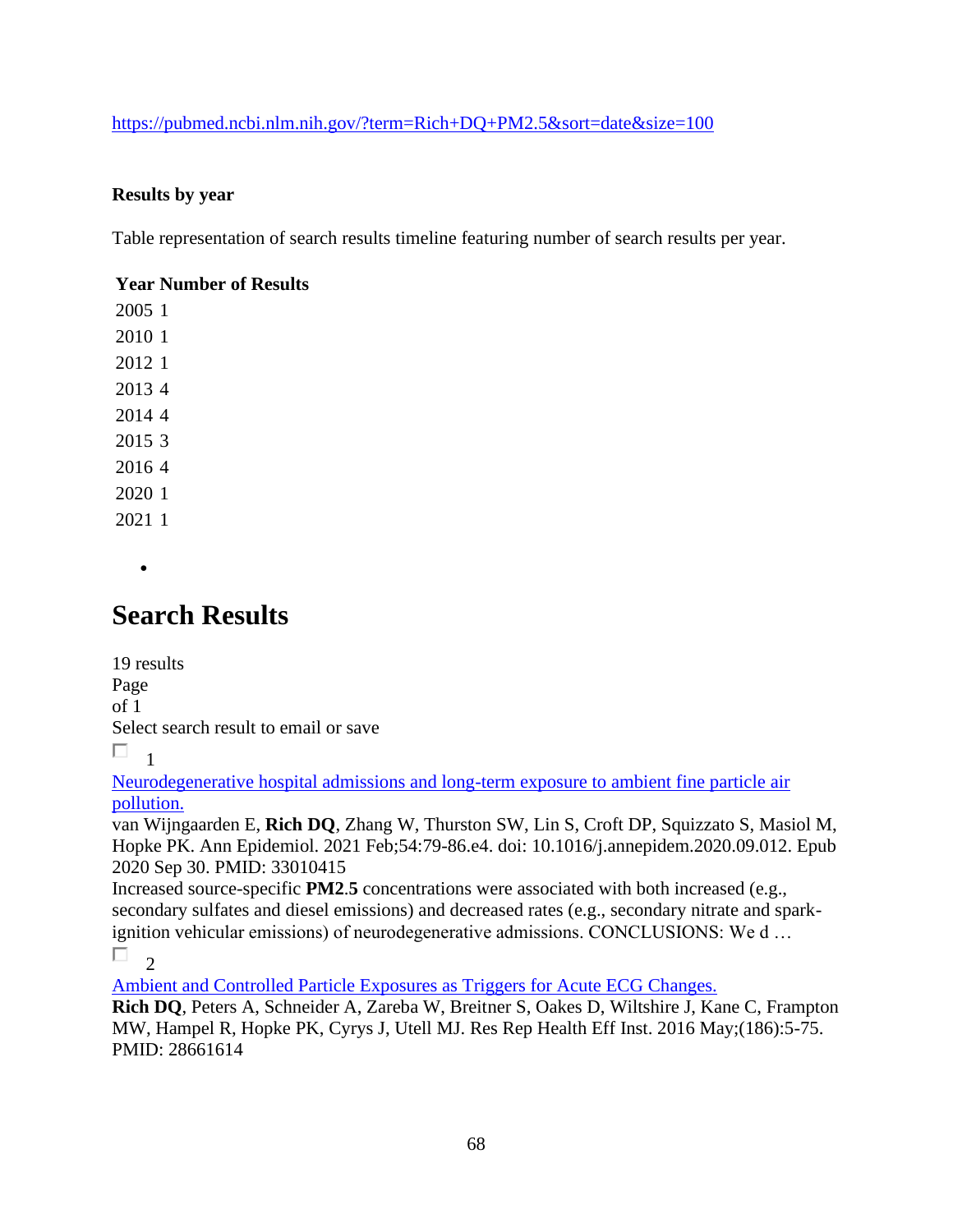In the REHAB study, IQR increases in **PM2**.**5** concentrations lagged **5** and 6 hours and AMP concentra- tions in the concurrent hour and lagged up to **5** hours were associated with 1%-2% decreases in SDNN (e.g., **PM2**.**5** lagged 4 hours: -2.13%; 95% …

П 3

[Does total antioxidant capacity modify adverse cardiac responses associated with ambient](https://pubmed.ncbi.nlm.nih.gov/27174779/)  [ultrafine, accumulation mode, and fine particles in patients undergoing cardiac rehabilitation?](https://pubmed.ncbi.nlm.nih.gov/27174779/)  Wang M, Utell MJ, Schneider A, Zareba W, Frampton MW, Oakes D, Hopke PK, Wiltshire J, Kane C, Peters A, Breitner S, Chalupa D, **Rich DQ.** Environ Res. 2016 Aug;149:15-22. doi: 10.1016/j.envres.2016.04.031. Epub 2016 May 10. PMID: 27174779 Free PMC article. RESULTS: Based on subject-visits with available TAC, we observed increases in SBP, Creactive protein, and fibrinogen, and decreases in rMSSD (square root of the mean of the sum of the squared differences between adjacent normal to normal intervals) and SDNN (standard deviation o …

П 4

[Increases in ambient particulate matter air pollution, acute changes in platelet function, and](https://pubmed.ncbi.nlm.nih.gov/27029326/)  [effect modification by aspirin and omega-3 fatty acids: A panel study.](https://pubmed.ncbi.nlm.nih.gov/27029326/) 

Becerra AZ, Georas S, Brenna JT, Hopke PK, Kane C, Chalupa D, Frampton MW, Block R, **Rich DQ.** J Toxicol Environ Health A. 2016;79(6):287-98. doi:

10.1080/15287394.2016.1157539. Epub 2016 Mar 30. PMID: 27029326 Free PMC article. Using linear mixed models, adjusted for relative humidity, temperature, visit number, and season, changes in three platelet function measures including (1) aggregation induced by adenosine diphosphate (ADP), (2) aggregation induced by collagen, and (3) thromboxane B2 production w …

П  $\leq$ 

[Urinary polycyclic aromatic hydrocarbon metabolites as biomarkers of exposure to traffic](https://pubmed.ncbi.nlm.nih.gov/26382649/)[emitted pollutants.](https://pubmed.ncbi.nlm.nih.gov/26382649/) 

Gong J, Zhu T, Kipen H, **Rich DQ**, Huang W, Lin WT, Hu M, Zhang JJ. Environ Int. 2015 Dec;85:104-10. doi: 10.1016/j.envint.2015.09.003. Epub 2015 Sep 16. PMID: 26382649 Free PMC article.

Urines were analyzed for the sum of 1&2-amino-naphthalene (metabolites of 1- and 2-nitronaphthalene) and 1-amino-pyrene (a metabolite of 1-nitro-pyrene), using an HPLC-fluorescence method. Within the same time periods, **PM2**.**5** mass and constituents were measured, … П 6

[Fine Particulates, Preterm Birth, and Membrane Rupture in Rochester, NY.](https://pubmed.ncbi.nlm.nih.gov/26247489/) 

Pereira G, Evans KA, **Rich DQ**, Bracken MB, Bell ML. Epidemiology. 2016 Jan;27(1):66-73. doi: 10.1097/EDE.0000000000000366. PMID: 26247489

BACKGROUND: It remains unclear whether fine particulate (**PM2**.**5**) exposure affects risk of preterm birth and prelabor rupture of membranes. ...We did not observe an association between **PM2.5** concentrations and prelabor rupture of membranes....

Π. 7

[Triggering of myocardial infarction by increased ambient fine particle concentration: Effect](https://pubmed.ncbi.nlm.nih.gov/26209764/)  [modification by source direction.](https://pubmed.ncbi.nlm.nih.gov/26209764/)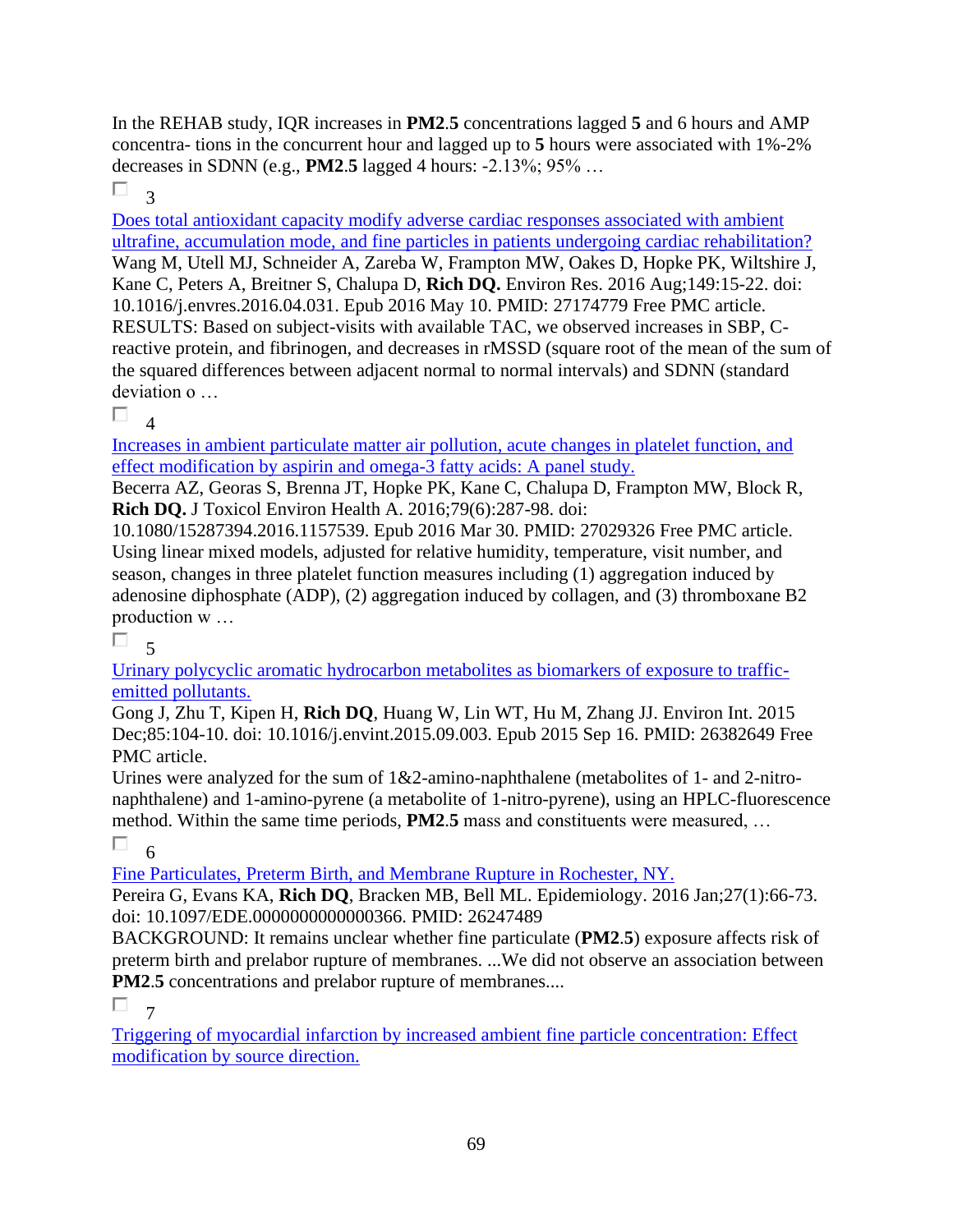Hopke PK, Kane C, Utell MJ, Chalupa DC, Kumar P, Ling F, Gardner B, **Rich DQ.** Environ Res. 2015 Oct;142:374-9. doi: 10.1016/j.envres.2015.06.037. Epub 2015 Jul 25. PMID: 26209764 Free PMC article.

We examined if this association was modified by **PM2**.**5** source direction. METHODS: We used the NOAA HYbrid Single-Particle Lagrangian Trajectory (HYSPLIT) model to calculate each hourly air mass location for the 24 hours before each case or control time period in our ... П. 8

[Differences in Birth Weight Associated with the 2008 Beijing Olympics Air Pollution](https://pubmed.ncbi.nlm.nih.gov/25919693/)  [Reduction: Results from a Natural Experiment.](https://pubmed.ncbi.nlm.nih.gov/25919693/) 

**Rich DQ**, Liu K, Zhang J, Thurston SW, Stevens TP, Pan Y, Kane C, Weinberger B, Ohman-Strickland P, Woodruff TJ, Duan X, Assibey-Mensah V, Zhang J. Environ Health Perspect. 2015 Sep;123(9):880-7. doi: 10.1289/ehp.1408795. Epub 2015 Apr 28. PMID: 25919693 Free PMC article.

We also estimated the difference in birth weight associated with interquartile range (IOR) increases in mean ambient particulate matter 2.**5** mum in aerodynamic diameter (**PM2**.**5**), sulfur dioxide (SO2), nitrogen dioxide (NO2), and carbon monoxide (CO) concentrati …

П.  $\Omega$ 

[The cardiopulmonary effects of ambient air pollution and mechanistic pathways: a comparative](https://pubmed.ncbi.nlm.nih.gov/25502951/)  [hierarchical pathway analysis.](https://pubmed.ncbi.nlm.nih.gov/25502951/) 

Roy A, Gong J, Thomas DC, Zhang J, Kipen HM, **Rich DQ**, Zhu T, Huang W, Hu M, Wang G, Wang Y, Zhu P, Lu SE, Ohman-Strickland P, Diehl SR, Eckel SP. PLoS One. 2014 Dec 12;9(12):e114913. doi: 10.1371/journal.pone.0114913. eCollection 2014. PMID: 25502951 Free PMC article.

Four biomarkers of pulmonary inflammation and oxidative stress, five biomarkers of systemic inflammation and oxidative stress, ten parameters of autonomic function, and three biomarkers of hemostasis were repeatedly measured in 125 young adults, along with daily concentrations of

…

П 10

[Comparisons of ultrafine and fine particles in their associations with biomarkers reflecting](https://pubmed.ncbi.nlm.nih.gov/24666379/)  [physiological pathways.](https://pubmed.ncbi.nlm.nih.gov/24666379/) 

Gong J, Zhu T, Kipen H, Wang G, Hu M, Guo Q, Ohman-Strickland P, Lu SE, Wang Y, Zhu P, **Rich DQ**, Huang W, Zhang J. Environ Sci Technol. 2014 May 6;48(9):5264-73. doi:

10.1021/es5006016. Epub 2014 Apr 11. PMID: 24666379 Free PMC article.

We found that the correlation coefficient for UFPs at two locations (9 km apart) was 0.45, and at the same location, the correlation coefficient for **PM2**.**5** vs UFPs was -0.18. Changes in biomarker levels associated with increases in UFPs and **PM2**.**5** were …

П. 11

[Increased ultrafine particles and carbon monoxide concentrations are associated with asthma](https://pubmed.ncbi.nlm.nih.gov/24528997/)  [exacerbation among urban children.](https://pubmed.ncbi.nlm.nih.gov/24528997/) 

Evans KA, Halterman JS, Hopke PK, Fagnano M, **Rich DQ.** Environ Res. 2014 Feb;129:11-9. doi: 10.1016/j.envres.2013.12.001. Epub 2014 Jan 11. PMID: 24528997 Free PMC article. We also explored the relationship between asthma exacerbation and ambient concentrations of accumulation mode particles, fine particles (2.**5** micrograms [mum]; **PM2**.**5**), carbon monoxide, sulfur dioxide, and ozone. ...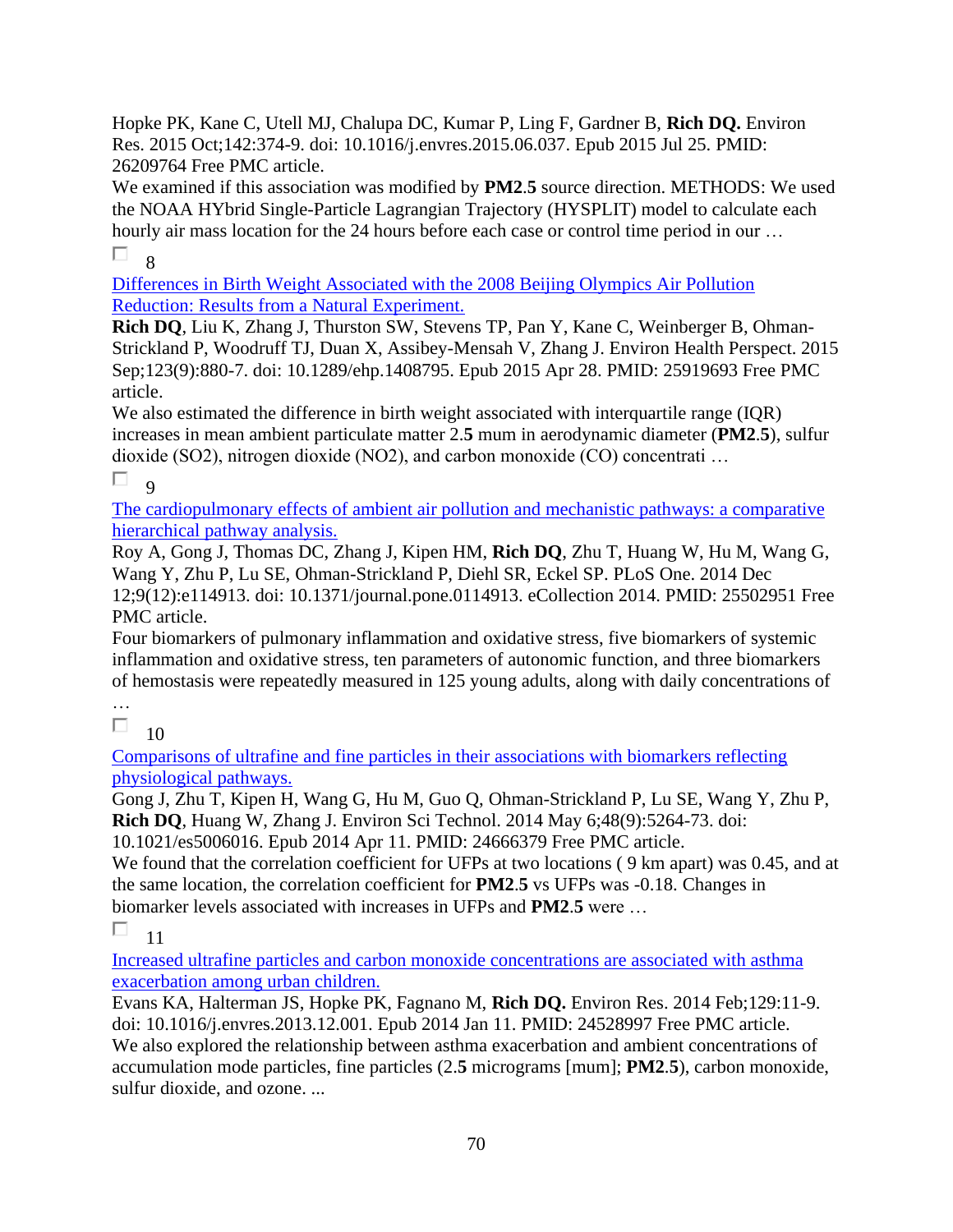$\Box$  12

[Ambient fine particulate air pollution triggers ST-elevation myocardial infarction, but not non-](https://pubmed.ncbi.nlm.nih.gov/24382024/)[ST elevation myocardial infarction: a case-crossover study.](https://pubmed.ncbi.nlm.nih.gov/24382024/) 

Gardner B, Ling F, Hopke PK, Frampton MW, Utell MJ, Zareba W, Cameron SJ, Chalupa D, Kane C, Kulandhaisamy S, Topf MC, **Rich DQ.** Part Fibre Toxicol. 2014 Jan 2;11:1. doi: 10.1186/1743-8977-11-1. PMID: 24382024 Free PMC article.

METHODS: Using data from acute coronary syndrome patients with STEMI ( $n = 338$ ) and NSTEMI  $(n = 339)$  and case-crossover methods, we estimated the risk of STEMI and NSTEMI associated with increased ambient fine particle (<2.**5** um) concentrations, ultrafine particle (10- 100 …

П 13

[The triggering of myocardial infarction by fine particles is enhanced when particles are enriched](https://pubmed.ncbi.nlm.nih.gov/23819750/)  [in secondary species.](https://pubmed.ncbi.nlm.nih.gov/23819750/) 

**Rich DQ**, Özkaynak H, Crooks J, Baxter L, Burke J, Ohman-Strickland P, Thevenet-Morrison K, Kipen HM, Zhang J, Kostis JB, Lunden M, Hodas N, Turpin BJ. Environ Sci Technol. 2013 Aug 20;47(16):9414-23. doi: 10.1021/es4027248. Epub 2013 Jul 30. PMID: 23819750 Free PMC article.

We excluded MI with a diagnosis of a previous MI and MI coded as a subendocardial infarction, leaving n = 1563 transmural infarctions available for analysis. We coupled these health data with **PM2.5** species concentrations predicted by the Community Multiscale Air Qua ...

П 14

Refined ambient **PM2**.**5** [exposure surrogates and the risk of myocardial infarction.](https://pubmed.ncbi.nlm.nih.gov/23715082/) 

Hodas N, Turpin BJ, Lunden MM, Baxter LK, Özkaynak H, Burke J, Ohman-Strickland P, Thevenet-Morrison K, Kostis JB; MIDAS 21 Study Group, **Rich DQ.** J Expo Sci Environ Epidemiol. 2013 Nov-Dec;23(6):573-80. doi: 10.1038/jes.2013.24. Epub 2013 May 29. PMID: 23715082 Free PMC article.

Using a case-crossover study design and conditional logistic regression, we compared the relative odds of transmural (full-wall) myocardial infarction (MI) calculated using exposure surrogates that account for human activity patterns and the indoor transport of ambient PM(2.**5**

…

 $\Box$ 15

### [Does ambient air pollution trigger stillbirth?](https://pubmed.ncbi.nlm.nih.gov/23676263/)

Faiz AS, Rhoads GG, Demissie K, Lin Y, Kruse L, **Rich DQ.** Epidemiology. 2013 Jul;24(4):538-44. doi: 10.1097/EDE.0b013e3182949ce5. PMID: 23676263

METHODS: We used New Jersey linked fetal death and hospital discharge data and hourly ambient air pollution measurements from particulate matter 2.**5** mm (**PM2**.**5**), carbon monoxide (CO), nitrogen dioxide (NO2), and sulfur dioxide (SO2) monitors across New Jersey …

П 16

[Influence of human activity patterns, particle composition, and residential air exchange rates on](https://pubmed.ncbi.nlm.nih.gov/23321856/)  modeled distributions of **PM2**.**5** [exposure compared with central-site monitoring data.](https://pubmed.ncbi.nlm.nih.gov/23321856/) 

Baxter LK, Burke J, Lunden M, Turpin BJ, **Rich DQ**, Thevenet-Morrison K, Hodas N, Ökaynak H. J Expo Sci Environ Epidemiol. 2013 May-Jun;23(3):241-7. doi: 10.1038/jes.2012.118. Epub 2013 Jan 16. PMID: 23321856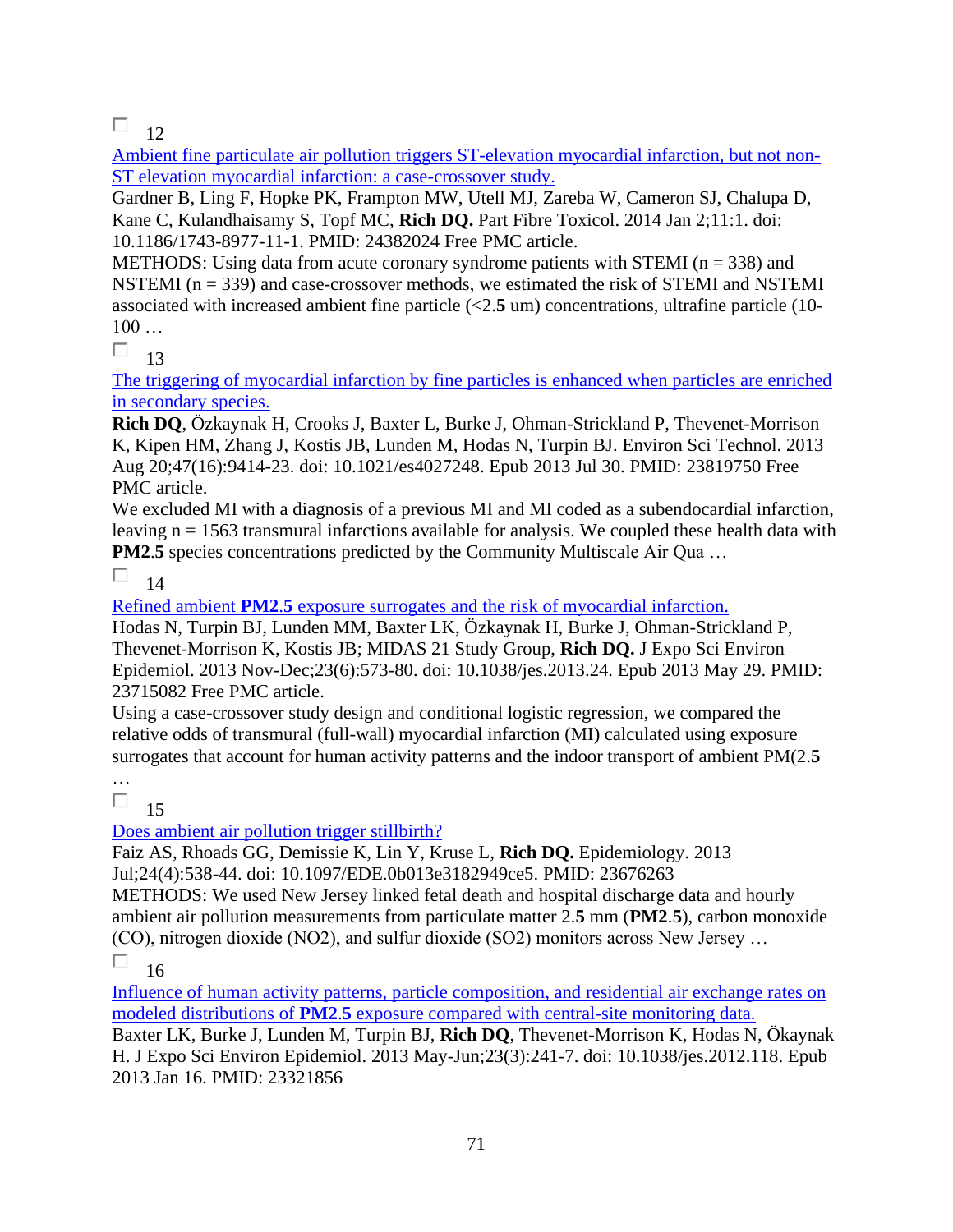Central-site monitors do not account for factors such as outdoor-to-indoor transport and human activity patterns that influence personal exposures to ambient fine-particulate matter (PM(2.**5**)). We describe and compare different ambient PM(2.5) exposure estimation app ...

#### П 17

[Are ambient ultrafine, accumulation mode, and fine particles associated with adverse cardiac](https://pubmed.ncbi.nlm.nih.gov/22542955/)  [responses in patients undergoing cardiac rehabilitation?](https://pubmed.ncbi.nlm.nih.gov/22542955/) 

**Rich DQ**, Zareba W, Beckett W, Hopke PK, Oakes D, Frampton MW, Bisognano J, Chalupa D, Bausch J, O'Shea K, Wang Y, Utell MJ. Environ Health Perspect. 2012 Aug;120(8):1162-9. doi: 10.1289/ehp.1104262. Epub 2012 Apr 27. PMID: 22542955 Free PMC article.

Ambient ultrafine particle (UFP; 10-100 nm), accumulation mode particle (AMP; 100-500 nm), and fine particle concentrations (**PM2**.**5**; 2.**5** mum in aerodynamic diameter) were monitored continuously. ...RESULTS: Using mixed effects models, we observed adverse chang …

#### П 18

[Acute changes in heart rate variability in subjects with diabetes following a highway traffic](https://pubmed.ncbi.nlm.nih.gov/20190650/)  [exposure.](https://pubmed.ncbi.nlm.nih.gov/20190650/) 

Laumbach RJ, **Rich DQ**, Gandhi S, Amorosa L, Schneider S, Zhang J, Ohman-Strickland P, Gong J, Lelyanov O, Kipen HM. J Occup Environ Med. 2010 Mar;52(3):324-31. doi: 10.1097/JOM.0b013e3181d241fa. PMID: 20190650 Free PMC article.

METHODS: Twenty-one volunteers with type 2 diabetes were passengers on 90- to 110-minute car rides on a busy highway. We measured in-vehicle particle number and mass (**PM2**.**5**)

nitrogen dioxide, and carbon monoxide and heart rate, heart rate variability (HRV), and bloo … П 19

[Particulate air pollution and nonfatal cardiac events. Part II. Association of air pollution with](https://pubmed.ncbi.nlm.nih.gov/17153518/)  [confirmed arrhythmias recorded by implanted defibrillators.](https://pubmed.ncbi.nlm.nih.gov/17153518/) 

Dockery DW, Luttmann-Gibson H, **Rich DQ**, Link MS, Schwartz JD, Gold DR, Koutrakis P, Verrier RL, Mittleman MA. Res Rep Health Eff Inst. 2005 Jun;(124):83-126; discussion 127-48. PMID: 17153518

The positive associations of VAs and SVAs with particulate matter less than 2.5microm in aerodynamic diameter (**PM2**.**5**; also referred to as fine particles), carbon monoxide (CO), nitrogen dioxide (NO2), BC, and SO2 suggest a link with motor vehicle pollutants. ...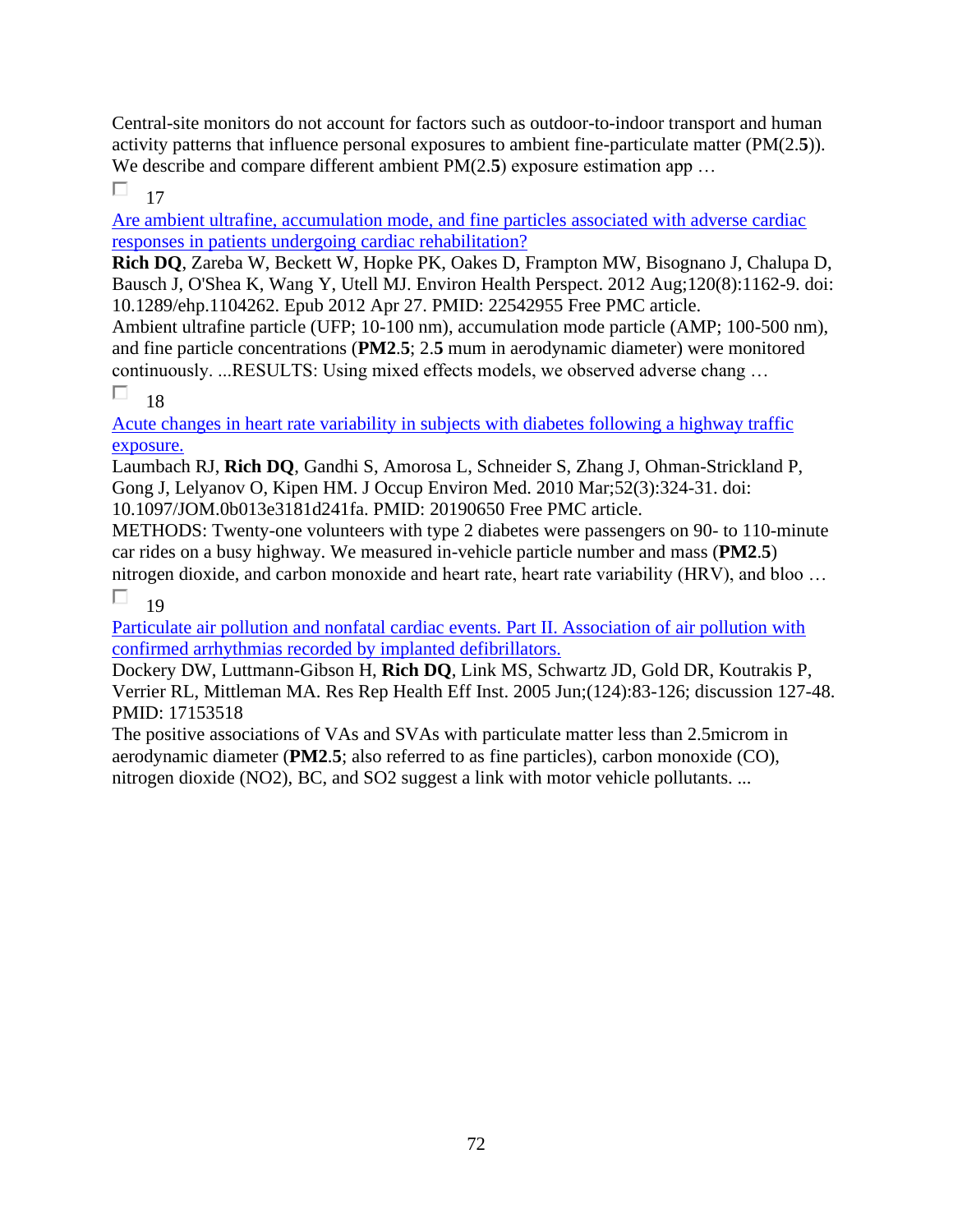#### <https://pubmed.ncbi.nlm.nih.gov/?term=Sarnat+J+PM2.5&sort=date&size=100>

#### **Results by year**

Table representation of search results timeline featuring number of search results per year.

#### **Year Number of Results**

•

## **Search Results**

23 results Page of 1 Select search result to email or save  $\Box$ <sub>1</sub>

[Air Pollutant Exposure and Stove Use Assessment Methods for the Household Air Pollution](https://pubmed.ncbi.nlm.nih.gov/32347764/)  [Intervention Network \(HAPIN\) Trial.](https://pubmed.ncbi.nlm.nih.gov/32347764/) 

Johnson MA, Steenland K, Piedrahita R, Clark ML, Pillarisetti A, Balakrishnan K, Peel JL, Naeher LP, Liao J, Wilson D, **Sarnat J**, Underhill LJ, Burrowes V, McCracken JP, Rosa G, Rosenthal J, Sambandam S, de Leon O, Kirby MA, Kearns K, Checkley W, Clasen T; HAPIN Investigators. Environ Health Perspect. 2020 Apr;128(4):47009. doi: 10.1289/EHP6422. Epub 2020 Apr 29. PMID: 32347764 Free PMC article.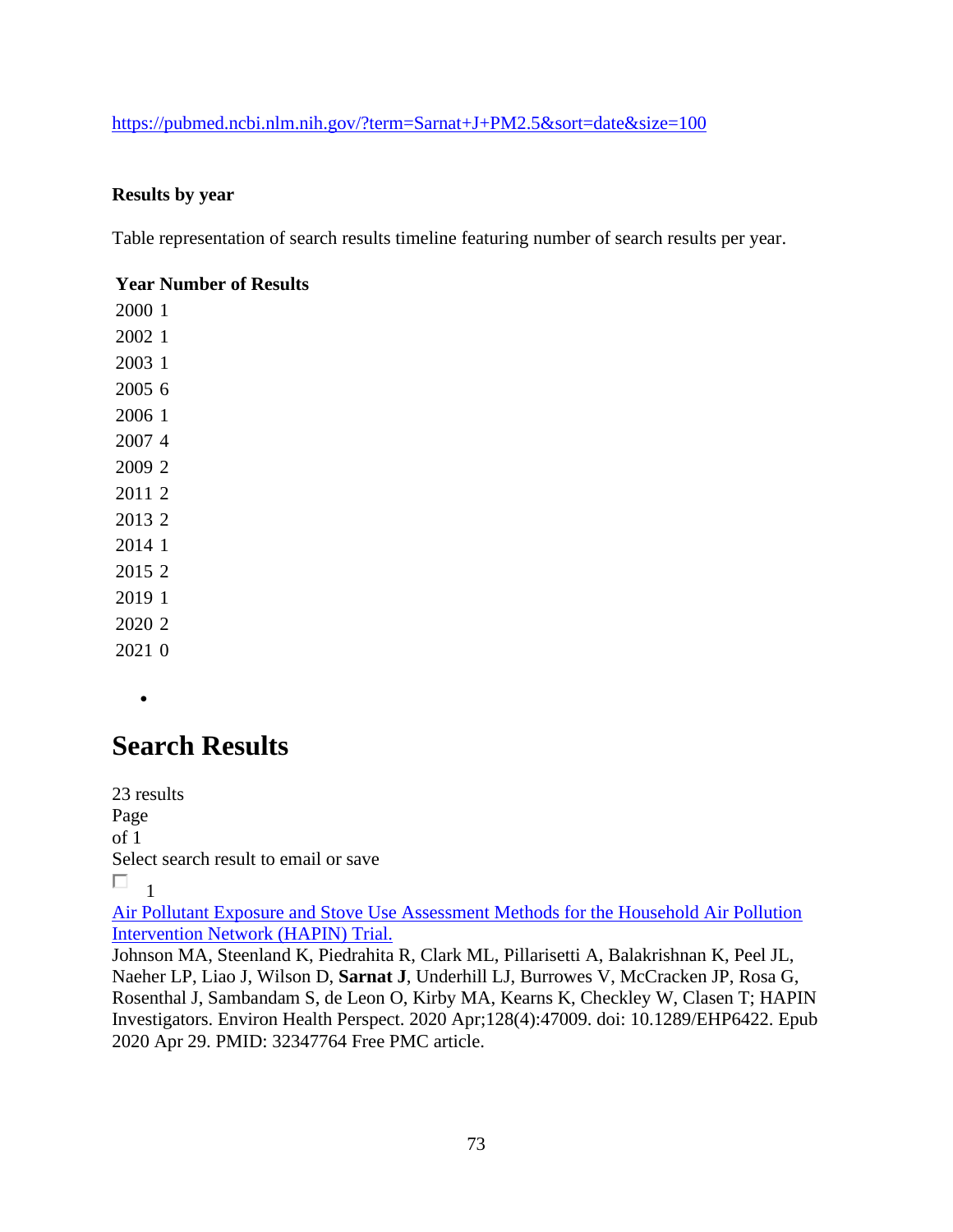METHODS: Exposure measurements are being conducted over the 3-y time frame of the field study. We are measuring fine particulate matter [PM < 2.**5** mum in aerodynamic diameter (**PM2**.**5**)] with the Enhanced Children's MicroPEM (RTI International), carbon monoxid…

#### П  $\mathcal{L}$

[The use of bluetooth low energy Beacon systems to estimate indirect personal exposure to](https://pubmed.ncbi.nlm.nih.gov/31558836/)  [household air pollution.](https://pubmed.ncbi.nlm.nih.gov/31558836/) 

Liao J, McCracken JP, Piedrahita R, Thompson L, Mollinedo E, Canuz E, De Léon O, Díaz-Artiga A, Johnson M, Clark M, Pillarisetti A, Kearns K, Naeher L, Steenland K, Checkley W, Peel J, Clasen TF; HAPIN investigators. J Expo Sci Environ Epidemiol. 2020 Nov;30(6):990- 1000. doi: 10.1038/s41370-019-0172-z. Epub 2019 Sep 26. PMID: 31558836 Free PMC article. Women wore personal PM(2.**5**) monitors to compare direct with indirect exposure measurements. Indirect exposure measurements had high correlation with direct measurements  $(n = 62, \text{Spearman rho} = 0.83, \text{PM}(2.5)$  concentration range: 5-528 g/m(3)). Indirect exposur ... П. 3

[Modification of Traffic-related Respiratory Response by Asthma Control in a Population of Car](https://pubmed.ncbi.nlm.nih.gov/25901844/)  [Commuters.](https://pubmed.ncbi.nlm.nih.gov/25901844/) 

Mirabelli MC, Golan R, Greenwald R, Raysoni AU, Holguin F, Kewada P, Winquist A, Flanders WD, **Sarnat JA.** Epidemiology. 2015 Jul;26(4):546-55. doi: 10.1097/EDE.0000000000000296. PMID: 25901844 Free PMC article.

RESULTS: We observed increased exhaled nitric oxide across all levels of asthma control compared with precommute measurements, with largest postcommute increases observed among participants with below-median asthma control (2 hours postcommute: 14.6% [95% confidence interval {CI} …

П.

 $\overline{\mathbf{A}}$ 

[Fine particulate matter components and emergency department visits for cardiovascular and](https://pubmed.ncbi.nlm.nih.gov/25575028/)  respiratory diseases in the St. Louis, [Missouri-Illinois, metropolitan area.](https://pubmed.ncbi.nlm.nih.gov/25575028/) 

Sarnat SE, Winquist A, Schauer JJ, Turner JR, **Sarnat JA.** Environ Health Perspect. 2015 May;123(5):437-44. doi: 10.1289/ehp.1307776. Epub 2015 Jan 9. PMID: 25575028 Free PMC article.

OBJECTIVES: We conducted a time-series study of **PM2**.**5** and cardiorespiratory emergency department (ED) visits in the St. Louis, Missouri-Illinois metropolitan area, using 2 years of daily **PM2**.**5** and **PM2**.**5** component measurements (including i …

 $\Box$ 

5

[Spatial and temporal variation in fine particulate matter mass and chemical composition: the](https://pubmed.ncbi.nlm.nih.gov/25045751/)  [Middle East Consortium for Aerosol Research Study.](https://pubmed.ncbi.nlm.nih.gov/25045751/) 

Abdeen Z, Qasrawi R, Heo J, Wu B, Shpund J, Vanger A, Sharf G, Moise T, Brenner S, Nassar K, Saleh R, Al-Mahasneh QM, **Sarnat JA**, Schauer JJ. ScientificWorldJournal.

2014;2014:878704. doi: 10.1155/2014/878704. Epub 2014 Jun 18. PMID: 25045751 Free PMC article.

**PM2.5** concentrations in the spring were greatly impacted by regional dust storms.

Carbonaceous mass was the most abundant component, contributing 40% to the total **PM2**.**5** mass averaged across the eleven sites. Crustal components averaged 19.1% of the …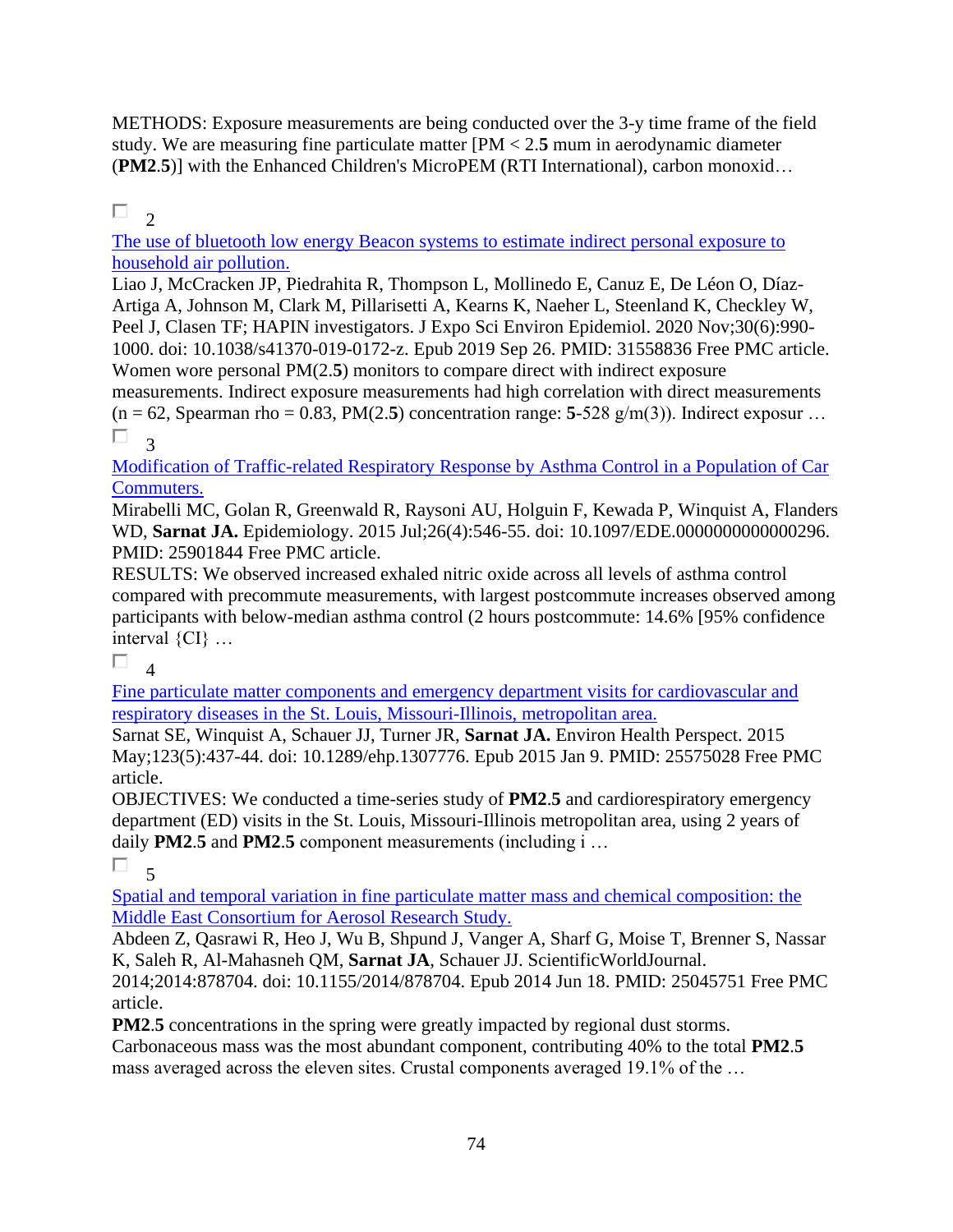$\Box$  6

[Nitrogen dioxide and allergic sensitization in the 2005-2006 National Health and Nutrition](https://pubmed.ncbi.nlm.nih.gov/24045117/)  [Examination Survey.](https://pubmed.ncbi.nlm.nih.gov/24045117/) 

Weir CH, Yeatts KB, **Sarnat JA**, Vizuete W, Salo PM, Jaramillo R, Cohn RD, Chu H, Zeldin DC, London SJ. Respir Med. 2013 Nov;107(11):1763-72. doi: 10.1016/j.rmed.2013.08.010. Epub 2013 Aug 28. PMID: 24045117 Free PMC article.

METHODS: We linked annual average concentrations of nitrogen dioxide (NO2), particulate matter 10 mum (PM10), particulate matter 2.**5** mum (**PM2**.**5**), and summer concentrations of ozone  $(O3)$ , to allergen-specific immunoglobulin E (IgE) data for participants in the ...

 $\Box$ 7

[Associations between urban air pollution and pediatric asthma control in El Paso, Texas.](https://pubmed.ncbi.nlm.nih.gov/23312496/)  Zora JE, Sarnat SE, Raysoni AU, Johnson BA, Li WW, Greenwald R, Holguin F, Stock TH, **Sarnat JA.** Sci Total Environ. 2013 Mar 15;448:56-65. doi: 10.1016/j.scitotenv.2012.11.067. Epub 2013 Jan 9. PMID: 23312496

In the main one- and two-pollutant epidemiologic models, we found non-significant, albeit suggestive, positive associations between ACQ scores and respirable particulate matter (PM10), coarse particulate matter (PM10-2.**5**), fine particulate matter (**PM2**.**5**), bla …

#### П 8

[Binational school-based monitoring of traffic-related air pollutants in El Paso, Texas \(USA\) and](https://pubmed.ncbi.nlm.nih.gov/21778001/)  [Ciudad Juárez, Chihuahua \(México\).](https://pubmed.ncbi.nlm.nih.gov/21778001/) 

Raysoni AU, **Sarnat JA**, Sarnat SE, Garcia JH, Holguin F, Luèvano SF, Li WW. Environ Pollut. 2011 Oct;159(10):2476-86. doi: 10.1016/j.envpol.2011.06.024. Epub 2011 Jul 20. PMID: 21778001

Paired indoor and outdoor concentrations of fine and coarse particulate matter (PM), **PM2**.**5** reflectance [black carbon(BC)], and nitrogen dioxide (NO(2)) were determined for sixteen weeks in 2008 at four elementary schools (two in high and two in low traffic density z …

П  $\overline{Q}$ 

[The use of alternative pollutant metrics in time-series studies of ambient air pollution and](https://pubmed.ncbi.nlm.nih.gov/19756042/)  [respiratory emergency department visits.](https://pubmed.ncbi.nlm.nih.gov/19756042/) 

Darrow LA, Klein M, **Sarnat JA**, Mulholland JA, Strickland MJ, Sarnat SE, Russell AG, Tolbert PE. J Expo Sci Environ Epidemiol. 2011 Jan-Feb;21(1):10-9. doi: 10.1038/jes.2009.49. Epub 2009 Sep 16. PMID: 19756042 Free PMC article.

We obtained hourly measurements of ambient particulate matter (**PM2**.**5**), carbon monoxide (CO), nitrogen dioxide (NO2), and ozone (O3) from air monitoring networks in 20-county Atlanta for the time period 1993-2004. For each pollutant, we created (1) a daily 1-h maximu … П

10

[The relationship between averaged sulfate exposures and concentrations: results from exposure](https://pubmed.ncbi.nlm.nih.gov/19673302/)  [assessment panel studies in four U.S. cities.](https://pubmed.ncbi.nlm.nih.gov/19673302/) 

**Sarnat JA**, Brown KW, Bartell SM, Sarnat SE, Wheeler AJ, Suh HH, Koutrakis P. Environ Sci Technol. 2009 Jul 1;43(13):5028-34. doi: 10.1021/es900419n. PMID: 19673302

This analysis examines differences between measured ambient indoor, and personal sulfate concentrations across cities, seasons, and individuals to elucidate how these differences may impact **PM2**.**5** exposure measurement error. Data were analyzed from four panel studies …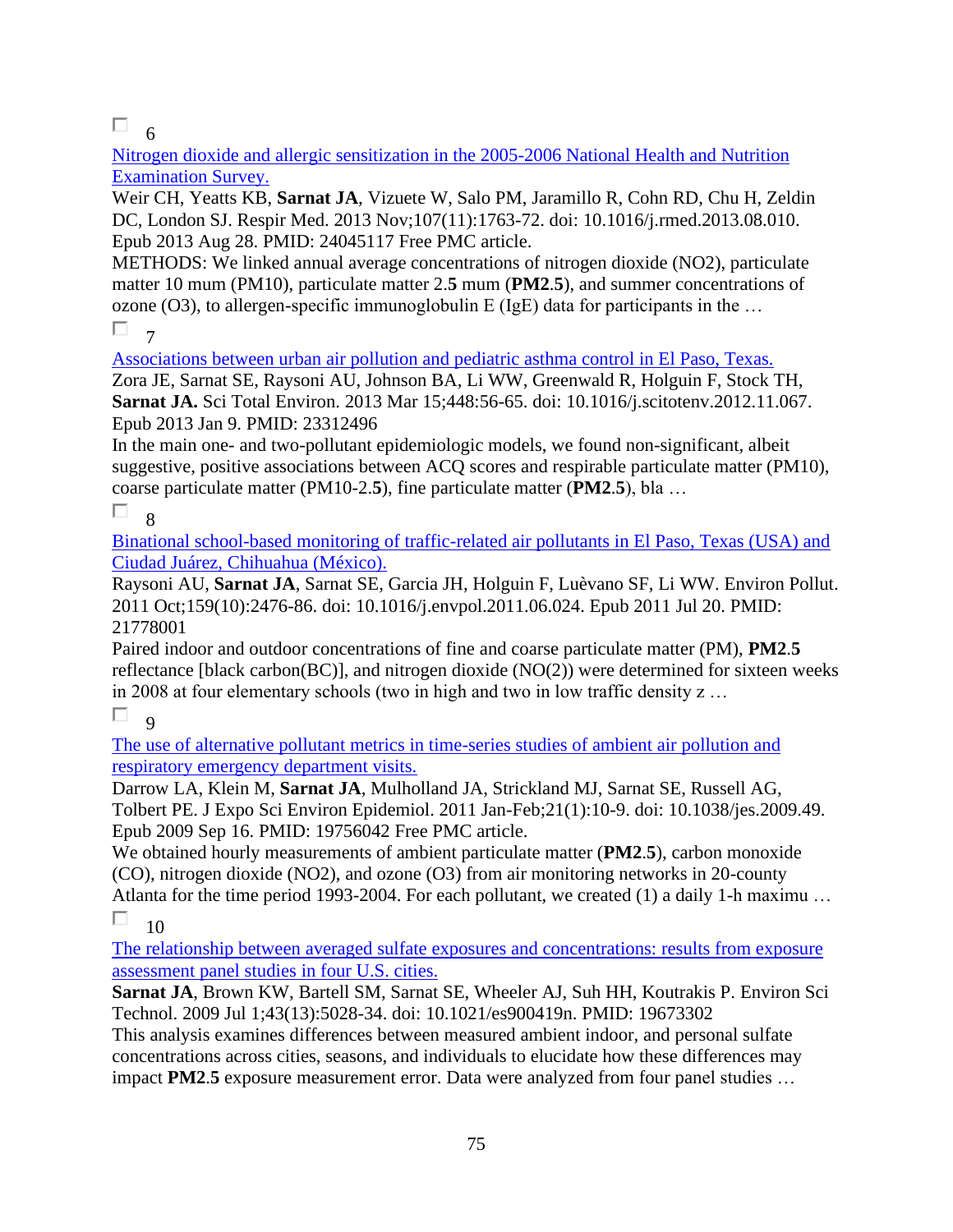## $\Box$  11

[Panel discussion review: session 1--exposure assessment and related errors in air pollution](https://pubmed.ncbi.nlm.nih.gov/18079768/)  [epidemiologic studies.](https://pubmed.ncbi.nlm.nih.gov/18079768/) 

**Sarnat JA**, Wilson WE, Strand M, Brook J, Wyzga R, Lumley T. J Expo Sci Environ Epidemiol. 2007 Dec;17 Suppl 2:S75-82. doi: 10.1038/sj.jes.7500621. PMID: 18079768 Results from recent panel studies suggest that ambient NO2 measurements may, in some locations, be serving as surrogates to traffic pollutants, including traffic-related **PM2**.**5**, hopanes, steranes, and oxidized nitrogen compounds (rather than NO2)....

#### П. 12

[Multipollutant modeling issues in a study of ambient air quality and emergency department visits](https://pubmed.ncbi.nlm.nih.gov/18079762/)  [in Atlanta.](https://pubmed.ncbi.nlm.nih.gov/18079762/) 

Tolbert PE, Klein M, Peel JL, Sarnat SE, **Sarnat JA.** J Expo Sci Environ Epidemiol. 2007 Dec;17 Suppl 2:S29-35. doi: 10.1038/sj.jes.7500625. PMID: 18079762

Poisson generalized linear models were used to examine outcome counts in relation to 3-day moving average concentrations of pollutants of a priori interest (ozone, nitrogen dioxide, carbon monoxide, sulfur dioxide, oxygenated hydrocarbons, PM10, coarse PM, **PM2**.**5**, an …

П. 13

[Effects of exposure measurement error on particle matter epidemiology: a simulation using data](https://pubmed.ncbi.nlm.nih.gov/18079760/)  [from a panel study in Baltimore, MD.](https://pubmed.ncbi.nlm.nih.gov/18079760/) 

Schwartz J, **Sarnat JA**, Coull BA, Wilson WE. J Expo Sci Environ Epidemiol. 2007 Dec;17 Suppl 2:S2-10. doi: 10.1038/sj.jes.7500619. PMID: 18079760

The objectives of the simulation were twofold: (a) to estimate the distribution of personal air pollutant exposures one might expect to observe within a population, given the corresponding ambient concentrations found in that location and; (b) using an assumed true health risk wi …

П 14

[Air pollution and inflammation in type 2 diabetes: a mechanism for susceptibility.](https://pubmed.ncbi.nlm.nih.gov/17182639/) 

O'Neill MS, Veves A, **Sarnat JA**, Zanobetti A, Gold DR, Economides PA, Horton ES, Schwartz J. Occup Environ Med. 2007 Jun;64(6):373-9. doi: 10.1136/oem.2006.030023. Epub 2006 Dec 20. PMID: 17182639 Free PMC article.

METHODS: Daily average ambient levels of air pollution (fine particles (**PM2**.**5**), black carbon (BC) and sulphates) were measured approximately 500 m from the patient examination site and evaluated for associations with ICAM-1, VCAM-1 and vWF. ...Among participants not …

П 15

[Characterization of particulate and gas exposures of sensitive subpopulations living in Baltimore](https://pubmed.ncbi.nlm.nih.gov/16541849/)  [and Boston.](https://pubmed.ncbi.nlm.nih.gov/16541849/) 

Koutrakis P, Suh HH, **Sarnat JA**, Brown KW, Coull BA, Schwartz J. Res Rep Health Eff Inst. 2005 Dec;(131):1-65; discussion 67-75. PMID: 16541849

No difference in infiltration factor was found among the cohorts, which suggests that all subjects were exposed to the same fraction of ambient **PM2**.**5** for a given ambient concentration. In addition, the results show significant correlations between ambient **PM2** …

П 16

[Ozone exposure and mortality: an empiric bayes metaregression analysis.](https://pubmed.ncbi.nlm.nih.gov/15951663/) 

Levy JI, Chemerynski SM, **Sarnat JA.** Epidemiology. 2005 Jul;16(4):458-68. doi: 10.1097/01.ede.0000165820.08301.b3. PMID: 15951663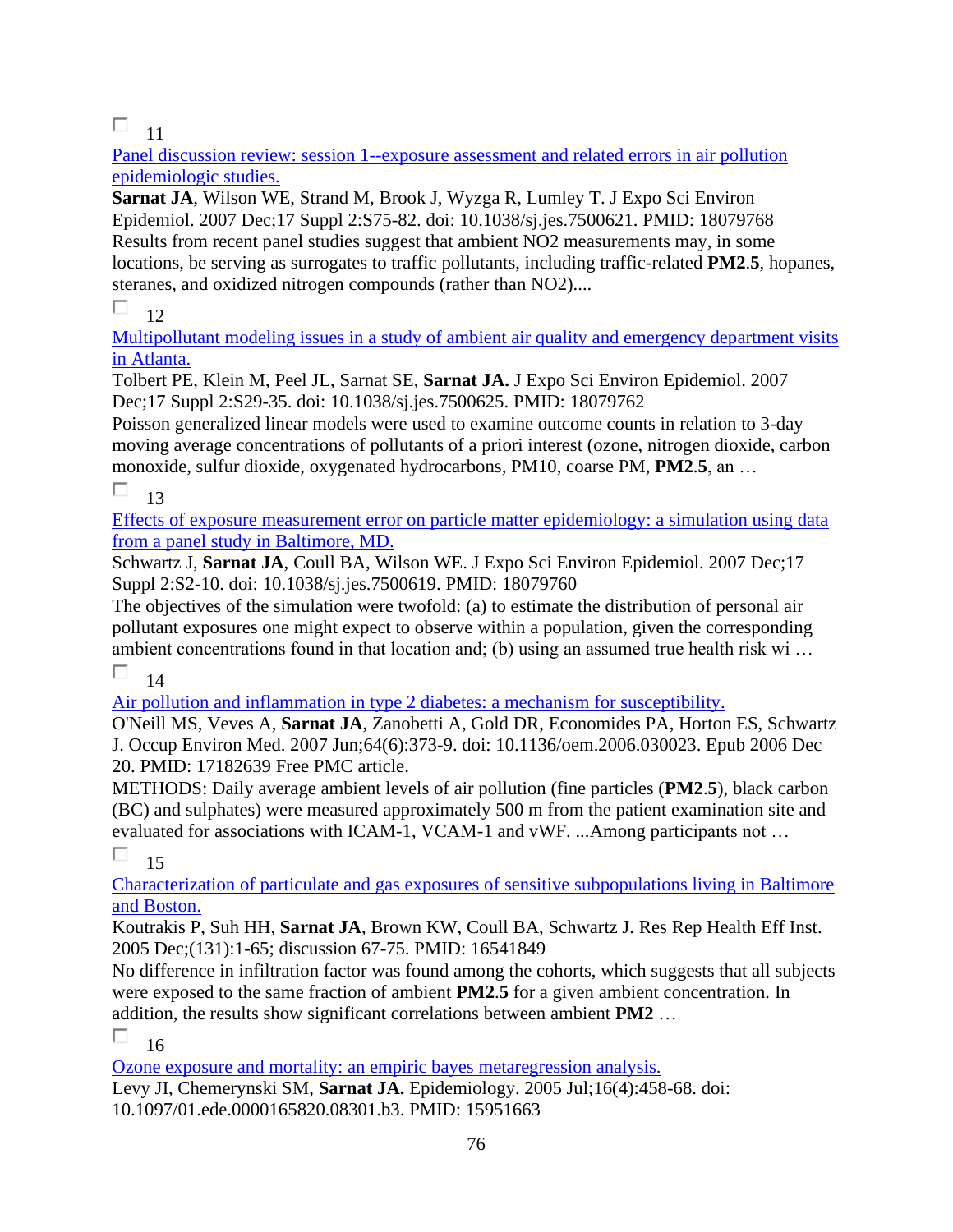Air pollution covariates yielded inconsistent findings in regression models, although correlation analyses indicated a potential influence of summertime **PM2**.**5**. CONCLUSIONS: These findings, coupled with a greater relative risk of ozone in the summer versus the winter …

П 17

[Diabetes enhances vulnerability to particulate air pollution-associated impairment in vascular](https://pubmed.ncbi.nlm.nih.gov/15927967/)  [reactivity and endothelial function.](https://pubmed.ncbi.nlm.nih.gov/15927967/) 

O'Neill MS, Veves A, Zanobetti A, **Sarnat JA**, Gold DR, Economides PA, Horton ES, Schwartz J. Circulation. 2005 Jun 7;111(22):2913-20. doi: 10.1161/CIRCULATIONAHA.104.517110. Epub 2005 May 31. PMID: 15927967

We measured 24-hour average ambient levels of air pollution (fine particles [**PM2**.**5**], particle number, black carbon, and sulfates [SO4(2-)]) approximately 500 m from the patient examination site. ...Black carbon increases were associated with decreased flow-mediated …

П 18

Estimating ground-level **PM2**.**5** [in the eastern United States using satellite remote sensing.](https://pubmed.ncbi.nlm.nih.gov/15926578/) 

Liu Y, **Sarnat JA**, Kilaru V, Jacob DJ, Koutrakis P. Environ Sci Technol. 2005 May 1;39(9):3269-78. doi: 10.1021/es049352m. PMID: 15926578

Overall, the empirical model explained 48% of the variability in **PM2**.**5** concentrations. The root-mean-square error of the model was 6.2 microg/m3 with a corresponding average **PM2**.**5** concentration of 13.8 microg/m3. When **PM2**.**5** concentrations …

П 19

Analysis of PM10, **PM2**.**5**, and **PM2 5**[-10 concentrations in Santiago, Chile, from 1989 to 2001.](https://pubmed.ncbi.nlm.nih.gov/15828676/)  Koutrakis P, Sax SN, **Sarnat JA**, Coull B, Demokritou P, Oyola P, Garcia J, Gramsch E. J Air Waste Manag Assoc. 2005 Mar;55(3):342-51. doi: 10.1080/10473289.2005.10464627. PMID: 15828676

Daily particle samples were collected in Santiago, Chile, at four urban locations from January 1, 1989, through December 31, 2001. Both fine PM with da < 2.**5** microm (**PM2**.**5**) and coarse PM with 2.**5** < da < 10 microm (**PM2**.**5**-10) were…

#### П 20

[Ambient gas concentrations and personal particulate matter exposures: implications for studying](https://pubmed.ncbi.nlm.nih.gov/15824556/)  [the health effects of particles.](https://pubmed.ncbi.nlm.nih.gov/15824556/) 

**Sarnat JA**, Brown KW, Schwartz J, Coull BA, Koutrakis P. Epidemiology. 2005 May;16(3):385-95. doi: 10.1097/01.ede.0000155505.04775.33. PMID: 15824556 Clinical Trial. BACKGROUND: Data from a previous study conducted in Baltimore, MD, showed that ambient fine particulate matter less than 2.**5** mum in diameter (**PM2**.**5**) concentrations were strongly correlated with corresponding personal **PM2**.**5** exposures, whereas amb …

П 21

[Measurement of fine, coarse and ultrafine particles.](https://pubmed.ncbi.nlm.nih.gov/15098555/) 

**Sarnat JA**, Demokritou P, Koutrakis P. Ann Ist Super Sanita. 2003;39(3):351-5. PMID: 15098555

Over the last decade a large number of measurement methods for fine, coarse and ultrafine particles have been developed to characterize ambient **PM2**.**5** as well as personal **PM2**.**5** exposures. These new devices will enable us to improve our understanding of …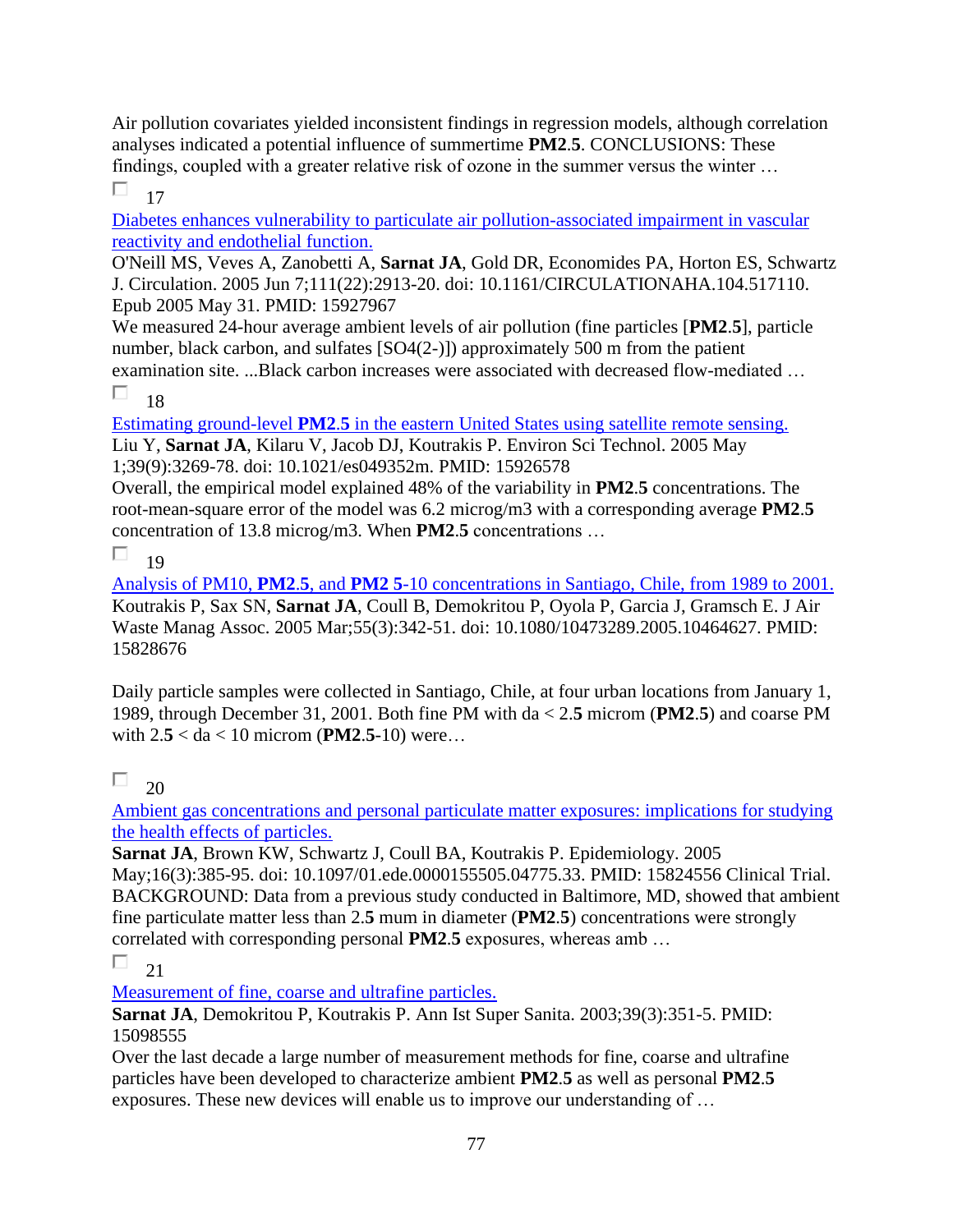$\Box$  22

[Using sulfur as a tracer of outdoor fine particulate matter.](https://pubmed.ncbi.nlm.nih.gov/12521154/) 

**Sarnat JA**, Long CM, Koutrakis P, Coull BA, Schwartz J, Suh HH. Environ Sci Technol. 2002 Dec 15;36(24):5305-14. doi: 10.1021/es025796b. PMID: 12521154

Mixed models and graphical displays were used to assess the ability of the I/O ratios for sulfur to estimate corresponding I/O ratios for **PM2**.**5** and the various particle sizes. Results from this analysis showed that particulate sulfur compounds were primarily of outd …

П 23

[Assessing the relationship between personal particulate and gaseous exposures of senior citizens](https://pubmed.ncbi.nlm.nih.gov/10939211/)  [living in Baltimore, MD.](https://pubmed.ncbi.nlm.nih.gov/10939211/) 

**Sarnat JA**, Koutrakis P, Suh HH. J Air Waste Manag Assoc. 2000 Jul;50(7):1184-98. doi: 10.1080/10473289.2000.10464165. PMID: 10939211

This decrease was attributed to the increasing influence of indoor **PM2**.**5** sources. Evidence for this was provided by SO4(2-) measurements, which can be thought of as a tracer for ambient **PM2**.**5**. ...In contrast to ambient concentrations, **PM2**.**5** …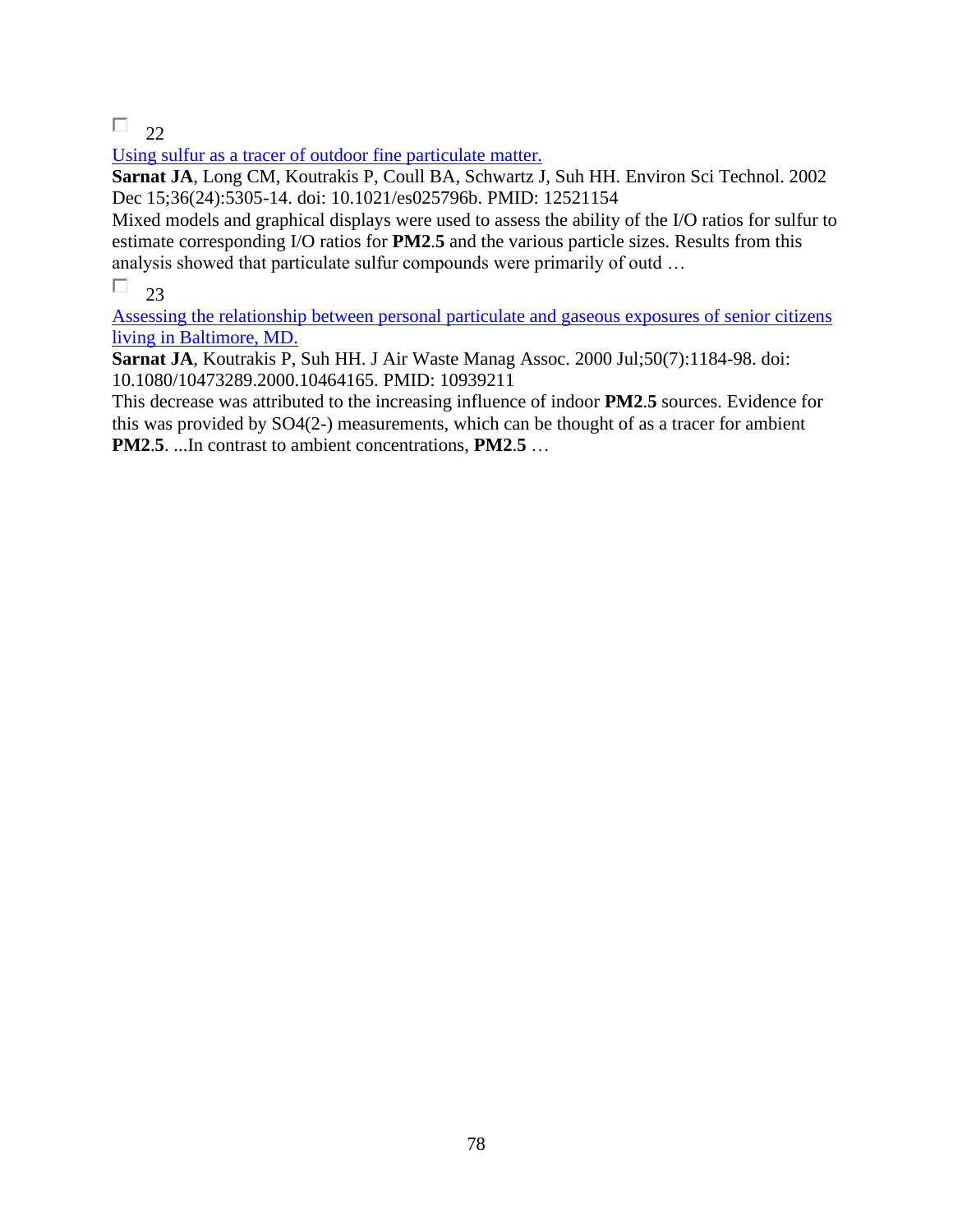<https://pubmed.ncbi.nlm.nih.gov/?term=Thakur+N+air+pollution&sort=date&size=100>

### **Results by year**

Table representation of search results timeline featuring number of search results per year.

### **Year Number of Results**

•

## **Search Results**

6 results Page of 1 Select search result to email or save П 1

Native American Ancestry and **Air Pollution** [Interact to Impact Bronchodilator Response in](https://pubmed.ncbi.nlm.nih.gov/33519158/)  [Puerto Rican Children with Asthma.](https://pubmed.ncbi.nlm.nih.gov/33519158/) 

Contreras MG, Keys K, Magaña J, Goddard PC, Risse-Adams O, Zeiger AM, Mak ACY, Samedy-Bates LA, Neophytou AM, Lee E, **Thakur N**, Elhawary JR, Hu D, Huntsman S, Eng C, Hu T, Burchard EG, White MJ. Ethn Dis. 2021 Jan 21;31(1):77-88. doi: 10.18865/ed.31.1.77. eCollection 2021 Winter. PMID: 33519158 Free PMC article.

RESULTS: We identified a non-linear interaction between Native American genetic ancestry and **air pollution** significantly associated with BDR in Puerto Rican children with asthma. ...CONCLUSIONS: Decreased Native American ancestry coupled with increased **air** …

 $\Box$  $\mathcal{D}$ 

Ambient **Air Pollution** [and Asthma-Related Outcomes in Children of Color of the USA: a](https://pubmed.ncbi.nlm.nih.gov/29663154/)  [Scoping Review of Literature Published Between 2013 and 2017.](https://pubmed.ncbi.nlm.nih.gov/29663154/) 

Nardone A, Neophytou AM, Balmes J, **Thakur N.** Curr Allergy Asthma Rep. 2018 Apr 16;18(5):29. doi: 10.1007/s11882-018-0782-x. PMID: 29663154 Free PMC article. Review. PURPOSE OF REVIEW: Given racial disparities in ambient **air pollution** (AAP) exposure and asthma risk, this review offers an overview of the literature investigating the ambient **air pollution**-asthma relationship in children of color between 2013 and 2017 …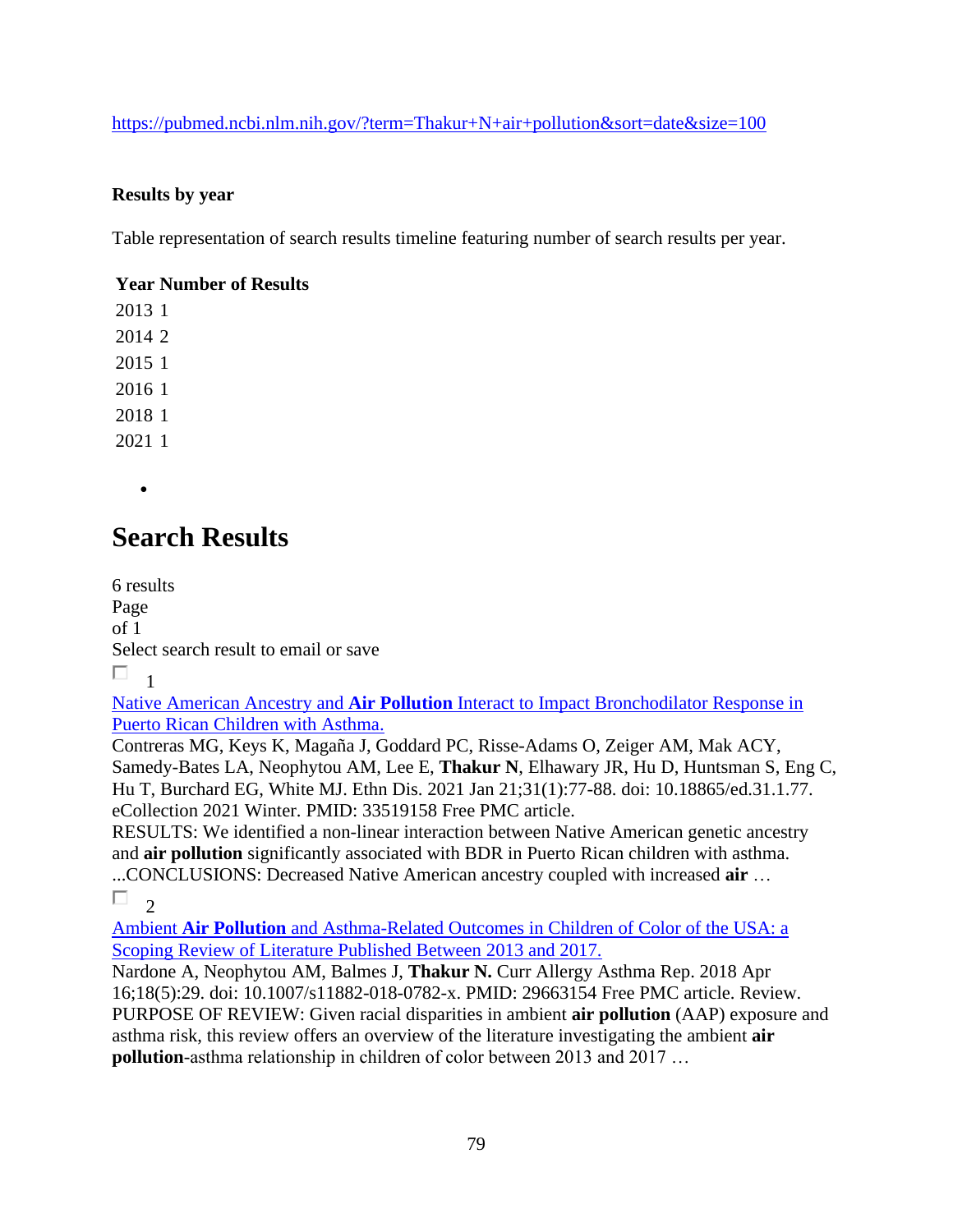### $\Box$ <sub>3</sub>

**Air Pollution** [and Lung Function in Minority Youth with Asthma in the GALA II \(Genes-](https://pubmed.ncbi.nlm.nih.gov/26734713/)[Environments and Admixture in Latino Americans\) and SAGE II \(Study of African Americans,](https://pubmed.ncbi.nlm.nih.gov/26734713/)  [Asthma, Genes, and Environments\) Studies.](https://pubmed.ncbi.nlm.nih.gov/26734713/) 

Neophytou AM, White MJ, Oh SS, **Thakur N**, Galanter JM, Nishimura KK, Pino-Yanes M, Torgerson DG, Gignoux CR, Eng C, Nguyen EA, Hu D, Mak AC, Kumar R, Seibold MA, Davis A, Farber HJ, Meade K, Avila PC, Serebrisky D, Lenoir MA, Brigino-Buenaventura E, Rodriguez-Cintron W, Bibbins-Domingo K, Thyne SM, Williams LK, Sen S, Gilliland FD, Gauderman WJ, Rodriguez-Santana JR, Lurmann F, Balmes JR, Eisen EA, Burchard EG. Am J Respir Crit Care Med. 2016 Jun 1;193(11):1271-80. doi: 10.1164/rccm.201508-1706OC. PMID: 26734713 Free PMC article.

RATIONALE: Adverse effects of exposures to ambient **air pollution** on lung function are well documented, but evidence in racial/ethnic minority children is lacking. OBJECTIVES: To assess the relationship between **air pollution** and lung function in minorit …

 $\Box$  $\overline{4}$ 

[Genetic ancestry influences asthma susceptibility and lung function among Latinos.](https://pubmed.ncbi.nlm.nih.gov/25301036/) 

Pino-Yanes M, **Thakur N**, Gignoux CR, Galanter JM, Roth LA, Eng C, Nishimura KK, Oh SS, Vora H, Huntsman S, Nguyen EA, Hu D, Drake KA, Conti DV, Moreno-Estrada A, Sandoval K, Winkler CA, Borrell LN, Lurmann F, Islam TS, Davis A, Farber HJ, Meade K, Avila PC, Serebrisky D, Bibbins-Domingo K, Lenoir MA, Ford JG, Brigino-Buenaventura E, Rodriguez-Cintron W, Thyne SM, Sen S, Rodriguez-Santana JR, Bustamante CD, Williams LK, Gilliland FD, Gauderman WJ, Kumar R, Torgerson DG, Burchard EG. J Allergy Clin Immunol. 2015 Jan;135(1):228-35. doi: 10.1016/j.jaci.2014.07.053. Epub 2014 Oct 6. PMID: 25301036 Free PMC article.

These associations were robust to adjustment for covariates related to early life exposures, **air pollution**, and socioeconomic status. Among children with asthma, African ancestry was associated with lower lung function, including both pre- and post-bronchodilator me …

П.  $\zeta$ 

[Socioeconomic status and asthma control in African American youth in SAGE II.](https://pubmed.ncbi.nlm.nih.gov/24654704/) 

**Thakur N**, Martin M, Castellanos E, Oh SS, Roth LA, Eng C, Brigino-Buenaventura E, Davis A, Meade K, LeNoir MA, Farber HJ, Thyne S, Sen S, Bibbins-Domingo K, Borrell LN, Burchard EG. J Asthma. 2014 Sep;51(7):720-8. doi: 10.3109/02770903.2014.905593. Epub 2014 May 14. PMID: 24654704 Free PMC article.

 $\Box$  6

Early-life **air pollution** [and asthma risk in minority children. The GALA II and SAGE II studies.](https://pubmed.ncbi.nlm.nih.gov/23750510/)  Nishimura KK, Galanter JM, Roth LA, Oh SS, **Thakur N**, Nguyen EA, Thyne S, Farber HJ, Serebrisky D, Kumar R, Brigino-Buenaventura E, Davis A, LeNoir MA, Meade K, Rodriguez-Cintron W, Avila PC, Borrell LN, Bibbins-Domingo K, Rodriguez-Santana JR, Sen Ś, Lurmann F, Balmes JR, Burchard EG. Am J Respir Crit Care Med. 2013 Aug 1;188(3):309-18. doi: 10.1164/rccm.201302-0264OC. PMID: 23750510 Free PMC article.

RATIONALE: **Air pollution** is a known asthma trigger and has been associated with short-term asthma symptoms, airway inflammation, decreased lung function, and reduced response to asthma rescue medications. OBJECTIVES: To assess a causal relationship between **air** …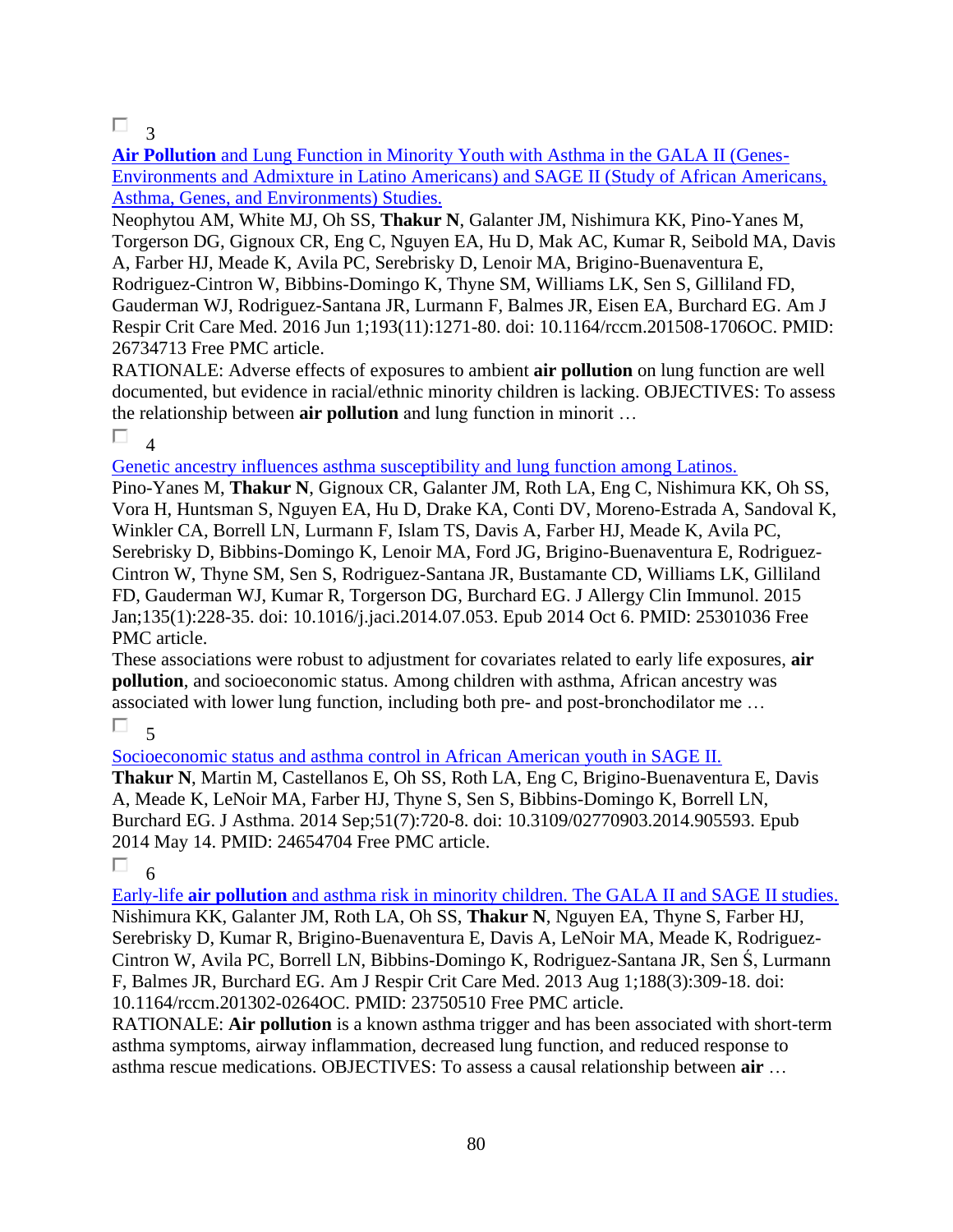#### <https://pubmed.ncbi.nlm.nih.gov/?term=Turpin+B+PM2.5&sort=date&size=100>

#### **Results by year**

Table representation of search results timeline featuring number of search results per year.

#### **Year Number of Results**

•

## **Search Results**

20 results Page of 1 Select search result to email or save  $\Box$ <sub>1</sub>

[Development of a hydrophilic interaction liquid chromatography \(HILIC\) method for the](https://pubmed.ncbi.nlm.nih.gov/30259953/)  [chemical characterization of water-soluble isoprene epoxydiol \(IEPOX\)-derived secondary](https://pubmed.ncbi.nlm.nih.gov/30259953/)  [organic aerosol.](https://pubmed.ncbi.nlm.nih.gov/30259953/) 

Cui T , Zeng Z , Dos Santos EO , Zhang Z , Chen Y , Zhang Y , Rose CA , Budisulistiorini SH , Collins LB , Bodnar WM , de Souza RAF , Martin ST , Machado CMD , **Turpin BJ** , Gold A , Ault AP , Surratt JD . Environ Sci Process Impacts. 2018 Nov 14;20(11):1524-1536. doi: 10.1039/c8em00308d. PMID: 30259953 Free article.

Acid-catalyzed multiphase chemistry of isoprene epoxydiols (IEPOX) on sulfate aerosol produces substantial amounts of water-soluble secondary organic aerosol (SOA) constituents, including 2-methyltetrols, methyltetrol sulfates, and oligomers thereof in atmospheric fine particulat …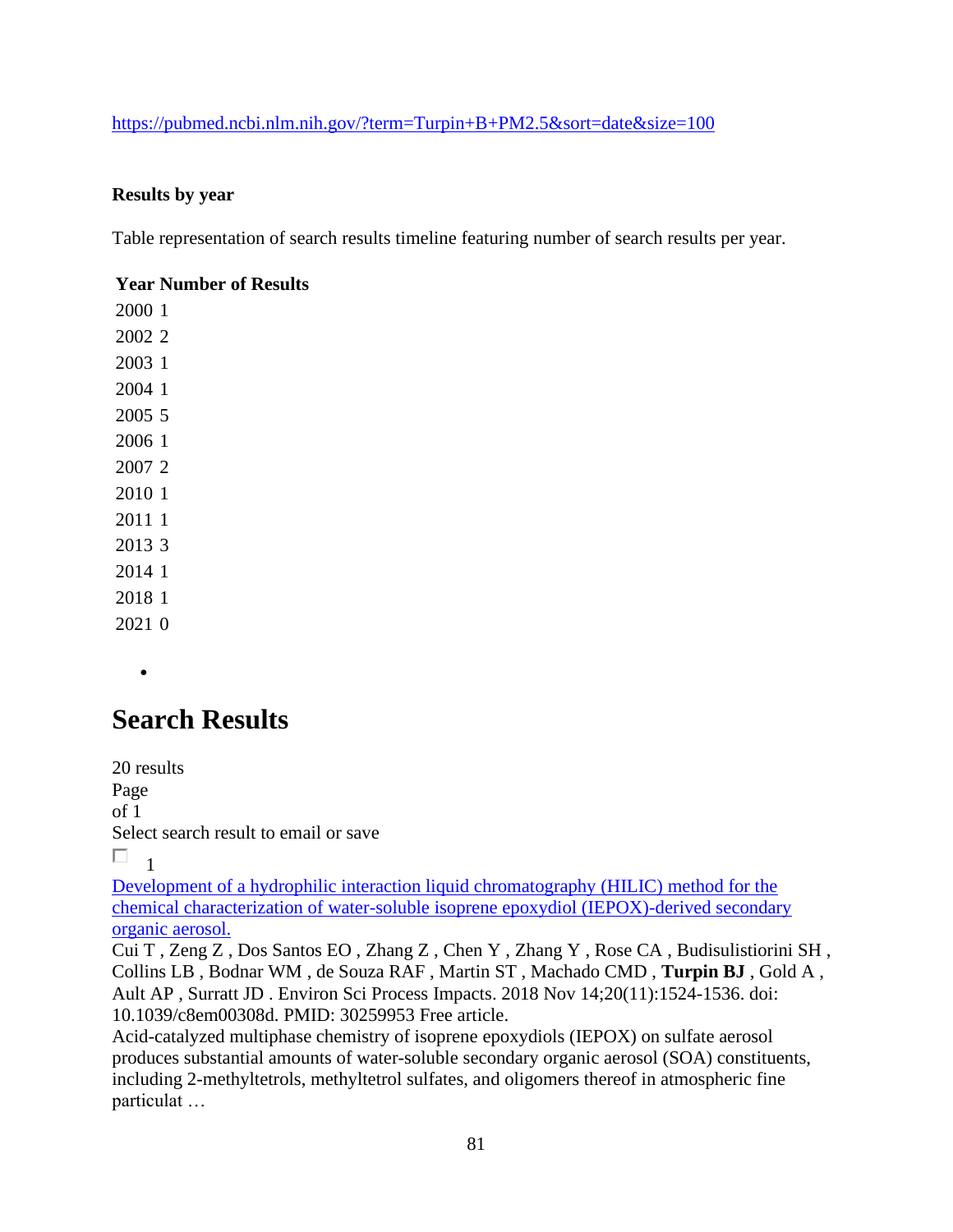$\Box$ <sub>2</sub>

Toward refined estimates of ambient PM(2.**5**[\) exposure: Evaluation of a physical outdoor-to](https://pubmed.ncbi.nlm.nih.gov/25798047/)[indoor transport model.](https://pubmed.ncbi.nlm.nih.gov/25798047/) 

Hodas N, Meng Q, Lunden MM, **Turpin BJ.** Atmos Environ (1994). 2014 Feb 1;83:229-236. doi: 10.1016/j.atmosenv.2013.11.026. PMID: 25798047 Free PMC article.

Because people spend the majority of their time indoors, the variable efficiency with which ambient PM(2.**5**) penetrates and persists indoors is a source of error in epidemiologic studies that use PM(2.**5**) concentrations measured at central-site monitors as surrogates …

Π. 3

[The triggering of myocardial infarction by fine particles is enhanced when particles are enriched](https://pubmed.ncbi.nlm.nih.gov/23819750/)  [in secondary species.](https://pubmed.ncbi.nlm.nih.gov/23819750/) 

Rich DQ, Özkaynak H, Crooks J, Baxter L, Burke J, Ohman-Strickland P, Thevenet-Morrison K, Kipen HM, Zhang J, Kostis JB, Lunden M, Hodas N, **Turpin BJ.** Environ Sci Technol. 2013 Aug 20;47(16):9414-23. doi: 10.1021/es4027248. Epub 2013 Jul 30. PMID: 23819750 Free PMC article.

We excluded MI with a diagnosis of a previous MI and MI coded as a subendocardial infarction, leaving  $n = 1563$  transmural infarctions available for analysis. We coupled these health data with **PM2.5** species concentrations predicted by the Community Multiscale Air Qua ...

 $\Box$ <sub>4</sub>

Refined ambient **PM2**.**5** [exposure surrogates and the risk of myocardial infarction.](https://pubmed.ncbi.nlm.nih.gov/23715082/) 

Hodas N, **Turpin BJ**, Lunden MM, Baxter LK, Özkaynak H, Burke J, Ohman-Strickland P, Thevenet-Morrison K, Kostis JB; MIDAS 21 Study Group, Rich DQ. J Expo Sci Environ Epidemiol. 2013 Nov-Dec;23(6):573-80. doi: 10.1038/jes.2013.24. Epub 2013 May 29. PMID: 23715082 Free PMC article.

Using a case-crossover study design and conditional logistic regression, we compared the relative odds of transmural (full-wall) myocardial infarction (MI) calculated using exposure surrogates that account for human activity patterns and the indoor transport of ambient PM(2.**5**

… П

5

[Influence of human activity patterns, particle composition, and residential air exchange rates on](https://pubmed.ncbi.nlm.nih.gov/23321856/)  modeled distributions of **PM2**.**5** [exposure compared with central-site monitoring data.](https://pubmed.ncbi.nlm.nih.gov/23321856/) 

Baxter LK, Burke J, Lunden M, **Turpin BJ**, Rich DQ, Thevenet-Morrison K, Hodas N, Ökaynak H. J Expo Sci Environ Epidemiol. 2013 May-Jun;23(3):241-7. doi: 10.1038/jes.2012.118. Epub 2013 Jan 16. PMID: 23321856

Central-site monitors do not account for factors such as outdoor-to-indoor transport and human activity patterns that influence personal exposures to ambient fine-particulate matter (PM(2.**5**)). We describe and compare different ambient PM(2.5) exposure estimation app ...

П 6

[Correction methods for organic carbon artifacts when using quartz-fiber filters in large](https://pubmed.ncbi.nlm.nih.gov/21751585/)  [particulate matter monitoring networks: the regression method and other options.](https://pubmed.ncbi.nlm.nih.gov/21751585/) 

Maimone F, **Turpin BJ**, Solomon P, Meng Q, Robinson AL, Subramanian R, Polidori A. J Air Waste Manag Assoc. 2011 Jun;61(6):696-710. doi: 10.3155/1047-3289.61.6.696. PMID: 21751585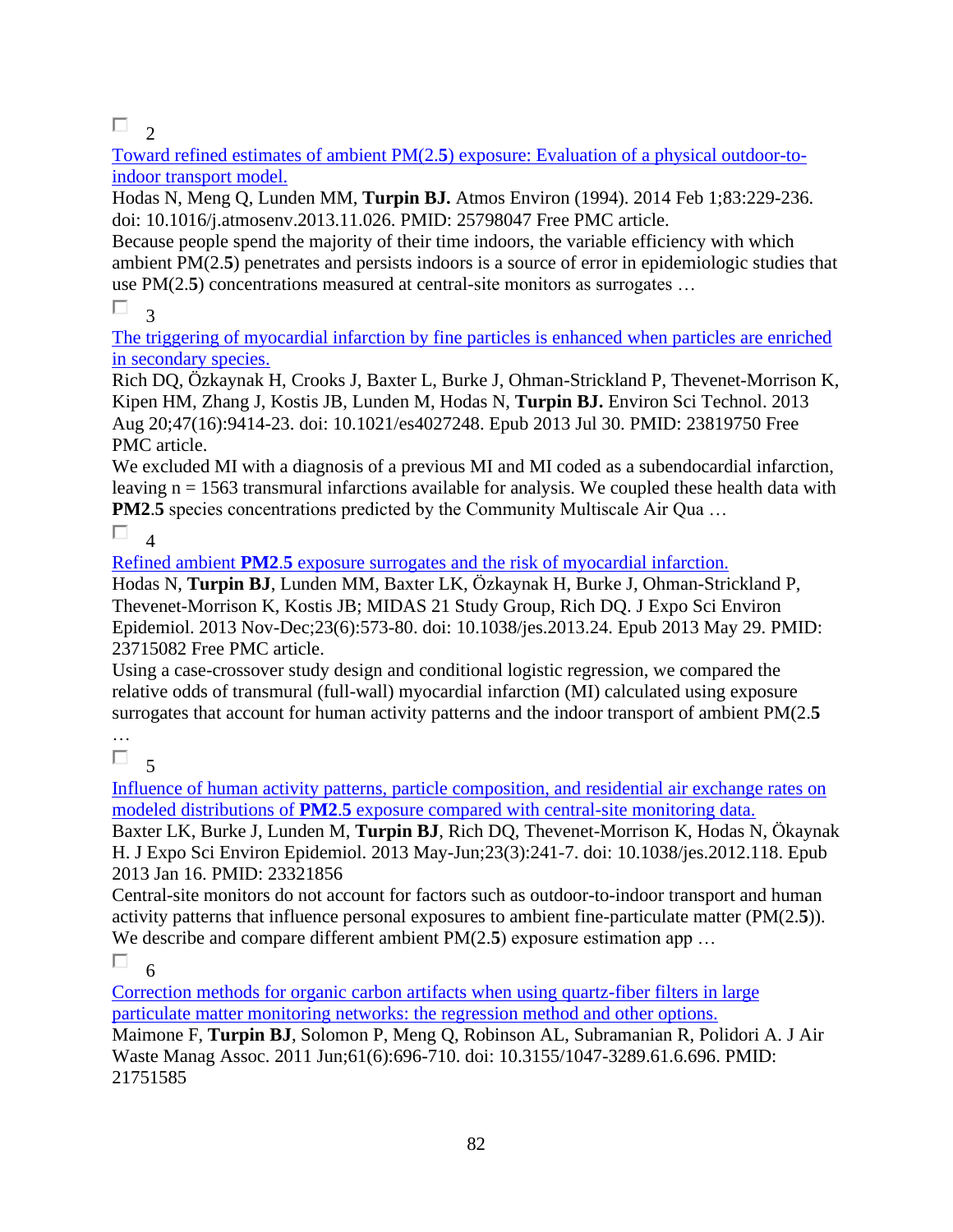In this method, the gamma-intercept of the regression of the OC concentration on the fine particle (**PM2**.**5**) mass concentration is taken to be an estimate of the average OC sampling artifact (net of positive and negative artifacts). ...

П  $\overline{7}$ 

[Pulmonary effects of inhaled diesel exhaust in young and old mice: a pilot project.](https://pubmed.ncbi.nlm.nih.gov/21381634/)  Laskin DL, Mainelis G, **Turpin BJ**, Patel KJ, Sunil VR; HEI Health Review Committee. Res Rep Health Eff Inst. 2010 Sep;(151):3-31. PMID: 21381634 Free PMC article.

It is well established that exposure to ambient fine particulate matter (PM), defined as  $PM < or =$ 2.**5** microm in aerodynamic diameter (**PM2**.**5**), is associated with increased cardiovascular morbidity and mortality and that elderly persons are particularly sus…

#### П 8

[Relationships of Indoor, Outdoor, and Personal Air \(RIOPA\): part II. Analyses of concentrations](https://pubmed.ncbi.nlm.nih.gov/18064946/)  [of particulate matter species.](https://pubmed.ncbi.nlm.nih.gov/18064946/) 

**Turpin BJ**, Weisel CP, Morandi M, Colome S, Stock T, Eisenreich S, Buckley B. Res Rep Health Eff Inst. 2007 Aug;(130 Pt 2):1-77; discussion 79-92. PMID: 18064946 Personal **PM2**.**5** concentrations were significantly higher and more variable than indoor and outdoor concentrations. Several approaches were applied to quantify indoor **PM2**.**5** of ambient (outdoor) and nonambient (indoor) origin, some using **PM2**.**5** …

П  $\overline{Q}$ 

[How does infiltration behavior modify the composition of ambient](https://pubmed.ncbi.nlm.nih.gov/18044505/) **PM2**.**5** in indoor spaces? An [analysis of RIOPA data.](https://pubmed.ncbi.nlm.nih.gov/18044505/) 

Meng QY, **Turpin BJ**, Lee JH, Polidori A, Weisel CP, Morandi M, Colome S, Zhang J, Stock T, Winer A. Environ Sci Technol. 2007 Nov 1;41(21):7315-21. doi: 10.1021/es070037k. PMID: 18044505

The indoor environment is an important venue for exposure to fine particulate matter (**PM2**.**5**) of ambient (outdoor) origin. In this work, paired indoor and outdoor **PM2**.**5** species concentrations from three geographically distinct cities (Houston, TX, Los A …

П 10

[Fine organic particulate matter dominates indoor-generated](https://pubmed.ncbi.nlm.nih.gov/16538235/) **PM2**.**5** in RIOPA homes.

Polidori A, **Turpin B**, Meng QY, Lee JH, Weisel C, Morandi M, Colome S, Stock T, Winer A, Zhang J, Kwon J, Alimokhtari S, Shendell D, Jones J, Farrar C, Maberti S. J Expo Sci Environ Epidemiol. 2006 Jul;16(4):321-31. doi: 10.1038/sj.jes.7500476. Epub 2006 Mar 15. PMID: 16538235

The mean EC concentration was 1.1 microg/m(3) both indoors and outdoors. OM accounted for 29%, 30% and 29% of PM(2.**5**) mass outdoors and 48%, 55% and 61% of indoor PM(2.**5**) mass in Los Angeles Co., Elizabeth and Houston study homes, respectively. ...OM appears to be t … П 11

[Relationships of Indoor, Outdoor, and Personal Air \(RIOPA\). Part I. Collection methods and](https://pubmed.ncbi.nlm.nih.gov/16454009/)  [descriptive analyses.](https://pubmed.ncbi.nlm.nih.gov/16454009/) 

Weisel CP, Zhang J, **Turpin BJ**, Morandi MT, Colome S, Stock TH, Spektor DM, Korn L, Winer AM, Kwon J, Meng QY, Zhang L, Harrington R, Liu W, Reff A, Lee JH, Alimokhtari S,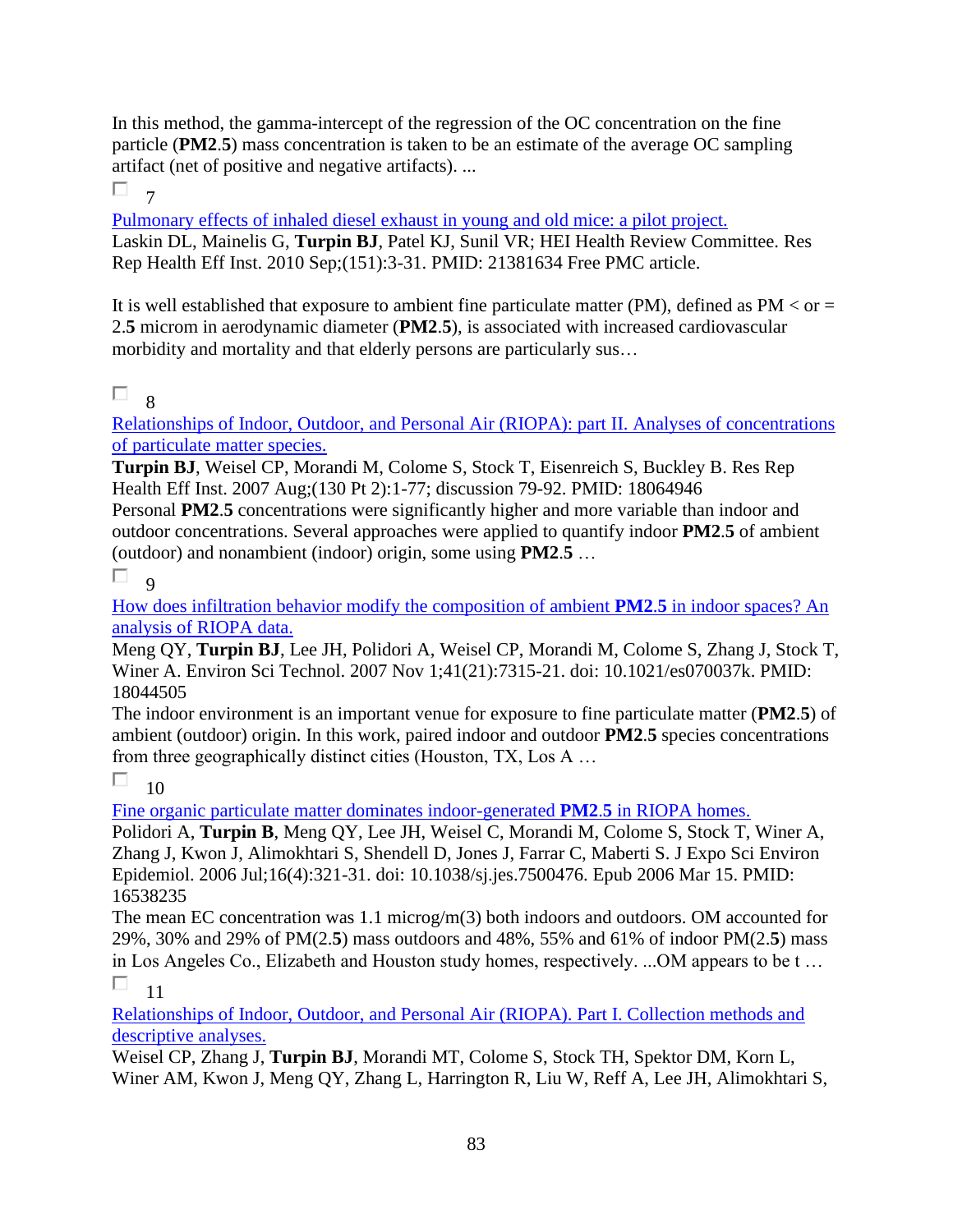Mohan K, Shendell D, Jones J, Farrar L, Maberti S, Fan T. Res Rep Health Eff Inst. 2005 Nov;(130 Pt 1):1-107; discussion 109-27. PMID: 16454009

The range of distributions of air concentrations for the measured VOCs, formaldehyde and acetaldehyde, **PM2**.**5**, and AERs were generally consistent with values reported previously in the literature. ...The indoor source estimations agreed with published values for **P** …

П.  $12$ 

**PM2.5** of ambient origin: estimates and exposure errors relevant to PM epidemiology.

Meng QY, **Turpin BJ**, Polidori A, Lee JH, Weisel C, Morandi M, Colome S, Stock T, Winer A, Zhang J. Environ Sci Technol. 2005 Jul 15;39(14):5105-12. doi: 10.1021/es048226f. PMID: 16082937 Free PMC article.

The final estimates of **PM2**.**5** of outdoor origin take into account variations in building construction, ventilation practices, and particle properties that result in home-to-home and dayto-day variations in particle infiltration. ...These results quantify several way …

П 13

[Assessing truck driver exposure at the World Trade Center disaster site: personal and area](https://pubmed.ncbi.nlm.nih.gov/15764541/)  [monitoring for particulate matter and volatile organic compounds during October 2001 and April](https://pubmed.ncbi.nlm.nih.gov/15764541/)  [2002.](https://pubmed.ncbi.nlm.nih.gov/15764541/) 

Geyh AS, Chillrud S, Williams DL, Herbstman J, Symons JM, Rees K, Ross J, Kim SR, Lim HJ, **Turpin B**, Breysse P. J Occup Environ Hyg. 2005 Mar;2(3):179-93. doi:

10.1080/15459620590923154. PMID: 15764541

During both months, monitoring was also conducted at one location in the middle of the rubble. Contaminants monitored for included total dust (TD), PM10, **PM2**.**5**, and volatile organic compounds. Particle samples were analyzed for mass, as well as elemental and organic …

П 14

[Relationship of Indoor, Outdoor and Personal Air \(RIOPA\) study: study design, methods and](https://pubmed.ncbi.nlm.nih.gov/15213705/)  [quality assurance/control results.](https://pubmed.ncbi.nlm.nih.gov/15213705/) 

Weisel CP, Zhang J, **Turpin BJ**, Morandi MT, Colome S, Stock TH, Spektor DM, Korn L, Winer A, Alimokhtari S, Kwon J, Mohan K, Harrington R, Giovanetti R, Cui W, Afshar M, Maberti S, Shendell D. J Expo Anal Environ Epidemiol. 2005 Mar;15(2):123-37. doi: 10.1038/sj.jea.7500379. PMID: 15213705

**PM2**.**5** mass, as well as several component species (elemental carbon, organic carbon, polyaromatic hydrocarbons and elemental analysis) were also measured; only PM(2.**5**) mass is reported here. ...The air exchange rate was also measured in each home. Homes in clo …  $\Box$ 15

[Chlordanes in the indoor and outdoor air of three U.S. cities.](https://pubmed.ncbi.nlm.nih.gov/15212248/) 

Offenberg JH, Naumova YY, **Turpin BJ**, Eisenreich SJ, Morandi MT, Stock T, Colome SD, Winer AM, Spektor DM, Zhang J, Weisel CP. Environ Sci Technol. 2004 May 15;38(10):2760- 8. doi: 10.1021/es035404g. PMID: 15212248

The analyses were conducted on a subset of 48 h integrated samples collected in Los Angeles County, CA, Houston, TX, and Elizabeth, NJ within the Relationship of Indoor, Outdoor, and Personal Air (RIOPA) study. Both particle-bound (**PM2**.**5**; quartz fiber filter) and va …

П 16

[Influence of ambient \(outdoor\) sources on residential indoor and personal](https://pubmed.ncbi.nlm.nih.gov/15138449/) **PM2**.**5** concentrations: [analyses of RIOPA data.](https://pubmed.ncbi.nlm.nih.gov/15138449/)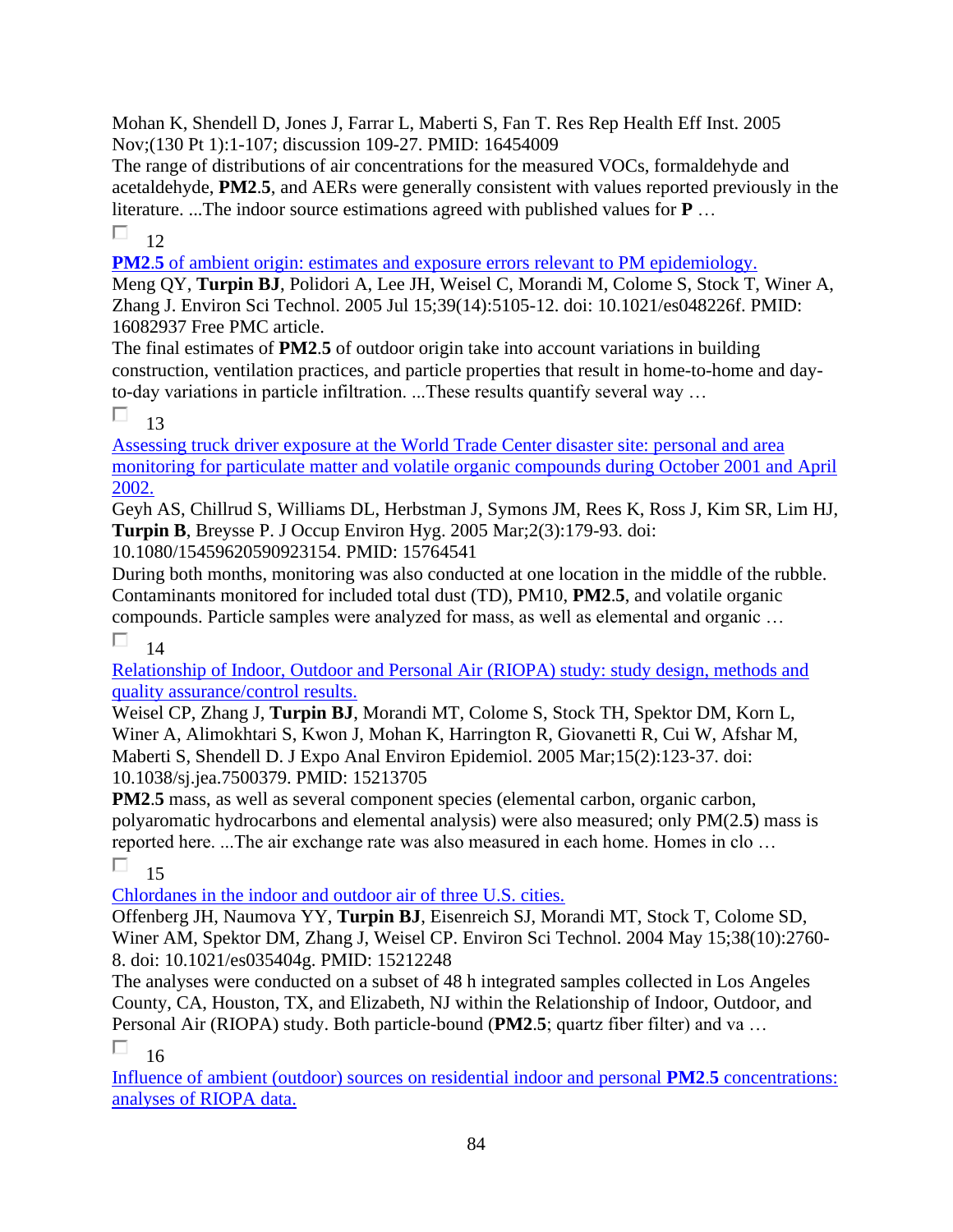Meng QY, **Turpin BJ**, Korn L, Weisel CP, Morandi M, Colome S, Zhang JJ, Stock T, Spektor D, Winer A, Zhang L, Lee JH, Giovanetti R, Cui W, Kwon J, Alimokhtari S, Shendell D, Jones J, Farrar C, Maberti S. J Expo Anal Environ Epidemiol. 2005 Jan;15(1):17-28. doi: 10.1038/sj.jea.7500378. PMID: 15138449

Indoor, outdoor and personal **PM2**.**5** samples were collected at 212 nonsmoking residences, 162 of which were sampled twice. Some homes were chosen due to close proximity to ambient sources of one or more target analytes, while others were farther from sources. Median i ...

 $\Box$ 17

Short-term temporal variation in **PM2**.**5** [mass and chemical composition during the Atlanta](https://pubmed.ncbi.nlm.nih.gov/12568257/)  [Supersite Experiment, 1999.](https://pubmed.ncbi.nlm.nih.gov/12568257/) 

Weber R, Bergin M, Kiang CS, Chameides W, Orsini D, St JJ, Chang M, Bergin M, Carrico C, Lee YN, Dasgupta P, Slanina J, **Turpin B**, Edgerton E, Hering S, Allen G, Solomon P. J Air Waste Manag Assoc. 2003 Jan;53(1):84-91. doi: 10.1080/10473289.2003.10466123. PMID: 12568257

The frequent temporal decoupling of these events provides insights into their origins, suggesting mobile sources in metro Atlanta as the main contributor to early morning **PM2**.**5** and more regionally located point SO2 sources for afternoon **PM2**.**5** events. T …

П 18

[Origins of primary and secondary organic aerosol in Atlanta: results of time-resolved](https://pubmed.ncbi.nlm.nih.gov/12433156/)  [measurements during the Atlanta Supersite Experiment.](https://pubmed.ncbi.nlm.nih.gov/12433156/) 

Lim HJ, **Turpin BJ.** Environ Sci Technol. 2002 Nov 1;36(21):4489-96. doi: 10.1021/es0206487. PMID: 12433156

Time-resolved ambient particulate organic (OC) and elemental carbon (EC) data measured in Atlanta, GA, during the Atlanta Supersite Experiment (August3-September 1, 1999) were investigated to determine the temporal trends of atmospheric carbonaceous aerosol and to examine the rel …

П 19

[Identification of sources contributing to Mid-Atlantic regional aerosol.](https://pubmed.ncbi.nlm.nih.gov/12418730/) 

Lee JH, Yoshida Y, **Turpin BJ**, Hopke PK, Poirot RL, Lioy PJ, Oxley JC. J Air Waste Manag Assoc. 2002 Oct;52(10):1186-205. doi: 10.1080/10473289.2002.10470850. PMID: 12418730 Some evidence herein suggests that secondary organic aerosol formation is an important contributor to summertime regional aerosol. Nine factors were identified that contributed to **PM2.5** mass concentrations: coal combustion factors (66%, summer and winter), sea salt ...

 $\Box$ 20

Evaluation of time-resolved PM(2.**5**[\) data in urban/suburban areas of New Jersey.](https://pubmed.ncbi.nlm.nih.gov/11288306/) 

Chuersuwan N, **Turpin BJ**, Pietarinen C. J Air Waste Manag Assoc. 2000 Oct;50(10):1780-9. doi: 10.1080/10473289.2000.10464214. PMID: 11288306

Monthly averaged 24- and 1-hr daily maximum **PM2**.**5** concentrations suggest the existence of a high **PM2**.**5** (May-October) and a low **PM2**.**5** (November-April) season. **PM2**.**5** magnitudes and temporal trends were very similar across the …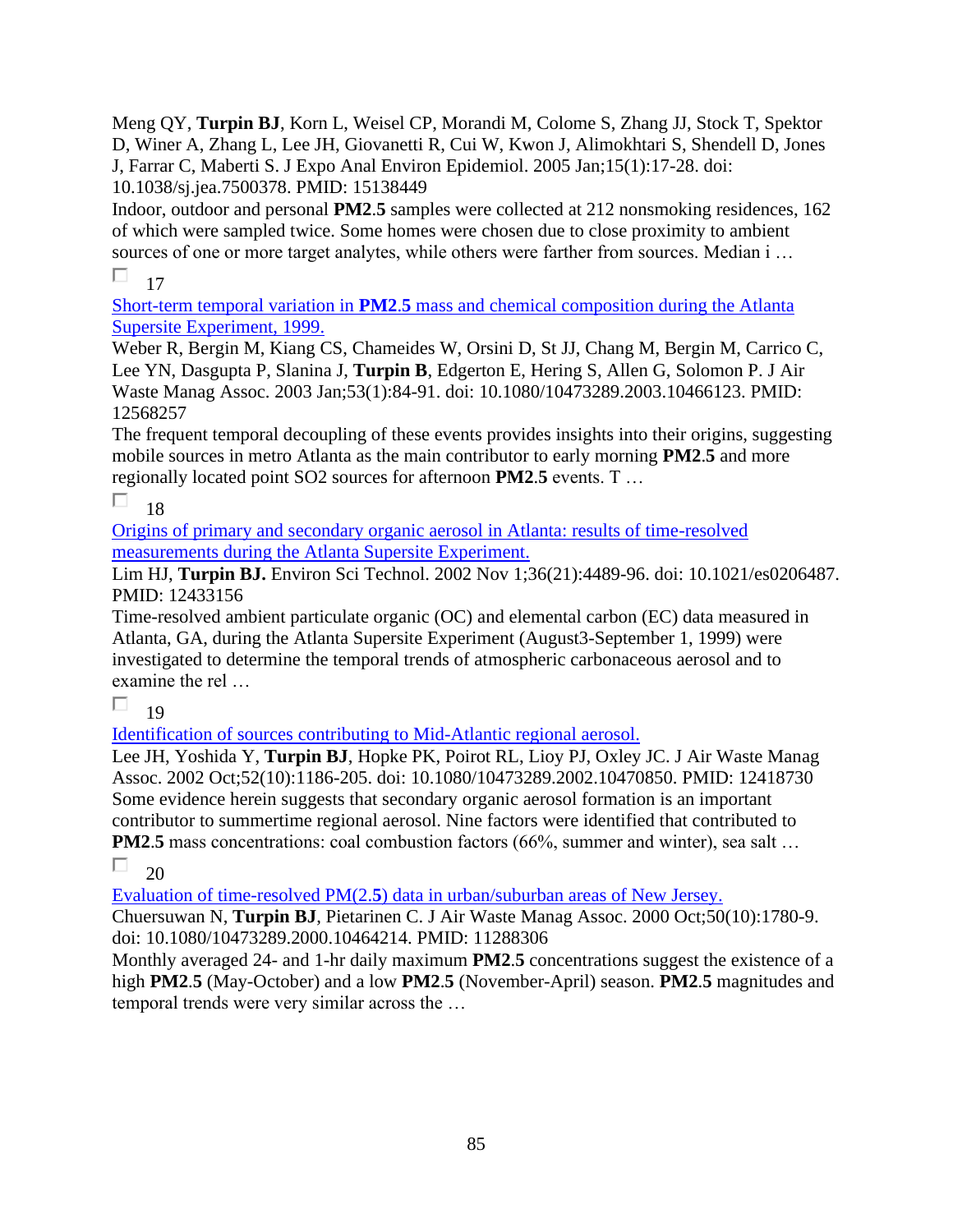<https://pubmed.ncbi.nlm.nih.gov/?term=Weisskopf+M+PM2.5&sort=date&size=100>

#### **Results by year**

Table representation of search results timeline featuring number of search results per year.

### **Year Number of Results**

# **Search Results**

11 results Page of 1 Select search result to email or save П. 1

[Air Pollution and Autism Spectrum Disorder in Israel: A Negative Control Analysis.](https://pubmed.ncbi.nlm.nih.gov/34347685/) 

Magen-Molho H, **Weisskopf MG**, Nevo D, Shtein A, Chen S, Broday D, Kloog I, Levine H, Pinto O, Raz R. Epidemiology. 2021 Nov 1;32(6):773-780. doi:

10.1097/EDE.0000000000001407. PMID: 34347685

RESULTS: In mutually adjusted models, we observed positive associations with ASD for postnatal exposures to NOx (odds ratio per interquartile range, 95% confidence interval: 1.19, 1.02-1.38) and NO2 (1.20, 1.00-1.43), and gestational exposure to **PM2**.**5**-10 (1.08, 1.01 …

П 2

[Parkinson's disease aggravation in association with fine particle components in New York State.](https://pubmed.ncbi.nlm.nih.gov/34181919/)  Nunez Y, Boehme AK, Li M, Goldsmith J, **Weisskopf MG**, Re DB, Navas-Acien A, van Donkelaar A, Martin RV, Kioumourtzoglou MA. Environ Res. 2021 Oct;201:111554. doi: 10.1016/j.envres.2021.111554. Epub 2021 Jun 25. PMID: 34181919

BACKGROUND: Long-term exposure to fine particulate matter (PM(2.**5**)) has been associated with neurodegenerative diseases, including disease aggravation in Parkinson's disease (PD), but associations with specific PM(2.**5**) components have not been evaluated. ...CONCLUSI … П 3

[Fine Particle Exposure and Clinical Aggravation in Neurodegenerative Diseases in New York](https://pubmed.ncbi.nlm.nih.gov/33555200/)  [State.](https://pubmed.ncbi.nlm.nih.gov/33555200/)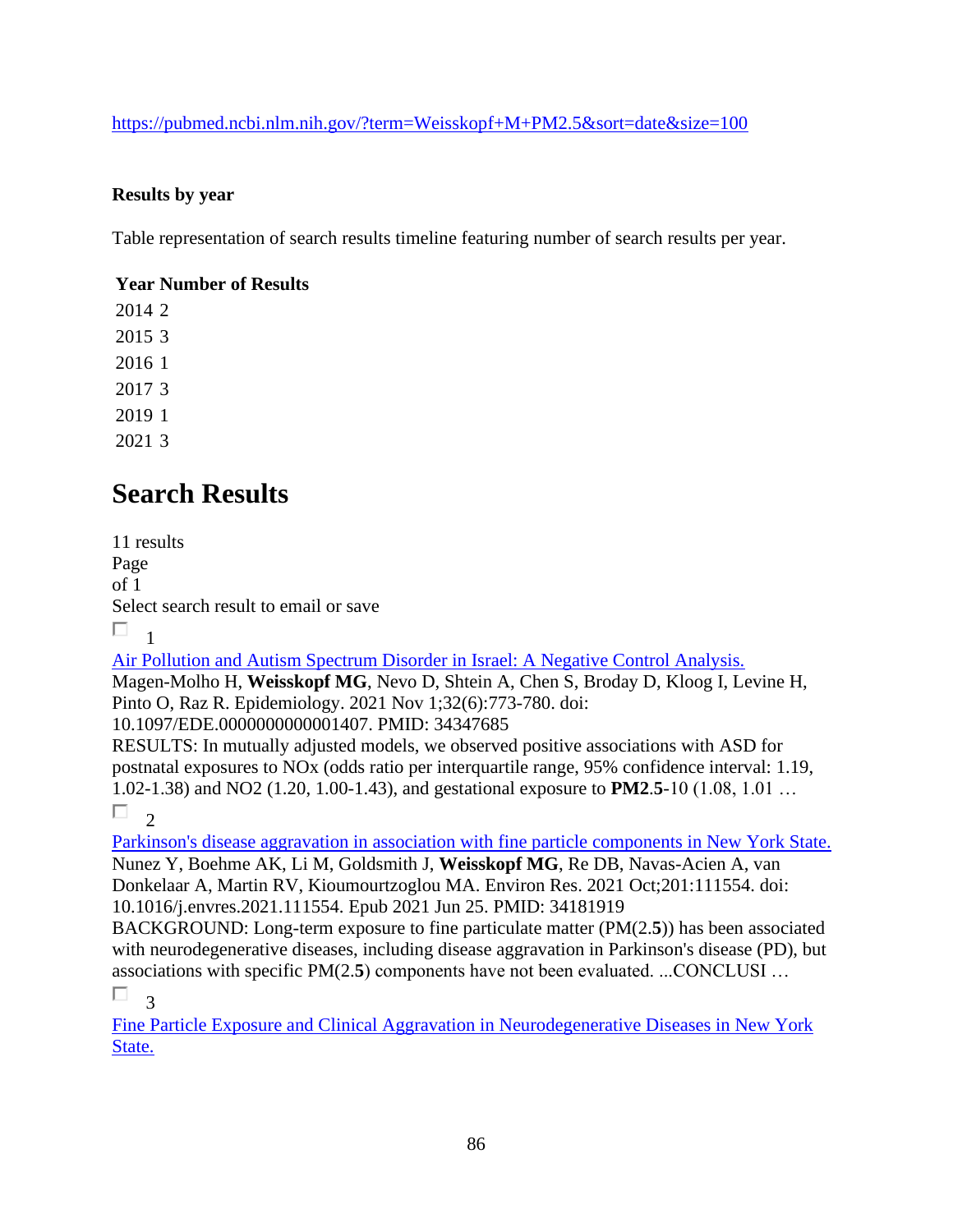Nunez Y, Boehme AK, **Weisskopf MG**, Re DB, Navas-Acien A, van Donkelaar A, Martin RV, Kioumourtzoglou MA. Environ Health Perspect. 2021 Feb;129(2):27003. doi:

10.1289/EHP7425. Epub 2021 Feb 8. PMID: 33555200 Free PMC article.

RESULTS: We found a positive nonlinear **PM2**.**5** - PD association that plateaued above 11 mug/m3 (RR = 1.09, 95% CI: 1.04, 1.14 for a **PM2**.**5** increase from 8.1 to 10.4 mug/m3). We also found a linear **PM2.5** - ALS positive association ( $RR = 1.05, ...$ 

П 4

[Relationships of Long-Term Smoking and Moist Snuff Consumption With a DNA Methylation](https://pubmed.ncbi.nlm.nih.gov/30053132/)  [Age Relevant Smoking Index: An Analysis in Buccal Cells.](https://pubmed.ncbi.nlm.nih.gov/30053132/) 

Nwanaji-Enwerem JC, Cardenas A, Chai PR, **Weisskopf MG**, Baccarelli AA, Boyer EW. Nicotine Tob Res. 2019 Aug 19;21(9):1267-1273. doi: 10.1093/ntr/nty156. PMID: 30053132 Free PMC article.

Four DNAm-age CpGs were differentially methylated between smokers and nonsmokers including cg14992253 [EIF3I], which has been previously shown to be differentially methylated with exposure to long-term fine-particle air pollution (**PM2**.**5**). CONCLUSIONS: The 66-CpG  $SI \dots$ 

 $\Box$ 

[miRNA processing gene polymorphisms, blood DNA methylation age and long-term ambient](https://pubmed.ncbi.nlm.nih.gov/29106301/)  PM(2.**5**[\) exposure in elderly men.](https://pubmed.ncbi.nlm.nih.gov/29106301/) 

Nwanaji-Enwerem JC, Colicino E, Dai L, Di Q, Just AC, Hou L, Vokonas P, De Vivo I, Lemos B, Lu Q, **Weisskopf MG**, Baccarelli AA, Schwartz JD. Epigenomics. 2017 Dec;9(12):1529- 1542. doi: 10.2217/epi-2017-0094. Epub 2017 Nov 6. PMID: 29106301 Free PMC article. AIM: We tested whether genetic variation in miRNA processing genes modified the association of PM(2.**5**) with DNA methylation (DNAm) age. PATIENTS & METHODS: We conducted a repeated measures study based on 552 participants from the Normative Aging Study with multiple vis …

П 6

[Editor's Highlight: Modifying Role of Endothelial Function Gene Variants on the Association of](https://pubmed.ncbi.nlm.nih.gov/28486674/)  Long-Term **PM2**.**5** [Exposure With Blood DNA Methylation Age: The VA Normative Aging](https://pubmed.ncbi.nlm.nih.gov/28486674/)  [Study.](https://pubmed.ncbi.nlm.nih.gov/28486674/) 

Nwanaji-Enwerem JC, Bind MA, Dai L, Oulhote Y, Colicino E, Di Q, Just AC, Hou L, Vokonas P, Coull BA, **Weisskopf MG**, Baccarelli AA, Schwartz JD. Toxicol Sci. 2017 Jul 1;158(1):116- 126. doi: 10.1093/toxsci/kfx077. PMID: 28486674 Free PMC article.

We evaluated if genetic variation in 3 biological pathways implicated in **PM2**.**5**-related diseaseoxidative stress, endothelial function, and metal processing-could modify the effect of **PM2**.**5** on DNAm-age, one prominent DNA methylation-based measure of bio …

 $\Box$  7

[The Association Between Air Pollution and Onset of Depression Among Middle-Aged and Older](https://pubmed.ncbi.nlm.nih.gov/28369173/)  [Women.](https://pubmed.ncbi.nlm.nih.gov/28369173/) 

Kioumourtzoglou MA, Power MC, Hart JE, Okereke OI, Coull BA, Laden F, **Weisskopf MG.** Am J Epidemiol. 2017 May 1;185(9):801-809. doi: 10.1093/aje/kww163. PMID: 28369173 Free PMC article.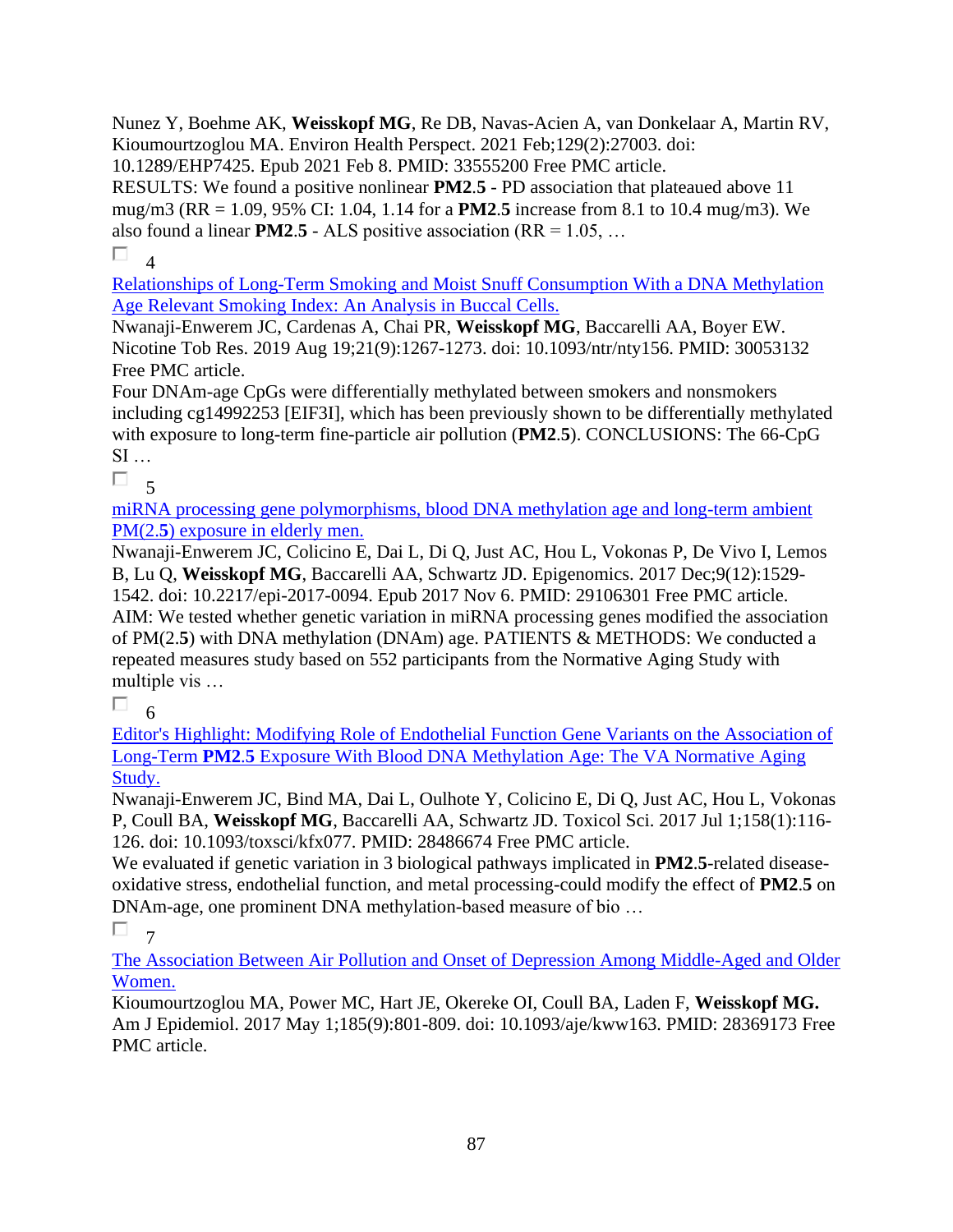May-September ozone exposures were predicted by interpolating concentrations from the **5** nearest monitors. One-, 2-, and **5**-year average concentrations of particulate matter with an aerodynamic diameter less than or equal to 2.**5** mum (**PM2**.**5**) were p …

П 8

Long-term **PM2**.**5** [Exposure and Neurological Hospital Admissions in the Northeastern United](https://pubmed.ncbi.nlm.nih.gov/25978701/)  [States.](https://pubmed.ncbi.nlm.nih.gov/25978701/) 

Kioumourtzoglou MA, Schwartz JD, **Weisskopf MG**, Melly SJ, Wang Y, Dominici F, Zanobetti A. Environ Health Perspect. 2016 Jan;124(1):23-9. doi: 10.1289/ehp.1408973. Epub 2015 May 15. PMID: 25978701 Free PMC article.

BACKGROUND: Long-term exposure to fine particles (particulate matter 2.**5** mum; **PM2**.**5**) has been consistently linked to heart and lung disease. ...METHODS: We estimated the effects of **PM2.5** on first hospital admission for dementia, AD, and PD among ...

П  $\overline{Q}$ 

[The relation between past exposure to fine particulate air pollution and prevalent anxiety:](https://pubmed.ncbi.nlm.nih.gov/25810495/)  [observational cohort study.](https://pubmed.ncbi.nlm.nih.gov/25810495/) 

Power MC, Kioumourtzoglou MA, Hart JE, Okereke OI, Laden F, **Weisskopf MG.** BMJ. 2015 Mar 24;350:h1111. doi: 10.1136/bmj.h1111. PMID: 25810495 Free PMC article.

Exposure to particulate matter was characterized using estimated average exposure to particulate matter <2.**5** mum in diameter (**PM2**.**5**) and 2.**5** to 10 mum in diameter (**PM2**.**5**-10) in the one month, three months, six months, one year, and 15 ...

П 10

[Autism spectrum disorder and particulate matter air pollution before, during, and after](https://pubmed.ncbi.nlm.nih.gov/25522338/)  [pregnancy: a nested case-control analysis within the Nurses' Health Study II Cohort.](https://pubmed.ncbi.nlm.nih.gov/25522338/) 

Raz R, Roberts AL, Lyall K, Hart JE, Just AC, Laden F, **Weisskopf MG.** Environ Health Perspect. 2015 Mar;123(3):264-70. doi: 10.1289/ehp.1408133. Epub 2014 Dec 18. PMID: 25522338 Free PMC article.

Diagnosis of ASD was based on maternal report, which was validated against the Autism Diagnostic Interview-Revised in a subset. Monthly averages of PM with diameters 2.**5** mum (**PM2**.**5**) and 2.**5**-10 mum (PM10-2.**5**) were predicted from a spatiotemporal …

П 11

[Particulate matter and risk of Parkinson disease in a large prospective study of women.](https://pubmed.ncbi.nlm.nih.gov/25294559/) 

Palacios N, Fitzgerald KC, Hart JE, **Weisskopf MG**, Schwarzschild MA, Ascherio A, Laden F. Environ Health. 2014 Oct 7;13:80. doi: 10.1186/1476-069X-13-80. PMID: 25294559 Free PMC article.

The relative risk (RR) comparing the top quartile to the bottom quartile of PM exposure was 0.99 (95% Confidence Intervals (CI): 0.84,1.16) for PM10 (10 microns in diameter), 1.08 (95% CI: 0.81, 1.45) for **PM2**.**5** (2.**5** microns in diameter), and 0.92 (95% CI: 0.7 …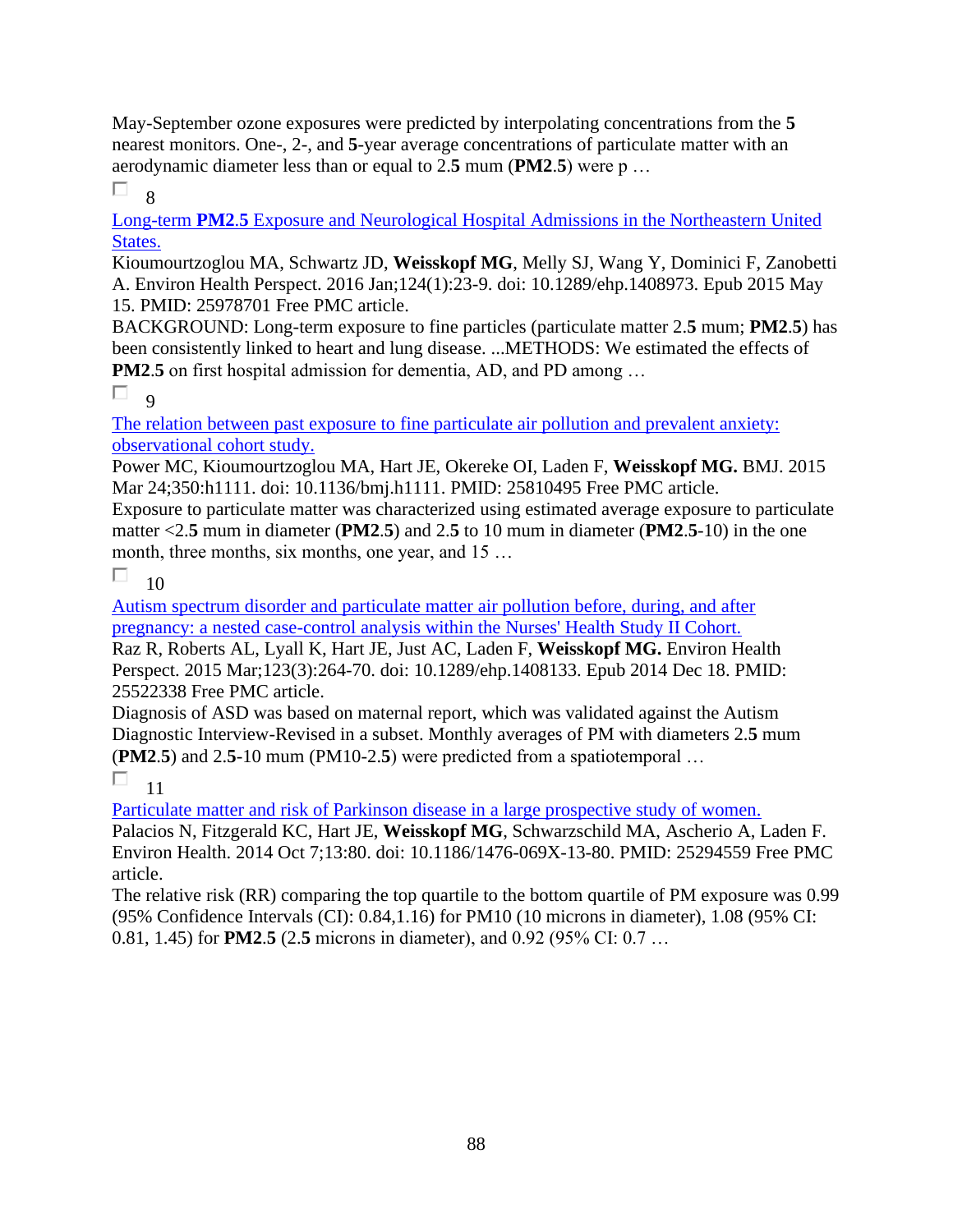<https://pubmed.ncbi.nlm.nih.gov/?term=Zigler+C+PM2.5&sort=date&size=100>

### **Results by year**

Table representation of search results timeline featuring number of search results per year.

### **Year Number of Results**

## **Search Results**

6 results Page of 1 Select search result to email or save П. 1

[Comparisons of simple and complex methods for quantifying exposure to individual point source](https://pubmed.ncbi.nlm.nih.gov/32203059/)  [air pollution emissions.](https://pubmed.ncbi.nlm.nih.gov/32203059/) 

Henneman LRF, Dedoussi IC, Casey JA, Choirat C, Barrett SRH, **Zigler CM.** J Expo Sci Environ Epidemiol. 2021 Jul;31(4):654-663. doi: 10.1038/s41370-020-0219-1. Epub 2020 Mar 17. PMID: 32203059 Free PMC article.

This limitation motivates comparisons between modern CTM-derived techniques and intentionally simpler alternatives. We model population-weighted PM(2.**5**) source impacts from each of greater than 1100 coal power plants operating in the United States in 2006 and 2011 using th …

 $\Box$ <sub>2</sub>

[Characterizing population exposure to coal emissions sources in the United States using the](https://pubmed.ncbi.nlm.nih.gov/31749659/)  [HyADS model.](https://pubmed.ncbi.nlm.nih.gov/31749659/) 

Henneman LRF, Choirat C, Ivey C, Cummiskey K, **Zigler CM.** Atmos Environ (1994). 2019 Apr 15;203:271-280. doi: 10.1016/j.atmosenv.2019.01.043. Epub 2019 Feb 2. PMID: 31749659 Free PMC article.

We show adequate performance towards this goal against observed annual average air pollutant concentrations (nationwide Pearson correlations of 0.88 and 0.73 with SO42- and PM(2.**5**), respectively) and coal-combustion impacts simulated with a full-scale chemical transport mo …

П 3

[BAYESIAN METHODS FOR MULTIPLE MEDIATORS: RELATING PRINCIPAL](https://pubmed.ncbi.nlm.nih.gov/31656548/)  [STRATIFICATION AND CAUSAL MEDIATION IN THE ANALYSIS OF POWER PLANT](https://pubmed.ncbi.nlm.nih.gov/31656548/)  [EMISSION CONTROLS.](https://pubmed.ncbi.nlm.nih.gov/31656548/)